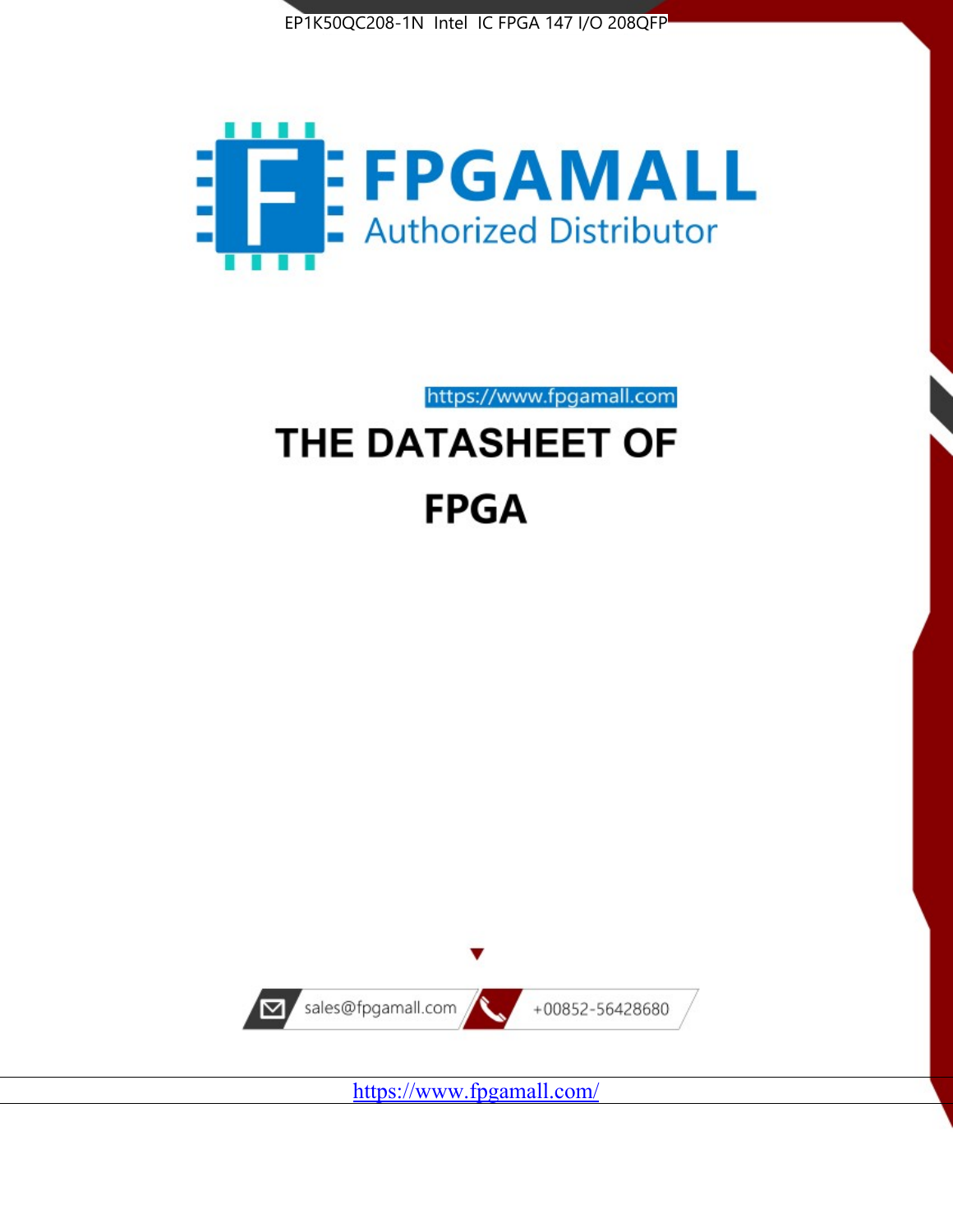

## **ACEX 1K**

**Programmable Logic Device Family**

| May 2003, ver. 3.4 | <b>Data Sheet</b> |
|--------------------|-------------------|
|--------------------|-------------------|

|  |  |  |  | <b>Data Sheet</b> |  |
|--|--|--|--|-------------------|--|
|--|--|--|--|-------------------|--|

**Features...** ■ Programmable logic devices (PLDs), providing low cost system-on-a-programmable-chip (SOPC) integration in a single device<br>- Fr

- Enhanced embedded array for implementing megafunctions such as efficient memory and specialized logic functions
- Dual-port capability with up to 16-bit width per embedded array block (EAB)
- Logic array for general logic functions
- High density
	- 10,000 to 100,000 typical gates (see Table 1)
	- Up to 49,152 RAM bits (4,096 bits per EAB, all of which can be used without reducing logic capacity)
- Cost-efficient programmable architecture for high-volume applications
	- Cost-optimized process
	- Low cost solution for high-performance communications applications
- System-level features
	- MultiVolt<sup>™</sup> I/O pins can drive or be driven by 2.5-V, 3.3-V, or 5.0-V devices
	- Low power consumption
	- Bidirectional I/O performance (setup time [ $t_{SU}$ ] and clock-tooutput delay  $[t_{CO}]$ ) up to 250 MHz
	- Fully compliant with the peripheral component interconnect Special Interest Group (PCI SIG) *PCI Local Bus Specification, Revision 2.2* for 3.3-V operation at 33 MHz or 66 MHz
	- Extended temperature range

| Table 1. ACEX™ 1K Device Features |               |               |               |         |  |  |
|-----------------------------------|---------------|---------------|---------------|---------|--|--|
| Feature                           | <b>EP1K10</b> | <b>EP1K30</b> | <b>EP1K50</b> | EP1K100 |  |  |
| <b>Typical gates</b>              | 10,000        | 30,000        | 50,000        | 100,000 |  |  |
| Maximum system gates              | 56,000        | 119,000       | 199,000       | 257,000 |  |  |
| Logic elements (LEs)              | 576           | 1.728         | 2,880         | 4,992   |  |  |
| <b>EABs</b>                       | 3             | 6             | 10            | 12      |  |  |
| <b>Total RAM bits</b>             | 12,288        | 24,576        | 40,960        | 49,152  |  |  |
| Maximum user I/O pins             | 136           | 171           | 249           | 333     |  |  |

#### **Altera Corporation 1**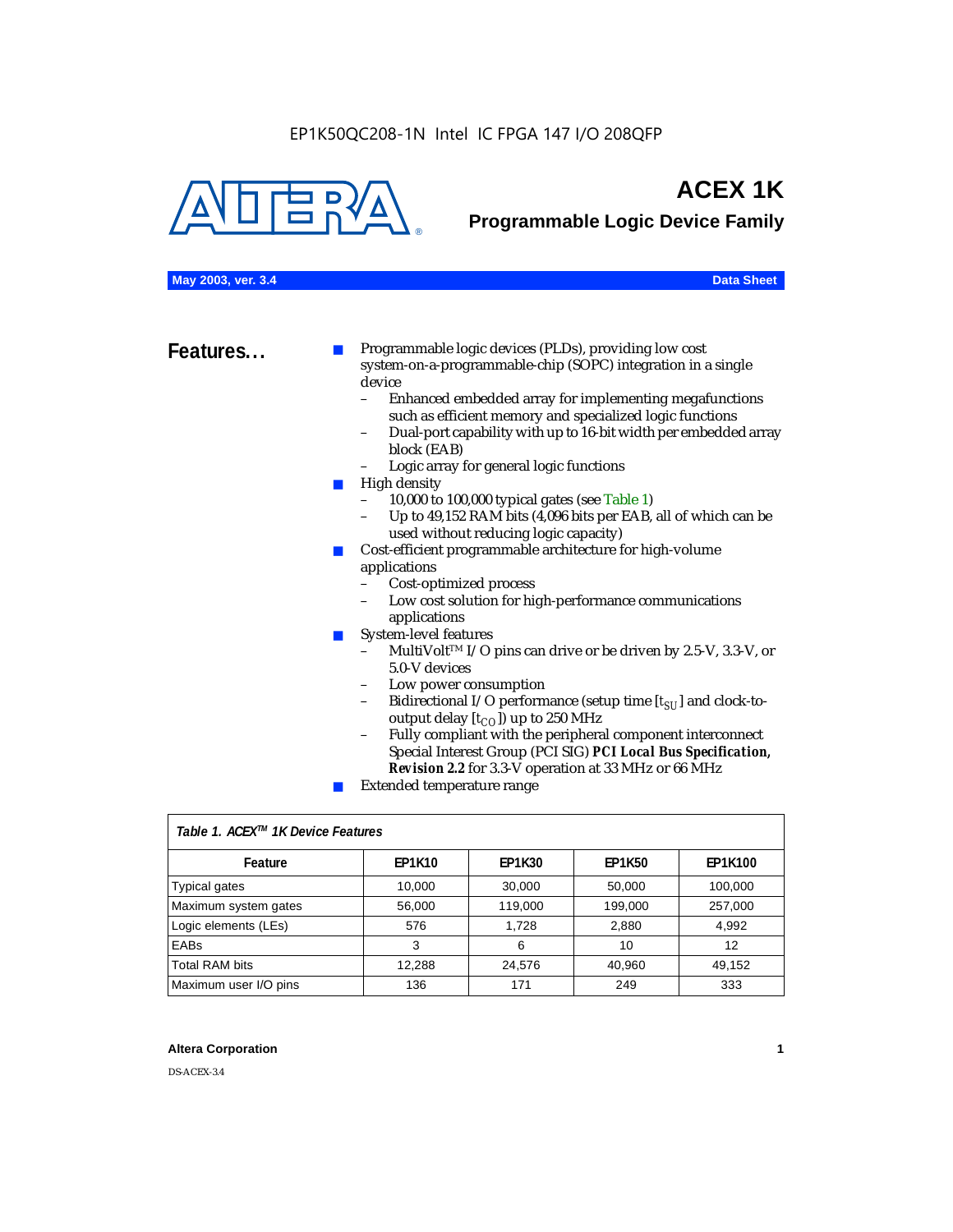| and More<br><b>Features</b><br><b>The Second</b><br>$\mathcal{L}_{\mathcal{A}}$ | -1 speed grade devices are compliant with PCI Local Bus<br>Specification, Revision 2.2 for 5.0-V operation<br>Built-in Joint Test Action Group (JTAG) boundary-scan test<br>(BST) circuitry compliant with IEEE Std. 1149.1-1990, available<br>without consuming additional device logic.<br>Operate with a 2.5-V internal supply voltage<br>$\qquad \qquad -$<br>In-circuit reconfigurability (ICR) via external configuration<br>devices, intelligent controller, or JTAG port<br>ClockLock™ and ClockBoost™ options for reduced clock delay,<br>$\qquad \qquad -$<br>clock skew, and clock multiplication<br>Built-in, low-skew clock distribution trees<br>-<br>100% functional testing of all devices; test vectors or scan chains<br>$\overline{\phantom{0}}$<br>are not required<br>Pull-up on I/O pins before and during configuration<br><b>Flexible interconnect</b><br>FastTrack® Interconnect continuous routing structure for fast,<br>predictable interconnect delays<br>Dedicated carry chain that implements arithmetic functions such<br>$\qquad \qquad -$<br>as fast adders, counters, and comparators (automatically used by<br>software tools and megafunctions)<br>Dedicated cascade chain that implements high-speed,<br>$\qquad \qquad -$<br>high-fan-in logic functions (automatically used by software tools<br>and megafunctions)<br>Tri-state emulation that implements internal tri-state buses<br>-<br>Up to six global clock signals and four global clear signals<br>Powerful I/O pins<br>Individual tri-state output enable control for each pin<br>$\qquad \qquad -$<br>Open-drain option on each I/O pin<br>$\qquad \qquad -$<br>Programmable output slew-rate control to reduce switching<br>noise<br>Clamp to $V_{\text{CCIO}}$ user-selectable on a pin-by-pin basis<br>Supports hot-socketing<br>$\qquad \qquad -$ |
|---------------------------------------------------------------------------------|----------------------------------------------------------------------------------------------------------------------------------------------------------------------------------------------------------------------------------------------------------------------------------------------------------------------------------------------------------------------------------------------------------------------------------------------------------------------------------------------------------------------------------------------------------------------------------------------------------------------------------------------------------------------------------------------------------------------------------------------------------------------------------------------------------------------------------------------------------------------------------------------------------------------------------------------------------------------------------------------------------------------------------------------------------------------------------------------------------------------------------------------------------------------------------------------------------------------------------------------------------------------------------------------------------------------------------------------------------------------------------------------------------------------------------------------------------------------------------------------------------------------------------------------------------------------------------------------------------------------------------------------------------------------------------------------------------------------------------------------------------------------------------------------------------------------------------------------------------|
|                                                                                 |                                                                                                                                                                                                                                                                                                                                                                                                                                                                                                                                                                                                                                                                                                                                                                                                                                                                                                                                                                                                                                                                                                                                                                                                                                                                                                                                                                                                                                                                                                                                                                                                                                                                                                                                                                                                                                                          |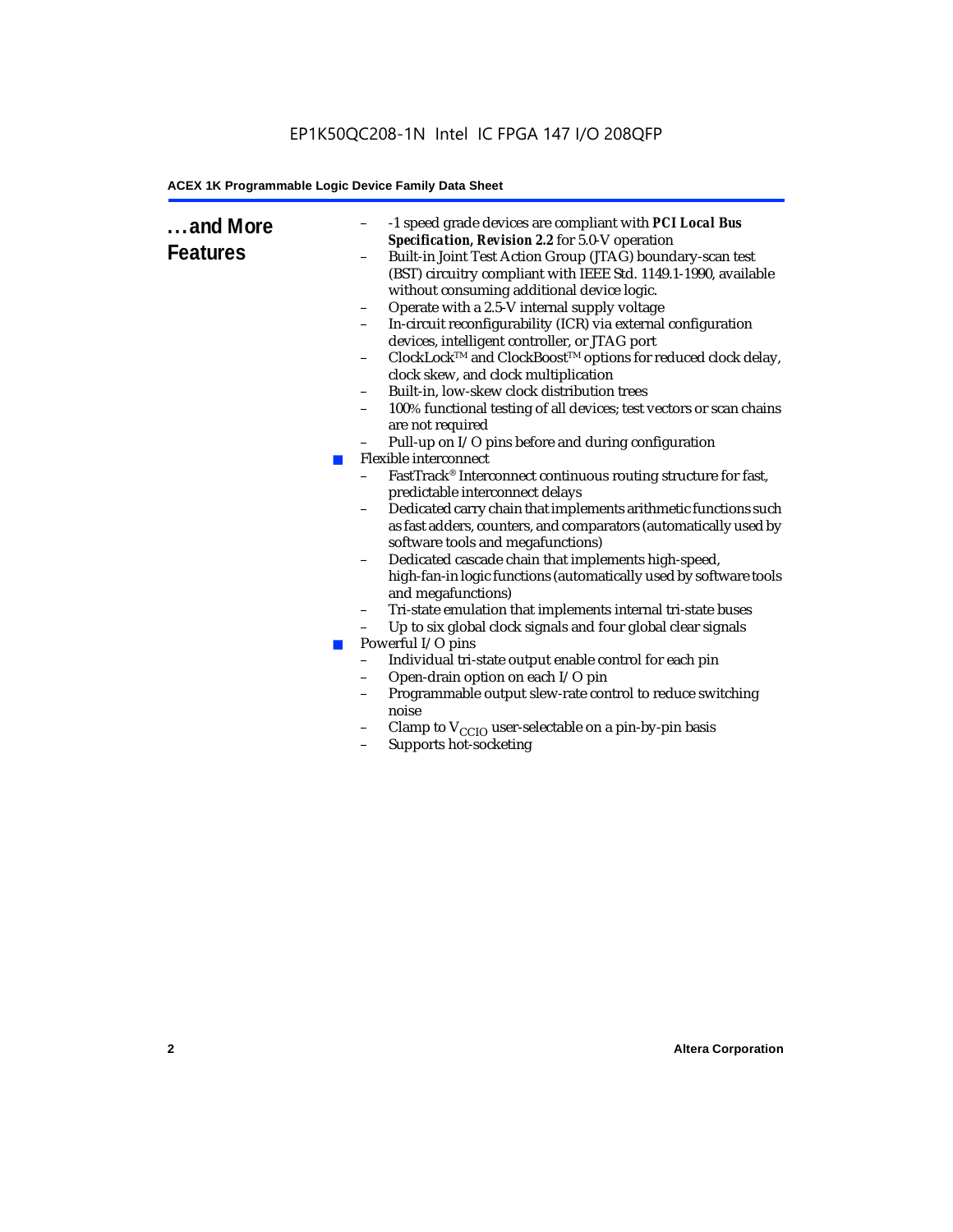- Software design support and automatic place-and-route provided by Altera development systems for Windows-based PCs and Sun SPARCstation, and HP 9000 Series 700/800 workstations
- Flexible package options are available in 100 to 484 pins, including the innovative FineLine BGATM packages (see Tables 2 and 3)
- Additional design entry and simulation support provided by EDIF 2 0 0 and 3 0 0 netlist files, library of parameterized modules (LPM), DesignWare components, Verilog HDL, VHDL, and other interfaces to popular EDA tools from manufacturers such as Cadence, Exemplar Logic, Mentor Graphics, OrCAD, Synopsys, Synplicity, VeriBest, and Viewlogic

| Notes $(1)$ , $(2)$<br>Table 2. ACEX 1K Package Options & I/O Pin Count |              |              |              |                                |                                |  |  |
|-------------------------------------------------------------------------|--------------|--------------|--------------|--------------------------------|--------------------------------|--|--|
| <b>Device</b>                                                           | 100-Pin TOFP | 144-Pin TOFP | 208-Pin POFP | 256-Pin<br><b>FineLine BGA</b> | 484-Pin<br><b>FineLine BGA</b> |  |  |
| <b>EP1K10</b>                                                           | 66           | 92           | 120          | 136                            | 136(3)                         |  |  |
| <b>EP1K30</b>                                                           |              | 102          | 147          | 171                            | 171(3)                         |  |  |
| <b>EP1K50</b>                                                           |              | 102          | 147          | 186                            | 249                            |  |  |
| EP1K100                                                                 |              |              | 147          | 186                            | 333                            |  |  |

#### *Notes:*

(1) ACEX 1K device package types include thin quad flat pack (TQFP), plastic quad flat pack (PQFP), and FineLine BGA packages.

(2) Devices in the same package are pin-compatible, although some devices have more I/O pins than others. When planning device migration, use the I/O pins that are common to all devices.

(3) This option is supported with a 256-pin FineLine BGA package. By using SameFrameTM pin migration, all FineLine BGA packages are pin-compatible. For example, a board can be designed to support 256-pin and 484-pin FineLine BGA packages.

| Table 3. ACEX 1K Package Sizes                           |                |                |                    |                                |                                |  |
|----------------------------------------------------------|----------------|----------------|--------------------|--------------------------------|--------------------------------|--|
| <b>Device</b>                                            | 100-Pin TOFP   | 144-Pin TOFP   | 208-Pin POFP       | 256-Pin<br><b>FineLine BGA</b> | 484-Pin<br><b>FineLine BGA</b> |  |
| Pitch (mm)                                               | 0.50           | 0.50           | 0.50               | 1.0                            | 1.0                            |  |
| Area ( $mm2$ )                                           | 256            | 484            | 936                | 289                            | 529                            |  |
| Length $\times$ width<br>$\mathsf{mmm}\times\mathsf{mm}$ | $16 \times 16$ | $22 \times 22$ | $30.6 \times 30.6$ | $17 \times 17$                 | $23 \times 23$                 |  |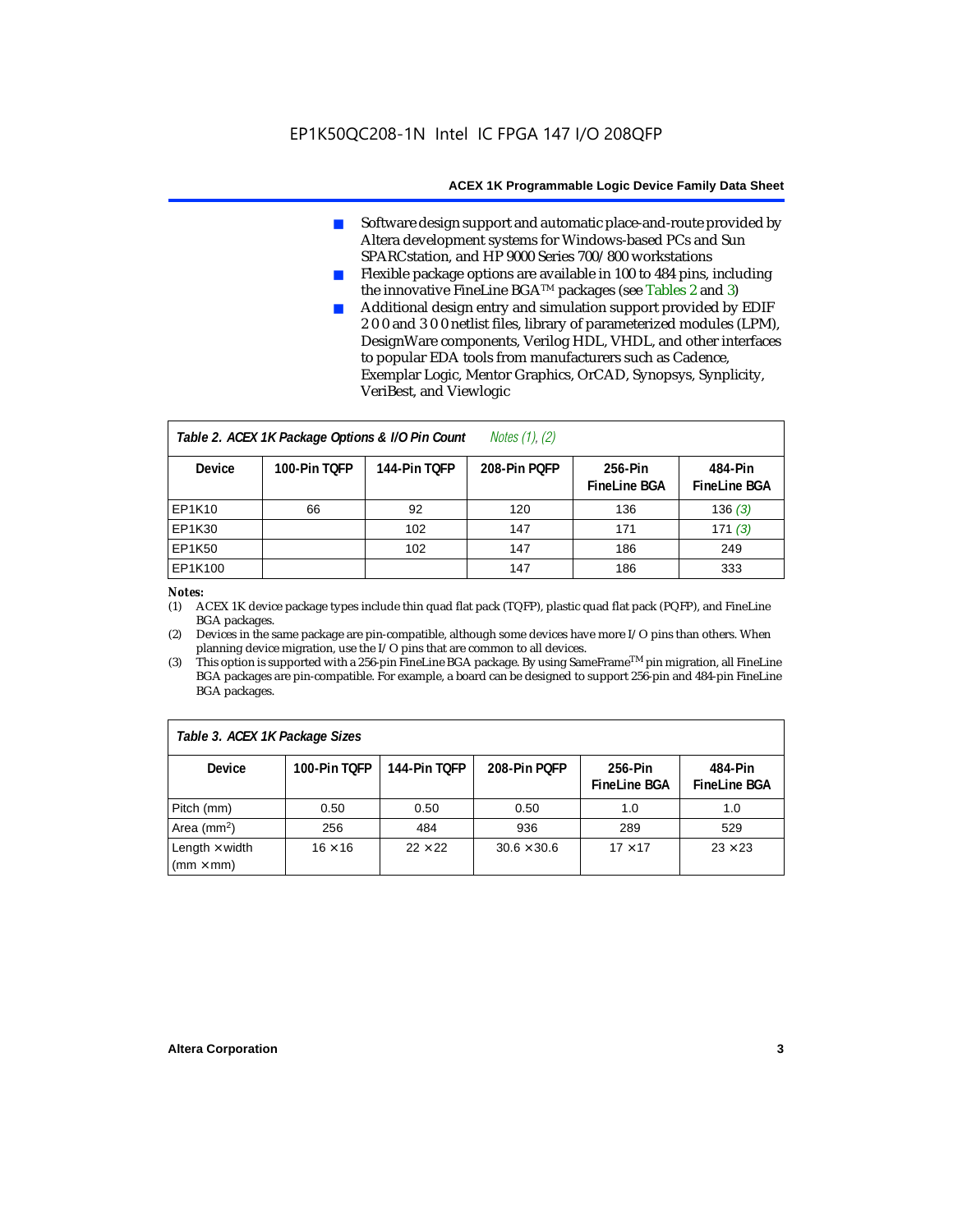### **General Description**

Altera® ACEX 1K devices provide a die-efficient, low-cost architecture by combining look-up table (LUT) architecture with EABs. LUT-based logic provides optimized performance and efficiency for data-path, register intensive, mathematical, or digital signal processing (DSP) designs, while EABs implement RAM, ROM, dual-port RAM, or first-in first-out (FIFO) functions. These elements make ACEX 1K suitable for complex logic functions and memory functions such as digital signal processing, wide data-path manipulation, data transformation and microcontrollers, as required in high-performance communications applications. Based on reconfigurable CMOS SRAM elements, the ACEX 1K architecture incorporates all features necessary to implement common gate array megafunctions, along with a high pin count to enable an effective interface with system components. The advanced process and the low voltage requirement of the 2.5-V core allow ACEX 1K devices to meet the requirements of low-cost, high-volume applications ranging from DSL modems to low-cost switches.

The ability to reconfigure ACEX 1K devices enables complete testing prior to shipment and allows the designer to focus on simulation and design verification. ACEX 1K device reconfigurability eliminates inventory management for gate array designs and test vector generation for fault coverage.

Table 4 shows ACEX 1K device performance for some common designs. All performance results were obtained with Synopsys DesignWare or LPM functions. Special design techniques are not required to implement the applications; the designer simply infers or instantiates a function in a Verilog HDL, VHDL, Altera Hardware Description Language (AHDL), or schematic design file.

| Table 4. ACEX 1K Device Performance           |            |                                 |     |                    |     |              |  |
|-----------------------------------------------|------------|---------------------------------|-----|--------------------|-----|--------------|--|
| Application                                   |            | <b>Resources</b><br><b>Used</b> |     | Performance        |     |              |  |
|                                               | <b>LEs</b> | <b>EABs</b>                     |     | <b>Speed Grade</b> |     | <b>Units</b> |  |
|                                               |            |                                 | -1  | -2                 | -3  |              |  |
| 16-bit loadable counter                       | 16         | $\Omega$                        | 285 | 232                | 185 | <b>MHz</b>   |  |
| 16-bit accumulator                            | 16         | $\Omega$                        | 285 | 232                | 185 | <b>MHz</b>   |  |
| 16-to-1 multiplexer (1)                       | 10         | $\Omega$                        | 3.5 | 4.5                | 6.6 | ns           |  |
| 16-bit multiplier with 3-stage pipeline $(2)$ | 592        | $\Omega$                        | 156 | 131                | 93  | <b>MHz</b>   |  |
| $256 \times 16$ RAM read cycle speed (2)      | $\Omega$   | 1                               | 278 | 196                | 143 | <b>MHz</b>   |  |
| $256 \times 16$ RAM write cycle speed (2)     | 0          |                                 | 185 | 143                | 111 | <b>MHz</b>   |  |

#### *Table 4. ACEX 1K Device Performance*

#### *Notes:*

(1) This application uses combinatorial inputs and outputs.

(2) This application uses registered inputs and outputs.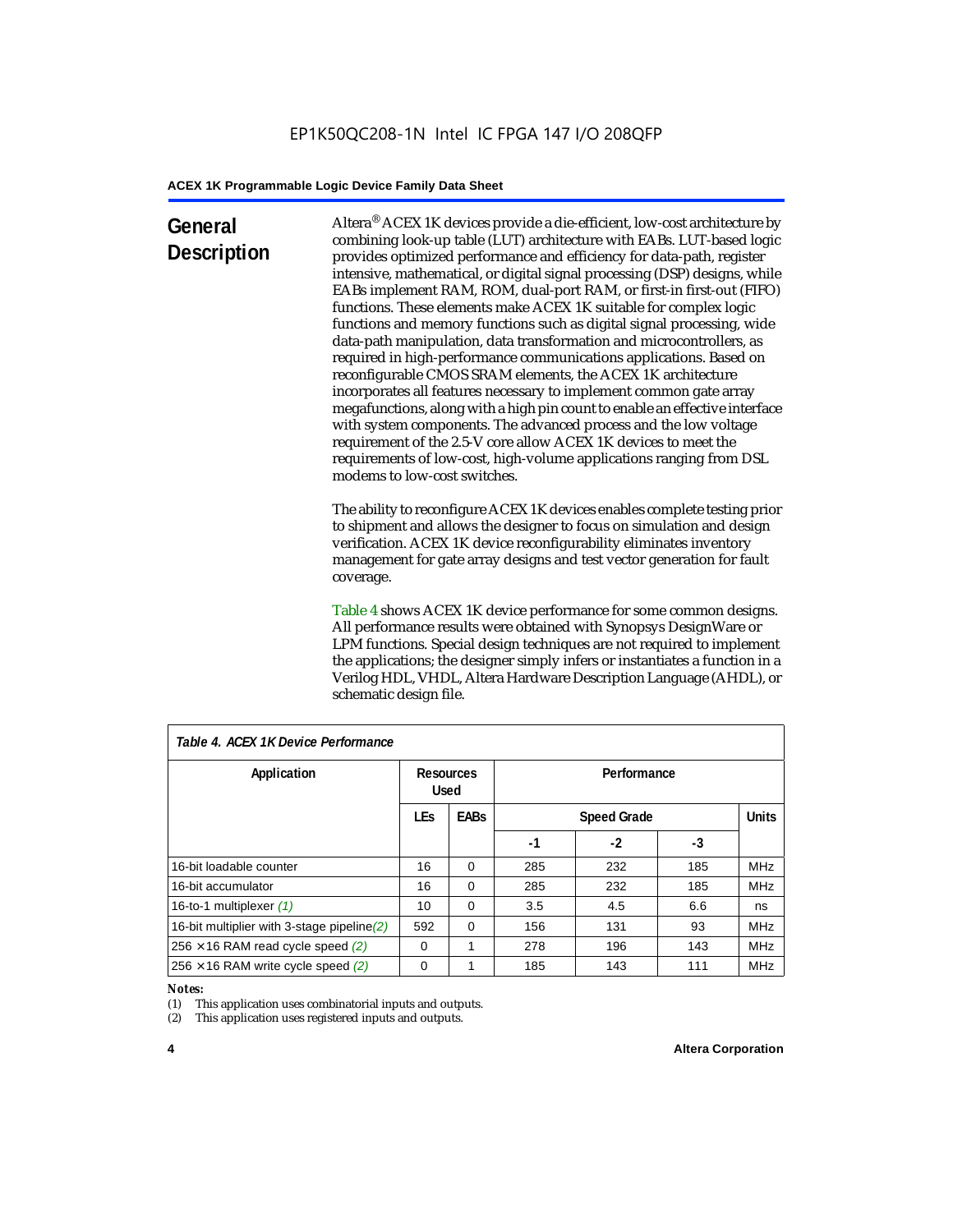Table 5 shows ACEX 1K device performance for more complex designs. These designs are available as Altera MegaCore<sup>TM</sup> functions.

| Table 5. ACEX 1K Device Performance for Complex Designs        |            |             |                    |      |              |  |
|----------------------------------------------------------------|------------|-------------|--------------------|------|--------------|--|
| Application                                                    | <b>LEs</b> | Performance |                    |      |              |  |
|                                                                | Used       |             | <b>Speed Grade</b> |      | <b>Units</b> |  |
|                                                                |            | -1          | $-2$               | -3   |              |  |
| 16-bit, 8-tap parallel finite impulse response (FIR)<br>filter | 597        | 192         | 156                | 116  | <b>MSPS</b>  |  |
| 8-bit, 512-point Fast Fourier transform (FFT)                  | 1.854      | 23.4        | 28.7               | 38.9 | μs           |  |
| function                                                       |            | 113         | 92                 | 68   | <b>MHz</b>   |  |
| a16450 universal asynchronous<br>receiver/transmitter (UART)   | 342        | 36          | 28                 | 20.5 | <b>MHz</b>   |  |

Each ACEX 1K device contains an embedded array and a logic array. The embedded array is used to implement a variety of memory functions or complex logic functions, such as digital signal processing (DSP), wide data-path manipulation, microcontroller applications, and datatransformation functions. The logic array performs the same function as the sea-of-gates in the gate array and is used to implement general logic such as counters, adders, state machines, and multiplexers. The combination of embedded and logic arrays provides the high performance and high density of embedded gate arrays, enabling designers to implement an entire system on a single device.

ACEX 1K devices are configured at system power-up with data stored in an Altera serial configuration device or provided by a system controller. Altera offers EPC16, EPC2, EPC1, and EPC1441 configuration devices, which configure ACEX 1K devices via a serial data stream. Configuration data can also be downloaded from system RAM or via the Altera MasterBlaster™, ByteBlasterMV™, or BitBlaster™ download cables. After an ACEX 1K device has been configured, it can be reconfigured in-circuit by resetting the device and loading new data. Because reconfiguration requires less than 40 ms, real-time changes can be made during system operation.

ACEX 1K devices contain an interface that permits microprocessors to configure ACEX 1K devices serially or in parallel, and synchronously or asynchronously. The interface also enables microprocessors to treat an ACEX 1K device as memory and configure it by writing to a virtual memory location, simplifying device reconfiguration.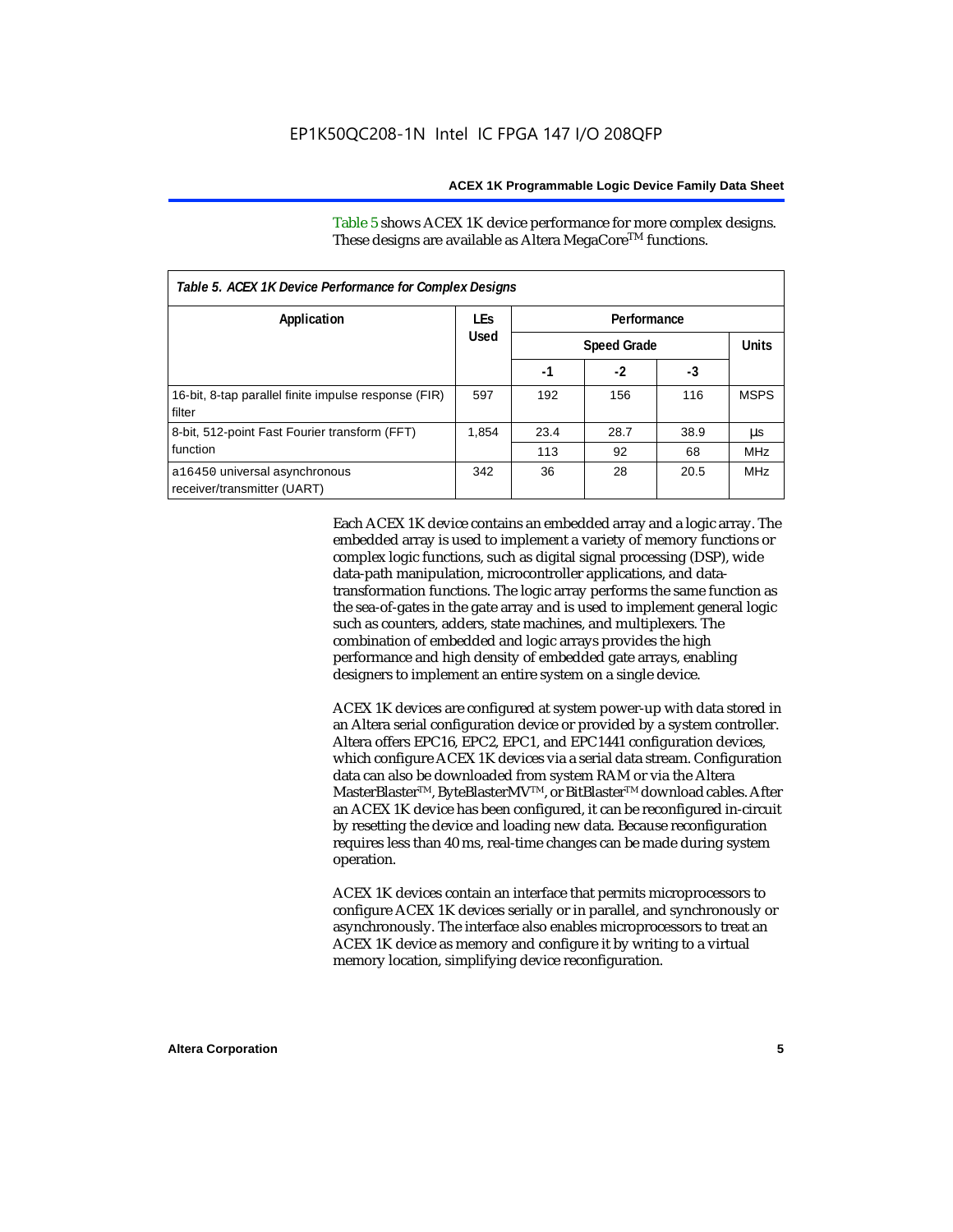For more information on the configuration of ACEX 1K devices, see the following documents:

- *Configuration Devices for ACEX, APEX, FLEX, & Mercury Devices Data Sheet*
- *MasterBlaster Serial/USB Communications Cable Data Sheet*
- *ByteBlasterMV Parallel Port Download Cable Data Sheet*
- *BitBlaster Serial Download Cable Data Sheet*

ACEX 1K devices are supported by Altera development systems, which are integrated packages that offer schematic, text (including AHDL), and waveform design entry, compilation and logic synthesis, full simulation and worst-case timing analysis, and device configuration. The software provides EDIF 2 0 0 and 3 0 0, LPM, VHDL, Verilog HDL, and other interfaces for additional design entry and simulation support from other industry-standard PC- and UNIX workstation-based EDA tools.

The Altera software works easily with common gate array EDA tools for synthesis and simulation. For example, the Altera software can generate Verilog HDL files for simulation with tools such as Cadence Verilog-XL. Additionally, the Altera software contains EDA libraries that use devicespecific features such as carry chains, which are used for fast counter and arithmetic functions. For instance, the Synopsys Design Compiler library supplied with the Altera development system includes DesignWare functions that are optimized for the ACEX 1K device architecture.

The Altera development systems run on Windows-based PCs and Sun SPARCstation, and HP 9000 Series 700/800 workstations.



For more information, see the *MAX+PLUS II Programmable Logic Development System & Software Data Sheet* and the *Quartus Programmable Logic Development System & Software Data Sheet*.

### **Functional Description**

Each ACEX 1K device contains an enhanced embedded array that implements memory and specialized logic functions, and a logic array that implements general logic.

The embedded array consists of a series of EABs. When implementing memory functions, each EAB provides 4,096 bits, which can be used to create RAM, ROM, dual-port RAM, or first-in first-out (FIFO) functions. When implementing logic, each EAB can contribute 100 to 600 gates towards complex logic functions such as multipliers, microcontrollers, state machines, and DSP functions. EABs can be used independently, or multiple EABs can be combined to implement larger functions.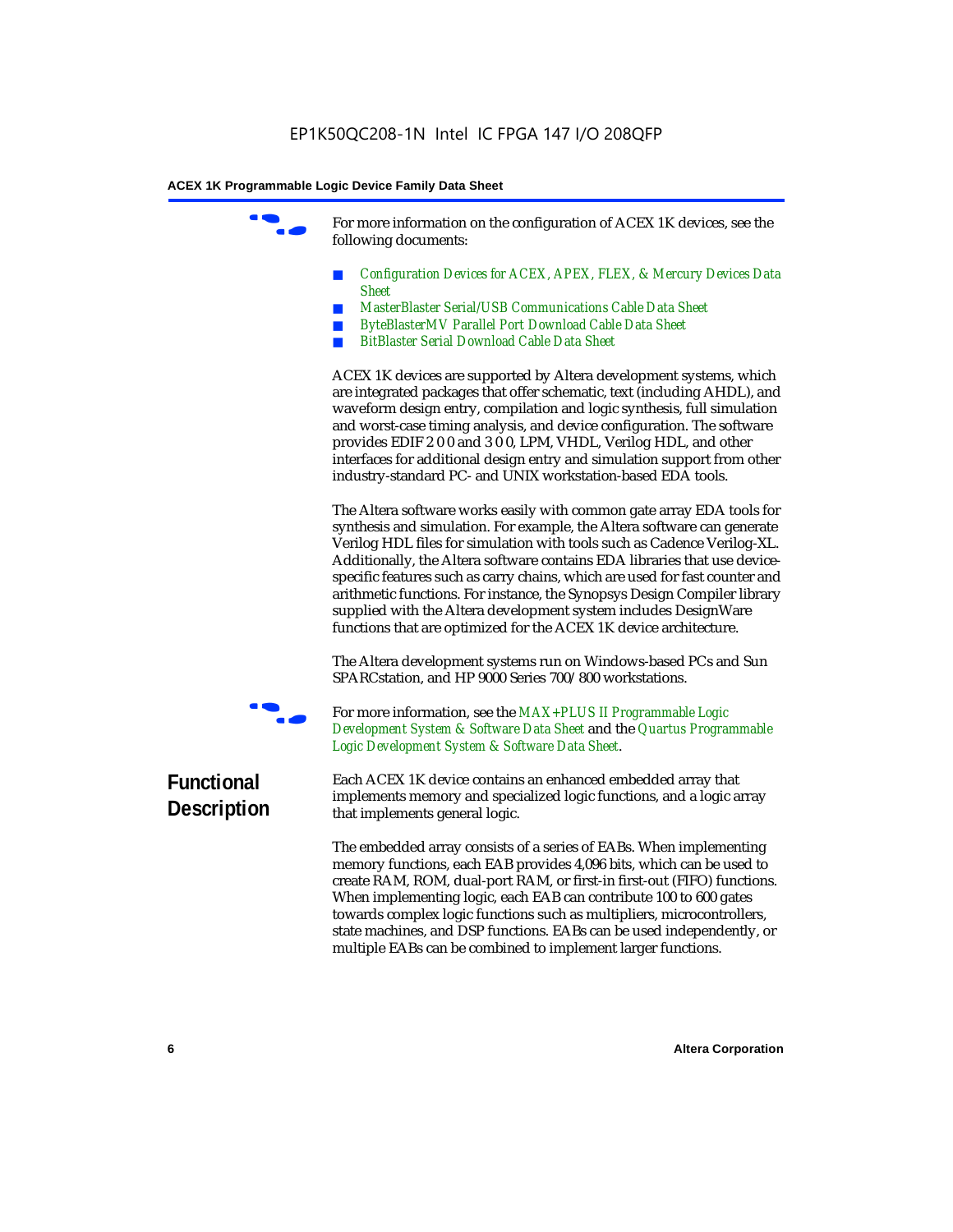The logic array consists of logic array blocks (LABs). Each LAB contains eight LEs and a local interconnect. An LE consists of a 4-input LUT, a programmable flipflop, and dedicated signal paths for carry and cascade functions. The eight LEs can be used to create medium-sized blocks of logic—such as 8-bit counters, address decoders, or state machines—or combined across LABs to create larger logic blocks. Each LAB represents about 96 usable logic gates.

Signal interconnections within ACEX 1K devices (as well as to and from device pins) are provided by the FastTrack Interconnect routing structure, which is a series of fast, continuous row and column channels that run the entire length and width of the device.

Each I/O pin is fed by an I/O element (IOE) located at the end of each row and column of the FastTrack Interconnect routing structure. Each IOE contains a bidirectional I/O buffer and a flipflop that can be used as either an output or input register to feed input, output, or bidirectional signals. When used with a dedicated clock pin, these registers provide exceptional performance. As inputs, they provide setup times as low as 1.1 ns and hold times of 0 ns. As outputs, these registers provide clock-to-output times as low as 2.5 ns. IOEs provide a variety of features, such as JTAG BST support, slew-rate control, tri-state buffers, and open-drain outputs.

Figure 1 shows a block diagram of the ACEX 1K device architecture. Each group of LEs is combined into an LAB; groups of LABs are arranged into rows and columns. Each row also contains a single EAB. The LABs and EABs are interconnected by the FastTrack Interconnect routing structure. IOEs are located at the end of each row and column of the FastTrack Interconnect routing structure.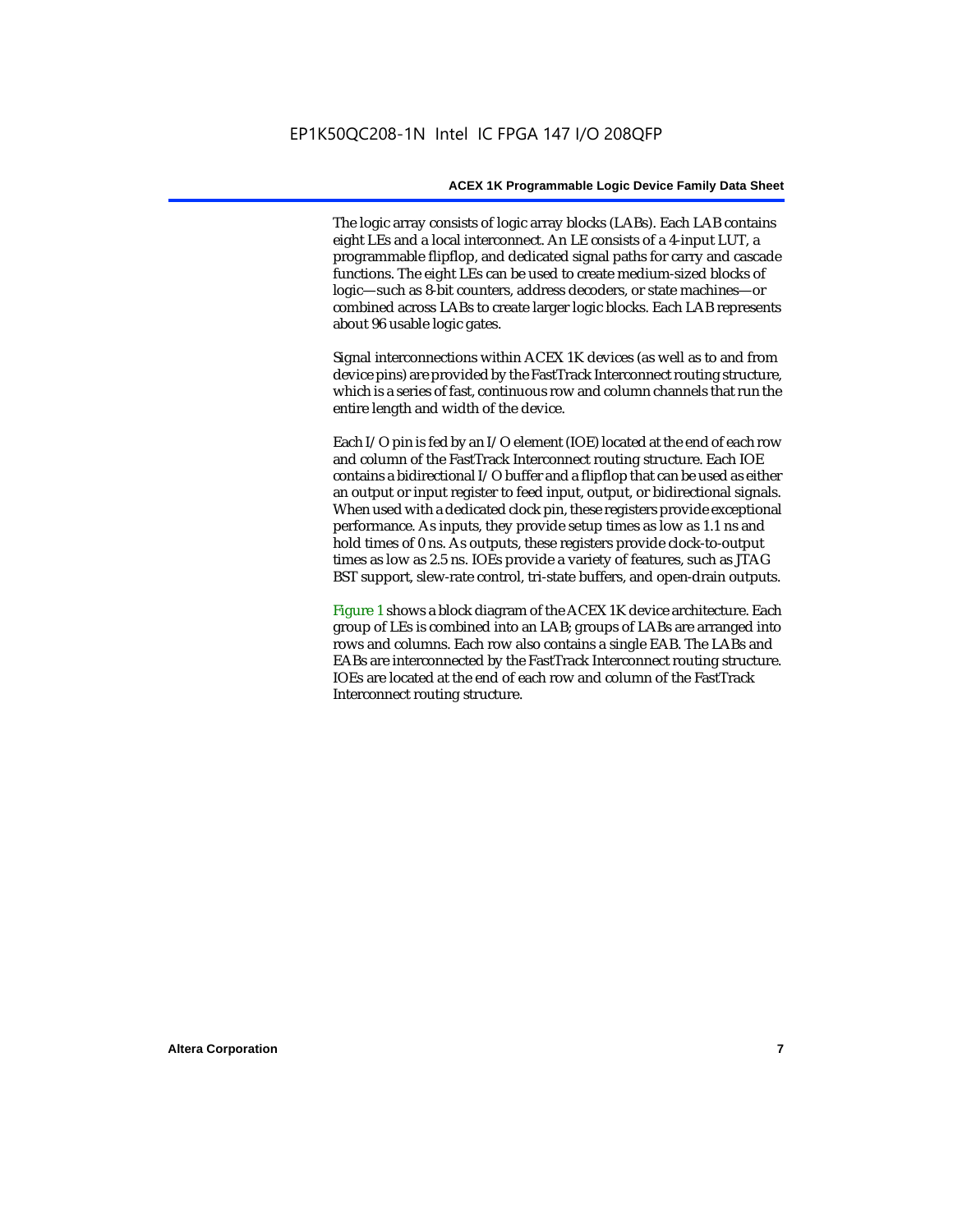

*Figure 1. ACEX 1K Device Block Diagram*

ACEX 1K devices provide six dedicated inputs that drive the flipflops' control inputs and ensure the efficient distribution of high-speed, lowskew (less than 1.0 ns) control signals. These signals use dedicated routing channels that provide shorter delays and lower skews than the FastTrack Interconnect routing structure. Four of the dedicated inputs drive four global signals. These four global signals can also be driven by internal logic, providing an ideal solution for a clock divider or an internally generated asynchronous clear signal that clears many registers in the device.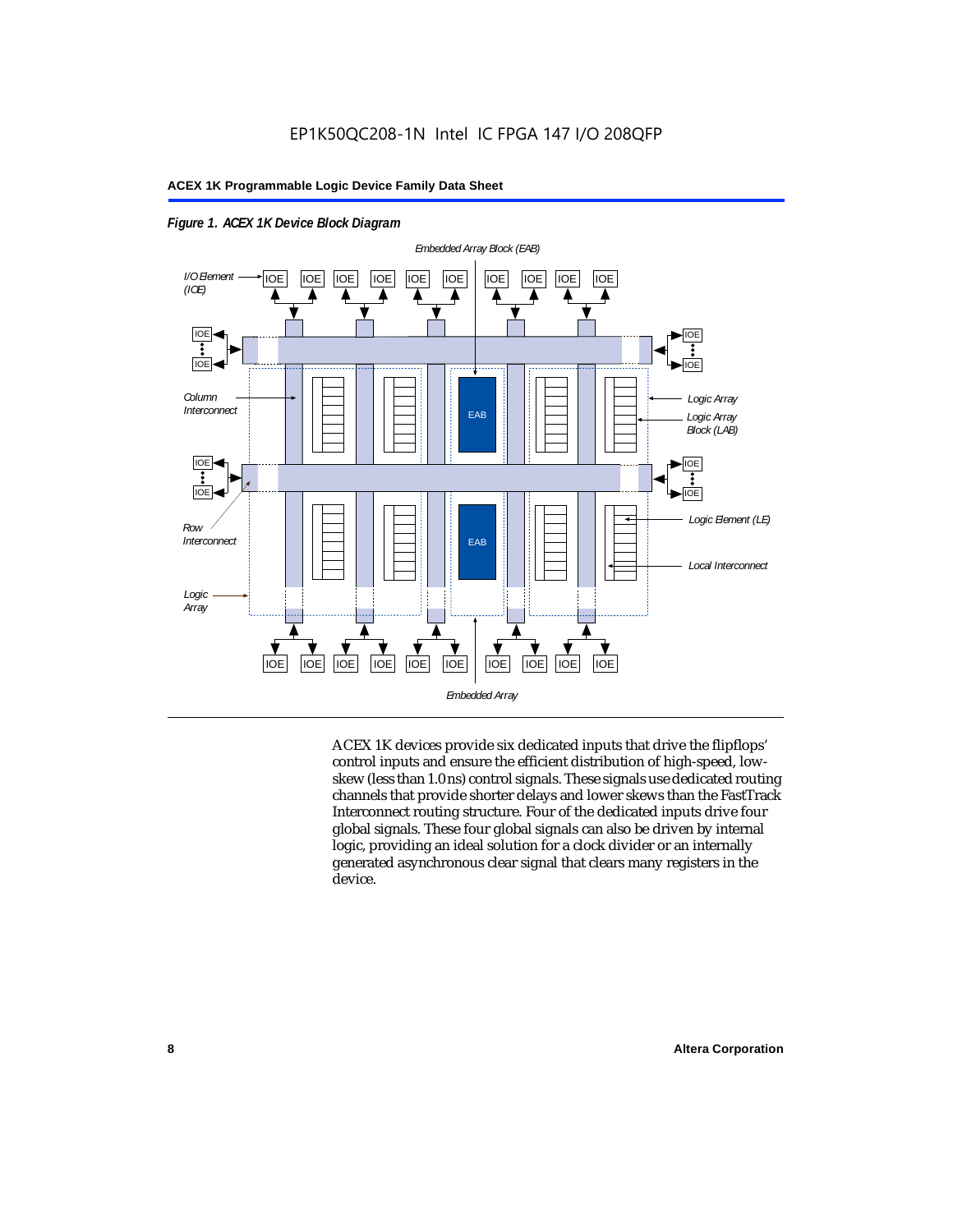#### **Embedded Array Block**

The EAB is a flexible block of RAM, with registers on the input and output ports, that is used to implement common gate array megafunctions. Because it is large and flexible, the EAB is suitable for functions such as multipliers, vector scalars, and error correction circuits. These functions can be combined in applications such as digital filters and microcontrollers.

Logic functions are implemented by programming the EAB with a readonly pattern during configuration, thereby creating a large LUT. With LUTs, combinatorial functions are implemented by looking up the results rather than by computing them. This implementation of combinatorial functions can be faster than using algorithms implemented in general logic, a performance advantage that is further enhanced by the fast access times of EABs. The large capacity of EABs enables designers to implement complex functions in a single logic level without the routing delays associated with linked LEs or field-programmable gate array (FPGA) RAM blocks. For example, a single EAB can implement any function with 8 inputs and 16 outputs. Parameterized functions, such as LPM functions, can take advantage of the EAB automatically.

The ACEX 1K enhanced EAB supports dual-port RAM. The dual-port structure is ideal for FIFO buffers with one or two clocks. The ACEX 1K EAB can also support up to 16-bit-wide RAM blocks. The ACEX 1K EAB can act in dual-port or single-port mode. When in dual-port mode, separate clocks may be used for EAB read and write sections, allowing the EAB to be written and read at different rates. It also has separate synchronous clock enable signals for the EAB read and write sections, which allow independent control of these sections.

The EAB can also be used for bidirectional, dual-port memory applications where two ports read or write simultaneously. To implement this type of dual-port memory, two EABs are used to support two simultaneous reads or writes.

Alternatively, one clock and clock enable can be used to control the input registers of the EAB, while a different clock and clock enable control the output registers (see Figure 2).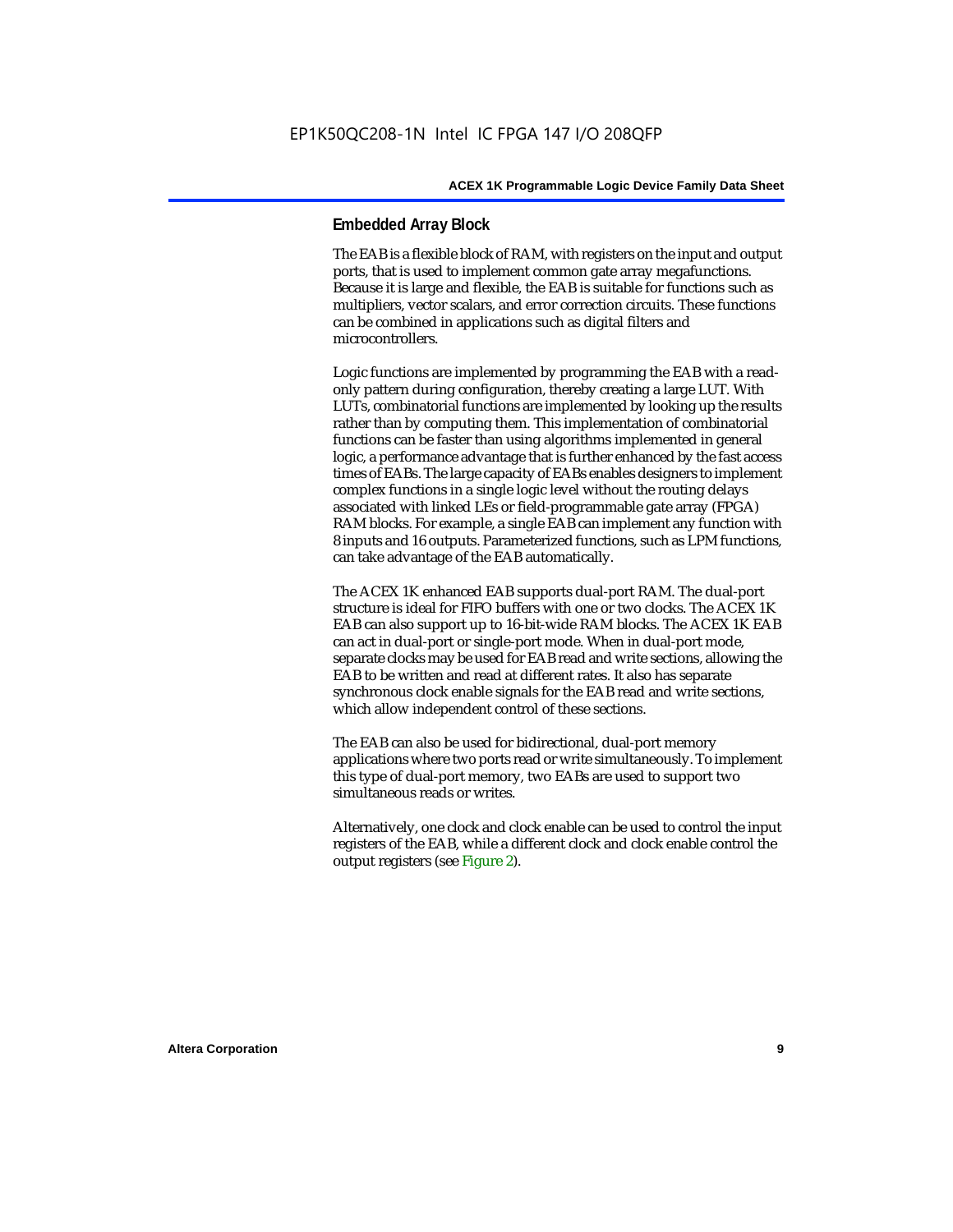

#### *Notes:*

- (1) All registers can be asynchronously cleared by EAB local interconnect signals, global signals, or the chip-wide reset.<br>(2) EP1K10. EP1K30. and EP1K50 devices have 88 EAB local interconnect channels: EP1K100 devices hav
- EP1K10, EP1K30, and EP1K50 devices have 88 EAB local interconnect channels; EP1K100 devices have 104 EAB local interconnect channels.

The EAB can use Altera megafunctions to implement dual-port RAM applications where both ports can read or write, as shown in Figure 3. The ACEX 1K EAB can also be used in a single-port mode (see Figure 4).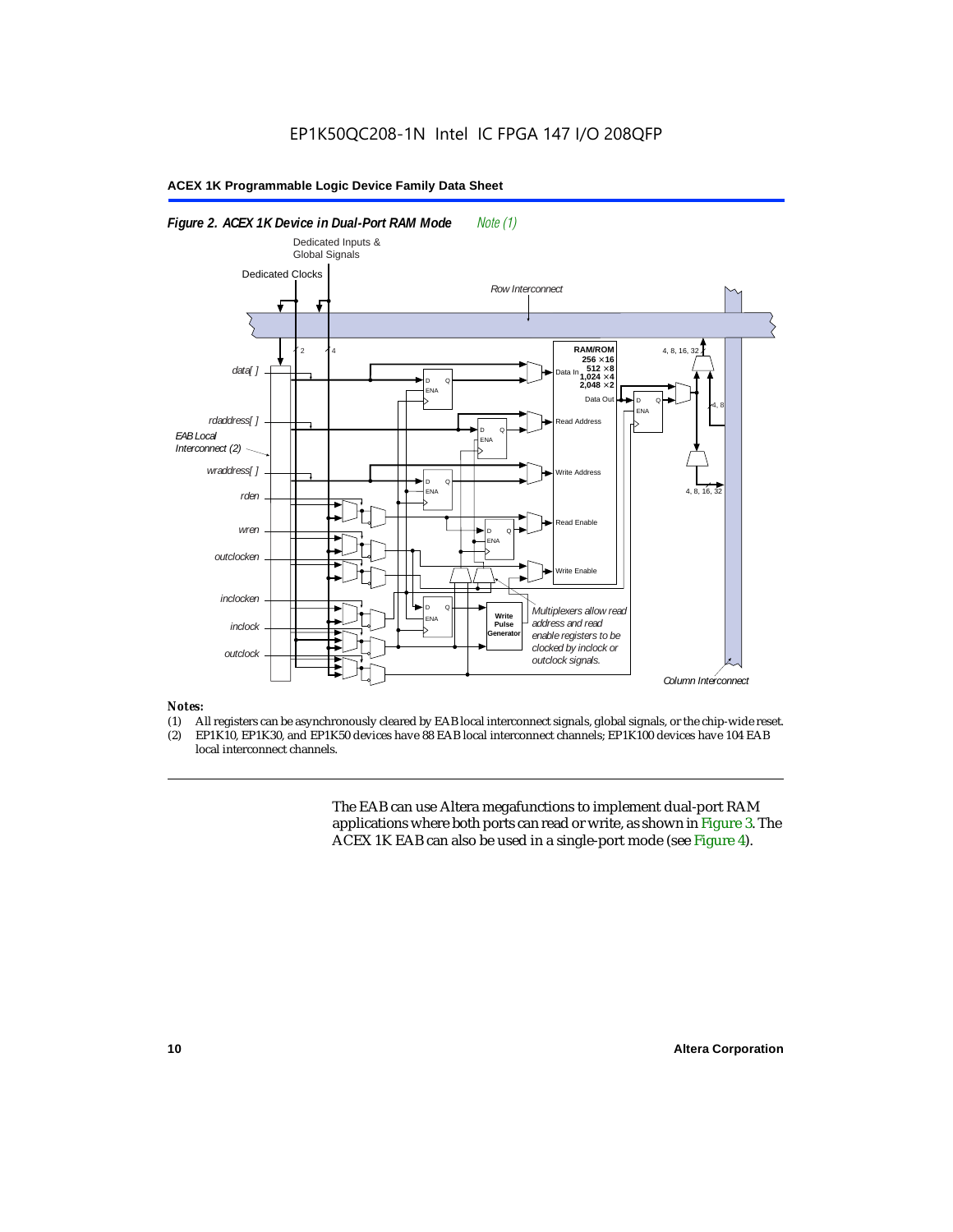



*Figure 4. ACEX 1K Device in Single-Port RAM Mode* 



## *Note:*<br>(1) **H**

EP1K10, EP1K30, and EP1K50 devices have 88 EAB local interconnect channels; EP1K100 devices have 104 EAB local interconnect channels.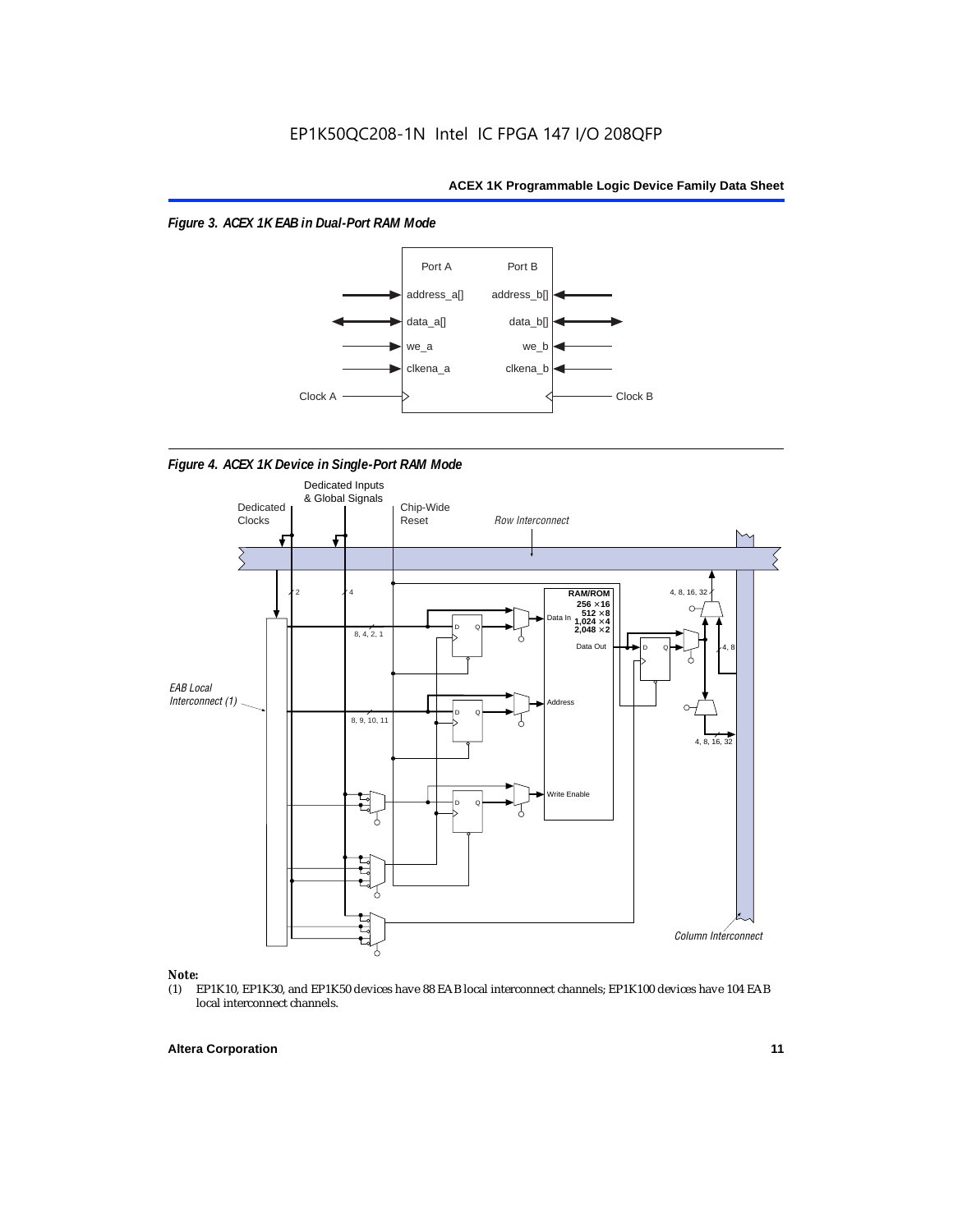EABs can be used to implement synchronous RAM, which is easier to use than asynchronous RAM. A circuit using asynchronous RAM must generate the RAM write enable signal, while ensuring that its data and address signals meet setup and hold time specifications relative to the write enable signal. In contrast, the EAB's synchronous RAM generates its own write enable signal and is self-timed with respect to the input or write clock. A circuit using the EAB's self-timed RAM must only meet the setup and hold time specifications of the global clock.

When used as RAM, each EAB can be configured in any of the following sizes:  $256 \times 16$ ;  $512 \times 8$ ;  $1,024 \times 4$ ; or  $2,048 \times 2$ . Figure 5 shows the ACEX 1K EAB memory configurations.



Larger blocks of RAM are created by combining multiple EABs. For example, two  $256 \times 16$  RAM blocks can be combined to form a  $256 \times 32$ block, and two  $512 \times 8$  RAM blocks can be combined to form a  $512 \times 16$  block. Figure 6 shows examples of multiple EAB combination.

#### *Figure 6. Examples of Combining ACEX 1K EABs*



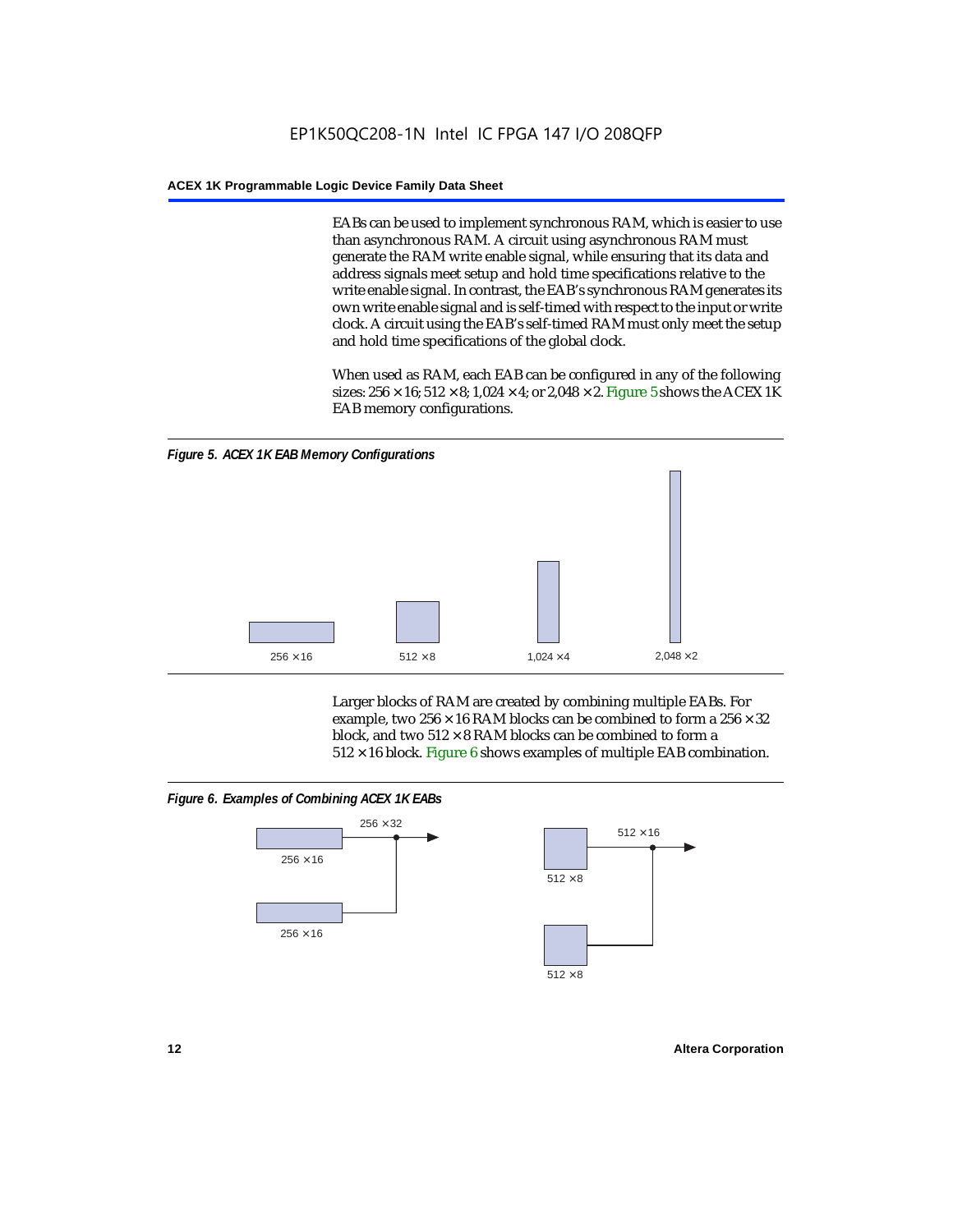If necessary, all EABs in a device can be cascaded to form a single RAM block. EABs can be cascaded to form RAM blocks of up to 2,048 words without impacting timing. Altera software automatically combines EABs to meet a designer's RAM specifications.

EABs provide flexible options for driving and controlling clock signals. Different clocks and clock enables can be used for reading and writing to the EAB. Registers can be independently inserted on the data input, EAB output, write address, write enable signals, read address, and read enable signals. The global signals and the EAB local interconnect can drive write-enable, read-enable, and clock-enable signals. The global signals, dedicated clock pins, and EAB local interconnect can drive the EAB clock signals. Because the LEs drive the EAB local interconnect, the LEs can control write-enable, read-enable, clear, clock, and clock-enable signals.

An EAB is fed by a row interconnect and can drive out to row and column interconnects. Each EAB output can drive up to two row channels and up to two column channels; the unused row channel can be driven by other LEs. This feature increases the routing resources available for EAB outputs (see Figures 2 and 4). The column interconnect, which is adjacent to the EAB, has twice as many channels as other columns in the device.

#### **Logic Array Block**

An LAB consists of eight LEs, their associated carry and cascade chains, LAB control signals, and the LAB local interconnect. The LAB provides the coarse-grained structure to the ACEX 1K architecture, facilitating efficient routing with optimum device utilization and high performance. Figure 7 shows the ACEX 1K LAB.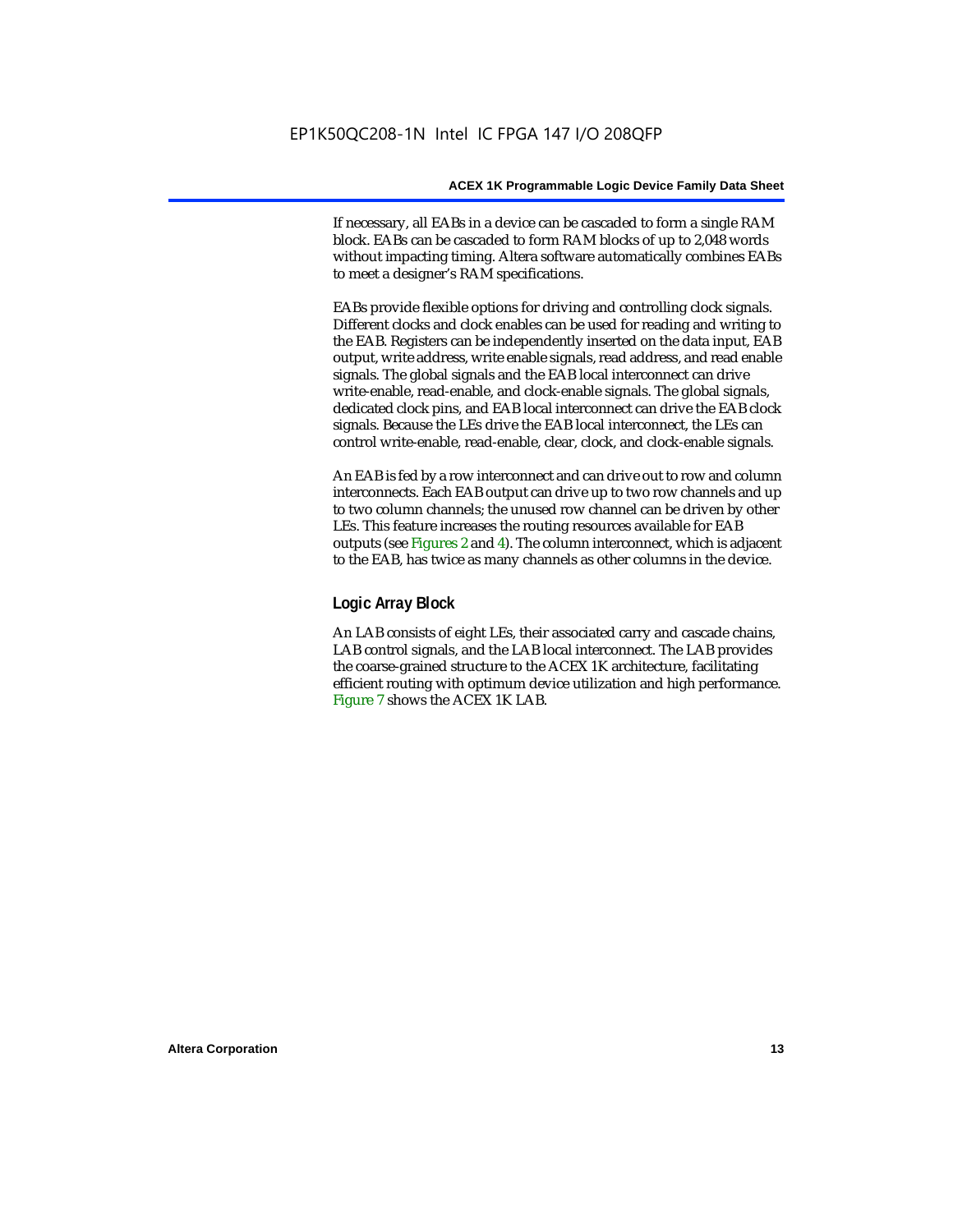### EP1K50QC208-1N Intel IC FPGA 147 I/O 208QFP

#### **ACEX 1K Programmable Logic Device Family Data Sheet**



#### *Notes:*

- (1) EP1K10, EP1K30, and EP1K50 devices have 22 inputs to the LAB local interconnect channel from the row; EP1K100 devices have 26.
- (2) EP1K10, EP1K30, and EP1K50 devices have 30 LAB local interconnect channels; EP1K100 devices have 34.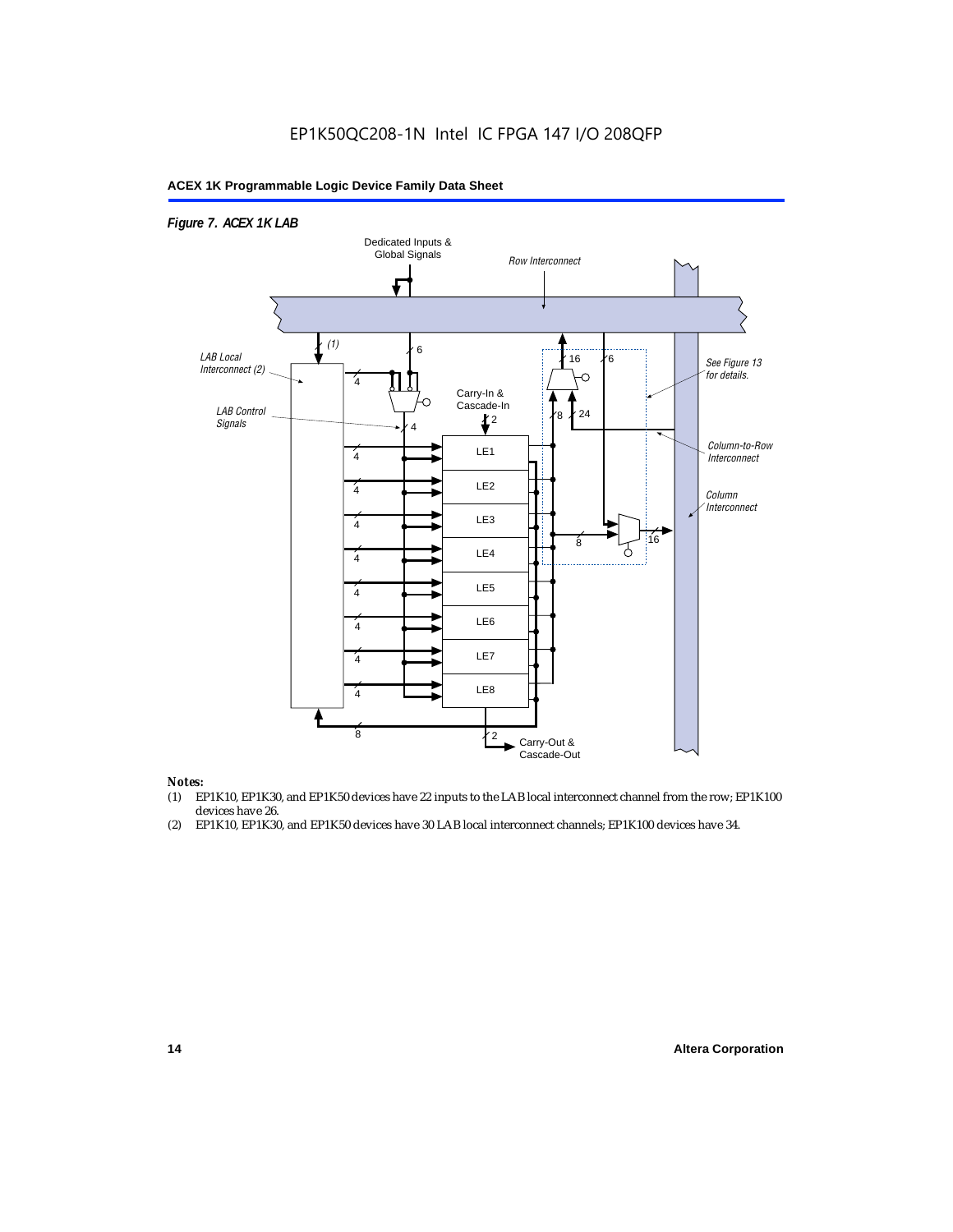Each LAB provides four control signals with programmable inversion that can be used in all eight LEs. Two of these signals can be used as clocks, the other two can be used for clear/preset control. The LAB clocks can be driven by the dedicated clock input pins, global signals, I/O signals, or internal signals via the LAB local interconnect. The LAB preset and clear control signals can be driven by the global signals, I/O signals, or internal signals via the LAB local interconnect. The global control signals are typically used for global clock, clear, or preset signals because they provide asynchronous control with very low skew across the device. If logic is required on a control signal, it can be generated in one or more LEs in any LAB and driven into the local interconnect of the target LAB. In addition, the global control signals can be generated from LE outputs.

#### **Logic Element**

The LE, the smallest unit of logic in the ACEX 1K architecture, has a compact size that provides efficient logic utilization. Each LE contains a 4-input LUT, which is a function generator that can quickly compute any function of four variables. In addition, each LE contains a programmable flipflop with a synchronous clock enable, a carry chain, and a cascade chain. Each LE drives both the local and the FastTrack Interconnect routing structure. Figure 8 shows the ACEX 1K LE.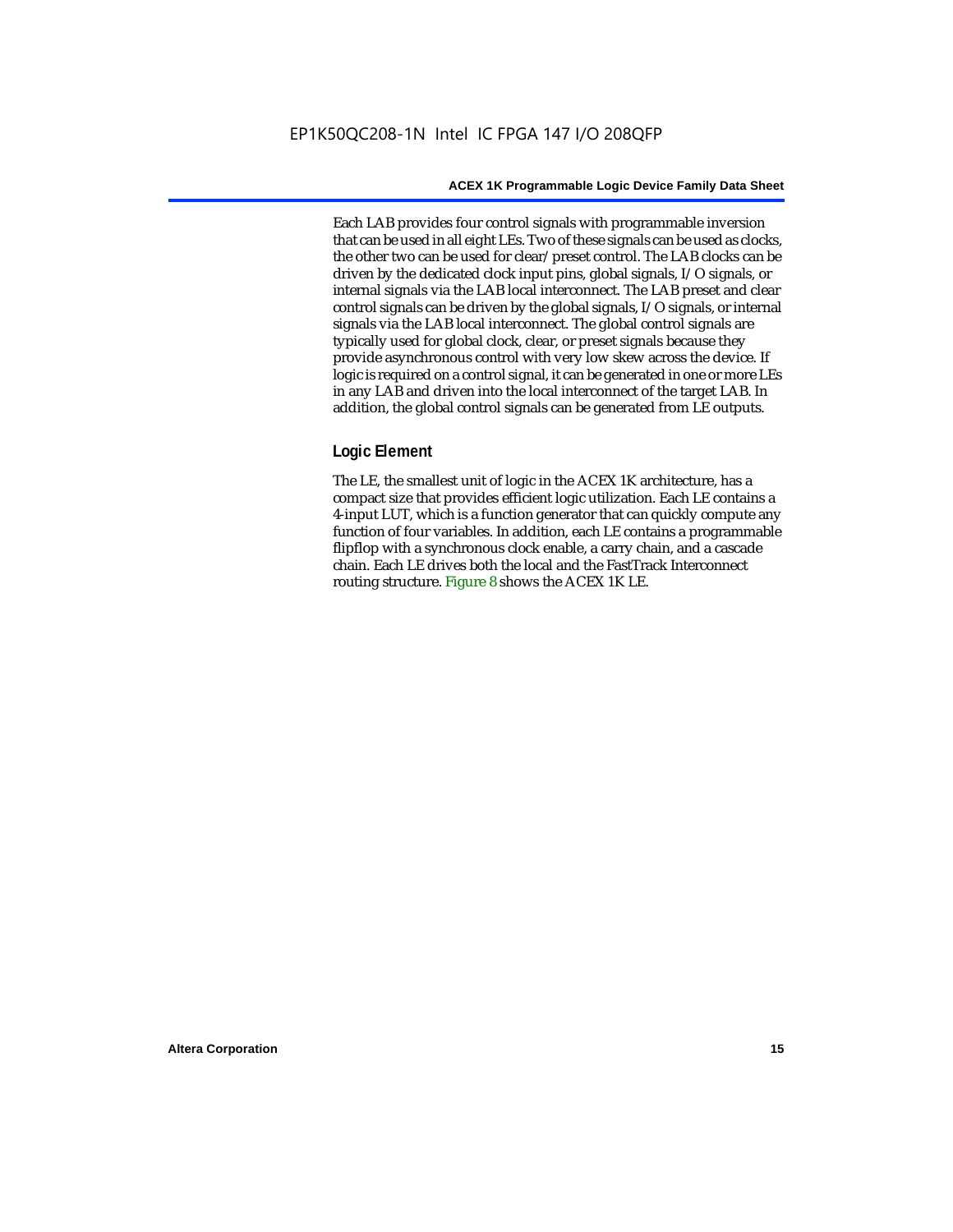

#### *Figure 8. ACEX 1K Logic Element*

The programmable flipflop in the LE can be configured for D, T, JK, or SR operation. The clock, clear, and preset control signals on the flipflop can be driven by global signals, general-purpose I/O pins, or any internal logic. For combinatorial functions, the flipflop is bypassed and the LUT's output drives the LE's output.

The LE has two outputs that drive the interconnect: one drives the local interconnect, and the other drives either the row or column FastTrack Interconnect routing structure. The two outputs can be controlled independently. For example, the LUT can drive one output while the register drives the other output. This feature, called register packing, can improve LE utilization because the register and the LUT can be used for unrelated functions.

The ACEX 1K architecture provides two types of dedicated high-speed data paths that connect adjacent LEs without using local interconnect paths: carry chains and cascade chains. The carry chain supports highspeed counters and adders, and the cascade chain implements wide-input functions with minimum delay. Carry and cascade chains connect all LEs in a LAB and all LABs in the same row. Intensive use of carry and cascade chains can reduce routing flexibility. Therefore, the use of these chains should be limited to speed-critical portions of a design.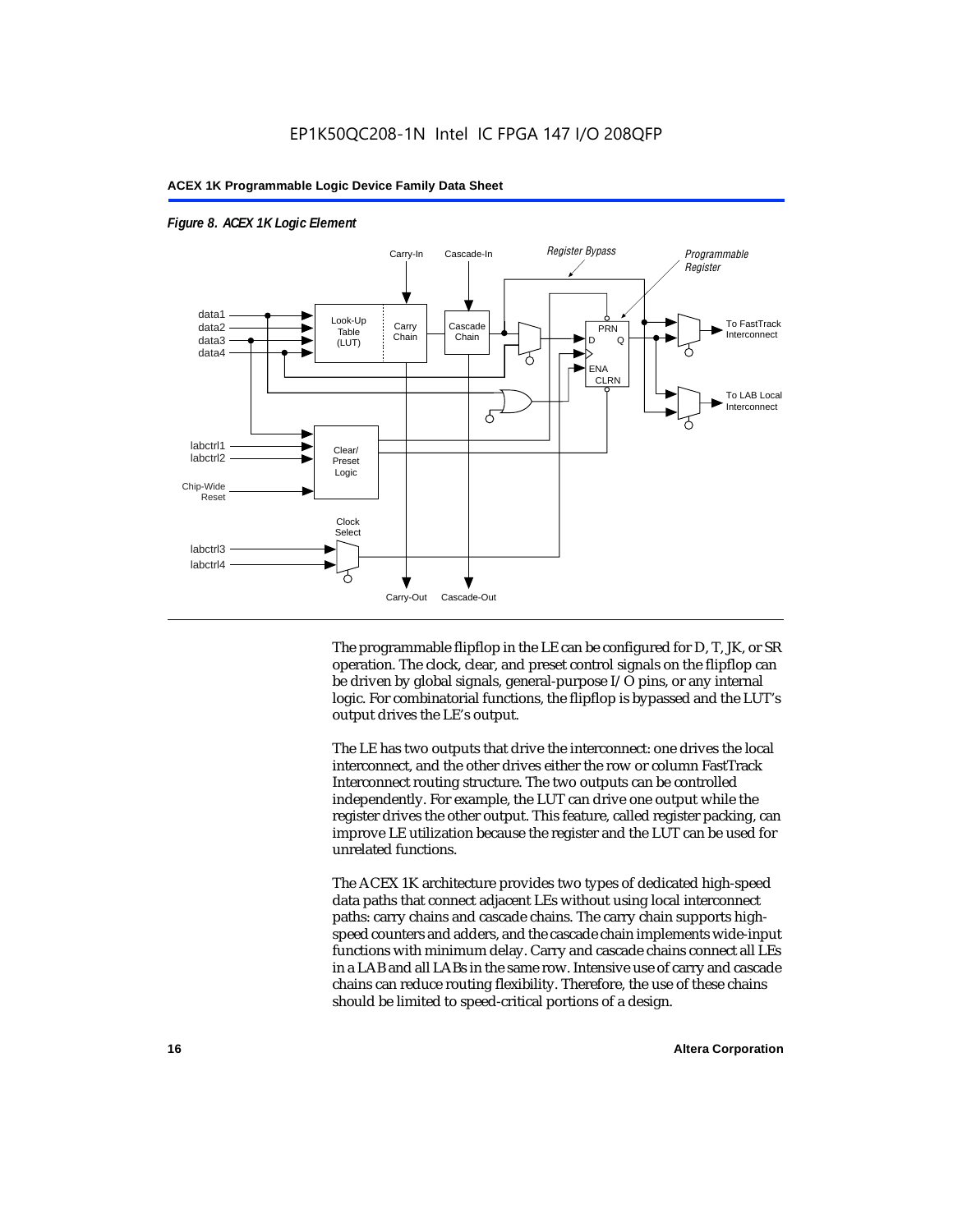#### *Carry Chain*

The carry chain provides a very fast (as low as 0.2 ns) carry-forward function between LEs. The carry-in signal from a lower-order bit drives forward into the higher-order bit via the carry chain, and feeds into both the LUT and the next portion of the carry chain. This feature allows the ACEX 1K architecture to efficiently implement high-speed counters, adders, and comparators of arbitrary width. Carry chain logic can be created automatically by the compiler during design processing, or manually by the designer during design entry. Parameterized functions, such as LPM and DesignWare functions, automatically take advantage of carry chains.

Carry chains longer than eight LEs are automatically implemented by linking LABs together. For enhanced fitting, a long carry chain skips alternate LABs in a row. A carry chain longer than one LAB skips either from even-numbered LAB to even-numbered LAB, or from oddnumbered LAB to odd-numbered LAB. For example, the last LE of the first LAB in a row carries to the first LE of the third LAB in the row. The carry chain does not cross the EAB at the middle of the row. For instance, in the EP1K50 device, the carry chain stops at the eighteenth LAB, and a new carry chain begins at the nineteenth LAB.

Figure 9 shows how an *n*-bit full adder can be implemented in  $n + 1$  LEs with the carry chain. One portion of the LUT generates the sum of two bits using the input signals and the carry-in signal; the sum is routed to the output of the LE. The register can be bypassed for simple adders or used for an accumulator function. Another portion of the LUT and the carry chain logic generates the carry-out signal, which is routed directly to the carry-in signal of the next-higher-order bit. The final carry-out signal is routed to an LE, where it can be used as a general-purpose signal.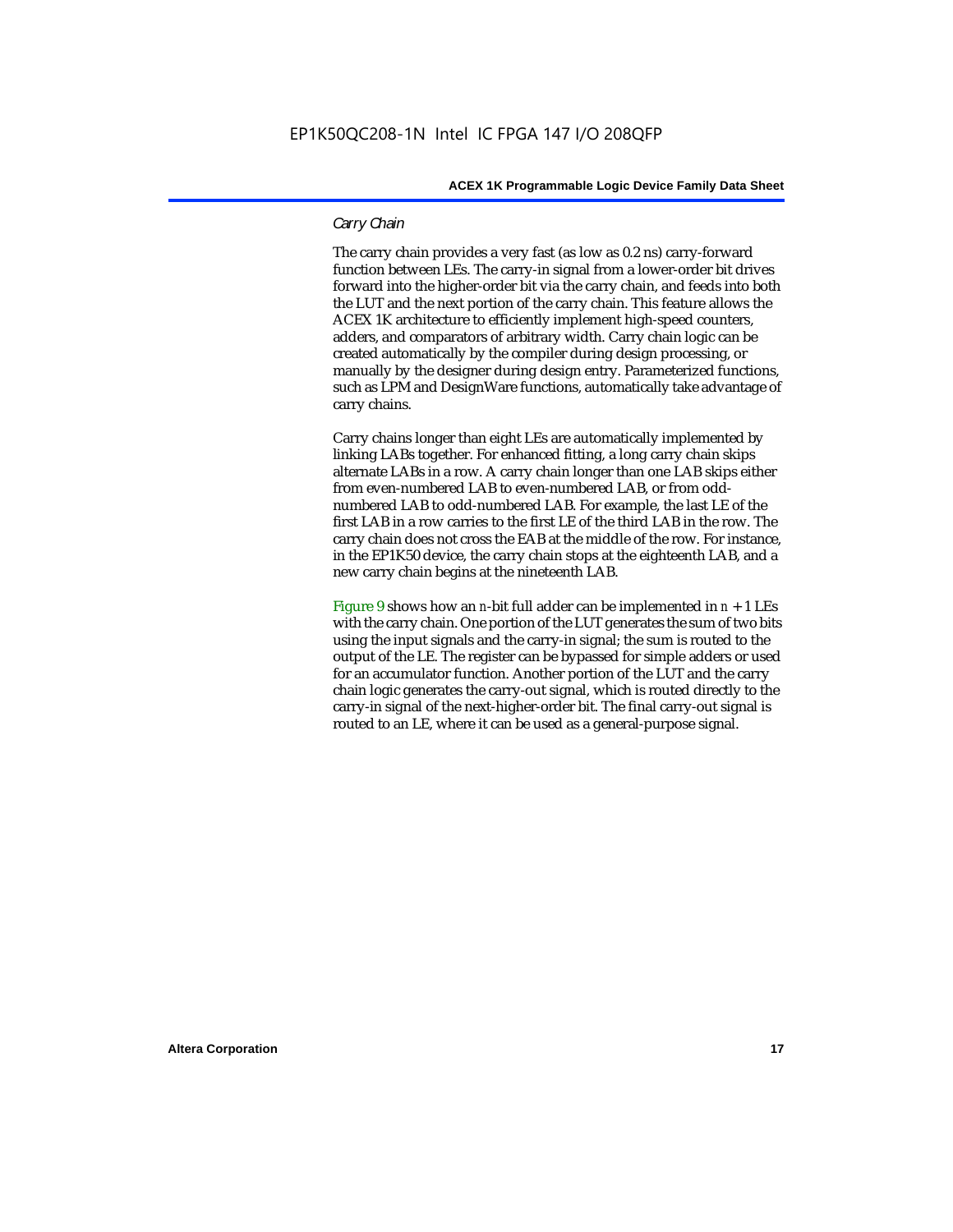

*Figure 9. ACEX 1K Carry Chain Operation (n-Bit Full Adder)*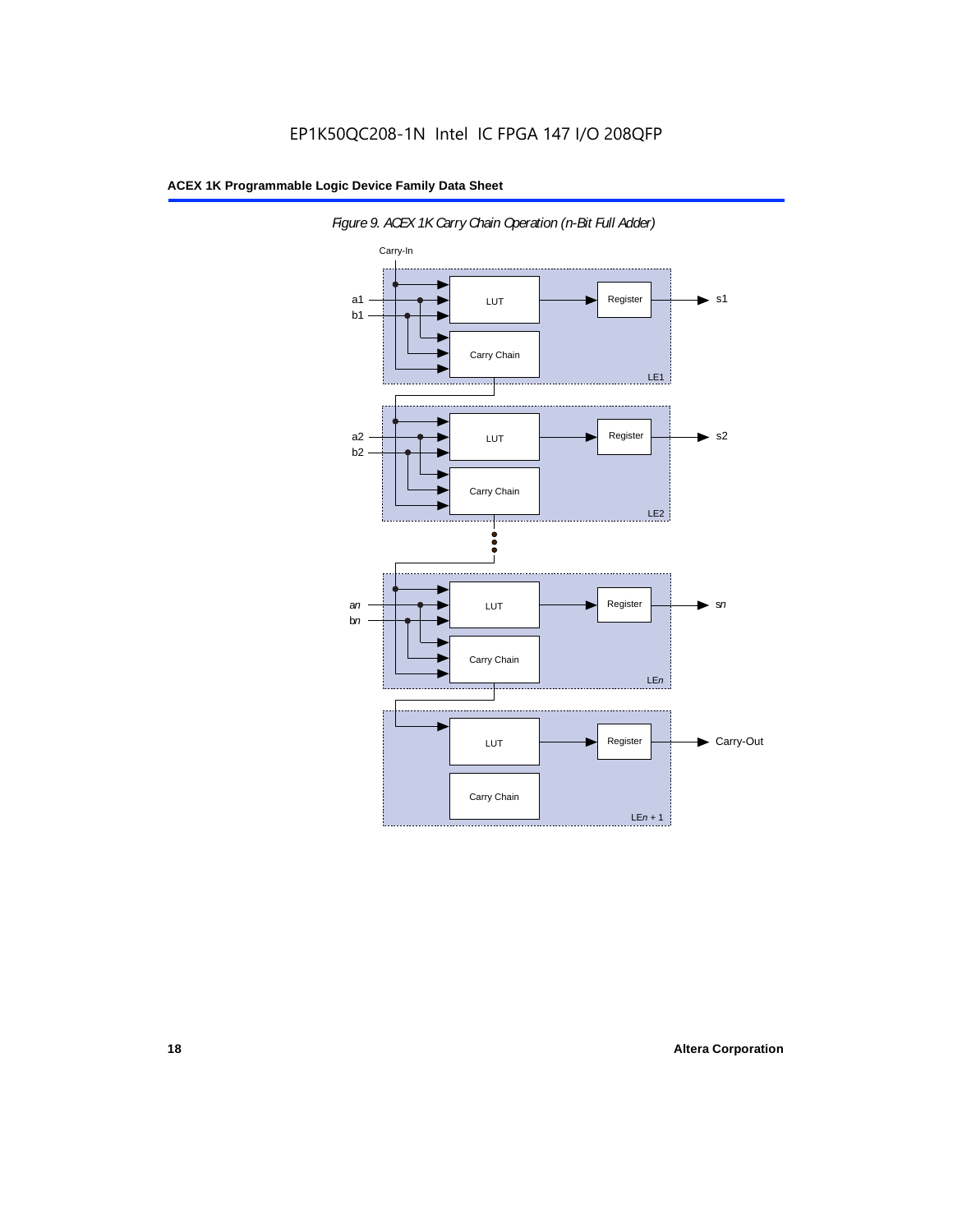#### *Cascade Chain*

With the cascade chain, the ACEX 1K architecture can implement functions that have a very wide fan-in. Adjacent LUTs can be used to compute portions of the function in parallel; the cascade chain serially connects the intermediate values. The cascade chain can use a logical AND or logical OR (via De Morgan's inversion) to connect the outputs of adjacent LEs. With a delay as low as 0.6 ns per LE, each additional LE provides four more inputs to the effective width of a function. Cascade chain logic can be created automatically by the compiler during design processing, or manually by the designer during design entry.

Cascade chains longer than eight bits are implemented automatically by linking several LABs together. For easier routing, a long cascade chain skips every other LAB in a row. A cascade chain longer than one LAB skips either from even-numbered LAB to even-numbered LAB, or from odd-numbered LAB to odd-numbered LAB (e.g., the last LE of the first LAB in a row cascades to the first LE of the third LAB). The cascade chain does not cross the center of the row (e.g., in the EP1K50 device, the cascade chain stops at the eighteenth LAB, and a new one begins at the nineteenth LAB). This break is due to the EAB's placement in the middle of the row.

Figure 10 shows how the cascade function can connect adjacent LEs to form functions with a wide fan-in. These examples show functions of 4*n* variables implemented with *n* LEs. The LE delay is 1.3 ns; the cascade chain delay is 0.6 ns. With the cascade chain, decoding a 16-bit address requires 3.1 ns.



*Figure 10. ACEX 1K Cascade Chain Operation*

**Altera Corporation 19**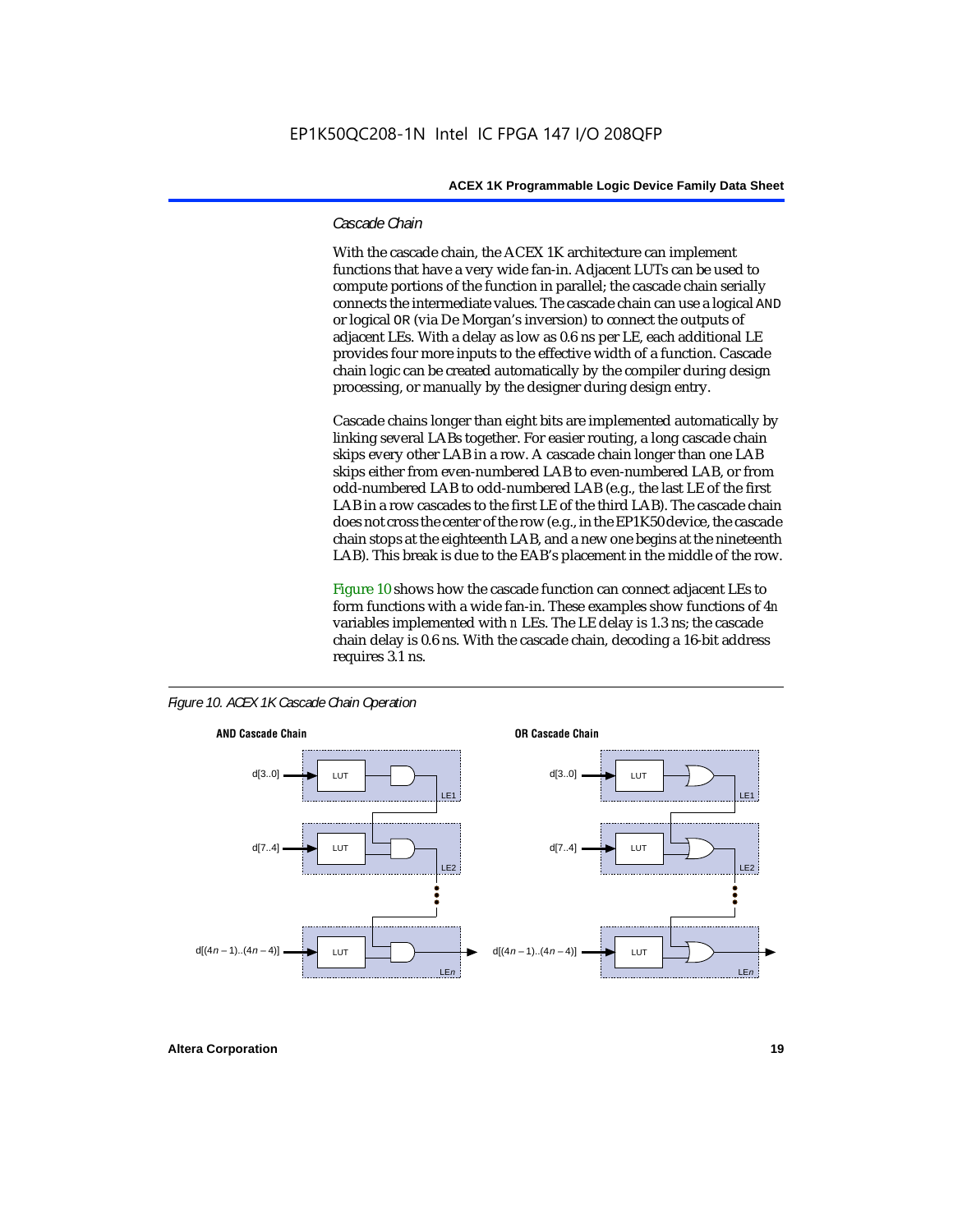#### *LE Operating Modes*

The ACEX 1K LE can operate in the following four modes:

- Normal mode
- Arithmetic mode
- Up/down counter mode
- Clearable counter mode

Each of these modes uses LE resources differently. In each mode, seven available inputs to the LE—the four data inputs from the LAB local interconnect, the feedback from the programmable register, and the carry-in and cascade-in from the previous LE—are directed to different destinations to implement the desired logic function. Three inputs to the LE provide clock, clear, and preset control for the register. The Altera software, in conjunction with parameterized functions such as LPM and DesignWare functions, automatically chooses the appropriate mode for common functions such as counters, adders, and multipliers. If required, the designer can also create special-purpose functions that use a specific LE operating mode for optimal performance.

The architecture provides a synchronous clock enable to the register in all four modes. The Altera software can set DATA1 to enable the register synchronously, providing easy implementation of fully synchronous designs.

Figure 11 shows the ACEX 1K LE operating modes.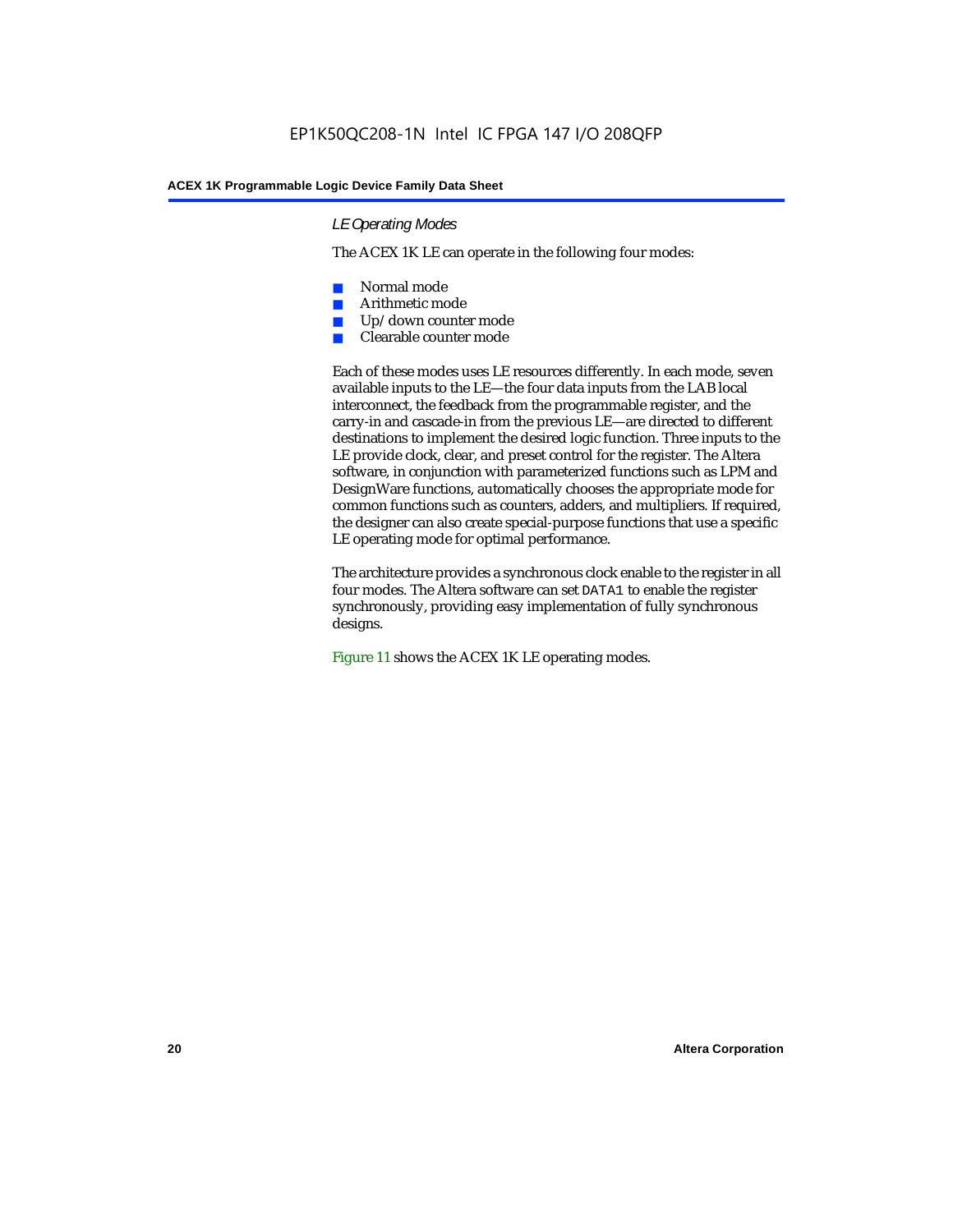#### *Figure 11. ACEX 1K LE Operating Modes*



#### **Arithmetic Mode**



#### **Up/Down Counter Mode**



#### **Clearable Counter Mode**

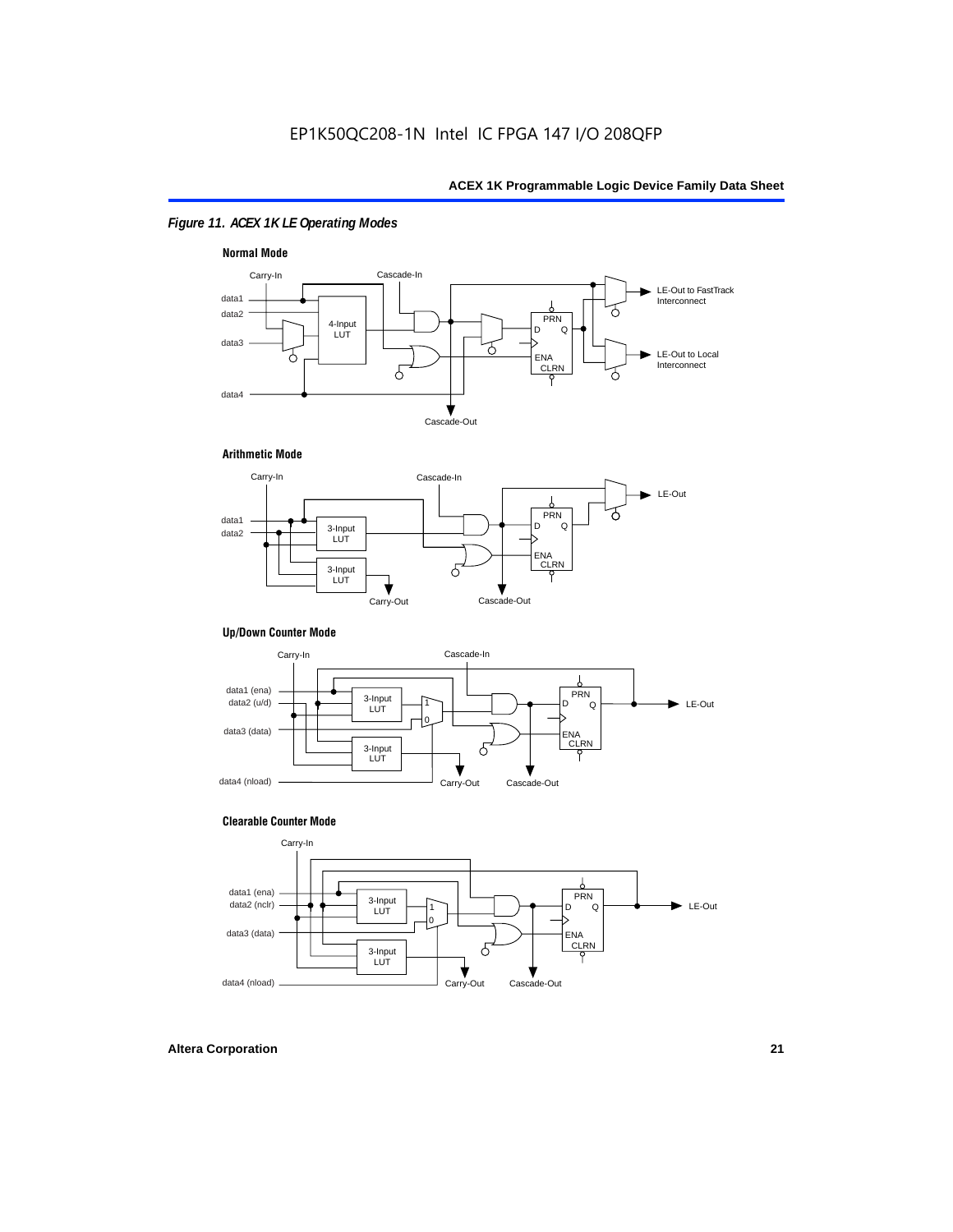#### **Normal Mode**

The normal mode is suitable for general logic applications and wide decoding functions that can take advantage of a cascade chain. In normal mode, four data inputs from the LAB local interconnect and the carry-in are inputs to a 4-input LUT. The compiler automatically selects the carryin or the DATA3 signal as one of the inputs to the LUT. The LUT output can be combined with the cascade-in signal to form a cascade chain through the cascade-out signal. Either the register or the LUT can be used to drive both the local interconnect and the FastTrack Interconnect routing structure at the same time.

The LUT and the register in the LE can be used independently (register packing). To support register packing, the LE has two outputs; one drives the local interconnect, and the other drives the FastTrack Interconnect routing structure. The DATA4 signal can drive the register directly, allowing the LUT to compute a function that is independent of the registered signal; a 3-input function can be computed in the LUT, and a fourth independent signal can be registered. Alternatively, a 4-input function can be generated, and one of the inputs to this function can be used to drive the register. The register in a packed LE can still use the clock enable, clear, and preset signals in the LE. In a packed LE, the register can drive the FastTrack Interconnect routing structure while the LUT drives the local interconnect, or vice versa.

#### **Arithmetic Mode**

The arithmetic mode offers two 3-input LUTs that are ideal for implementing adders, accumulators, and comparators. One LUT computes a 3-input function; the other generates a carry output. As shown in Figure 11, the first LUT uses the carry-in signal and two data inputs from the LAB local interconnect to generate a combinatorial or registered output. For example, in an adder, this output is the sum of three signals: a, b, and carry-in. The second LUT uses the same three signals to generate a carry-out signal, thereby creating a carry chain. The arithmetic mode also supports simultaneous use of the cascade chain.

#### **Up/Down Counter Mode**

The up/down counter mode offers counter enable, clock enable, synchronous up/down control, and data loading options. These control signals are generated by the data inputs from the LAB local interconnect, the carry-in signal, and output feedback from the programmable register. Two 3-input LUTs are used; one generates the counter data, and the other generates the fast carry bit. A 2-to-1 multiplexer provides synchronous loading. Data can also be loaded asynchronously with the clear and preset register control signals without using the LUT resources.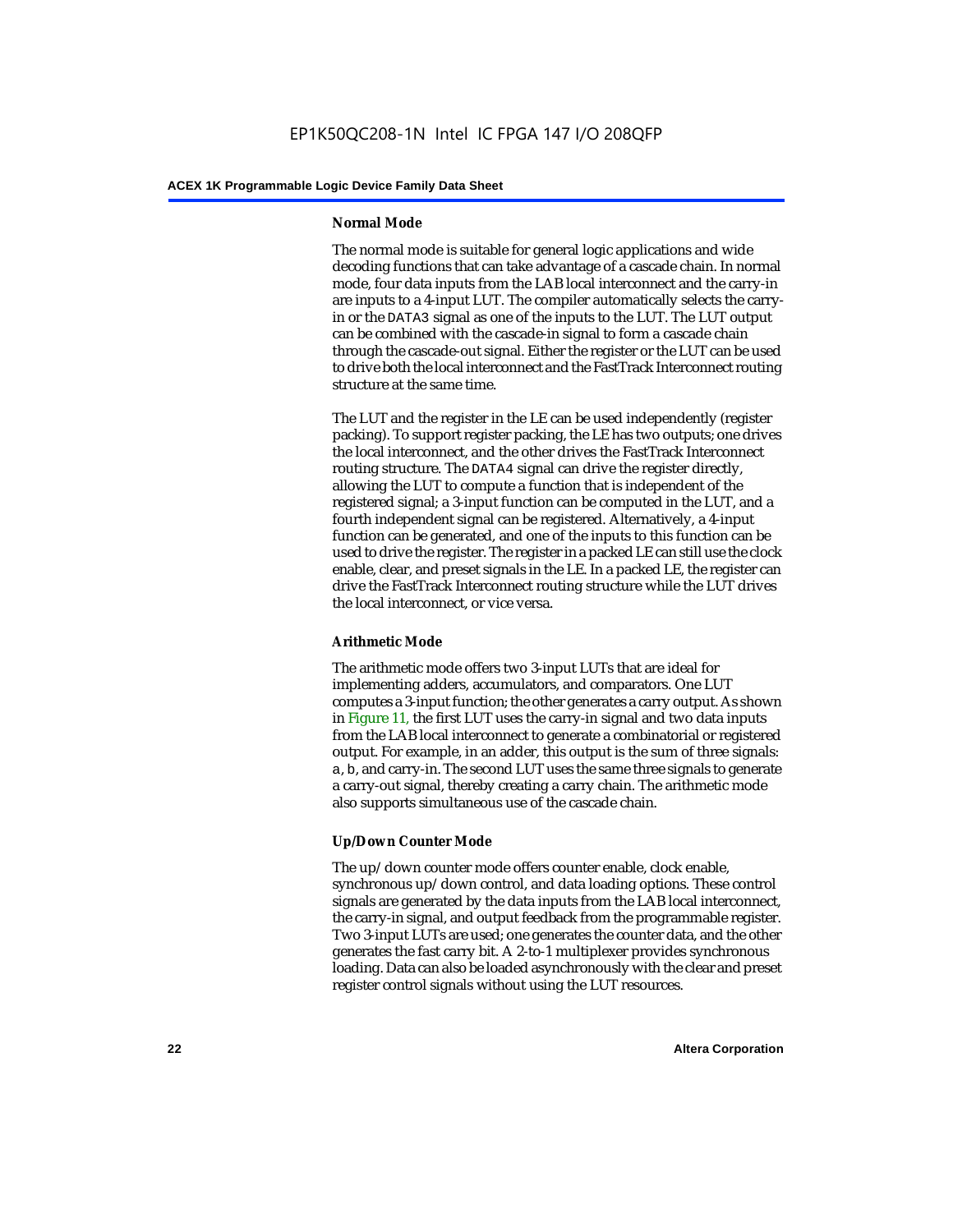#### **Clearable Counter Mode**

The clearable counter mode is similar to the up/down counter mode, but it supports a synchronous clear instead of the up/down control. The clear function is substituted for the cascade-in signal in the up/down counter mode. Two 3-input LUTs are used; one generates the counter data, and the other generates the fast carry bit. Synchronous loading is provided by a 2-to-1 multiplexer. The output of this multiplexer is ANDed with a synchronous clear signal.

#### *Internal Tri-State Emulation*

Internal tri-state emulation provides internal tri-states without the limitations of a physical tri-state bus. In a physical tri-state bus, the tri-state buffers' output enable (OE) signals select which signal drives the bus. However, if multiple OE signals are active, contending signals can be driven onto the bus. Conversely, if no OE signals are active, the bus will float. Internal tri-state emulation resolves contending tri-state buffers to a low value and floating buses to a high value, thereby eliminating these problems. The Altera software automatically implements tri-state bus functionality with a multiplexer.

#### *Clear & Preset Logic Control*

Logic for the programmable register's clear and preset functions is controlled by the DATA3, LABCTRL1, and LABCTRL2 inputs to the LE. The clear and preset control structure of the LE asynchronously loads signals into a register. Either LABCTRL1 or LABCTRL2 can control the asynchronous clear. Alternatively, the register can be set up so that LABCTRL1 implements an asynchronous load. The data to be loaded is driven to DATA3; when LABCTRL1 is asserted, DATA3 is loaded into the register.

During compilation, the compiler automatically selects the best control signal implementation. Because the clear and preset functions are activelow, the Compiler automatically assigns a logic high to an unused clear or preset.

The clear and preset logic is implemented in one of the following six modes chosen during design entry:

- Asynchronous clear
- Asynchronous preset
- Asynchronous clear and preset
- Asynchronous load with clear
- Asynchronous load with preset
- Asynchronous load without clear or preset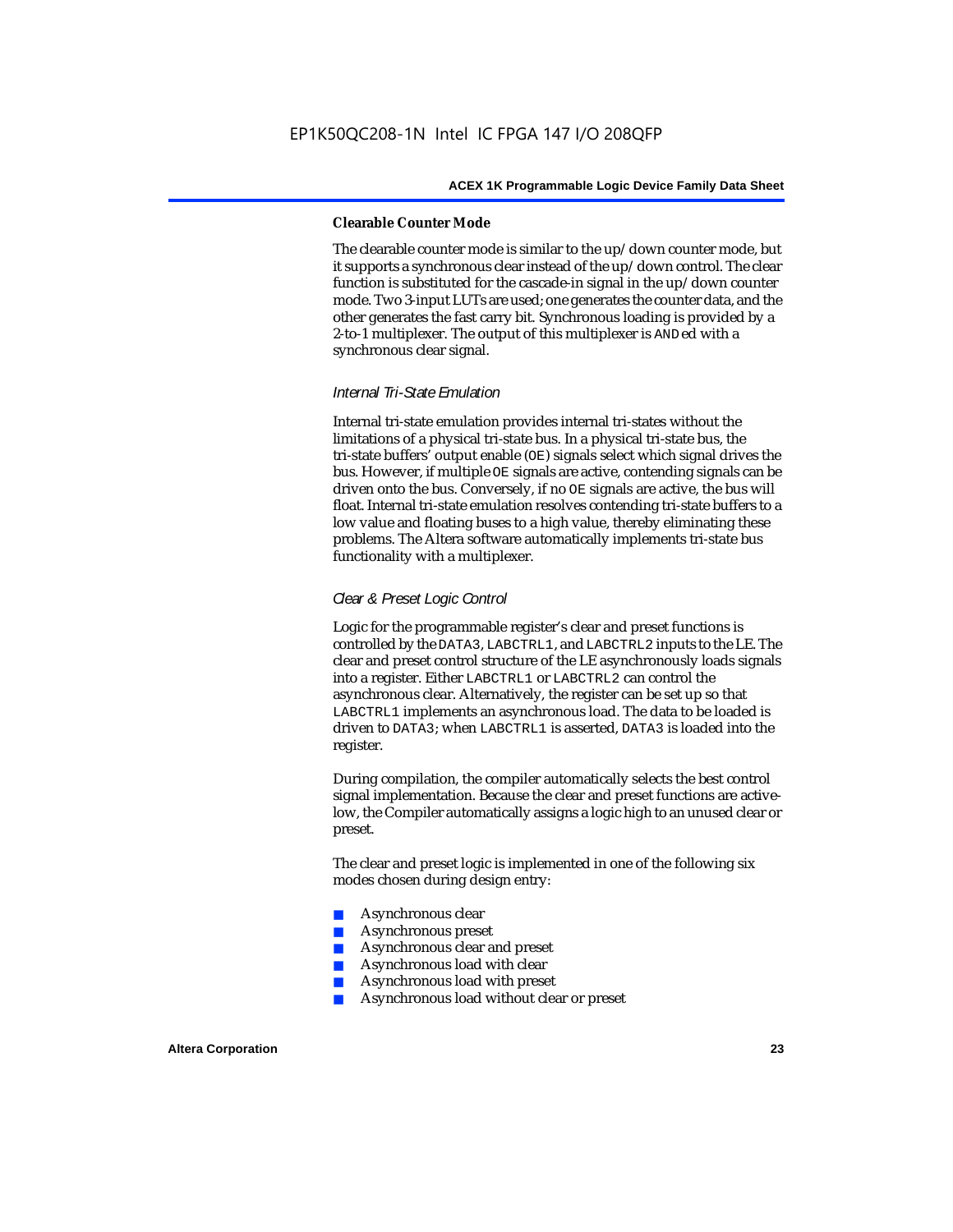In addition to the six clear and preset modes, ACEX 1K devices provide a chip-wide reset pin that can reset all registers in the device. Use of this feature is set during design entry. In any of the clear and preset modes, the chip-wide reset overrides all other signals. Registers with asynchronous presets may be preset when the chip-wide reset is asserted. Inversion can be used to implement the asynchronous preset. Figure 12 shows examples of how to setup the preset and clear inputs for the desired functionality.



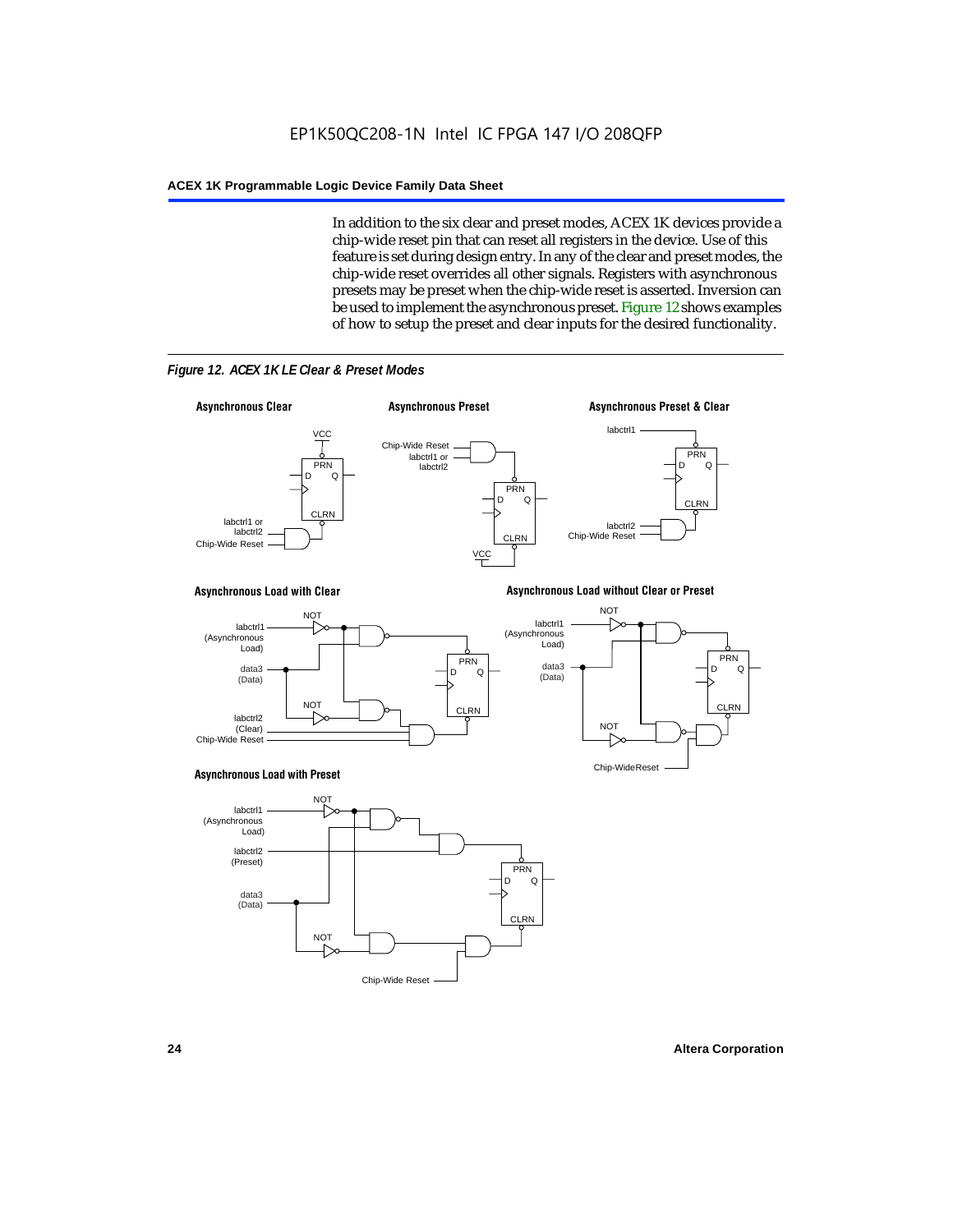#### **Asynchronous Clear**

The flipflop can be cleared by either LABCTRL1 or LABCTRL2. In this mode, the preset signal is tied to VCC to deactivate it.

#### **Asynchronous Preset**

An asynchronous preset is implemented as an asynchronous load, or with an asynchronous clear. If DATA3 is tied to VCC, asserting LABCTRL1 asynchronously loads a one into the register. Alternatively, the Altera software can provide preset control by using the clear and inverting the register's input and output. Inversion control is available for the inputs to both LEs and IOEs. Therefore, if a register is preset by only one of the two LABCTRL signals, the DATA3 input is not needed and can be used for one of the LE operating modes.

#### **Asynchronous Preset & Clear**

When implementing asynchronous clear and preset, LABCTRL1 controls the preset, and LABCTRL2 controls the clear. DATA3 is tied to VCC, so that asserting LABCTRL1 asynchronously loads a one into the register, effectively presetting the register. Asserting LABCTRL2 clears the register.

#### **Asynchronous Load with Clear**

When implementing an asynchronous load in conjunction with the clear, LABCTRL1 implements the asynchronous load of DATA3 by controlling the register preset and clear. LABCTRL2 implements the clear by controlling the register clear; LABCTRL2 does not have to feed the preset circuits.

#### **Asynchronous Load with Preset**

When implementing an asynchronous load in conjunction with preset, the Altera software provides preset control by using the clear and inverting the input and output of the register. Asserting LABCTRL2 presets the register, while asserting LABCTRL1 loads the register. The Altera software inverts the signal that drives DATA3 to account for the inversion of the register's output.

#### **Asynchronous Load without Preset or Clear**

When implementing an asynchronous load without preset or clear, LABCTRL1 implements the asynchronous load of DATA3 by controlling the register preset and clear.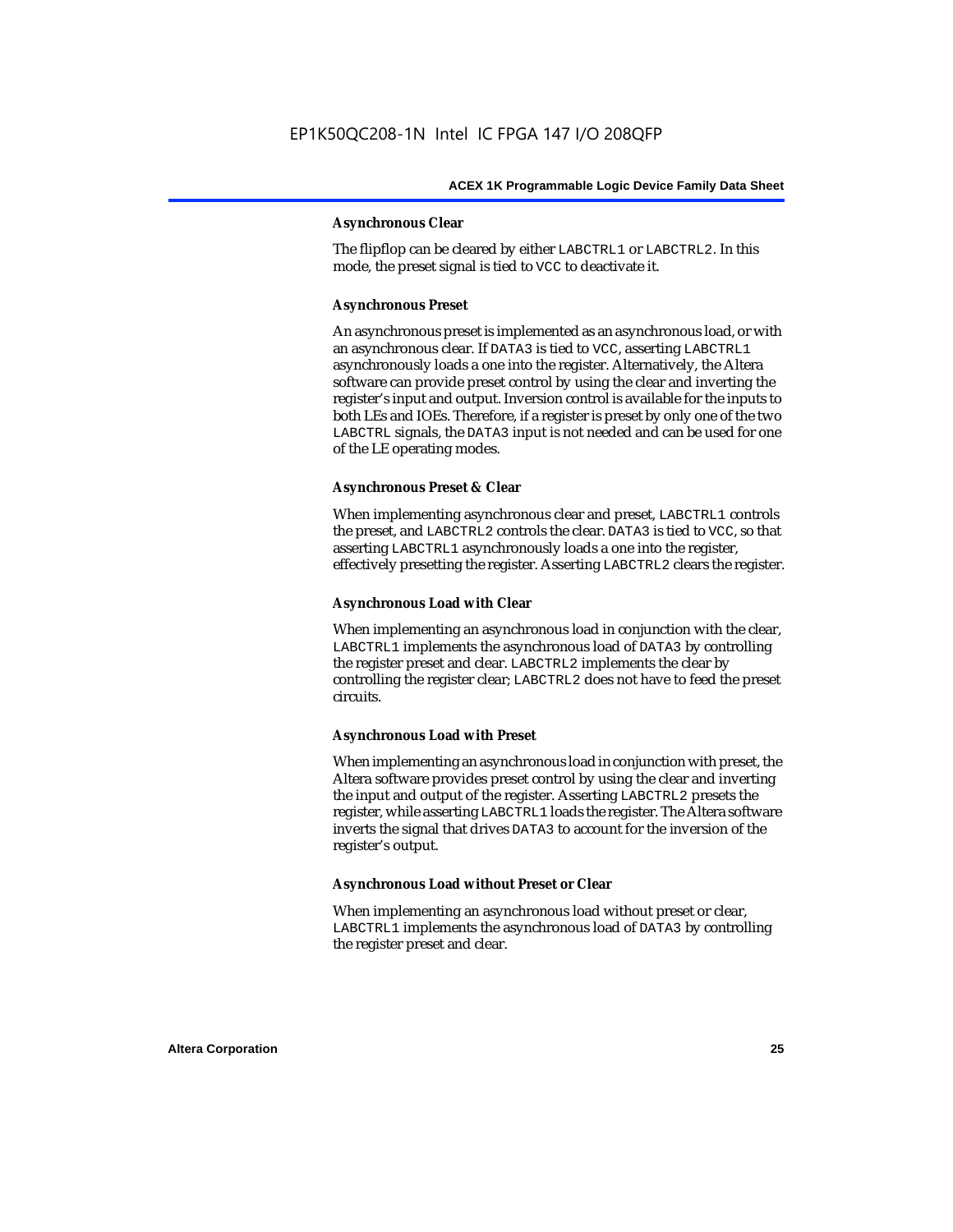#### **FastTrack Interconnect Routing Structure**

In the ACEX 1K architecture, connections between LEs, EABs, and device I/O pins are provided by the FastTrack Interconnect routing structure, which is a series of continuous horizontal and vertical routing channels that traverse the device. This global routing structure provides predictable performance, even in complex designs. In contrast, the segmented routing in FPGAs requires switch matrices to connect a variable number of routing paths, increasing the delays between logic resources and reducing performance.

The FastTrack Interconnect routing structure consists of row and column interconnect channels that span the entire device. Each row of LABs is served by a dedicated row interconnect. The row interconnect can drive I/O pins and feed other LABs in the row. The column interconnect routes signals between rows and can drive I/O pins.

Row channels drive into the LAB or EAB local interconnect. The row signal is buffered at every LAB or EAB to reduce the effect of fan-out on delay. A row channel can be driven by an LE or by one of three column channels. These four signals feed dual 4-to-1 multiplexers that connect to two specific row channels. These multiplexers, which are connected to each LE, allow column channels to drive row channels even when all eight LEs in a LAB drive the row interconnect.

Each column of LABs or EABs is served by a dedicated column interconnect. The column interconnect that serves the EABs has twice as many channels as other column interconnects. The column interconnect can then drive I/O pins or another row's interconnect to route the signals to other LABs or EABs in the device. A signal from the column interconnect, which can be either the output of a LE or an input from an I/O pin, must be routed to the row interconnect before it can enter a LAB or EAB. Each row channel that is driven by an IOE or EAB can drive one specific column channel.

Access to row and column channels can be switched between LEs in adjacent pairs of LABs. For example, a LE in one LAB can drive the row and column channels normally driven by a particular LE in the adjacent LAB in the same row, and vice versa. This flexibility enables routing resources to be used more efficiently. Figure 13 shows the ACEX 1K LAB.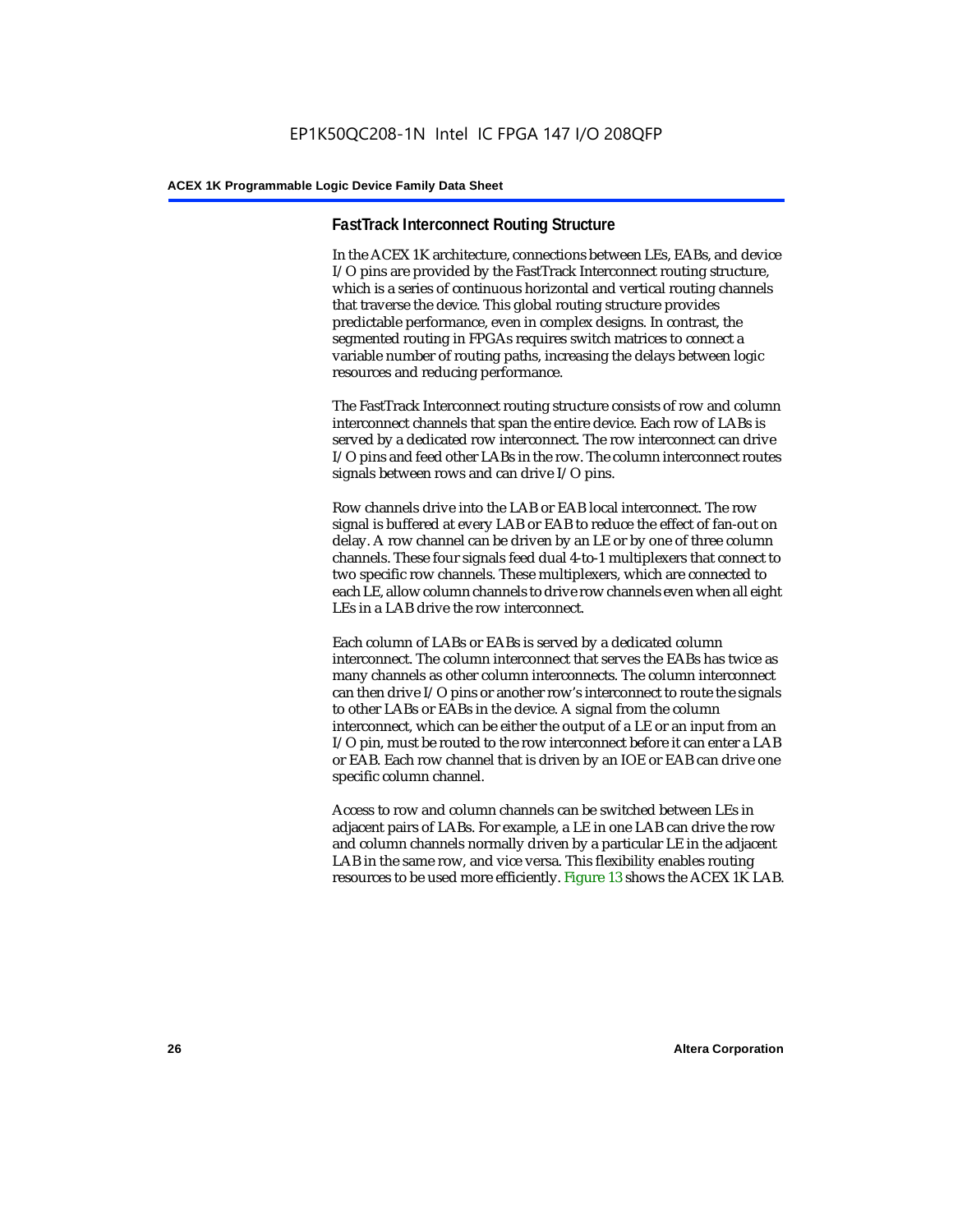

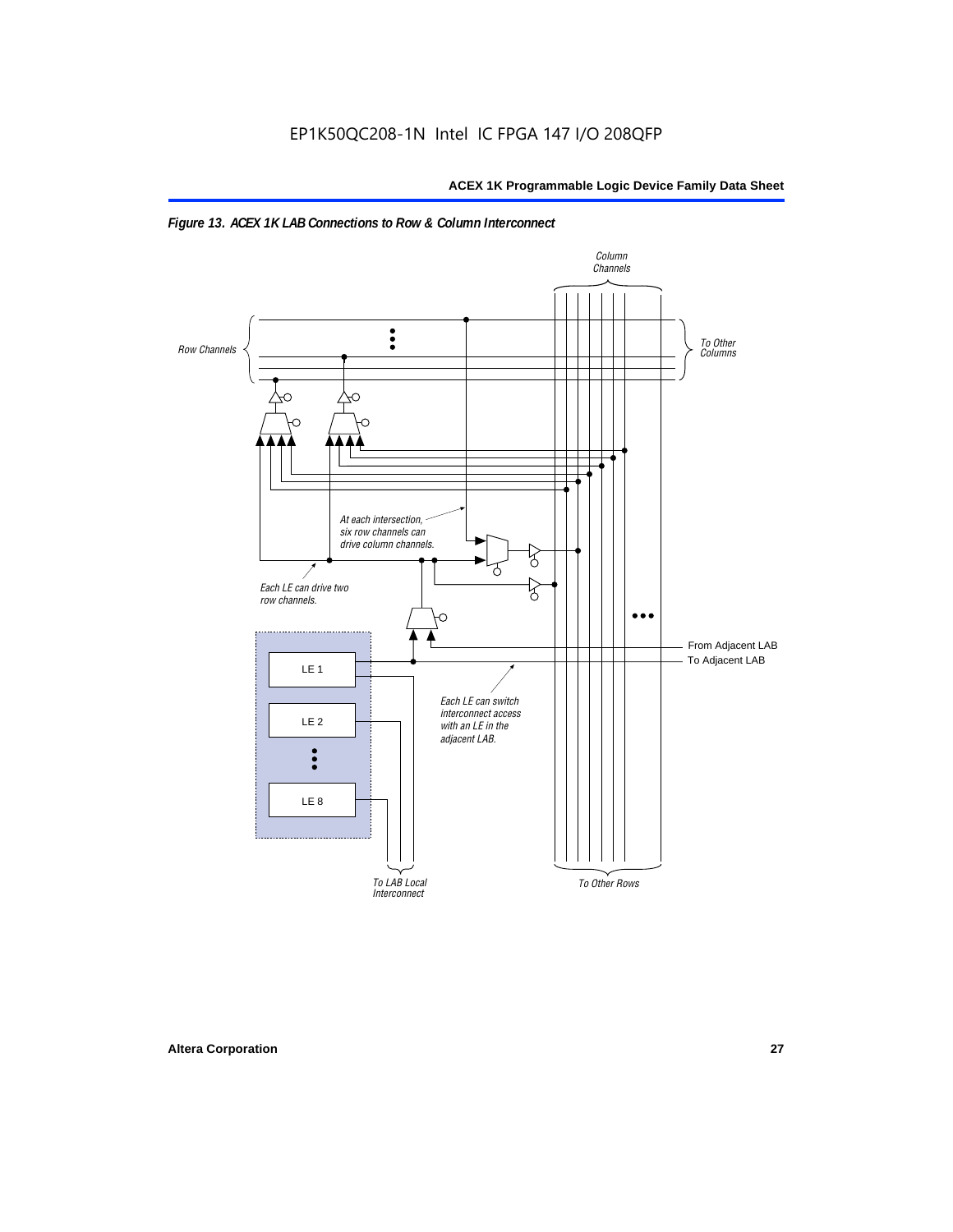For improved routing, the row interconnect consists of a combination of full-length and half-length channels. The full-length channels connect to all LABs in a row; the half-length channels connect to the LABs in half of the row. The EAB can be driven by the half-length channels in the left half of the row and by the full-length channels. The EAB drives out to the fulllength channels. In addition to providing a predictable, row-wide interconnect, this architecture provides increased routing resources. Two neighboring LABs can be connected using a half-row channel, thereby saving the other half of the channel for the other half of the row.

Table 6 summarizes the FastTrack Interconnect routing structure resources available in each ACEX 1K device.

| Table 6. ACEX 1K FastTrack Interconnect Resources |             |                     |                |                        |  |  |
|---------------------------------------------------|-------------|---------------------|----------------|------------------------|--|--|
| <b>Device</b>                                     | <b>Rows</b> | Channels per<br>Row | <b>Columns</b> | Channels per<br>Column |  |  |
| EP1K10                                            | 3           | 144                 | 24             | 24                     |  |  |
| EP1K30                                            | 6           | 216                 | 36             | 24                     |  |  |
| EP1K50                                            | 10          | 216                 | 36             | 24                     |  |  |
| EP1K100                                           | 12          | 312                 | 52             | 24                     |  |  |

In addition to general-purpose I/O pins, ACEX 1K devices have six dedicated input pins that provide low-skew signal distribution across the device. These six inputs can be used for global clock, clear, preset, and peripheral output-enable and clock-enable control signals. These signals are available as control signals for all LABs and IOEs in the device. The dedicated inputs can also be used as general-purpose data inputs because they can feed the local interconnect of each LAB in the device.

Figure 14 shows the interconnection of adjacent LABs and EABs, with row, column, and local interconnects, as well as the associated cascade and carry chains. Each LAB is labeled according to its location: a letter represents the row and a number represents the column. For example, LAB B3 is in row B, column 3.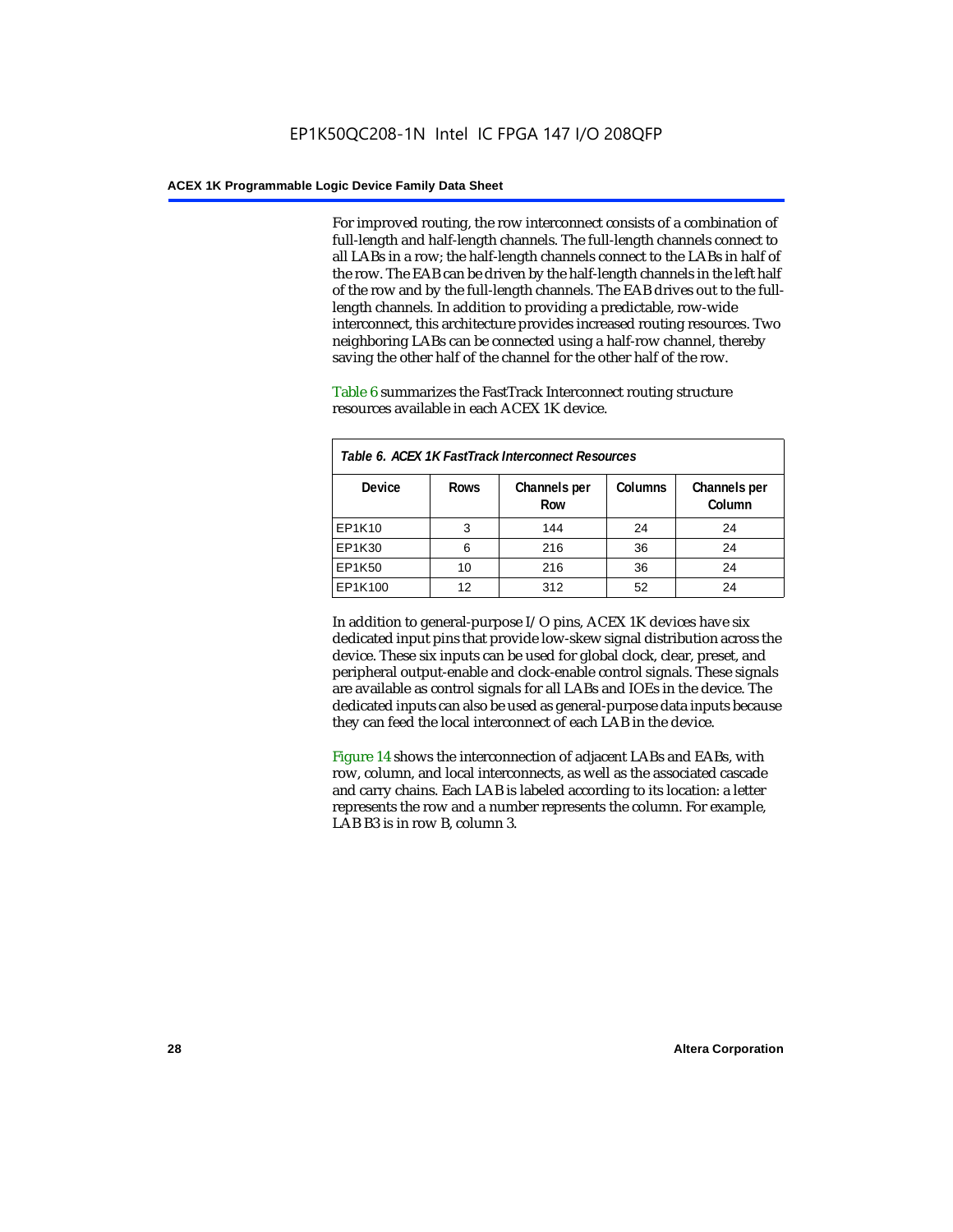



#### **I/O Element**

An IOE contains a bidirectional I/O buffer and a register that can be used either as an input register for external data that requires a fast setup time or as an output register for data that requires fast clock-to-output performance. In some cases, using an LE register for an input register will result in a faster setup time than using an IOE register. IOEs can be used as input, output, or bidirectional pins. The compiler uses the programmable inversion option to invert signals from the row and column interconnect automatically where appropriate. For bidirectional registered I/O implementation, the output register should be in the IOE and the data input and output enable registers should be LE registers placed adjacent to the bidirectional pin. Figure 15 shows the bidirectional I/O registers.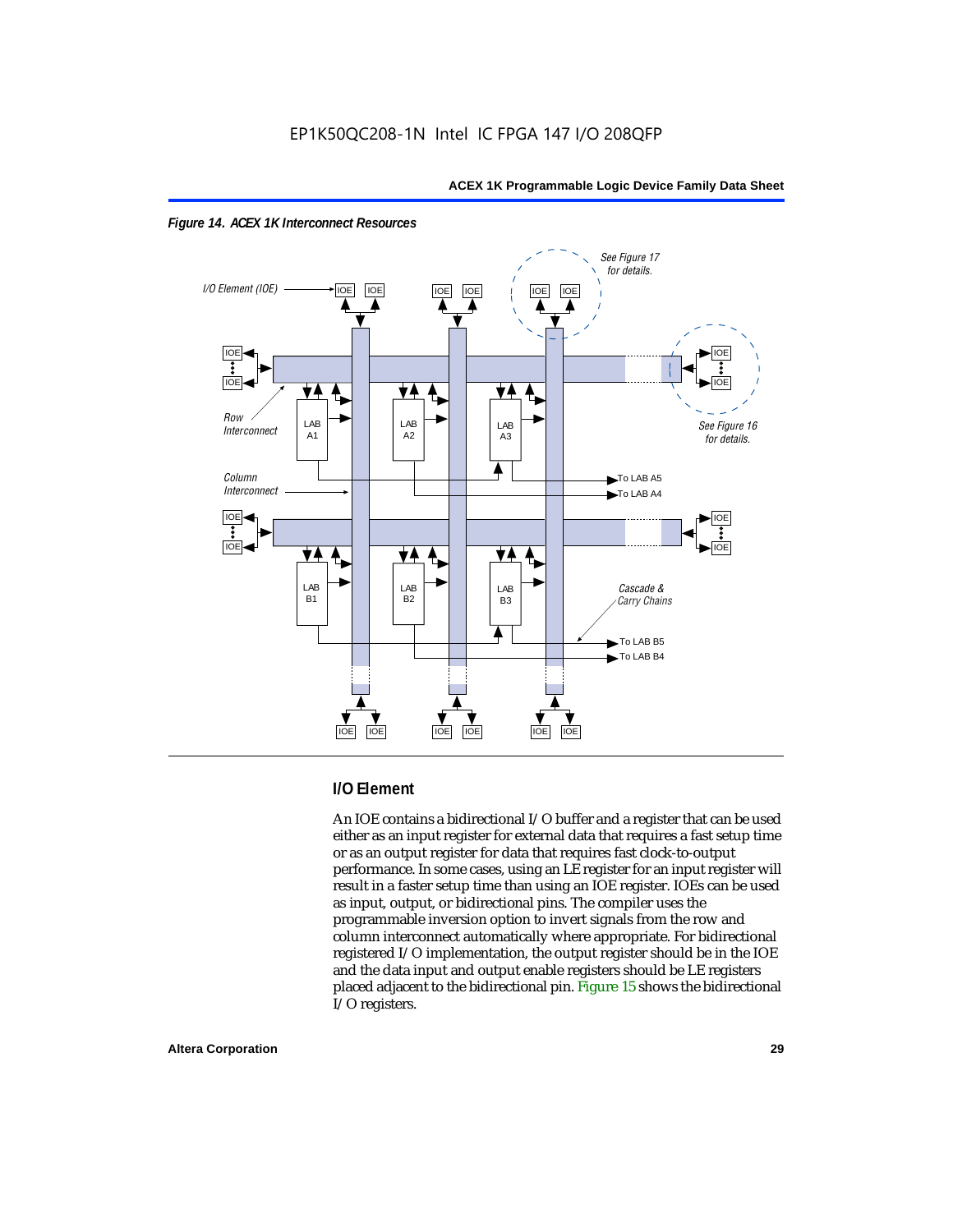### *Figure 15. ACEX 1K Bidirectional I/O Registers*

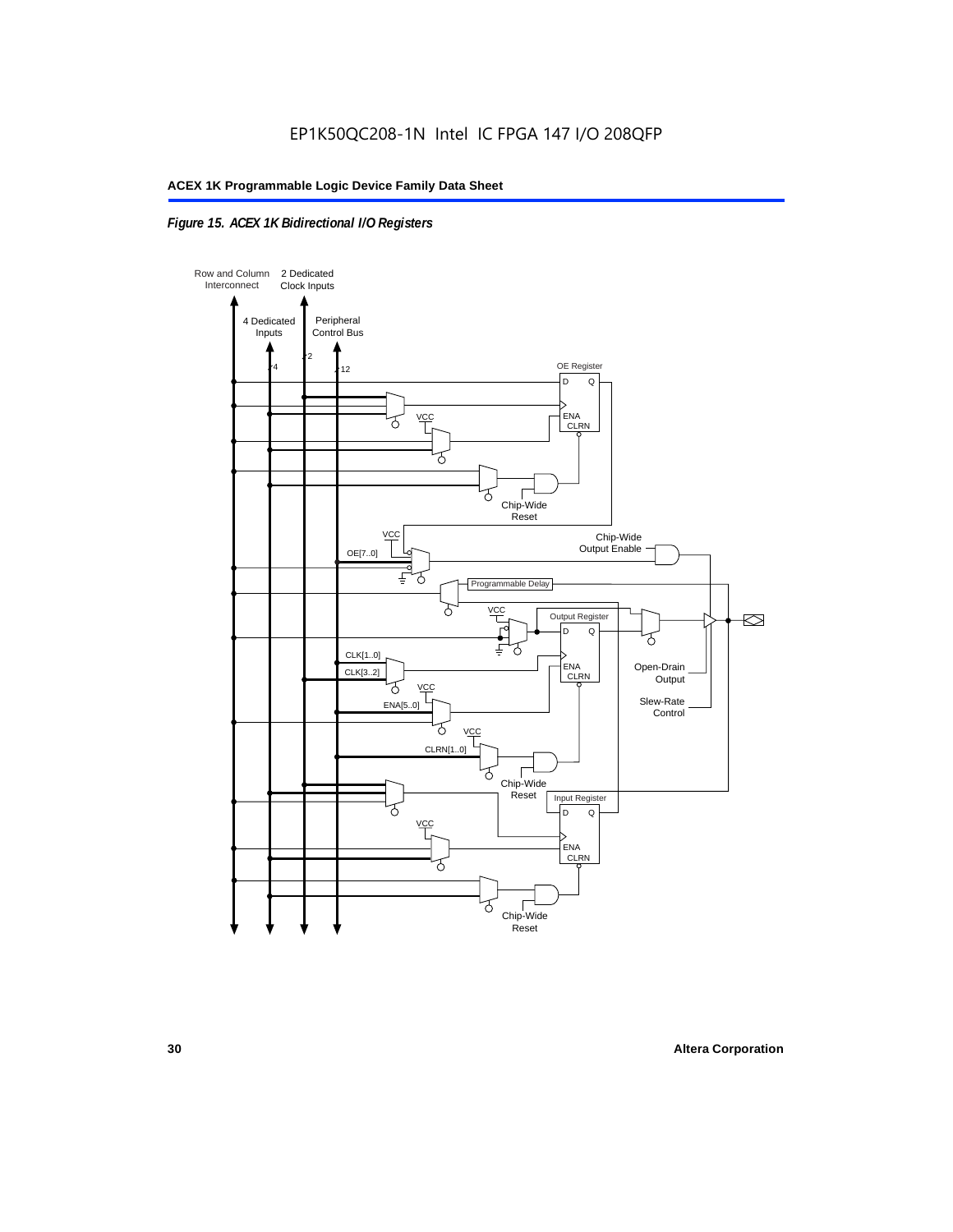On all ACEX 1K devices, the input path from the I/O pad to the FastTrack Interconnect has a programmable delay element that can be used to guarantee a zero hold time. Depending on the placement of the IOE relative to what it is driving, the designer may choose to turn on the programmable delay to ensure a zero hold time or turn it off to minimize setup time. This feature is used to reduce setup time for complex pin-toregister paths (e.g., PCI designs).

Each IOE selects the clock, clear, clock enable, and output enable controls from a network of I/O control signals called the peripheral control bus. The peripheral control bus uses high-speed drivers to minimize signal skew across devices and provides up to 12 peripheral control signals that can be allocated as follows:

- Up to eight output enable signals
- Up to six clock enable signals
- Up to two clock signals
- Up to two clear signals

If more than six clock-enable or eight output-enable signals are required, each IOE on the device can be controlled by clock enable and output enable signals driven by specific LEs. In addition to the two clock signals available on the peripheral control bus, each IOE can use one of two dedicated clock pins. Each peripheral control signal can be driven by any of the dedicated input pins or the first LE of each LAB in a particular row. In addition, a LE in a different row can drive a column interconnect, which causes a row interconnect to drive the peripheral control signal. The chipwide reset signal resets all IOE registers, overriding any other control signals.

When a dedicated clock pin drives IOE registers, it can be inverted for all IOEs in the device. All IOEs must use the same sense of the clock. For example, if any IOE uses the inverted clock, all IOEs must use the inverted clock, and no IOE can use the non-inverted clock. However, LEs can still use the true or complement of the clock on an LAB-by-LAB basis.

The incoming signal may be inverted at the dedicated clock pin and will drive all IOEs. For the true and complement of a clock to be used to drive IOEs, drive it into both global clock pins. One global clock pin will supply the true, and the other will supply the complement.

When the true and complement of a dedicated input drives IOE clocks, two signals on the peripheral control bus are consumed, one for each sense of the clock.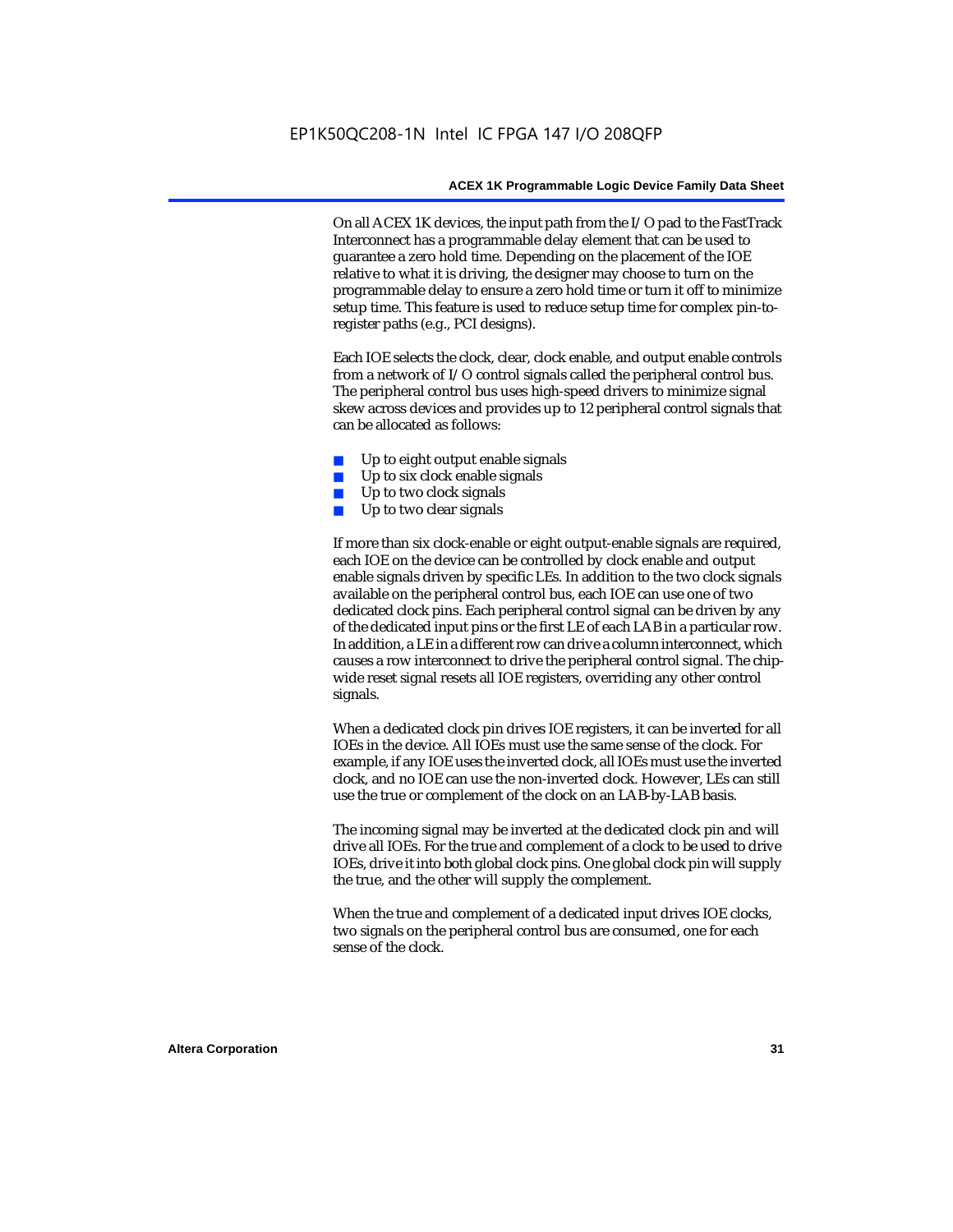When dedicated inputs drive non-inverted and inverted peripheral clears, clock enables, and output enables, two signals on the peripheral control bus will be used.

Table 7 lists the sources for each peripheral control signal and shows how the output enable, clock enable, clock, and clear signals share 12 peripheral control signals. Table 7 also shows the rows that can drive global signals.

| Table 7. Peripheral Bus Sources for ACEX Devices |               |               |               |                |  |  |  |
|--------------------------------------------------|---------------|---------------|---------------|----------------|--|--|--|
| Peripheral Control Signal                        | <b>EP1K10</b> | <b>EP1K30</b> | <b>EP1K50</b> | <b>EP1K100</b> |  |  |  |
| OE0                                              | Row A         | Row A         | Row A         | Row A          |  |  |  |
| OE1                                              | Row A         | Row B         | Row B         | Row C          |  |  |  |
| OE <sub>2</sub>                                  | Row B         | Row C         | Row D         | Row E          |  |  |  |
| OE3                                              | Row B         | Row D         | Row F         | Row L          |  |  |  |
| OE4                                              | Row C         | Row E         | Row H         | Row I          |  |  |  |
| OE5                                              | Row C         | Row F         | Row J         | Row K          |  |  |  |
| CLKENA0/CLK0/GLOBAL0                             | Row A         | Row A         | Row A         | Row F          |  |  |  |
| CLKENA1/OE6/GLOBAL1                              | Row A         | Row B         | Row C         | Row D          |  |  |  |
| CLKENA2/CLR0                                     | Row B         | Row C         | Row E         | Row B          |  |  |  |
| CLKENA3/OE7/GLOBAL2                              | Row B         | Row D         | Row G         | Row H          |  |  |  |
| CLKENA4/CLR1                                     | Row C         | Row E         | Row I         | Row J          |  |  |  |
| CLKENA5/CLK1/GLOBAL3                             | Row C         | Row F         | Row J         | Row G          |  |  |  |

Signals on the peripheral control bus can also drive the four global signals, referred to as GLOBAL0 through GLOBAL3. An internally generated signal can drive a global signal, providing the same low-skew, low-delay characteristics as a signal driven by an input pin. An LE drives the global signal by driving a row line that drives the peripheral bus which then drives the global signal. This feature is ideal for internally generated clear or clock signals with high fan-out. However, internally driven global signals offer no advantage over the general-purpose interconnect for routing data signals.

The chip-wide output enable pin is an active-high pin that can be used to tri-state all pins on the device. This option can be set in the Altera software. The built-in I/O pin pull-up resistors (which are active during configuration) are active when the chip-wide output enable pin is asserted. The registers in the IOE can also be reset by the chip-wide reset pin.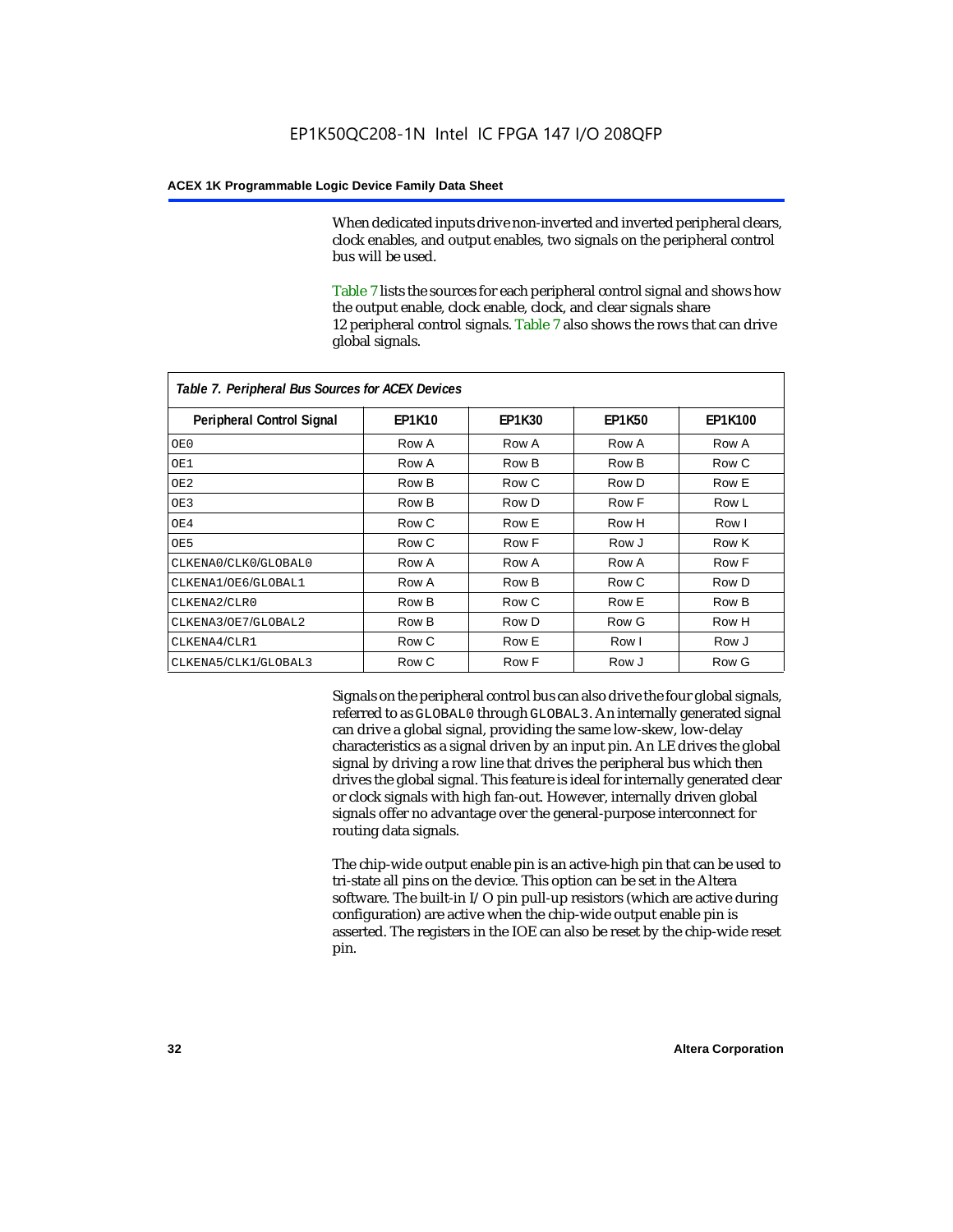#### *Row-to-IOE Connections*

When an IOE is used as an input signal, it can drive two separate row channels. The signal is accessible by all LEs within that row. When an IOE is used as an output, the signal is driven by a multiplexer that selects a signal from the row channels. Up to eight IOEs connect to each side of each row channel (see Figure 16).





*Note:*<br>(1) 7 (1) The values for *m* and *n* are shown in Table 8.

Table 8 lists the ACEX 1K row-to-IOE interconnect resources.

| Table 8. ACEX 1K Row-to-IOE Interconnect Resources |                      |                          |  |  |  |
|----------------------------------------------------|----------------------|--------------------------|--|--|--|
| Device                                             | Channels per Row (n) | Row Channels per Pin (m) |  |  |  |
| EP1K10                                             | 144                  | 18                       |  |  |  |
| EP1K30                                             | 216                  | 27                       |  |  |  |
| EP1K50                                             | 216                  | 27                       |  |  |  |
| EP1K100                                            | 312                  | 39                       |  |  |  |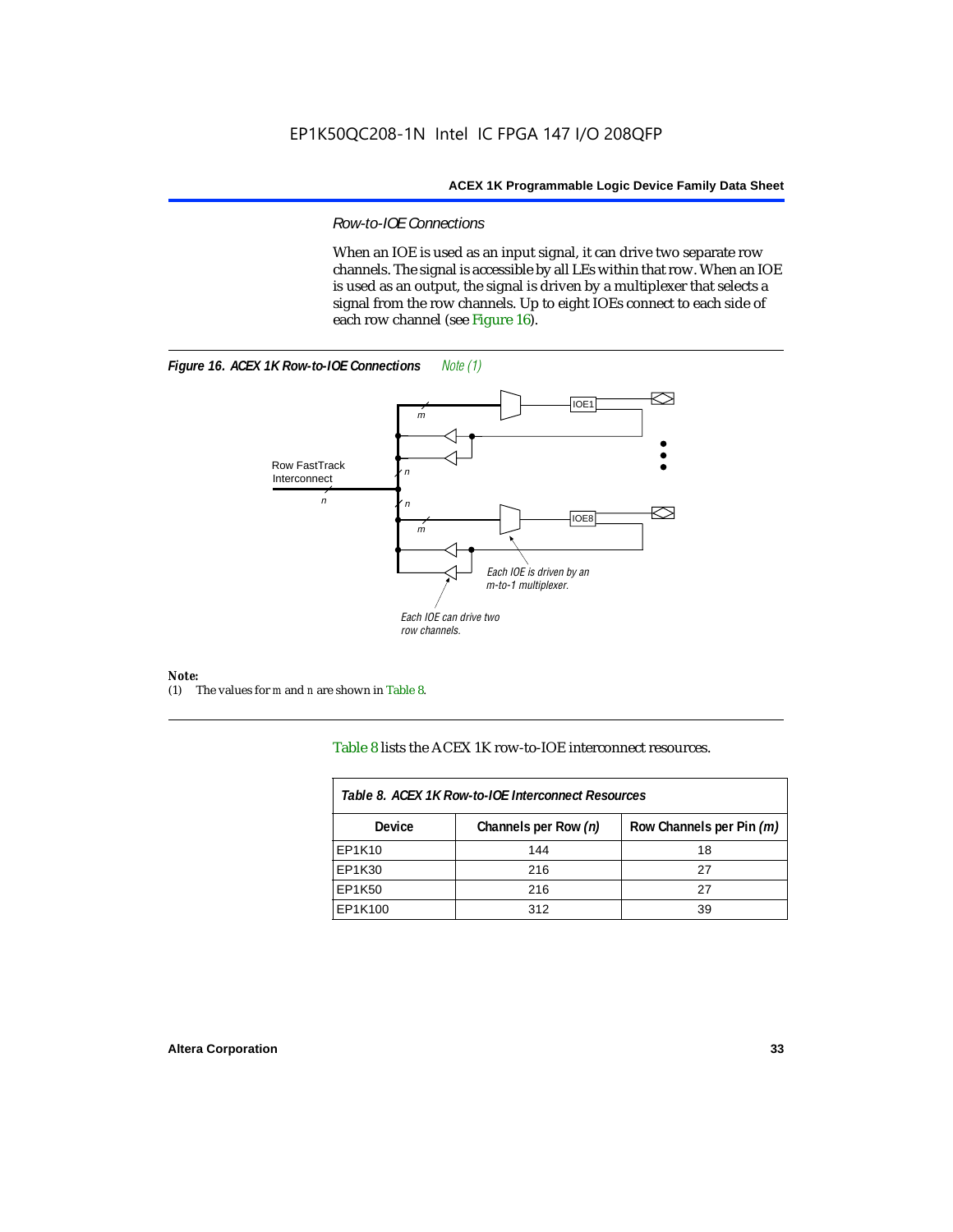#### *Column-to-IOE Connections*

When an IOE is used as an input, it can drive up to two separate column channels. When an IOE is used as an output, the signal is driven by a multiplexer that selects a signal from the column channels. Two IOEs connect to each side of the column channels. Each IOE can be driven by column channels via a multiplexer. The set of column channels is different for each IOE (see Figure 17).



#### Table 9 lists the ACEX 1K column-to-IOE interconnect resources.

| Table 9. ACEX 1K Column-to-IOE Interconnect Resources |                         |                             |  |  |  |
|-------------------------------------------------------|-------------------------|-----------------------------|--|--|--|
| <b>Device</b>                                         | Channels per Column (n) | Column Channels per Pin (m) |  |  |  |
| EP1K10                                                | 24                      | 16                          |  |  |  |
| EP1K30                                                | 24                      | 16                          |  |  |  |
| EP1K50                                                | 24                      | 16                          |  |  |  |
| EP1K100                                               | 24                      | 16                          |  |  |  |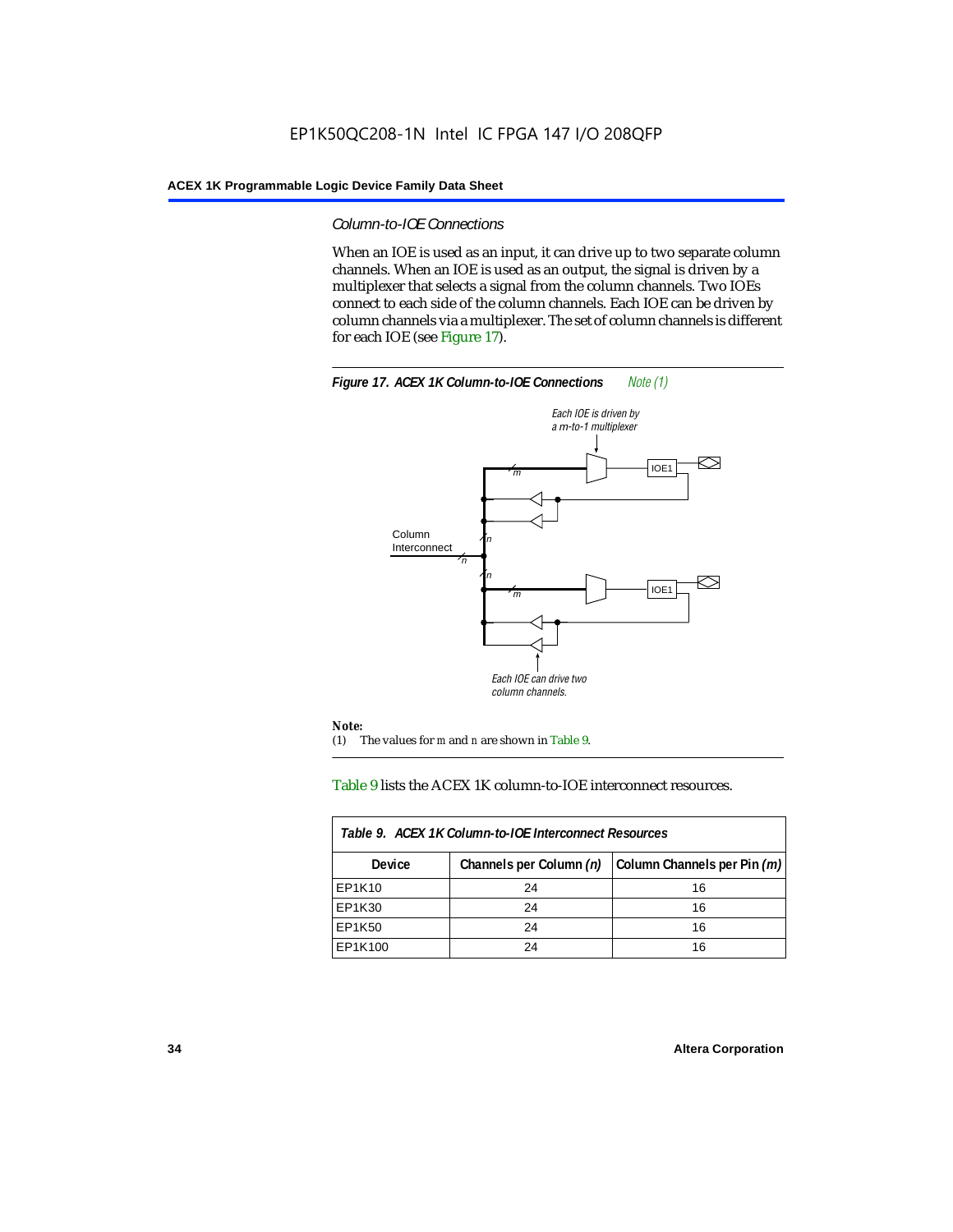**SameFrame Pin-Outs** ACEX 1K devices support the SameFrame pin-out feature for FineLine BGA packages. The SameFrame pin-out feature is the arrangement of balls on FineLine BGA packages such that the lower-ballcount packages form a subset of the higher-ball-count packages. SameFrame pin-outs provide the flexibility to migrate not only from device to device within the same package, but also from one package to another. A given printed circuit board (PCB) layout can support multiple device density/package combinations. For example, a single board layout can support a range of devices from an EP1K10 device in a 256-pin FineLine BGA package to an EP1K100 device in a 484-pin FineLine BGA package.

> The Altera software provides support to design PCBs with SameFrame pin-out devices. Devices can be defined for present and future use. The Altera software generates pin-outs describing how to lay out a board that takes advantage of this migration. Figure 18 shows an example of SameFrame pin-out.

*Figure 18. SameFrame Pin-Out Example*



Designed for 484-Pin FineLine BGA Package Printed Circuit Board



Table 10 shows the ACEX 1K device/package combinations that support SameFrame pin-outs for ACEX 1K devices. All FineLine BGA packages support SameFrame pin-outs, providing the flexibility to migrate not only from device to device within the same package, but also from one package to another. The I/O count will vary from device to device.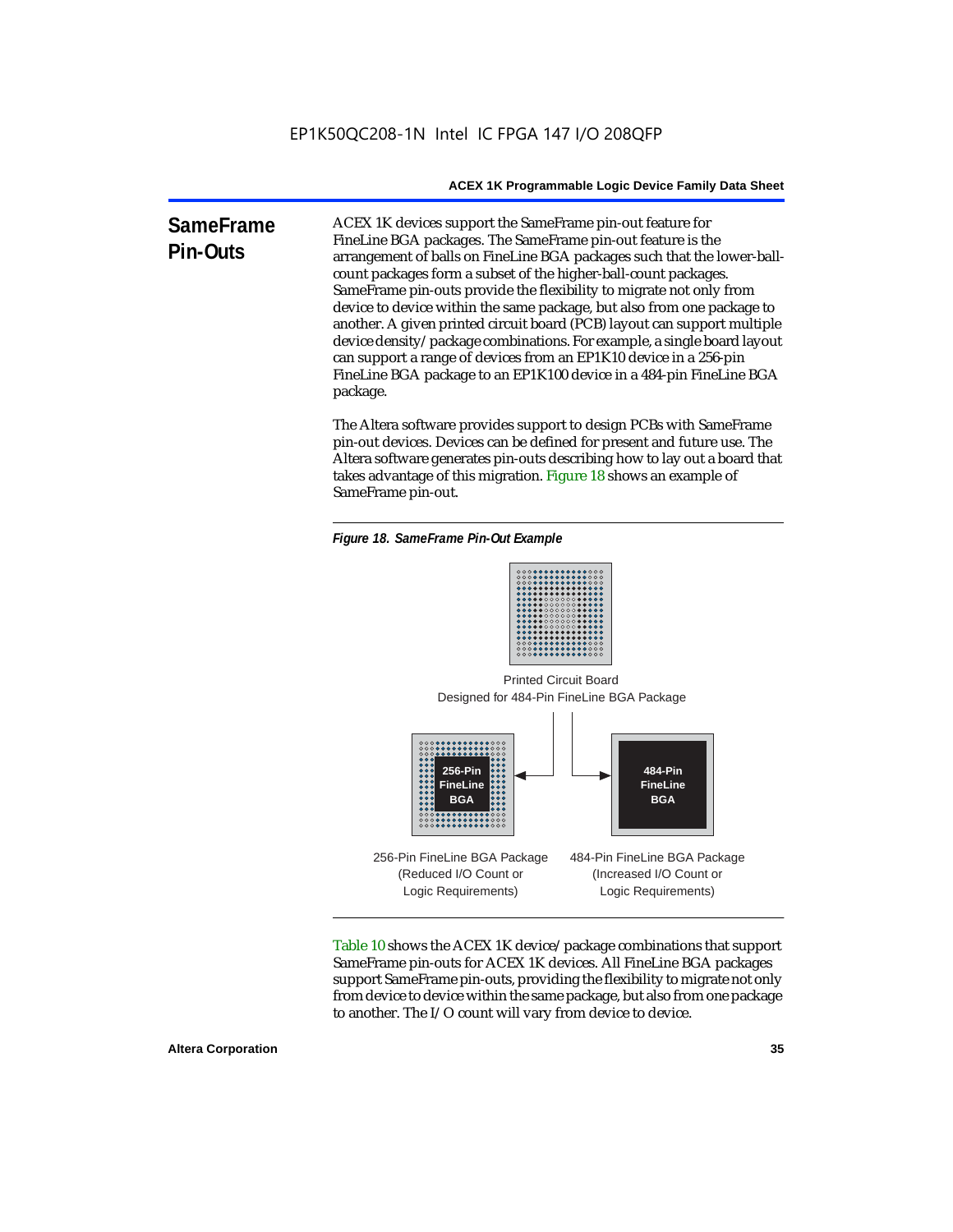

For more information, search for "SameFrame" in MAX+PLUS II Help.

| Table 10. ACEX 1K SameFrame Pin-Out Support |                                   |                                   |  |  |  |
|---------------------------------------------|-----------------------------------|-----------------------------------|--|--|--|
| <b>Device</b>                               | 256-Pin<br>FineLine<br><b>BGA</b> | 484-Pin<br>FineLine<br><b>BGA</b> |  |  |  |
| EP1K10                                      |                                   | 11.                               |  |  |  |
| EP1K30                                      |                                   |                                   |  |  |  |
| EP1K50                                      |                                   |                                   |  |  |  |
| EP1K100                                     |                                   |                                   |  |  |  |

# *Note:*<br>(1) **7**

This option is supported with a 256-pin FineLine BGA package and SameFrame migration.

# **ClockLock & ClockBoost Features**

To support high-speed designs, -1 and -2 speed grade ACEX 1K devices offer ClockLock and ClockBoost circuitry containing a phase-locked loop (PLL) that is used to increase design speed and reduce resource usage. The ClockLock circuitry uses a synchronizing PLL that reduces the clock delay and skew within a device. This reduction minimizes clock-to-output and setup times while maintaining zero hold times. The ClockBoost circuitry, which provides a clock multiplier, allows the designer to enhance device area efficiency by sharing resources within the device. The ClockBoost feature allows the designer to distribute a low-speed clock and multiply that clock on-device. Combined, the ClockLock and ClockBoost features provide significant improvements in system performance and bandwidth.

The ClockLock and ClockBoost features in ACEX 1K devices are enabled through the Altera software. External devices are not required to use these features. The output of the ClockLock and ClockBoost circuits is not available at any of the device pins.

The ClockLock and ClockBoost circuitry lock onto the rising edge of the incoming clock. The circuit output can drive the clock inputs of registers only; the generated clock cannot be gated or inverted.

The dedicated clock pin (GCLK1) supplies the clock to the ClockLock and ClockBoost circuitry. When the dedicated clock pin is driving the ClockLock or ClockBoost circuitry, it cannot drive elsewhere in the device.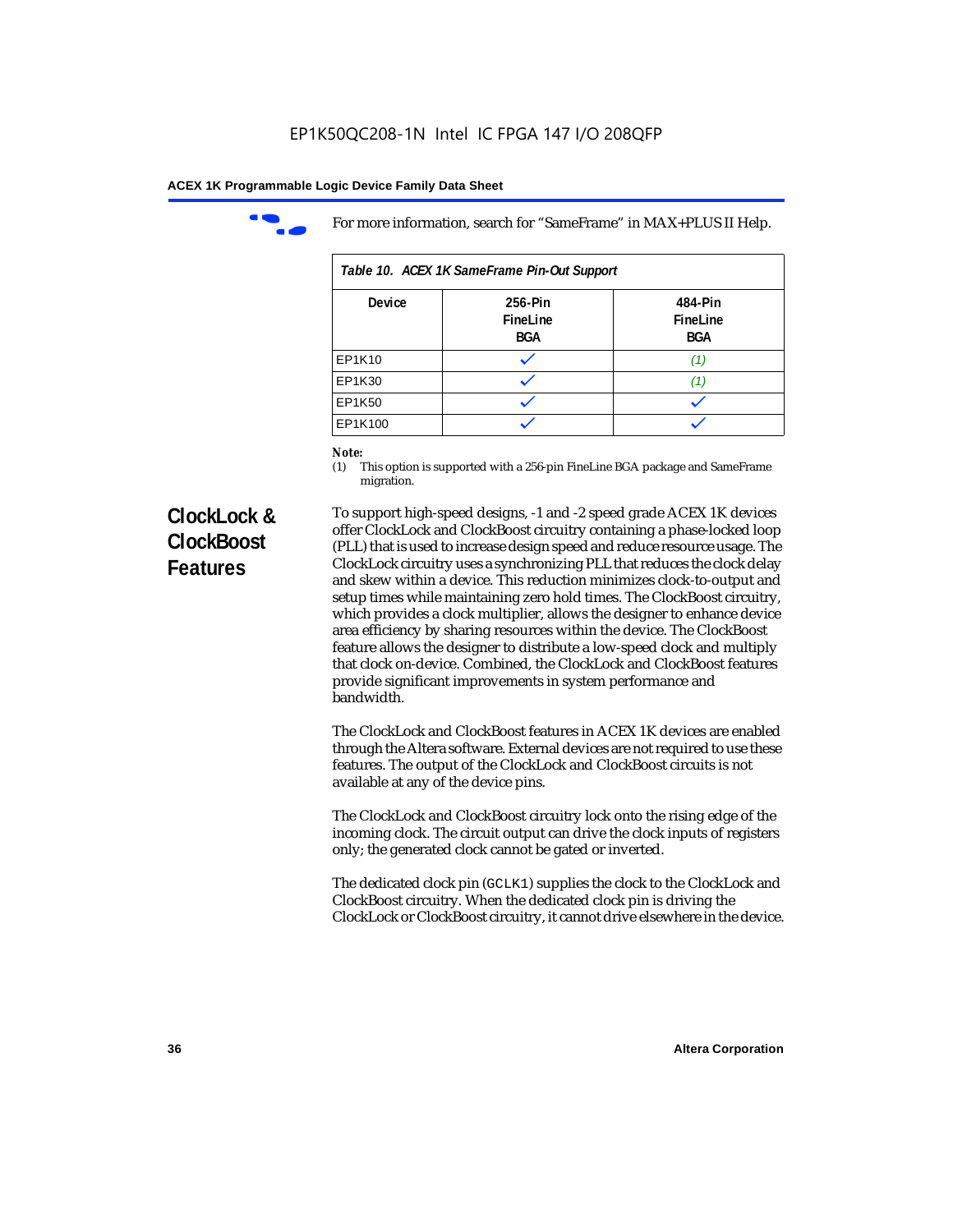For designs that require both a multiplied and non-multiplied clock, the clock trace on the board can be connected to the GCLK1 pin. In the Altera software, the GCLK1 pin can feed both the ClockLock and ClockBoost circuitry in the ACEX 1K device. However, when both circuits are used, the other clock pin cannot be used.

# **ClockLock & ClockBoost Timing Parameters**

For the ClockLock and ClockBoost circuitry to function properly, the incoming clock must meet certain requirements. If these specifications are not met, the circuitry may not lock onto the incoming clock, which generates an erroneous clock within the device. The clock generated by the ClockLock and ClockBoost circuitry must also meet certain specifications. If the incoming clock meets these requirements during configuration, the ClockLock and ClockBoost circuitry will lock onto the clock during configuration. The circuit will be ready for use immediately after configuration. Figure 19 shows the incoming and generated clock specifications.



*Figure 19. Specifications for the Incoming & Generated Clocks Note (1)*

#### *Note:*

(1) The  $t_I$  parameter refers to the nominal input clock period; the  $t_O$  parameter refers to the nominal output clock period.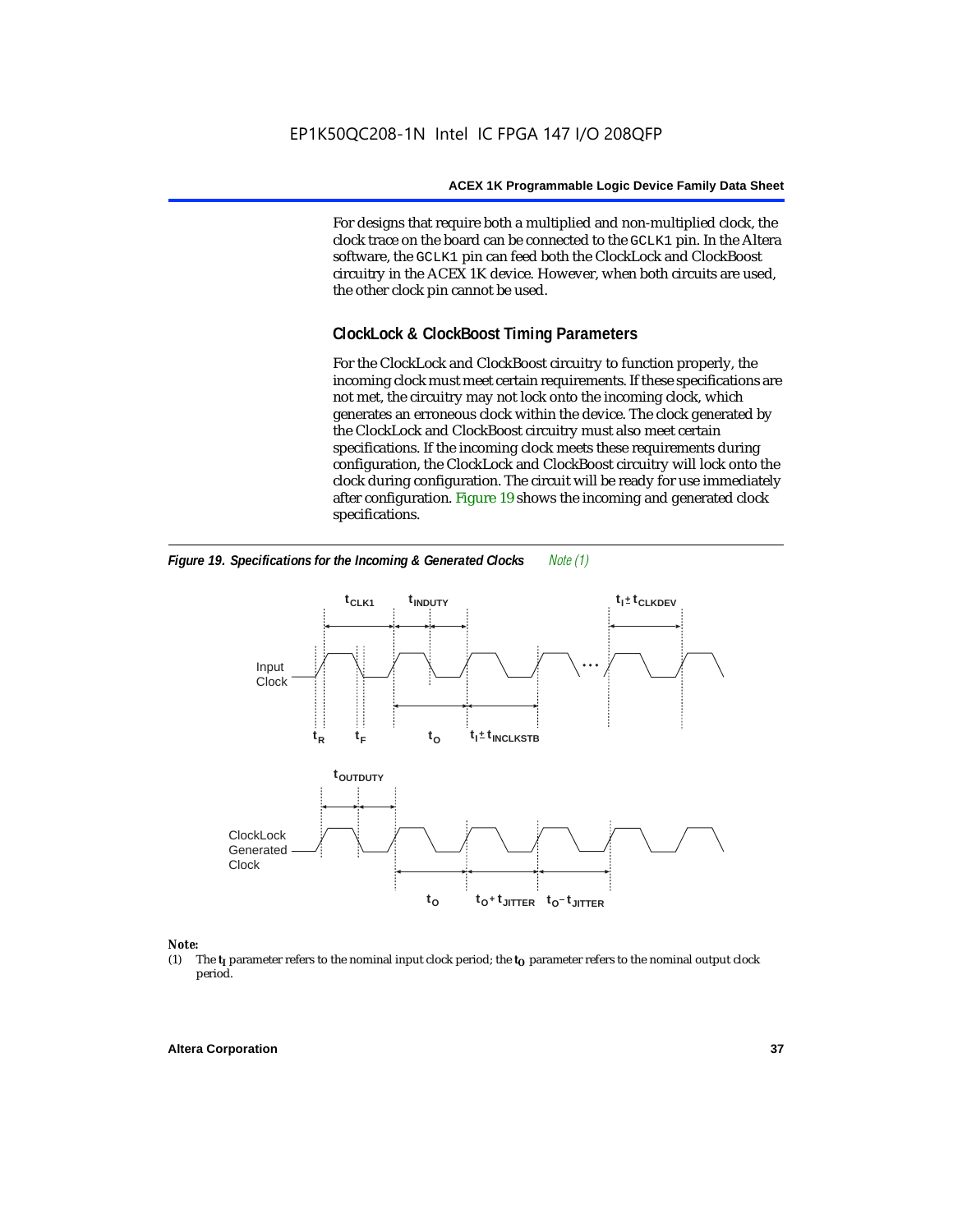Tables 11 and 12 summarize the ClockLock and ClockBoost parameters for -1 and -2 speed-grade devices, respectively.

|                       | Table 11. ClockLock & ClockBoost Parameters for -1 Speed-Grade Devices     |                      |     |     |               |               |
|-----------------------|----------------------------------------------------------------------------|----------------------|-----|-----|---------------|---------------|
| Symbol                | Parameter                                                                  | Condition            | Min | Typ | Max           | Unit          |
| $t_{\mathsf{R}}$      | Input rise time                                                            |                      |     |     | 5             | ns            |
| $t_{\mathsf{F}}$      | Input fall time                                                            |                      |     |     | 5             | ns            |
| $t_{INDUTY}$          | Input duty cycle                                                           |                      | 40  |     | 60            | $\frac{0}{0}$ |
| $f_{CLK1}$            | Input clock frequency (ClockBoost clock<br>multiplication factor equals 1) |                      | 25  |     | 180           | <b>MHz</b>    |
| $f_{CLK2}$            | Input clock frequency (ClockBoost clock<br>multiplication factor equals 2) |                      | 16  |     | 90            | <b>MHz</b>    |
| <b><i>fCLKDEV</i></b> | Input deviation from user specification in the<br>Altera software (1)      |                      |     |     | 25,000<br>(2) | <b>PPM</b>    |
| <sup>t</sup> INCLKSTB | Input clock stability (measured between<br>adjacent clocks)                |                      |     |     | 100           | ps            |
| $t_{LOCK}$            | Time required for ClockLock or ClockBoost<br>to acquire lock $(3)$         |                      |     |     | 10            | μs            |
| $t_{JITTER}$          | Jitter on ClockLock or ClockBoost-                                         | $t_{INCLKSTB}$ < 100 |     |     | 250(4)        | ps            |
|                       | generated clock (4)                                                        | $t_{INCLKSTB}$ < 50  |     |     | 200(4)        | ps            |
| <i>toutputy</i>       | Duty cycle for ClockLock or ClockBoost-<br>generated clock                 |                      | 40  | 50  | 60            | $\frac{0}{0}$ |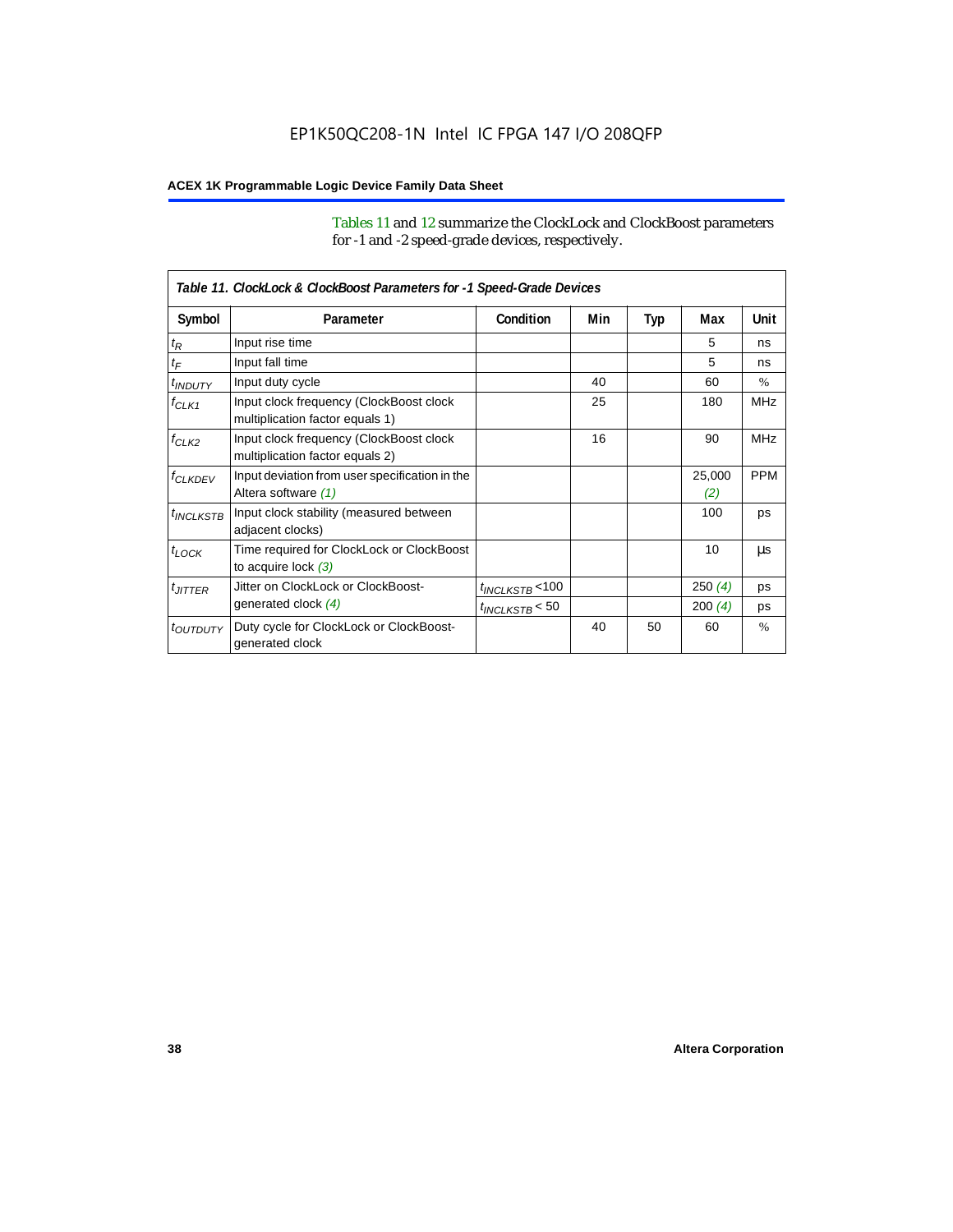| Table 12. ClockLock & ClockBoost Parameters for -2 Speed-Grade Devices |                                                                            |                      |     |     |        |               |
|------------------------------------------------------------------------|----------------------------------------------------------------------------|----------------------|-----|-----|--------|---------------|
| Symbol                                                                 | Parameter                                                                  | Condition            | Min | Typ | Max    | Unit          |
| $t_{\mathsf{R}}$                                                       | Input rise time                                                            |                      |     |     | 5      | ns            |
| $t_F$                                                                  | Input fall time                                                            |                      |     |     | 5      | ns            |
| <i>t<sub>INDUTY</sub></i>                                              | Input duty cycle                                                           |                      | 40  |     | 60     | $\%$          |
| $f_{CLK1}$                                                             | Input clock frequency (ClockBoost clock<br>multiplication factor equals 1) |                      | 25  |     | 80     | <b>MHz</b>    |
| $f_{CLK2}$                                                             | Input clock frequency (ClockBoost clock<br>multiplication factor equals 2) |                      | 16  |     | 40     | <b>MHz</b>    |
| <b>f<sub>CLKDEV</sub></b>                                              | Input deviation from user specification in<br>the software $(1)$           |                      |     |     | 25,000 | <b>PPM</b>    |
| <i><b>UNCLKSTB</b></i>                                                 | Input clock stability (measured between<br>adjacent clocks)                |                      |     |     | 100    | ps            |
| $t_{LOCK}$                                                             | Time required for ClockLock or ClockBoost<br>to acquire lock $(3)$         |                      |     |     | 10     | us            |
| $t_{JITTER}$                                                           | Jitter on ClockLock or ClockBoost-                                         | $t_{INCLKSTB}$ < 100 |     |     | 250(4) | ps            |
|                                                                        | generated clock $(4)$                                                      | $t_{INCLKSTB}$ < 50  |     |     | 200(4) | ps            |
| <i>toutputy</i>                                                        | Duty cycle for ClockLock or ClockBoost-<br>generated clock                 |                      | 40  | 50  | 60     | $\frac{0}{0}$ |

#### *Notes to tables:*

(1) To implement the ClockLock and ClockBoost circuitry with the Altera software, designers must specify the input frequency. The Altera software tunes the PLL in the ClockLock and ClockBoost circuitry to this frequency. The *fCLKDEV* parameter specifies how much the incoming clock can differ from the specified frequency during device operation. Simulation does not reflect this parameter.

(2) Twenty-five thousand parts per million (PPM) equates to 2.5% of input clock period.

(3) During device configuration, the ClockLock and ClockBoost circuitry is configured before the rest of the device. If the incoming clock is supplied during configuration, the ClockLock and ClockBoost circuitry locks during configuration because the  $t_{LOCK}$  value is less than the time required for configuration.

(4) The  $t_{\text{ITTTER}}$  specification is measured under long-term observation. The maximum value for  $t_{\text{ITTTER}}$  is 200 ps if *tINCLKSTB* is lower than 50 ps.

# **I/O Configuration**

This section discusses the PCI pull-up clamping diode option, slew-rate control, open-drain output option, and MultiVolt I/O interface for ACEX 1K devices. The PCI pull-up clamping diode, slew-rate control, and open-drain output options are controlled pin-by-pin via Altera software logic options. The MultiVolt I/O interface is controlled by connecting  $V_{\rm CCD}$  to a different voltage than  $V_{\rm CCINT}$ . Its effect can be simulated in the Altera software via the **Global Project Device Options** dialog box (Assign menu).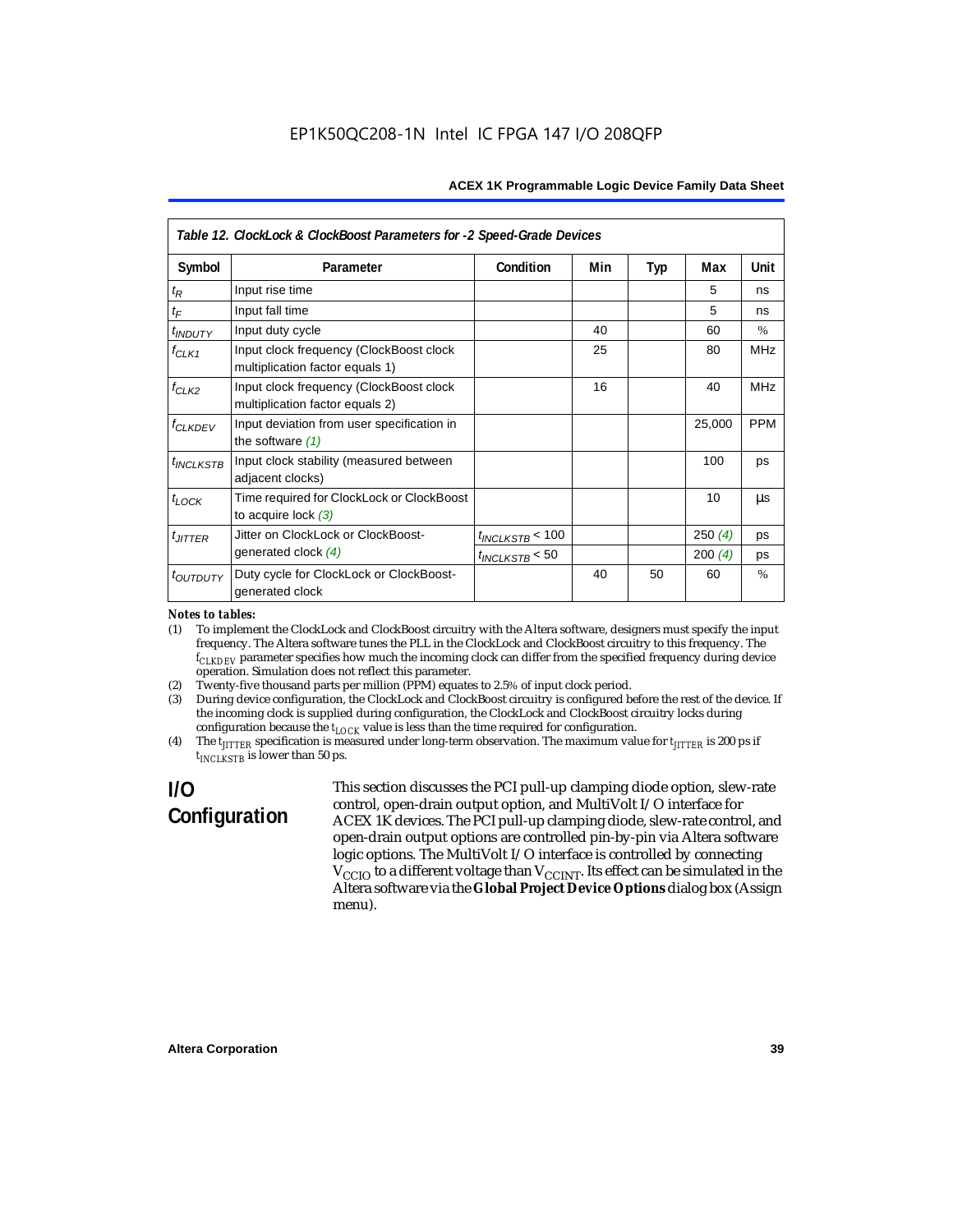# **PCI Pull-Up Clamping Diode Option**

ACEX 1K devices have a pull-up clamping diode on every I/O, dedicated input, and dedicated clock pin. PCI clamping diodes clamp the signal to the  $V_{\text{CCIO}}$  value and are required for 3.3-V PCI compliance. Clamping diodes can also be used to limit overshoot in other systems.

Clamping diodes are controlled on a pin-by-pin basis. When  $V_{CCIO}$  is 3.3 V, a pin that has the clamping diode option turned on can be driven by a 2.5-V or 3.3-V signal, but not a 5.0-V signal. When  $V_{CCIO}$  is 2.5 V, a pin that has the clamping diode option turned on can be driven by a 2.5-V signal, but not a 3.3-V or 5.0-V signal. Additionally, a clamping diode can be activated for a subset of pins, which allows a device to bridge between a 3.3-V PCI bus and a 5.0-V device.

# **Slew-Rate Control**

The output buffer in each IOE has an adjustable output slew rate that can be configured for low-noise or high-speed performance. A slower slew rate reduces system noise and adds a maximum delay of 4.3 ns. The fast slew rate should be used for speed-critical outputs in systems that are adequately protected against noise. Designers can specify the slew rate pin-by-pin or assign a default slew rate to all pins on a device-wide basis. The slow slew rate setting affects only the falling edge of the output.

# **Open-Drain Output Option**

ACEX 1K devices provide an optional open-drain output (electrically equivalent to open-collector output) for each I/O pin. This open-drain output enables the device to provide system-level control signals (e.g., interrupt and write enable signals) that can be asserted by any of several devices. It can also provide an additional wired-OR plane.

# **MultiVolt I/O Interface**

The ACEX 1K device architecture supports the MultiVolt I/O interface feature, which allows ACEX 1K devices in all packages to interface with systems of differing supply voltages. These devices have one set of  $V_{CC}$ pins for internal operation and input buffers (VCCINT), and another set for I/O output drivers (VCCIO).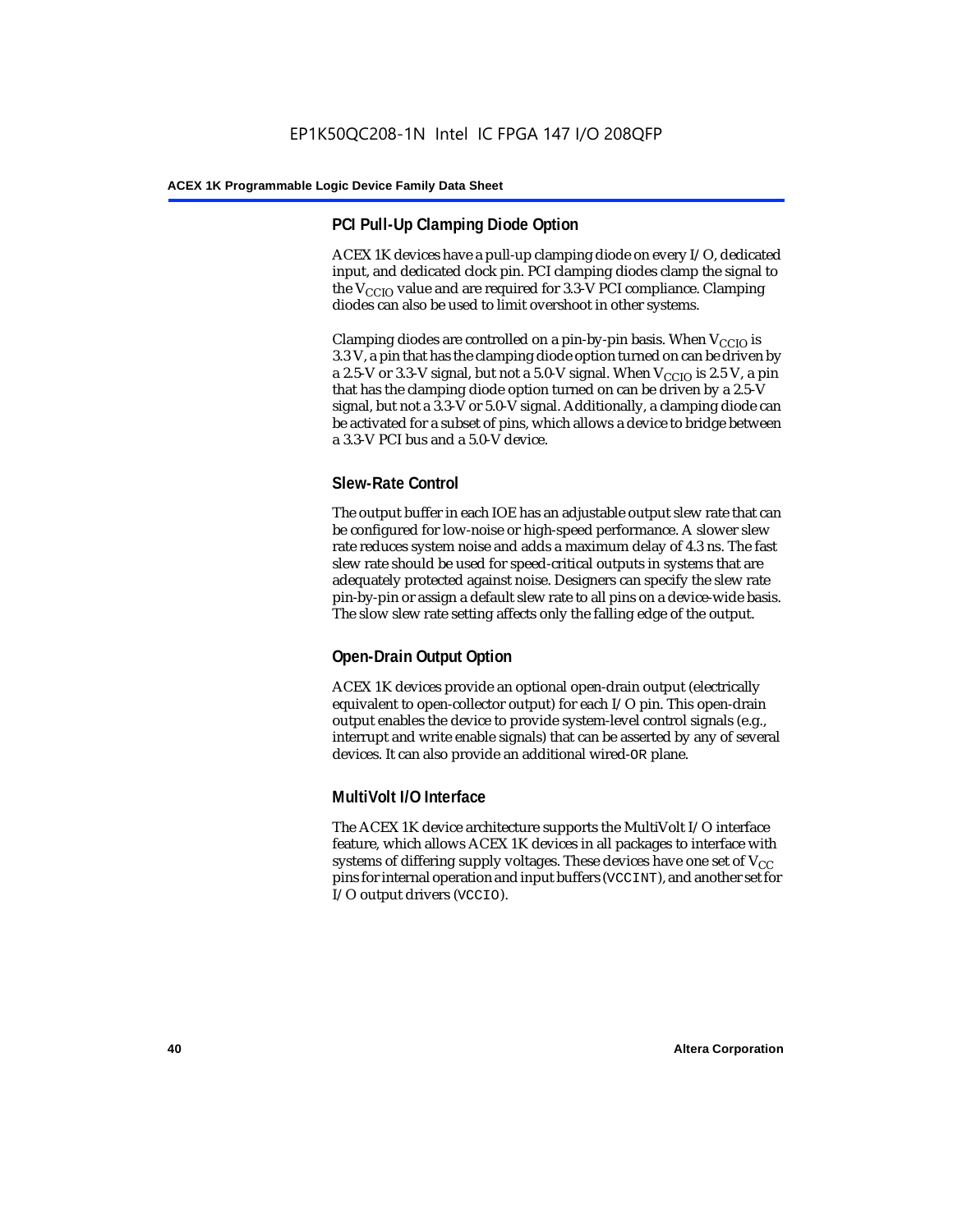The VCCINT pins must always be connected to a 2.5-V power supply. With a 2.5-V  $V_{CCMT}$  level, input voltages are compatible with 2.5-V, 3.3-V, and 5.0-V inputs. The VCCIO pins can be connected to either a 2.5-V or 3.3-V power supply, depending on the output requirements. When the VCCIO pins are connected to a 2.5-V power supply, the output levels are compatible with 2.5-V systems. When the VCCIO pins are connected to a 3.3-V power supply, the output high is at 3.3 V and is therefore compatible with 3.3-V or 5.0-V systems. Devices operating with  $V_{\text{CCIO}}$  levels higher than 3.0 V achieve a faster timing delay of  $t_{OD2}$  instead of  $t_{OD1}$ .

| Table 13. ACEX 1K MultiVolt I/O Support |                  |     |     |                   |     |     |
|-----------------------------------------|------------------|-----|-----|-------------------|-----|-----|
| $V_{\text{CCIO}}(V)$                    | Input Signal (V) |     |     | Output Signal (V) |     |     |
|                                         | 2.5              | 3.3 | 5.0 | 2.5               | 3.3 | 5.0 |
| 2.5                                     |                  |     | (1) |                   |     |     |
| 3.3                                     |                  |     |     |                   |     |     |

Table 13 summarizes ACEX 1K MultiVolt I/O support.

#### *Notes:*

(1) The PCI clamping diode must be disabled on an input which is driven with a voltage higher than V<sub>CCIO</sub>.

(2) When  $V_{\text{CCIO}} = 3.3$  V, an ACEX 1K device can drive a 2.5-V device that has 3.3-V tolerant inputs.

Open-drain output pins on ACEX 1K devices (with a pull-up resistor to the 5.0-V supply) can drive 5.0-V CMOS input pins that require a higher  $V<sub>IH</sub>$  than LVTTL. When the open-drain pin is active, it will drive low. When the pin is inactive, the resistor will pull up the trace to 5.0 V, thereby meeting the CMOS  $V_{OH}$  requirement. The open-drain pin will only drive low or tri-state; it will never drive high. The rise time is dependent on the value of the pull-up resistor and load impedance. The  $I_{OL}$  current specification should be considered when selecting a pull-up resistor.

# **Power Sequencing & Hot-Socketing**

Because ACEX 1K devices can be used in a mixed-voltage environment, they have been designed specifically to tolerate any possible power-up sequence. The  $V_{\text{CCIO}}$  and  $V_{\text{CCINT}}$  power planes can be powered in any order.

Signals can be driven into ACEX 1K devices before and during power up without damaging the device. Additionally, ACEX 1K devices do not drive out during power up. Once operating conditions are reached, ACEX 1K devices operate as specified by the user.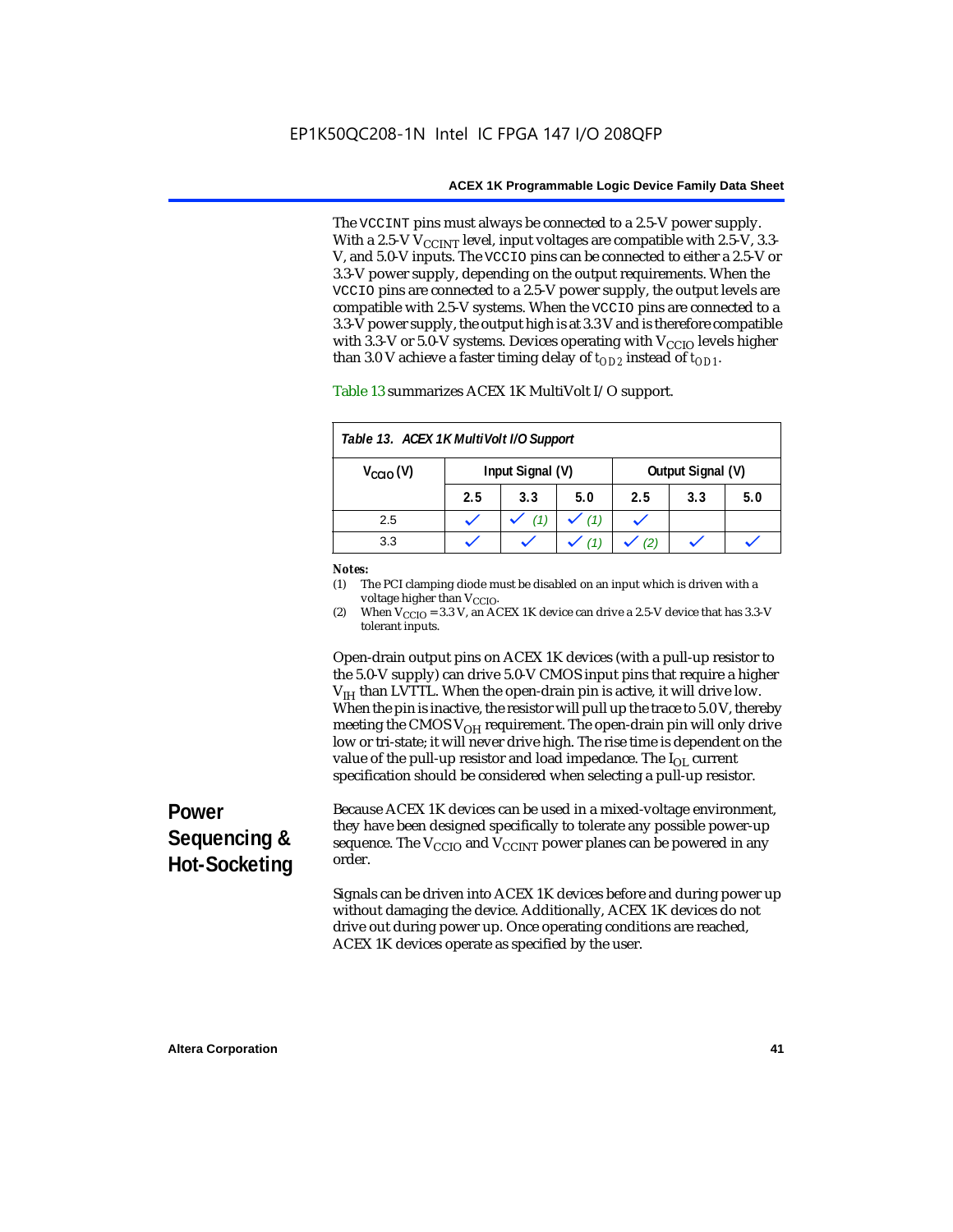# **IEEE Std. 1149.1 (JTAG) Boundary-Scan Support**

All ACEX 1K devices provide JTAG BST circuitry that complies with the IEEE Std. 1149.1-1990 specification. ACEX 1K devices can also be configured using the JTAG pins through the ByteBlasterMV or BitBlaster download cable, or via hardware that uses the Jam™ Standard Test and Programming Language (STAPL), JEDEC standard JESD-71. JTAG boundary-scan testing can be performed before or after configuration, but not during configuration. ACEX 1K devices support the JTAG instructions shown in Table 14.

| Table 14. ACEX 1K JTAG Instructions |                                                                                                                                                                                                                                      |  |  |  |
|-------------------------------------|--------------------------------------------------------------------------------------------------------------------------------------------------------------------------------------------------------------------------------------|--|--|--|
| <b>JTAG Instruction</b>             | <b>Description</b>                                                                                                                                                                                                                   |  |  |  |
| SAMPLE/PRELOAD                      | Allows a snapshot of signals at the device pins to be captured and examined during<br>normal device operation and permits an initial data pattern to be output at the device<br>pins.                                                |  |  |  |
| <b>EXTEST</b>                       | Allows the external circuitry and board-level interconnections to be tested by forcing a<br>test pattern at the output pins and capturing test results at the input pins.                                                            |  |  |  |
| <b>BYPASS</b>                       | Places the 1-bit bypass register between the TDI and TDO pins, allowing the BST data<br>to pass synchronously through a selected device to adjacent devices during normal<br>operation.                                              |  |  |  |
| <b>USERCODE</b>                     | Selects the user electronic signature (USERCODE) register and places it between the<br>TDI and TDO pins, allowing the USERCODE to be serially shifted out of TDO.                                                                    |  |  |  |
| <b>IDCODE</b>                       | Selects the IDCODE register and places it between TDI and TDO, allowing the IDCODE<br>to be serially shifted out of TDO.                                                                                                             |  |  |  |
| <b>ICR Instructions</b>             | These instructions are used when configuring an ACEX 1K device via JTAG ports using<br>a MasterBlaster, ByteBlasterMV, or BitBlaster download cable, or a Jam File (.jam) or<br>Jam Byte-Code File (.jbc) via an embedded processor. |  |  |  |

The instruction register length of ACEX 1K devices is 10 bits. The USERCODE register length in ACEX 1K devices is 32 bits; 7 bits are determined by the user, and 25 bits are pre-determined. Tables 15 and 16 show the boundary-scan register length and device IDCODE information for ACEX 1K devices.

| Table 15. ACEX 1K Boundary-Scan Register Length |                               |  |  |  |
|-------------------------------------------------|-------------------------------|--|--|--|
| <b>Device</b>                                   | Boundary-Scan Register Length |  |  |  |
| EP1K10                                          | 438                           |  |  |  |
| EP1K30                                          | 690                           |  |  |  |
| EP1K50                                          | 798                           |  |  |  |
| EP1K100                                         | 1,050                         |  |  |  |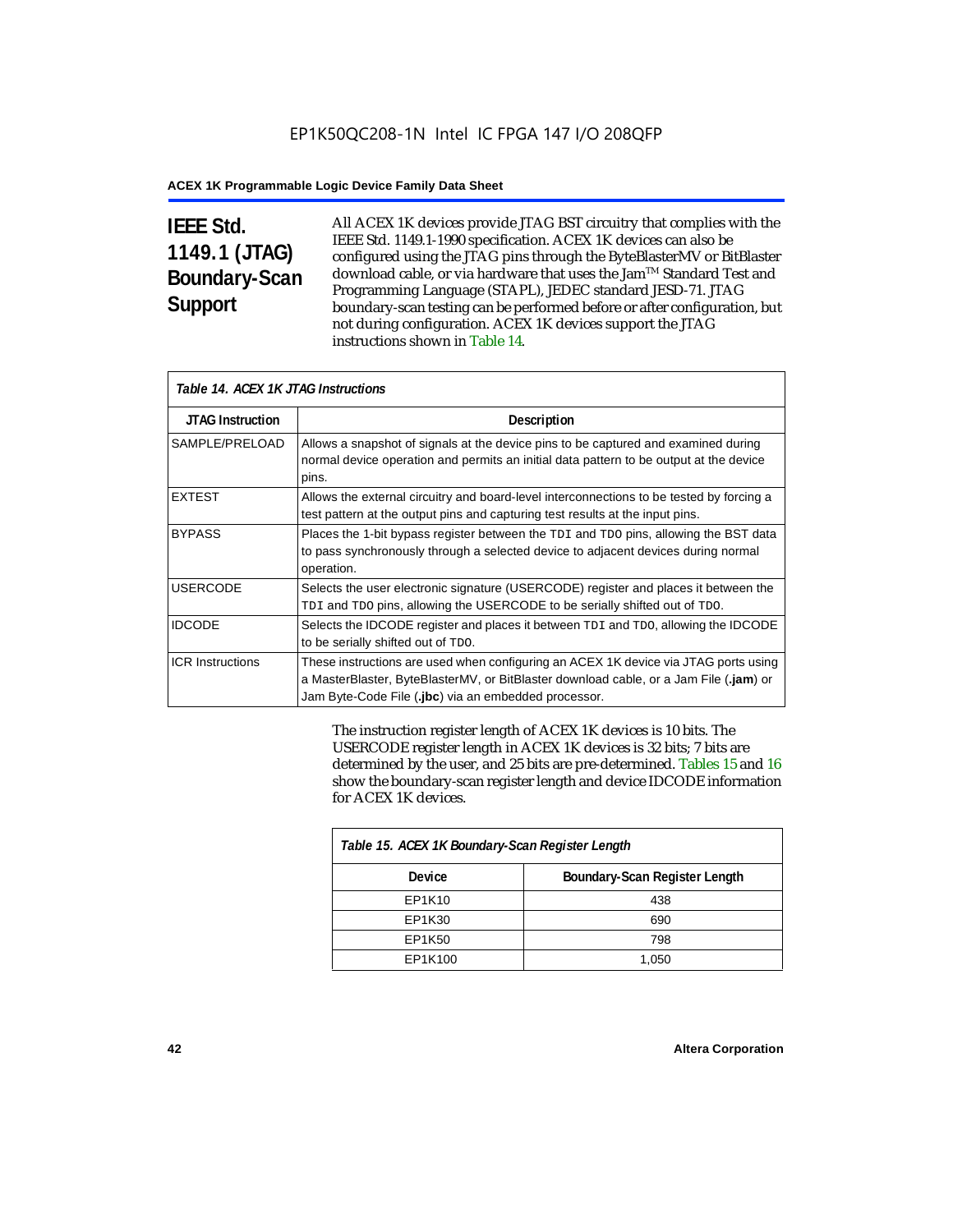| Table 16. 32-Bit IDCODE for ACEX 1K Devices<br>Note (1) |                                      |                       |                                      |                 |  |  |
|---------------------------------------------------------|--------------------------------------|-----------------------|--------------------------------------|-----------------|--|--|
| <b>Device</b>                                           |                                      | IDCODE (32 Bits)      |                                      |                 |  |  |
|                                                         | <b>Version</b><br>$(4 \text{ Bits})$ | Part Number (16 Bits) | Manufacturer's<br>Identity (11 Bits) | 1 (1 Bit) $(2)$ |  |  |
| EP1K10                                                  | 0001                                 | 0001 0000 0001 0000   | 00001101110                          |                 |  |  |
| EP1K30                                                  | 0001                                 | 0001 0000 0011 0000   | 00001101110                          |                 |  |  |
| EP1K50                                                  | 0001                                 | 0001 0000 0101 0000   | 00001101110                          |                 |  |  |
| EP1K100                                                 | 0010                                 | 0000 0001 0000 0000   | 00001101110                          |                 |  |  |

#### *Notes to tables:*

(1) The most significant bit (MSB) is on the left.

(2) The least significant bit (LSB) for all JTAG IDCODEs is 1.

ACEX 1K devices include weak pull-up resistors on the JTAG pins.



For more information, see the following documents:

- *Application Note 39 (IEEE Std. 1149.1 (JTAG) Boundary-Scan Testing in Altera Devices)*
- *ByteBlasterMV Parallel Port Download Cable Data Sheet*
- *BitBlaster Serial Download Cable Data Sheet*
- *Jam Programming & Test Language Specification*

Figure 20 shows the timing requirements for the JTAG signals.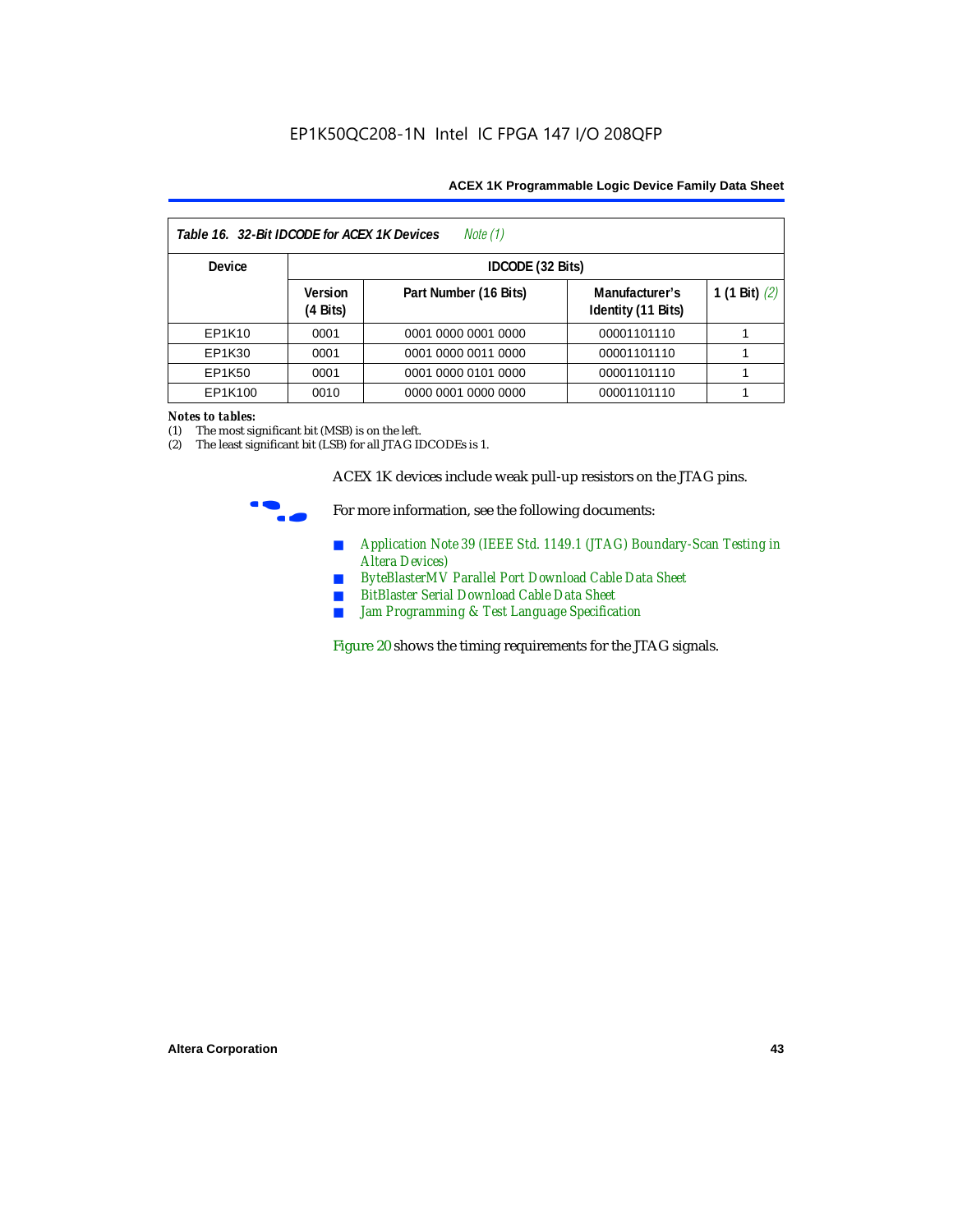$\overline{1}$ 

*Figure 20. ACEX 1K JTAG Waveforms*



## Table 17 shows the timing parameters and values for ACEX 1K devices.

| Table 17. ACEX 1K JTAG Timing Parameters & Values |                                                |     |     |      |  |  |
|---------------------------------------------------|------------------------------------------------|-----|-----|------|--|--|
| Symbol                                            | Parameter                                      | Min | Max | Unit |  |  |
| t <sub>JCP</sub>                                  | <b>TCK clock period</b>                        | 100 |     | ns   |  |  |
| $t_{JCH}$                                         | TCK clock high time                            | 50  |     | ns   |  |  |
| t <sub>JCL</sub>                                  | <b>TCK clock low time</b>                      | 50  |     | ns   |  |  |
| <sup>t</sup> JPSU                                 | JTAG port setup time                           | 20  |     | ns   |  |  |
| $t_{\rm JPH}$                                     | JTAG port hold time                            | 45  |     | ns   |  |  |
| <sup>t</sup> JPCO                                 | JTAG port clock to output                      |     | 25  | ns   |  |  |
| t <sub>JPZX</sub>                                 | JTAG port high impedance to valid output       |     | 25  | ns   |  |  |
| t <sub>JPXZ</sub>                                 | JTAG port valid output to high impedance       |     | 25  | ns   |  |  |
| tjssu                                             | Capture register setup time                    | 20  |     | ns   |  |  |
| $t_{\mathsf{JSH}}$                                | Capture register hold time                     | 45  |     | ns   |  |  |
| t <sub>JSCO</sub>                                 | Update register clock to output                |     | 35  | ns   |  |  |
| t <sub>JSZX</sub>                                 | Update register high impedance to valid output |     | 35  | ns   |  |  |
| t <sub>JSXZ</sub>                                 | Update register valid output to high impedance |     | 35  | ns   |  |  |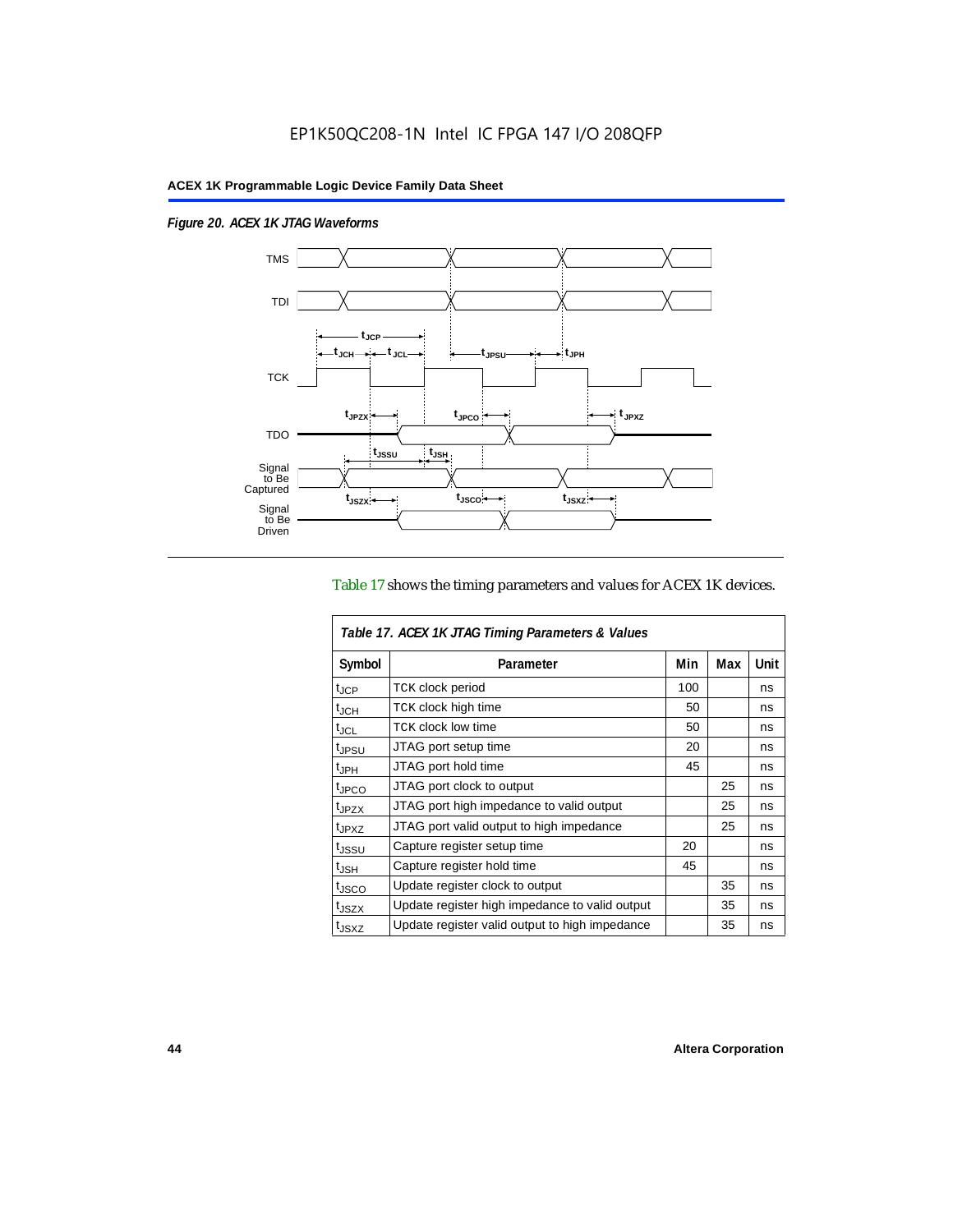**Generic Testing** Each ACEX 1K device is functionally tested. Complete testing of each configurable static random access memory (SRAM) bit and all logic functionality ensures 100% yield. AC test measurements for ACEX 1K devices are made under conditions equivalent to those shown in Figure 21. Multiple test patterns can be used to configure devices during all stages of the production flow.

#### *Figure 21. ACEX 1K AC Test Conditions*



# **Operating Conditions**

Tables 18 through 21 provide information on absolute maximum ratings, recommended operating conditions, DC operating conditions, and capacitance for 2.5-V ACEX 1K devices.

| Note $(1)$<br>Table 18. ACEX 1K Device Absolute Maximum Ratings |                            |                                             |        |      |      |  |  |
|-----------------------------------------------------------------|----------------------------|---------------------------------------------|--------|------|------|--|--|
| Symbol                                                          | Parameter                  | Conditions                                  | Min    | Max  | Unit |  |  |
| <b>V<sub>CCINT</sub></b>                                        | Supply voltage             | With respect to ground $(2)$                | $-0.5$ | 3.6  | V    |  |  |
| V <sub>CCIO</sub>                                               |                            |                                             | $-0.5$ | 4.6  | V    |  |  |
| $V_{1}$                                                         | DC input voltage           |                                             | $-2.0$ | 5.75 | V    |  |  |
| $I_{OUT}$                                                       | DC output current, per pin |                                             | $-25$  | 25   | mA   |  |  |
| $T_{\text{STG}}$                                                | Storage temperature        | No bias                                     | $-65$  | 150  | ۰c   |  |  |
| <b>TAMB</b>                                                     | Ambient temperature        | Under bias                                  | $-65$  | 135  | ۰c   |  |  |
| $T_{\rm J}$                                                     | Junction temperature       | PQFP, TQFP, and BGA packages, under<br>bias |        | 135  | ۰c   |  |  |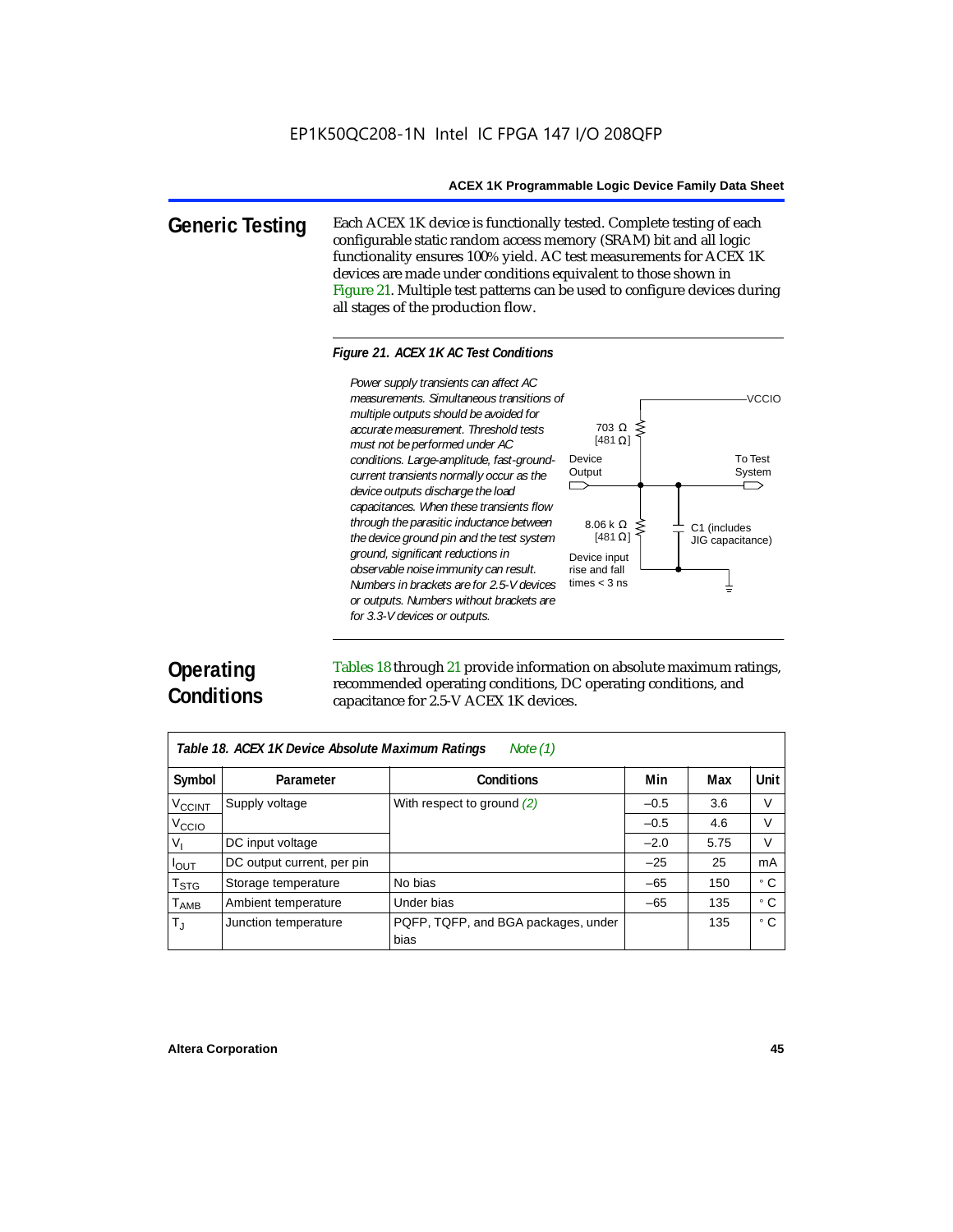# EP1K50QC208-1N Intel IC FPGA 147 I/O 208QFP

|                          | Table 19. ACEX 1K Device Recommended Operating Conditions |                   |                  |                   |             |  |  |  |
|--------------------------|-----------------------------------------------------------|-------------------|------------------|-------------------|-------------|--|--|--|
| Symbol                   | Parameter                                                 | <b>Conditions</b> | Min              | Max               | <b>Unit</b> |  |  |  |
| <b>V<sub>CCINT</sub></b> | Supply voltage for internal logic<br>and input buffers    | (3), (4)          | 2.375<br>(2.375) | 2.625<br>(2.625)  | $\vee$      |  |  |  |
| V <sub>CCIO</sub>        | Supply voltage for output buffers,<br>3.3-V operation     | (3), (4)          | 3.00(3.00)       | 3.60(3.60)        | $\vee$      |  |  |  |
|                          | Supply voltage for output buffers,<br>2.5-V operation     | (3), (4)          | 2.375<br>(2.375) | 2.625<br>(2.625)  | $\vee$      |  |  |  |
| $V_{I}$                  | Input voltage                                             | (2), (5)          | $-0.5$           | 5.75              | $\vee$      |  |  |  |
| $V_{\rm O}$              | Output voltage                                            |                   | $\Omega$         | V <sub>ccio</sub> | $\vee$      |  |  |  |
| $T_A$                    | Ambient temperature                                       | Commercial range  | $\Omega$         | 70                | ۰c          |  |  |  |
|                          |                                                           | Industrial range  | $-40$            | 85                | ۰c          |  |  |  |
| $T_{\rm J}$              | Junction temperature                                      | Commercial range  | $\mathbf 0$      | 85                | ° C         |  |  |  |
|                          |                                                           | Industrial range  | $-40$            | 100               | ۰c          |  |  |  |
|                          |                                                           | Extended range    | $-40$            | 125               | ۰c          |  |  |  |
| $t_{R}$                  | Input rise time                                           |                   |                  | 40                | ns          |  |  |  |
| $t_{\mathsf{F}}$         | Input fall time                                           |                   |                  | 40                | ns          |  |  |  |

|                 | Table 20. ACEX 1K Device DC Operating Conditions (Part 1 of 2)<br>Notes (6), (7) |                                                                     |                                           |            |                                          |        |  |  |  |  |
|-----------------|----------------------------------------------------------------------------------|---------------------------------------------------------------------|-------------------------------------------|------------|------------------------------------------|--------|--|--|--|--|
| Symbol          | Parameter                                                                        | <b>Conditions</b>                                                   | Min                                       | <b>Typ</b> | Max                                      | Unit   |  |  |  |  |
| $V_{\text{IH}}$ | High-level input voltage                                                         |                                                                     | 1.7,<br>$0.5 \times V_{\text{CCIO}}(8)$   |            | 5.75                                     | V      |  |  |  |  |
| $V_{IL}$        | Low-level input voltage                                                          |                                                                     | $-0.5$                                    |            | 0.8,<br>$0.3 \times V_{\text{CCIO}}$ (8) | $\vee$ |  |  |  |  |
| $V_{OH}$        | 3.3-V high-level TTL output<br>voltage                                           | $I_{OH} = -8$ mA DC,<br>$V_{\text{CCIO}} = 3.00 \text{ V } (9)$     | 2.4                                       |            |                                          | $\vee$ |  |  |  |  |
|                 | 3.3-V high-level CMOS output<br>voltage                                          | $I_{OH} = -0.1$ mA DC,<br>$V_{\text{CCIO}} = 3.00 \text{ V } (9)$   | $V_{\text{CCIO}} - 0.2$                   |            |                                          | $\vee$ |  |  |  |  |
|                 | 3.3-V high-level PCI output<br>voltage                                           | $I_{OH} = -0.5$ mA DC,<br>$V_{\text{CCIO}} = 3.00$ to 3.60 V<br>(9) | $0.9 \times$ $\uparrow$ $V_{\text{CCIO}}$ |            |                                          | $\vee$ |  |  |  |  |
|                 | 2.5-V high-level output voltage                                                  | $I_{OH} = -0.1$ mA DC,<br>$V_{\text{CCIO}} = 2.375 \text{ V} (9)$   | 2.1                                       |            |                                          | $\vee$ |  |  |  |  |
|                 |                                                                                  | $I_{OH} = -1$ mA DC,<br>$V_{\text{CCIO}} = 2.375 \text{ V} (9)$     | 2.0                                       |            |                                          | $\vee$ |  |  |  |  |
|                 |                                                                                  | $I_{OH} = -2$ mA DC,<br>$V_{\text{CCIO}} = 2.375 \text{ V} (9)$     | 1.7                                       |            |                                          | $\vee$ |  |  |  |  |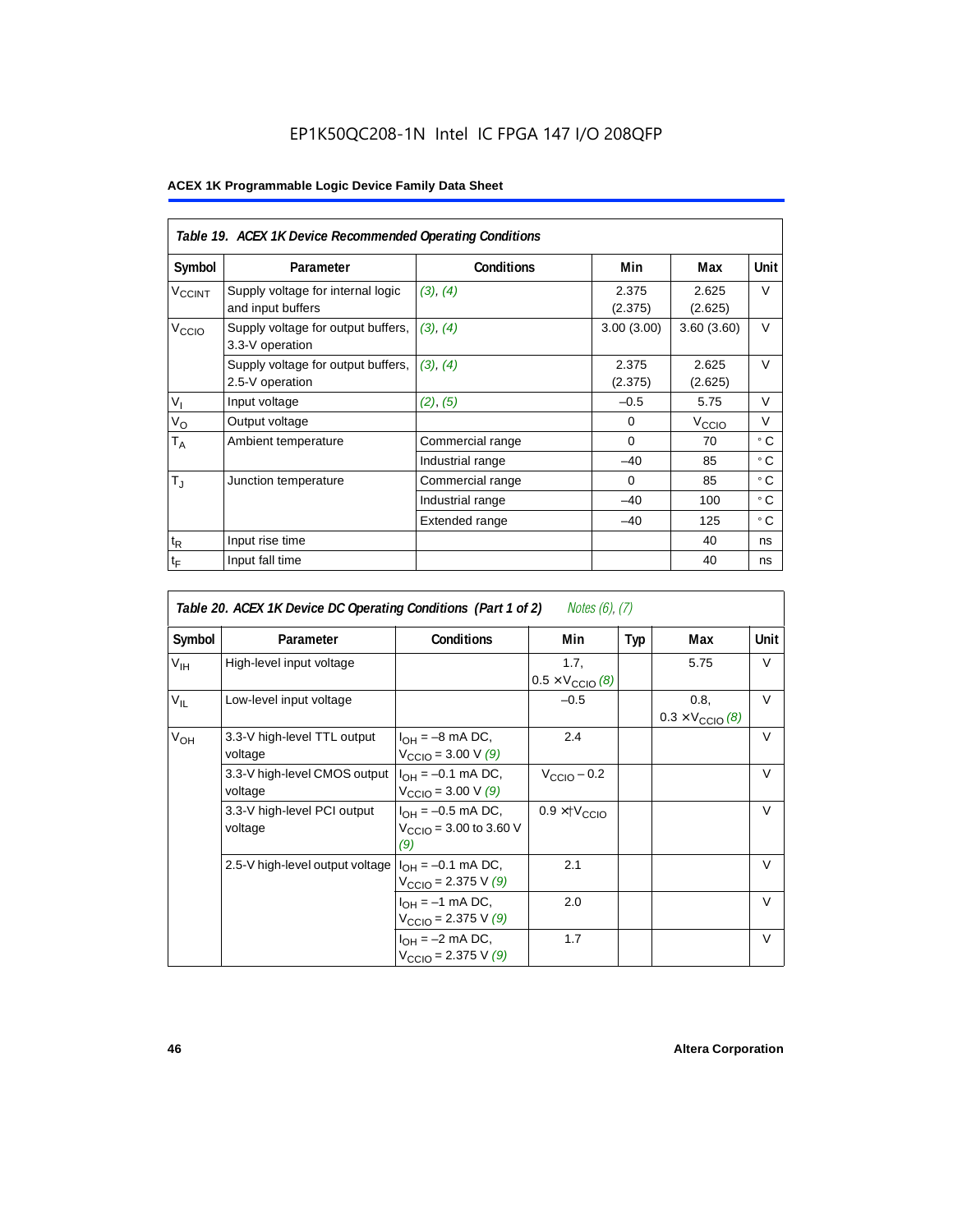| Table 20. ACEX 1K Device DC Operating Conditions (Part 2 of 2)<br><i>Notes <math>(6)</math>, <math>(7)</math></i> |                                             |                                                                                    |       |     |                              |           |  |
|-------------------------------------------------------------------------------------------------------------------|---------------------------------------------|------------------------------------------------------------------------------------|-------|-----|------------------------------|-----------|--|
| Symbol                                                                                                            | Parameter                                   | <b>Conditions</b>                                                                  | Min   | Typ | Max                          | Unit      |  |
| <b>V<sub>OL</sub></b>                                                                                             | 3.3-V low-level TTL output<br>voltage       | $I_{\Omega}$ = 12 mA DC,<br>$V_{\text{CCIO}} = 3.00 \text{ V} (10)$                |       |     | 0.45                         | $\vee$    |  |
|                                                                                                                   | 3.3-V low-level CMOS output<br>voltage      | $I_{OL} = 0.1$ mA DC,<br>$V_{\text{CCIO}} = 3.00 \text{ V} (10)$                   |       |     | 0.2                          | $\vee$    |  |
|                                                                                                                   | 3.3-V low-level PCI output<br>voltage       | $I_{\text{OI}} = 1.5 \text{ mA DC},$<br>$V_{\text{CCIO}} = 3.00$ to 3.60 V<br>(10) |       |     | $0.1 \times V_{\text{CCIO}}$ | $\vee$    |  |
|                                                                                                                   | 2.5-V low-level output voltage              | $I_{\Omega I} = 0.1$ mA DC,<br>$V_{\text{CCIO}} = 2.375 \text{ V} (10)$            |       |     | 0.2                          | $\vee$    |  |
|                                                                                                                   |                                             | $I_{OL}$ = 1 mA DC,<br>$V_{\text{CCIO}} = 2.375 \text{ V} (10)$                    |       |     | 0.4                          | $\vee$    |  |
|                                                                                                                   |                                             | $I_{\Omega}$ = 2 mA DC,<br>$V_{\text{CCIO}} = 2.375 \text{ V} (10)$                |       |     | 0.7                          | $\vee$    |  |
| $\mathsf{I}_\mathrm{I}$                                                                                           | Input pin leakage current                   | $V_1 = 5.3$ to $-0.3$ V (11)                                                       | $-10$ |     | 10                           | μA        |  |
| $I_{OZ}$                                                                                                          | Tri-stated I/O pin leakage<br>current       | $V_O$ = 5.3 to -0.3 V (11)                                                         | $-10$ |     | 10                           | μA        |  |
| $I_{CC0}$                                                                                                         | $V_{CC}$ supply current (standby)           | $V_1$ = ground, no load,<br>no toggling inputs                                     |       | 5   |                              | mA        |  |
|                                                                                                                   |                                             | $V_1$ = ground, no load,<br>no toggling inputs (12)                                |       | 10  |                              | mA        |  |
| R <sub>CONF</sub>                                                                                                 | Value of I/O pin pull-up                    | $V_{\text{CCIO}} = 3.0 \text{ V } (13)$                                            | 20    |     | 50                           | $k\Omega$ |  |
|                                                                                                                   | resistor before and during<br>configuration | $V_{\text{CCIO}} = 2.375 \text{ V} (13)$                                           | 30    |     | 80                           | kΩ        |  |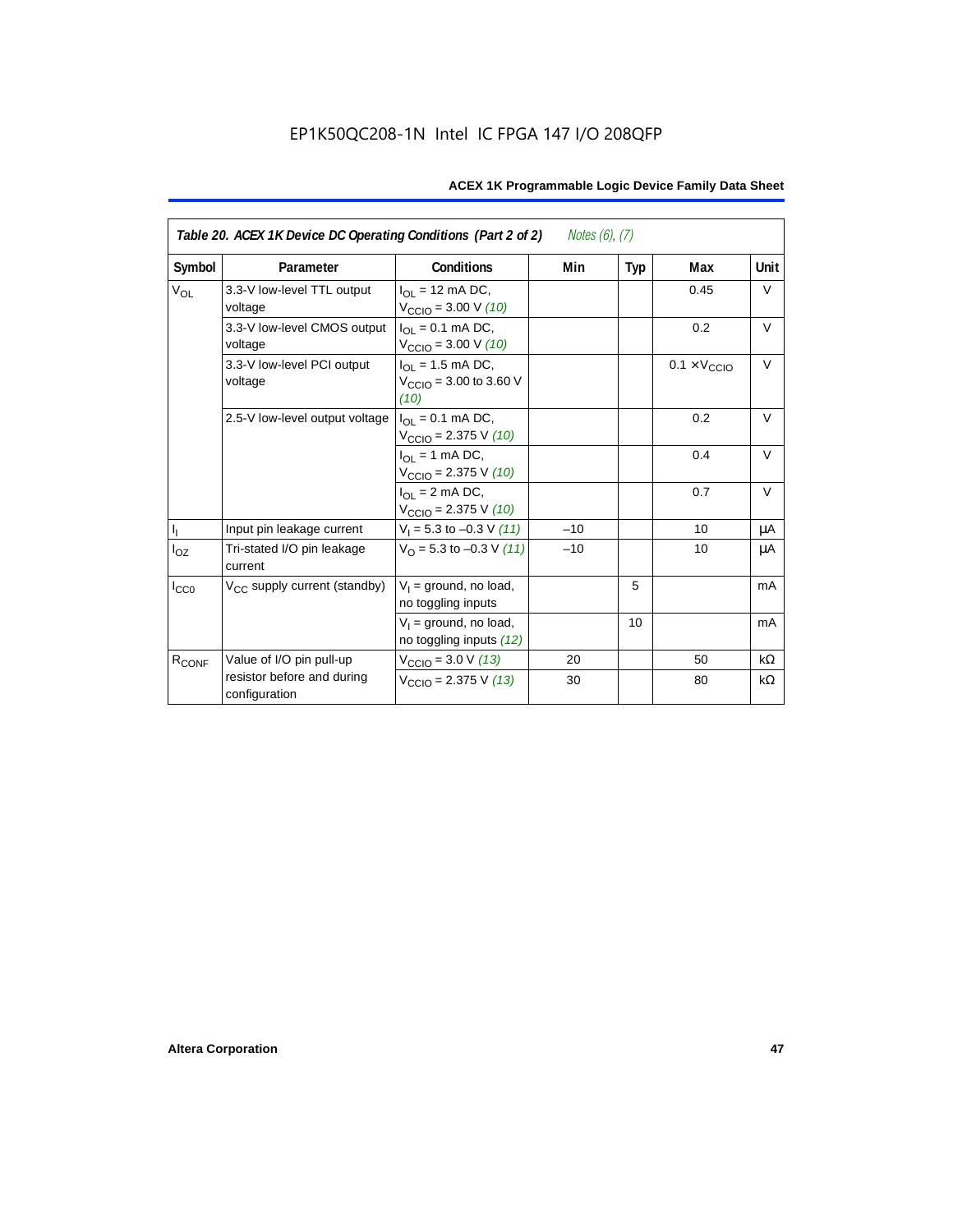| Table 21. ACEX 1K Device Capacitance<br><i>Note</i> (14) |                                                      |                               |  |    |    |  |  |  |
|----------------------------------------------------------|------------------------------------------------------|-------------------------------|--|----|----|--|--|--|
| Symbol                                                   | Unit<br>Min<br><b>Conditions</b><br>Max<br>Parameter |                               |  |    |    |  |  |  |
| $C_{IN}$                                                 | Input capacitance                                    | $V_{IN} = 0 V$ , f = 1.0 MHz  |  | 10 | pF |  |  |  |
| $C_{\text{INCLK}}$                                       | Input capacitance on<br>dedicated clock pin          | $V_{IN} = 0 V$ , f = 1.0 MHz  |  | 12 | pF |  |  |  |
| $C_{\text{OUT}}$                                         | Output capacitance                                   | $V_{OUT} = 0 V$ , f = 1.0 MHz |  | 10 | рF |  |  |  |

#### *Notes to tables:*

(1) See the *Operating Requirements for Altera Devices Data Sheet*.

- (2) Minimum DC input voltage is –0.5 V. During transitions, the inputs may undershoot to –2.0 V for input currents less than 100 mA and periods shorter than 20 ns.
- (3) Numbers in parentheses are for industrial- and extended-temperature-range devices.
- (4) Maximum  $V_{CC}$  rise time is 100 ms, and  $V_{CC}$  must rise monotonically.<br>(5) All pins, including dedicated inputs, clock, I/O, and JTAG pins, may
- All pins, including dedicated inputs, clock, I/O, and JTAG pins, may be driven before  $V_{\text{CCINT}}$  and  $V_{\text{CCIO}}$  are powered.
- (6) Typical values are for  $T_A = 25^\circ$  C,  $V_{CClNT} = 2.5$  V, and  $V_{CClO} = 2.5$  V or 3.3 V.<br>(7) These values are specified under the ACEX 1K Recommended Operating Cone
- (7) These values are specified under the ACEX 1K Recommended Operating Conditions shown in Table 19 on page 46.<br>(8) The ACEX 1K input buffers are compatible with 2.5-V. 3.3-V (LVTTL and LVCMOS), and 5.0-V TTL and CMOS
- The ACEX 1K input buffers are compatible with 2.5-V, 3.3-V (LVTTL and LVCMOS), and 5.0-V TTL and CMOS signals. Additionally, the input buffers are 3.3-V PCI compliant when  $V_{CCIO}$  and  $V_{CCINT}$  meet the relationship shown in Figure 22.
- (9) The  $I_{OH}$  parameter refers to high-level TTL, PCI, or CMOS output current.
- (10) The I<sub>OL</sub> parameter refers to low-level TTL, PCI, or CMOS output current. This parameter applies to open-drain pins as well as output pins.
- (11) This value is specified for normal device operation. The value may vary during power-up.
- (12) This parameter applies to -1 speed grade commercial temperature devices and -2 speed grade industrial and extended temperature devices.
- (13) Pin pull-up resistance values will be lower if the pin is driven higher than  $V_{\text{CCIO}}$  by an external source.
- (14) Capacitance is sample-tested only.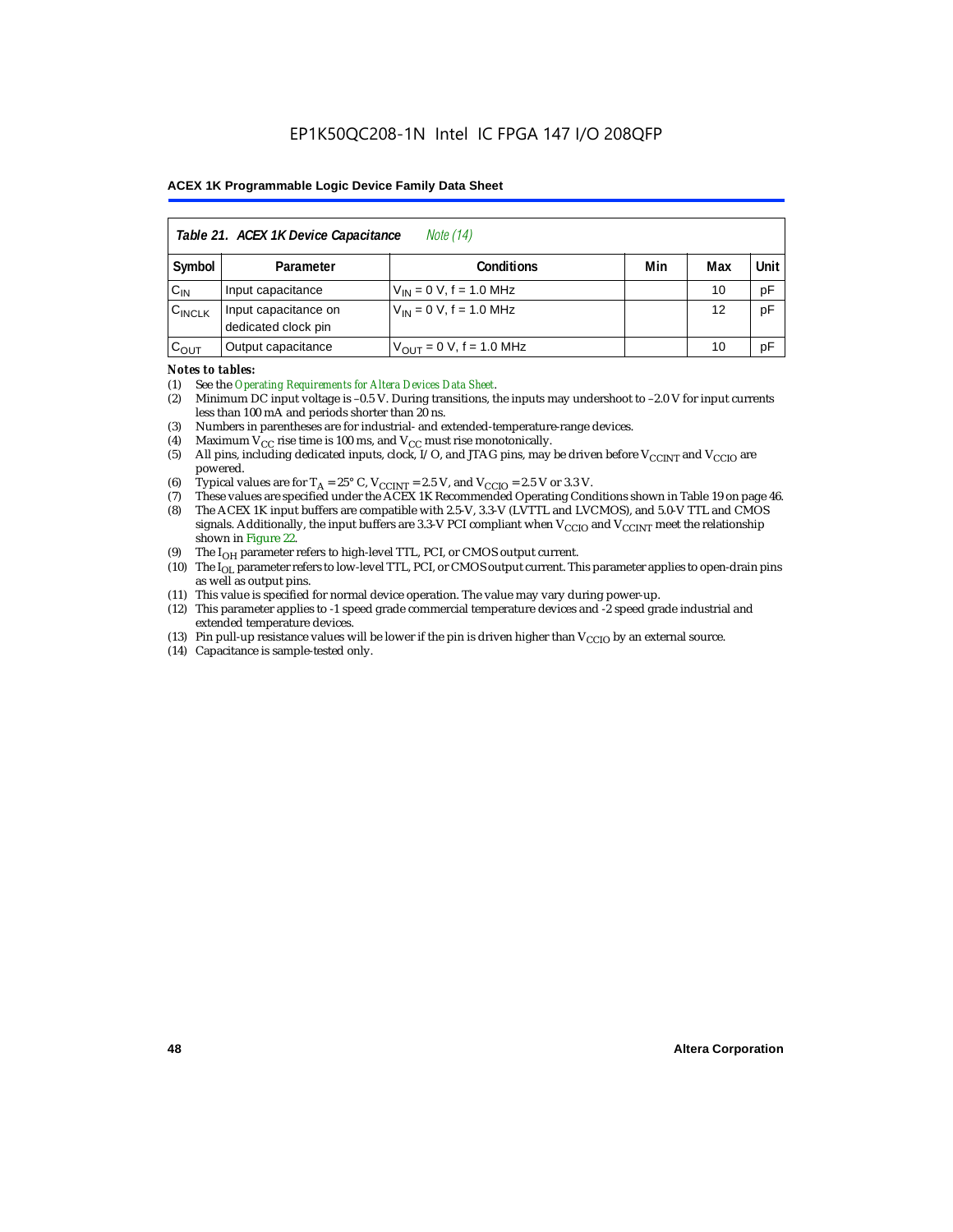Figure 22 shows the required relationship between  $V_{\text{CCIO}}$  and  $V_{\text{CCINT}}$  to satisfy 3.3-V PCI compliance.



Figure 23 shows the typical output drive characteristics of ACEX 1K devices with 3.3-V and 2.5-V  $V_{\text{CCIO}}$ . The output driver is compliant to the 3.3-V *PCI Local Bus Specification*, *Revision 2.2* (when VCCIO pins are connected to 3.3 V). ACEX 1K devices with a -1 speed grade also comply with the drive strength requirements of the *PCI Local Bus Specification*, *Revision 2.2* (when VCCINT pins are powered with a minimum supply of 2.375 V, and VCCIO pins are connected to 3.3 V). Therefore, these devices can be used in open 5.0-V PCI systems.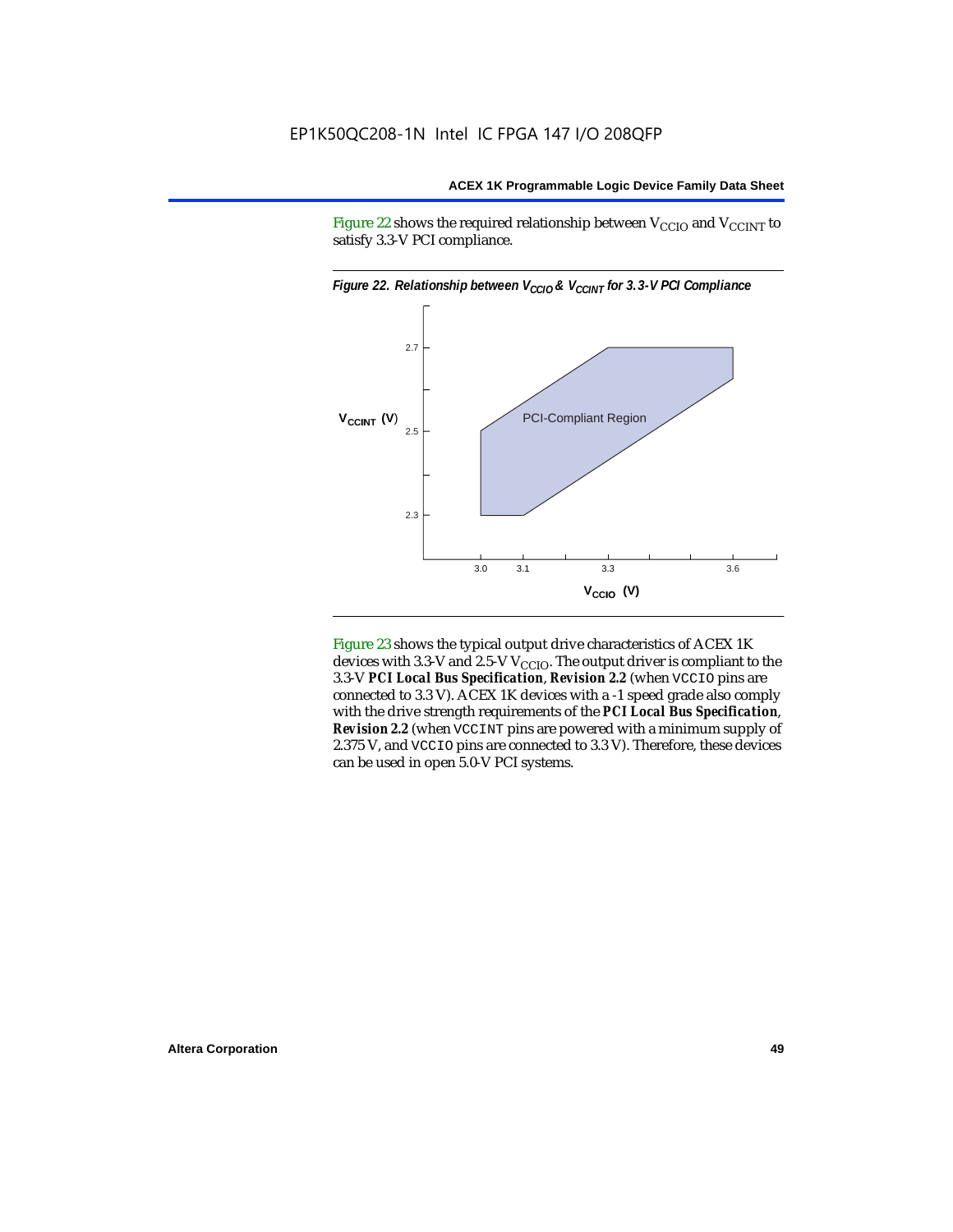



**Timing Model** The continuous, high-performance FastTrack Interconnect routing resources ensure accurate simulation and timing analysis as well as predictable performance. This predictable performance contrasts with that of FPGAs, which use a segmented connection scheme and, therefore, have an unpredictable performance.

> Device performance can be estimated by following the signal path from a source, through the interconnect, to the destination. For example, the registered performance between two LEs on the same row can be calculated by adding the following parameters:

- LE register clock-to-output delay  $(t_{CO})$
- Interconnect delay ( $t_{SAMFROW}$ )
- **■** LE look-up table delay  $(t_{LUT})$ <br>
 LE register setup time  $(t_{SL})$
- LE register setup time  $(t_{SI})$

The routing delay depends on the placement of the source and destination LEs. A more complex registered path may involve multiple combinatorial LEs between the source and destination LEs.

Timing simulation and delay prediction are available with the simulator and Timing Analyzer, or with industry-standard EDA tools. The Simulator offers both pre-synthesis functional simulation to evaluate logic design accuracy and post-synthesis timing simulation with 0.1-ns resolution. The Timing Analyzer provides point-to-point timing delay information, setup and hold time analysis, and device-wide performance analysis.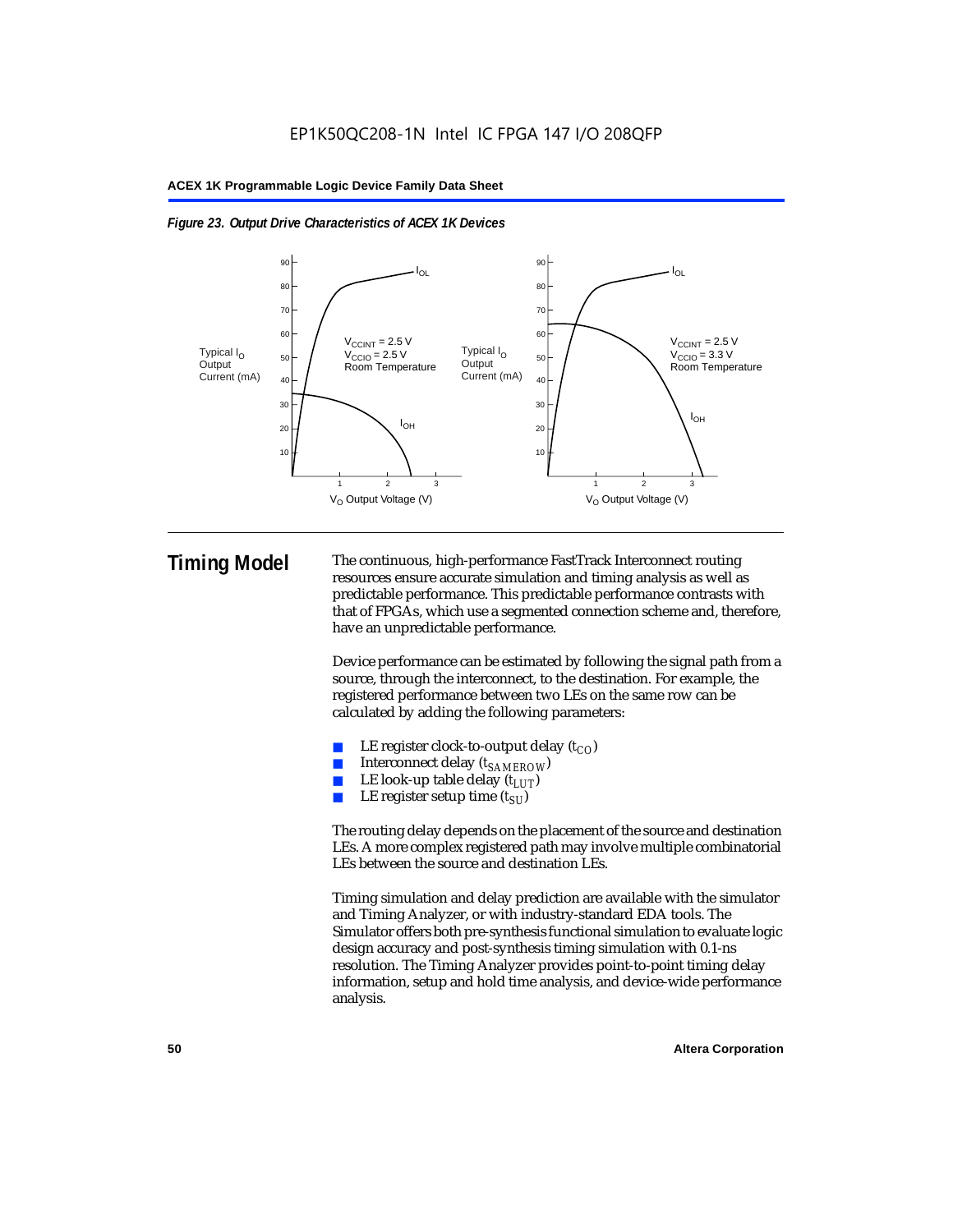Figure 24 shows the overall timing model, which maps the possible paths to and from the various elements of the ACEX 1K device.

*Figure 24. ACEX 1K Device Timing Model*



Figures 25 through 28 show the delays that correspond to various paths and functions within the LE, IOE, EAB, and bidirectional timing models.

*Figure 25. ACEX 1K Device LE Timing Model*

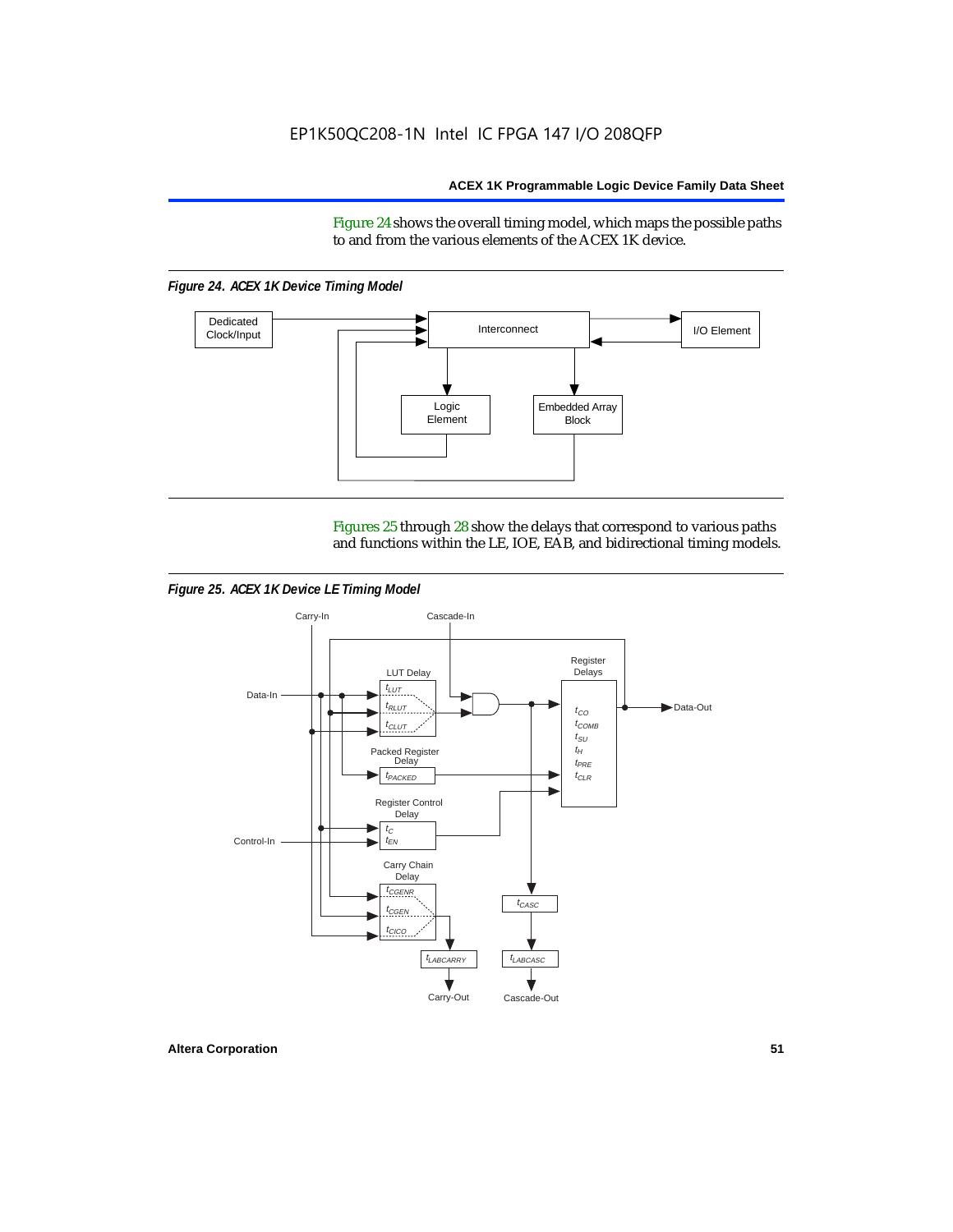

# *Figure 26. ACEX 1K Device IOE Timing Model*



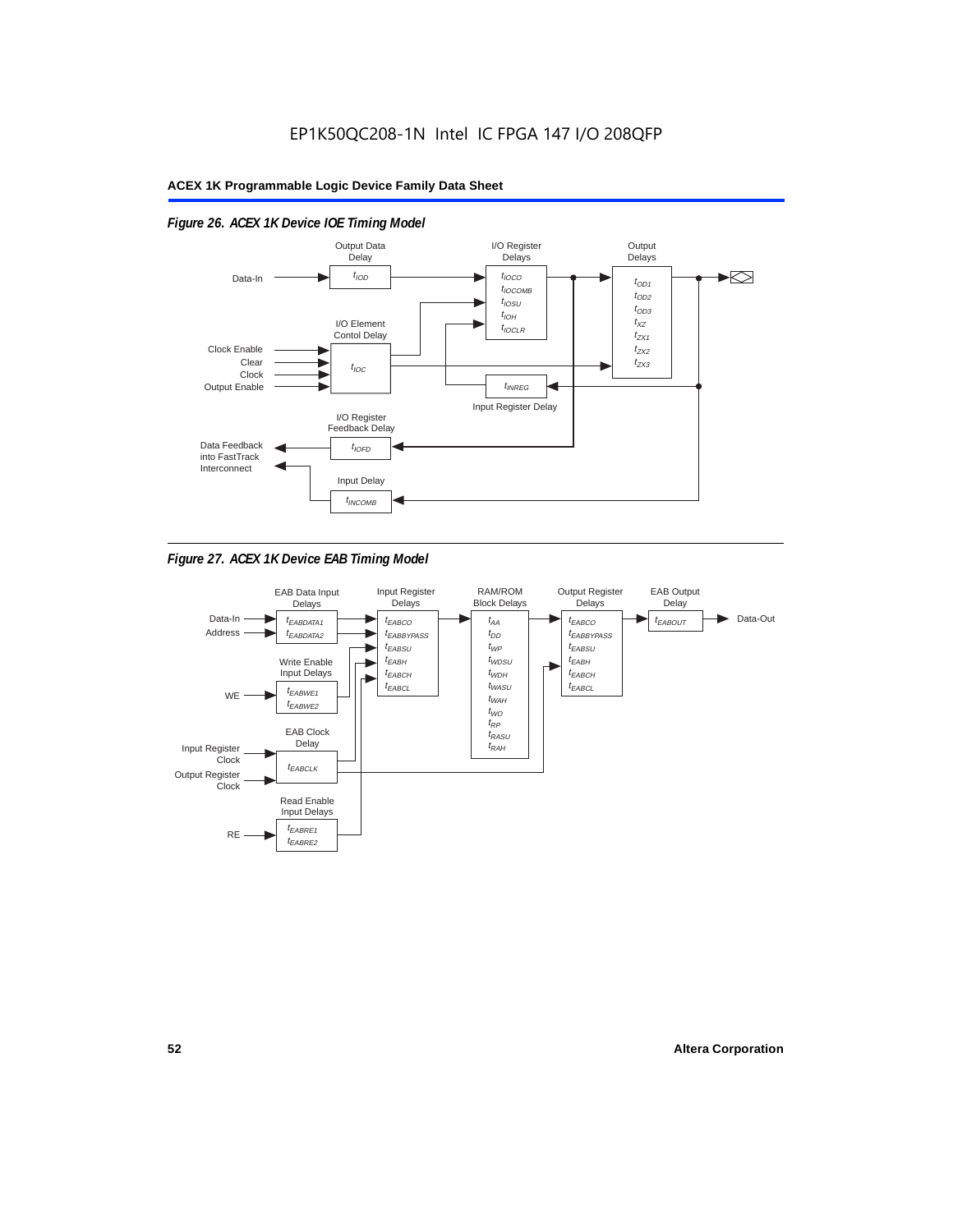

#### *Figure 28. Synchronous Bidirectional Pin External Timing Model*

Tables 29 and 30 show the asynchronous and synchronous timing waveforms, respectively, for the EAB macroparameters in Table 24.

*Figure 29. EAB Asynchronous Timing Waveforms*

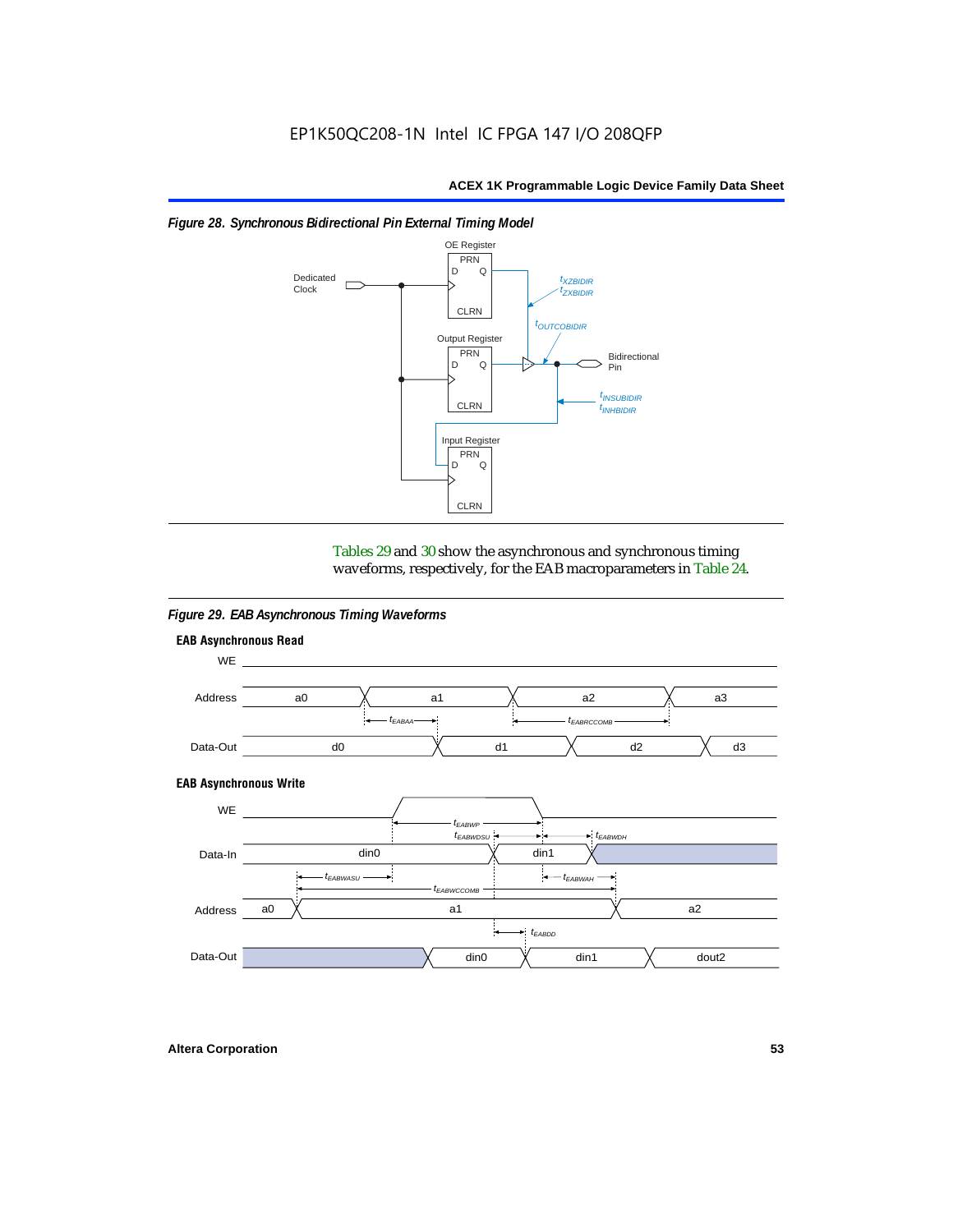# *Figure 30. EAB Synchronous Timing Waveforms*



#### **EAB Synchronous Write (EAB Output Registers Used)**



Tables 22 through 26 describe the ACEX 1K device internal timing parameters.

| Table 22. LE Timing Microparameters (Part 1 of 2)<br>Note (1) |                                         |  |  |  |  |  |
|---------------------------------------------------------------|-----------------------------------------|--|--|--|--|--|
| Symbol                                                        | <b>Conditions</b><br>Parameter          |  |  |  |  |  |
| $t_{LUT}$                                                     | LUT delay for data-in                   |  |  |  |  |  |
| $t_{CLUT}$                                                    | LUT delay for carry-in                  |  |  |  |  |  |
| $t_{RLUT}$                                                    | LUT delay for LE register feedback      |  |  |  |  |  |
| <sup>t</sup> PACKED                                           | Data-in to packed register delay        |  |  |  |  |  |
| $t_{EN}$                                                      | LE register enable delay                |  |  |  |  |  |
| $t_{CICO}$                                                    | Carry-in to carry-out delay             |  |  |  |  |  |
| $t_{G\text{EN}}$                                              | Data-in to carry-out delay              |  |  |  |  |  |
| ${}^t$ CGENR                                                  | LE register feedback to carry-out delay |  |  |  |  |  |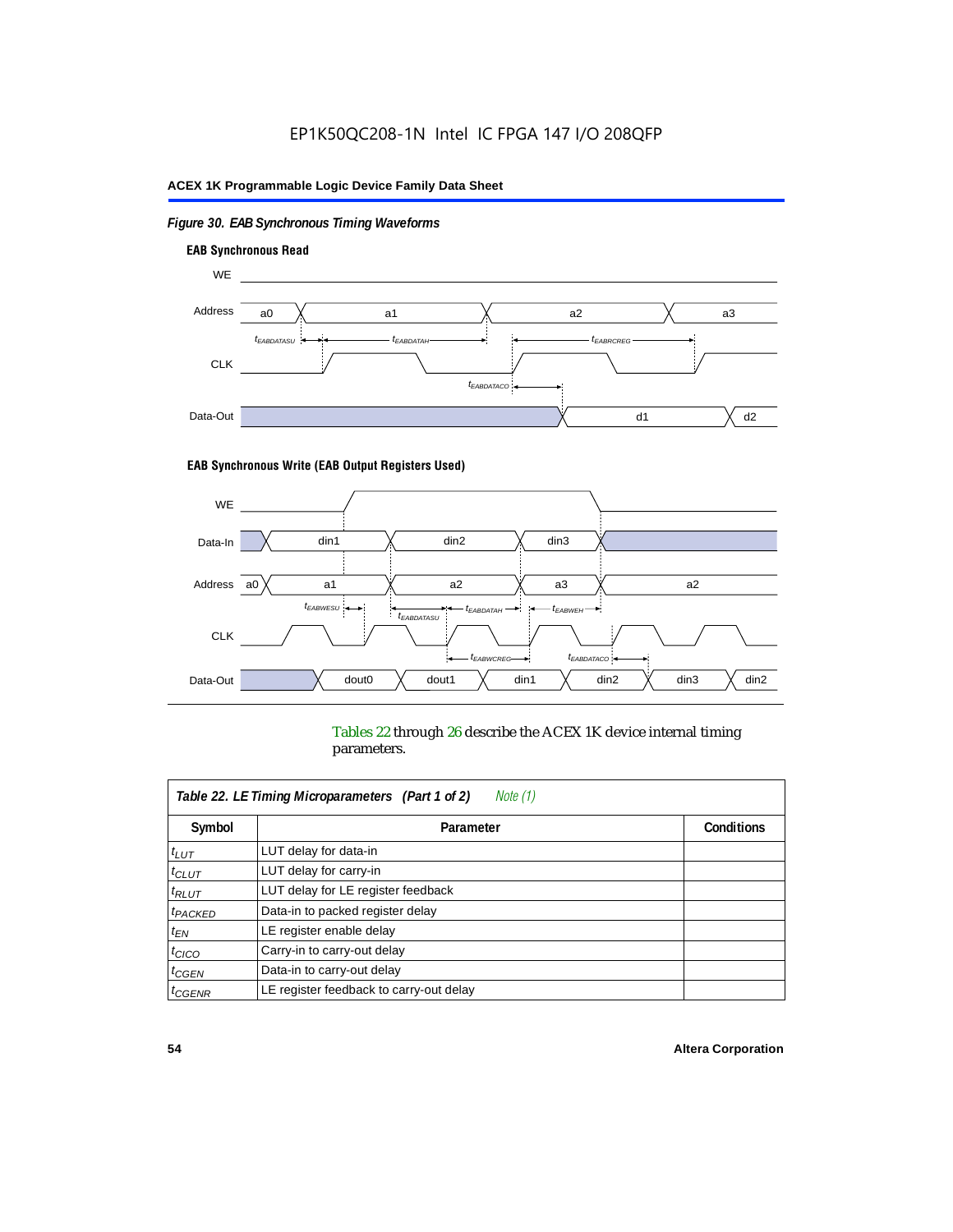| Table 22. LE Timing Microparameters (Part 2 of 2)<br>Note (1) |                                                                                                                                         |                   |  |  |  |  |
|---------------------------------------------------------------|-----------------------------------------------------------------------------------------------------------------------------------------|-------------------|--|--|--|--|
| Symbol                                                        | Parameter                                                                                                                               | <b>Conditions</b> |  |  |  |  |
| $t_{CASC}$                                                    | Cascade-in to cascade-out delay                                                                                                         |                   |  |  |  |  |
| $t_C$                                                         | LE register control signal delay                                                                                                        |                   |  |  |  |  |
| $t_{CO}$                                                      | LE register clock-to-output delay                                                                                                       |                   |  |  |  |  |
| $t_{COMB}$                                                    | Combinatorial delay                                                                                                                     |                   |  |  |  |  |
| $t_{\rm SU}$                                                  | LE register setup time for data and enable signals before clock; LE register<br>recovery time after asynchronous clear, preset, or load |                   |  |  |  |  |
| $t_H$                                                         | LE register hold time for data and enable signals after clock                                                                           |                   |  |  |  |  |
| $t_{PRE}$                                                     | LE register preset delay                                                                                                                |                   |  |  |  |  |
| $t_{CLR}$                                                     | LE register clear delay                                                                                                                 |                   |  |  |  |  |
| $t_{CH}$                                                      | Minimum clock high time from clock pin                                                                                                  |                   |  |  |  |  |
| $t_{CL}$                                                      | Minimum clock low time from clock pin                                                                                                   |                   |  |  |  |  |

| Table 23. IOE Timing Microparameters<br>Note (1) |                                                                                                                          |                    |  |  |  |  |
|--------------------------------------------------|--------------------------------------------------------------------------------------------------------------------------|--------------------|--|--|--|--|
| Symbol                                           | Parameter                                                                                                                | <b>Conditions</b>  |  |  |  |  |
| $t_{\textit{IOD}}$                               | IOE data delay                                                                                                           |                    |  |  |  |  |
| $t_{\text{IOC}}$                                 | IOE register control signal delay                                                                                        |                    |  |  |  |  |
| $t_{\text{IOCO}}$                                | IOE register clock-to-output delay                                                                                       |                    |  |  |  |  |
| $t_{IOCOMB}$                                     | IOE combinatorial delay                                                                                                  |                    |  |  |  |  |
| t <sub>iosu</sub>                                | IOE register setup time for data and enable signals before clock; IOE register<br>recovery time after asynchronous clear |                    |  |  |  |  |
| $t_{IOH}$                                        | IOE register hold time for data and enable signals after clock                                                           |                    |  |  |  |  |
| $t_{IOCLR}$                                      | IOE register clear time                                                                                                  |                    |  |  |  |  |
| $t_{OD1}$                                        | Output buffer and pad delay, slow slew rate = off, $V_{\text{CCIO}} = 3.3 \text{ V}$                                     | $C1 = 35$ pF $(2)$ |  |  |  |  |
| $t_{OD2}$                                        | Output buffer and pad delay, slow slew rate = off, $V_{\text{CCIO}} = 2.5$ V                                             | $C1 = 35$ pF $(3)$ |  |  |  |  |
| $t_{OD3}$                                        | Output buffer and pad delay, slow slew rate = on                                                                         | $C1 = 35$ pF $(4)$ |  |  |  |  |
| $t_{XZ}$                                         | IOE output buffer disable delay                                                                                          |                    |  |  |  |  |
| $t_{ZX1}$                                        | IOE output buffer enable delay, slow slew rate = off, $V_{\text{CCIO}} = 3.3$ V                                          | $C1 = 35$ pF $(2)$ |  |  |  |  |
| t <sub>ZX2</sub>                                 | IOE output buffer enable delay, slow slew rate = off, $V_{\text{CCIO}} = 2.5$ V                                          | $C1 = 35$ pF $(3)$ |  |  |  |  |
| $t_{ZX3}$                                        | IOE output buffer enable delay, slow slew rate $=$ on                                                                    | $C1 = 35$ pF $(4)$ |  |  |  |  |
| <i>t<sub>INREG</sub></i>                         | IOE input pad and buffer to IOE register delay                                                                           |                    |  |  |  |  |
| $t_{IOFD}$                                       | IOE register feedback delay                                                                                              |                    |  |  |  |  |
| <sup>t</sup> INCOMB                              | IOE input pad and buffer to FastTrack Interconnect delay                                                                 |                    |  |  |  |  |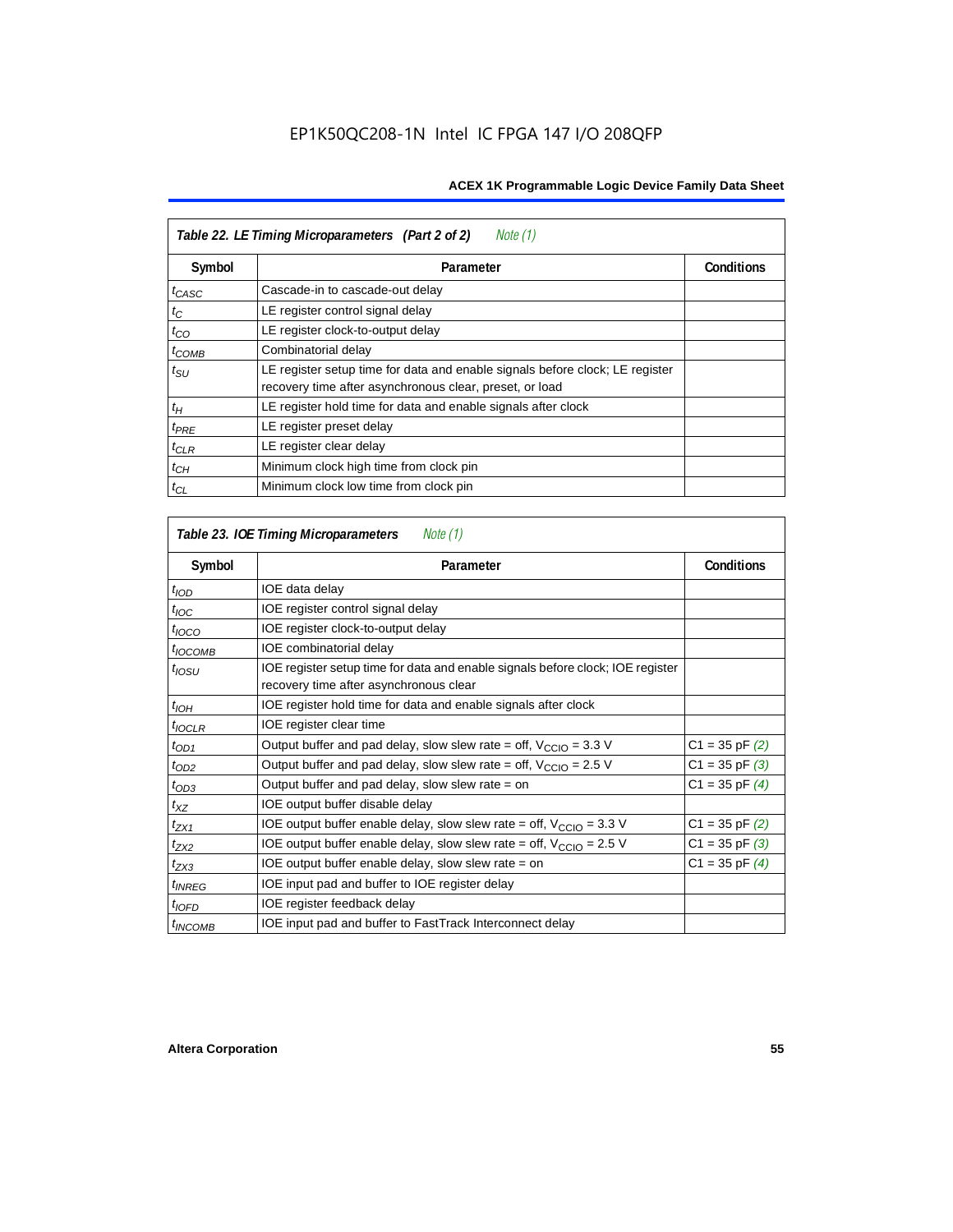# EP1K50QC208-1N Intel IC FPGA 147 I/O 208QFP

| Table 24. EAB Timing Microparameters<br>Note (1) |                                                                  |                   |  |  |  |
|--------------------------------------------------|------------------------------------------------------------------|-------------------|--|--|--|
| Symbol                                           | Parameter                                                        | <b>Conditions</b> |  |  |  |
| $t_{EABDATA1}$                                   | Data or address delay to EAB for combinatorial input             |                   |  |  |  |
| <sup>t</sup> EABDATA2                            | Data or address delay to EAB for registered input                |                   |  |  |  |
| $t_{EABWE1}$                                     | Write enable delay to EAB for combinatorial input                |                   |  |  |  |
| $t_{EABWE2}$                                     | Write enable delay to EAB for registered input                   |                   |  |  |  |
| $t_{EABRE1}$                                     | Read enable delay to EAB for combinatorial input                 |                   |  |  |  |
| t <sub>EABRE2</sub>                              | Read enable delay to EAB for registered input                    |                   |  |  |  |
| $t_{EABCLK}$                                     | EAB register clock delay                                         |                   |  |  |  |
| t <sub>EABCO</sub>                               | EAB register clock-to-output delay                               |                   |  |  |  |
| <sup>t</sup> EABBYPASS                           | Bypass register delay                                            |                   |  |  |  |
| <sup>t</sup> EABSU                               | EAB register setup time before clock                             |                   |  |  |  |
| $t_{EABH}$                                       | EAB register hold time after clock                               |                   |  |  |  |
| $t_{EABCLR}$                                     | EAB register asynchronous clear time to output delay             |                   |  |  |  |
| $t_{AA}$                                         | Address access delay (including the read enable to output delay) |                   |  |  |  |
| $t_{WP}$                                         | Write pulse width                                                |                   |  |  |  |
| $t_{RP}$                                         | Read pulse width                                                 |                   |  |  |  |
| $t_{WDSU}$                                       | Data setup time before falling edge of write pulse               | (5)               |  |  |  |
| $t_{WDH}$                                        | Data hold time after falling edge of write pulse                 | (5)               |  |  |  |
| $t_{WASU}$                                       | Address setup time before rising edge of write pulse             | (5)               |  |  |  |
| $t_{WAH}$                                        | Address hold time after falling edge of write pulse              | (5)               |  |  |  |
| t <sub>RASU</sub>                                | Address setup time before rising edge of read pulse              |                   |  |  |  |
| $t_{RAH}$                                        | Address hold time after falling edge of read pulse               |                   |  |  |  |
| $t_{WO}$                                         | Write enable to data output valid delay                          |                   |  |  |  |
| $t_{DD}$                                         | Data-in to data-out valid delay                                  |                   |  |  |  |
| $t_{EABOUT}$                                     | Data-out delay                                                   |                   |  |  |  |
| <sup>t</sup> ЕАВСН                               | Clock high time                                                  |                   |  |  |  |
| $t_{EABCL}$                                      | Clock low time                                                   |                   |  |  |  |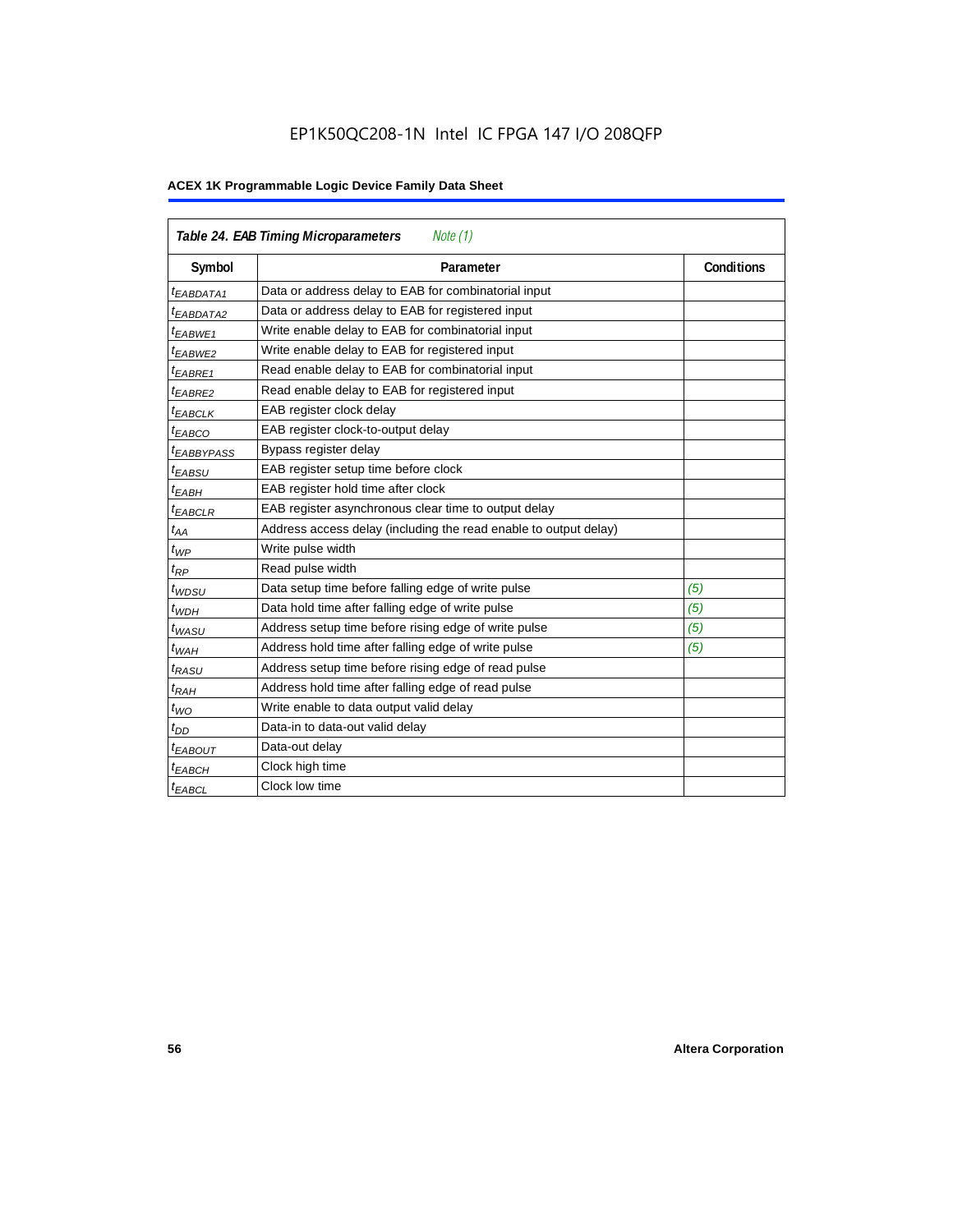| Notes $(1)$ , $(6)$<br>Table 25. EAB Timing Macroparameters |                                                                                           |                   |  |  |  |  |
|-------------------------------------------------------------|-------------------------------------------------------------------------------------------|-------------------|--|--|--|--|
| Symbol                                                      | Parameter                                                                                 | <b>Conditions</b> |  |  |  |  |
| t <sub>EABAA</sub>                                          | EAB address access delay                                                                  |                   |  |  |  |  |
| <sup>I</sup> EABRCCOMB                                      | EAB asynchronous read cycle time                                                          |                   |  |  |  |  |
| <sup>t</sup> EABRCREG                                       | EAB synchronous read cycle time                                                           |                   |  |  |  |  |
| t <sub>EABWP</sub>                                          | EAB write pulse width                                                                     |                   |  |  |  |  |
| <sup>t</sup> EABWCCOMB                                      | EAB asynchronous write cycle time                                                         |                   |  |  |  |  |
| <sup>t</sup> EABWCREG                                       | EAB synchronous write cycle time                                                          |                   |  |  |  |  |
| <sup>t</sup> EABDD                                          | EAB data-in to data-out valid delay                                                       |                   |  |  |  |  |
| <sup>t</sup> EABDATACO                                      | EAB clock-to-output delay when using output registers                                     |                   |  |  |  |  |
| <sup>t</sup> EABDATASU                                      | EAB data/address setup time before clock when using input register                        |                   |  |  |  |  |
| <sup>t</sup> EABDATAH                                       | EAB data/address hold time after clock when using input register                          |                   |  |  |  |  |
| <sup>t</sup> EABWESU                                        | EAB WE setup time before clock when using input register                                  |                   |  |  |  |  |
| t <sub>FARWFH</sub>                                         | EAB WE hold time after clock when using input register                                    |                   |  |  |  |  |
| <sup>t</sup> EABWDSU                                        | EAB data setup time before falling edge of write pulse when not using input<br>registers  |                   |  |  |  |  |
| <sup>t</sup> EABWDH                                         | EAB data hold time after falling edge of write pulse when not using input                 |                   |  |  |  |  |
|                                                             | registers                                                                                 |                   |  |  |  |  |
| <sup>t</sup> EABWASU                                        | EAB address setup time before rising edge of write pulse when not using                   |                   |  |  |  |  |
|                                                             | input registers                                                                           |                   |  |  |  |  |
| <sup>t</sup> EABWAH                                         | EAB address hold time after falling edge of write pulse when not using input<br>registers |                   |  |  |  |  |
| $t_{EABWO}$                                                 | EAB write enable to data output valid delay                                               |                   |  |  |  |  |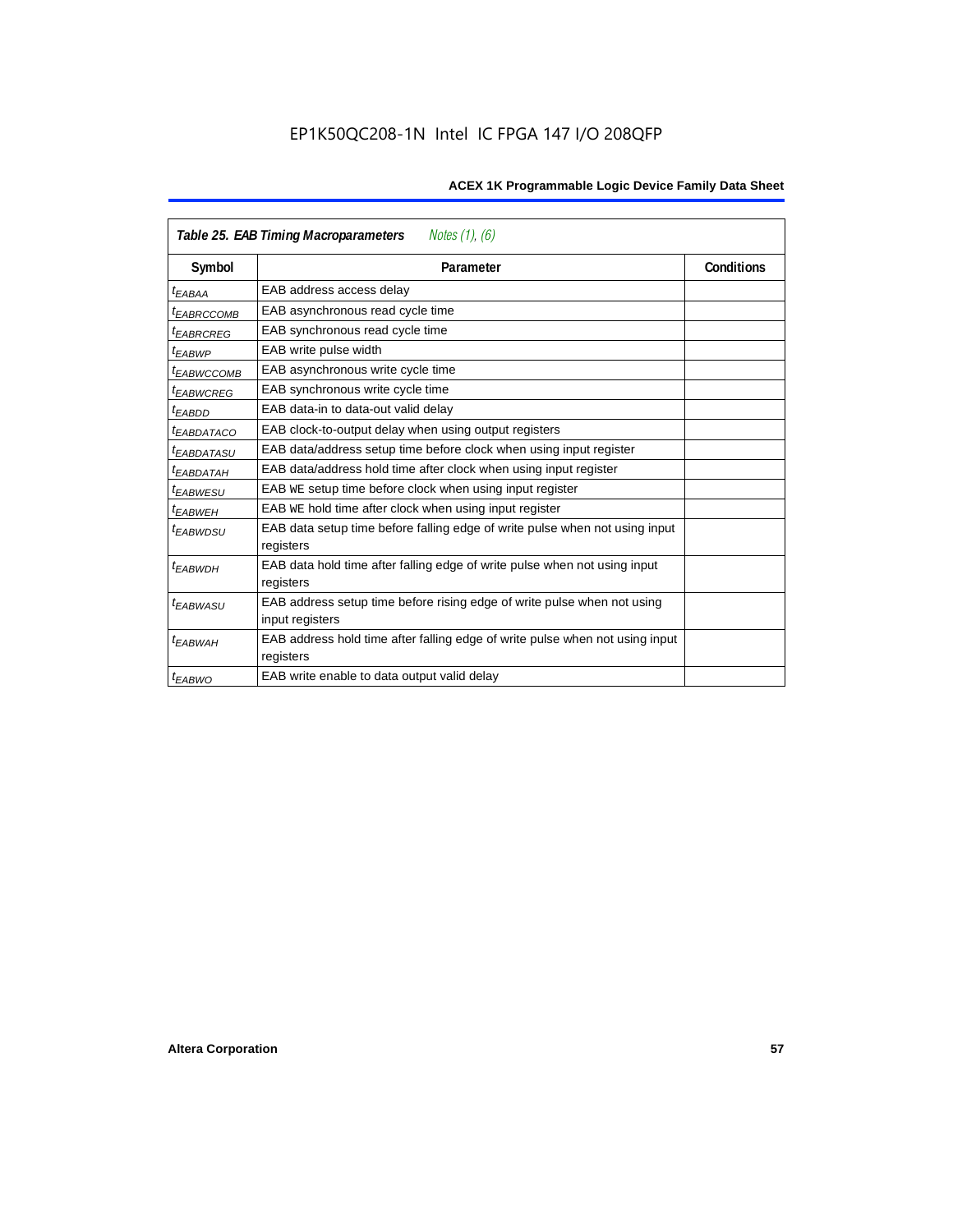| Table 26. Interconnect Timing Microparameters<br>Note (1) |                                                                                                                         |                   |  |  |  |  |
|-----------------------------------------------------------|-------------------------------------------------------------------------------------------------------------------------|-------------------|--|--|--|--|
| Symbol                                                    | Parameter                                                                                                               | <b>Conditions</b> |  |  |  |  |
| $t_{DINZIOE}$                                             | Delay from dedicated input pin to IOE control input                                                                     | (7)               |  |  |  |  |
| $t_{DIN2LE}$                                              | Delay from dedicated input pin to LE or EAB control input                                                               | (7)               |  |  |  |  |
| <sup>t</sup> DIN2DATA                                     | Delay from dedicated input or clock to LE or EAB data                                                                   | (7)               |  |  |  |  |
| <sup>t</sup> DCLK2IOE                                     | Delay from dedicated clock pin to IOE clock                                                                             | (7)               |  |  |  |  |
| $t_{DCLK2LE}$                                             | Delay from dedicated clock pin to LE or EAB clock                                                                       | (7)               |  |  |  |  |
| <sup>t</sup> SAMELAB                                      | Routing delay for an LE driving another LE in the same LAB                                                              | (7)               |  |  |  |  |
| <sup>t</sup> SAMEROW                                      | Routing delay for a row IOE, LE, or EAB driving a row IOE, LE, or EAB in the<br>same row                                | (7)               |  |  |  |  |
| <sup>t</sup> SAMECOLUMN                                   | Routing delay for an LE driving an IOE in the same column                                                               | (7)               |  |  |  |  |
| <i>t<sub>DIFFROW</sub></i>                                | Routing delay for a column IOE, LE, or EAB driving an LE or EAB in a different<br>row                                   | (7)               |  |  |  |  |
| <i>t</i> <sub>TWOROWS</sub>                               | Routing delay for a row IOE or EAB driving an LE or EAB in a different row                                              | (7)               |  |  |  |  |
| <sup>t</sup> LEPERIPH                                     | Routing delay for an LE driving a control signal of an IOE via the peripheral<br>control bus                            | (7)               |  |  |  |  |
| $t_{LABCARRY}$                                            | Routing delay for the carry-out signal of an LE driving the carry-in signal of a<br>different LE in a different LAB     |                   |  |  |  |  |
| $t_{LABCASC}$                                             | Routing delay for the cascade-out signal of an LE driving the cascade-in<br>signal of a different LE in a different LAB |                   |  |  |  |  |

#### *Notes to tables:*

- (1) Microparameters are timing delays contributed by individual architectural elements. These parameters cannot be measured explicitly.
- (2) Operating conditions:  $V_{\text{CCIO}} = 3.3 V \pm 10\%$  for commercial or industrial and extended use in ACEX 1K devices (3) Operating conditions:  $V_{\text{CCIO}} = 2.5 V \pm 5\%$  for commercial or industrial and extended use in ACEX 1K
- (3) Operating conditions:  $V_{CCIO} = 2.5 V \pm 5\%$  for commercial or industrial and extended use in ACEX 1K devices.<br>(4) Operating conditions:  $V_{CCIO} = 2.5 V$  or 3.3 V.
- (4) Operating conditions:  $V_{\text{CCIO}} = 2.5 \text{ V or } 3.3 \text{ V.}$ <br>(5) Because the RAM in the EAB is self-timed, this
- (5) Because the RAM in the EAB is self-timed, this parameter can be ignored when the WE signal is registered.<br>(6) EAB macroparameters are internal parameters that can simplify predicting the behavior of an EAB at its bou
- EAB macroparameters are internal parameters that can simplify predicting the behavior of an EAB at its boundary; these parameters are calculated by summing selected microparameters.
- (7) These parameters are worst-case values for typical applications. Post-compilation timing simulation and timing analysis are required to determine actual worst-case performance.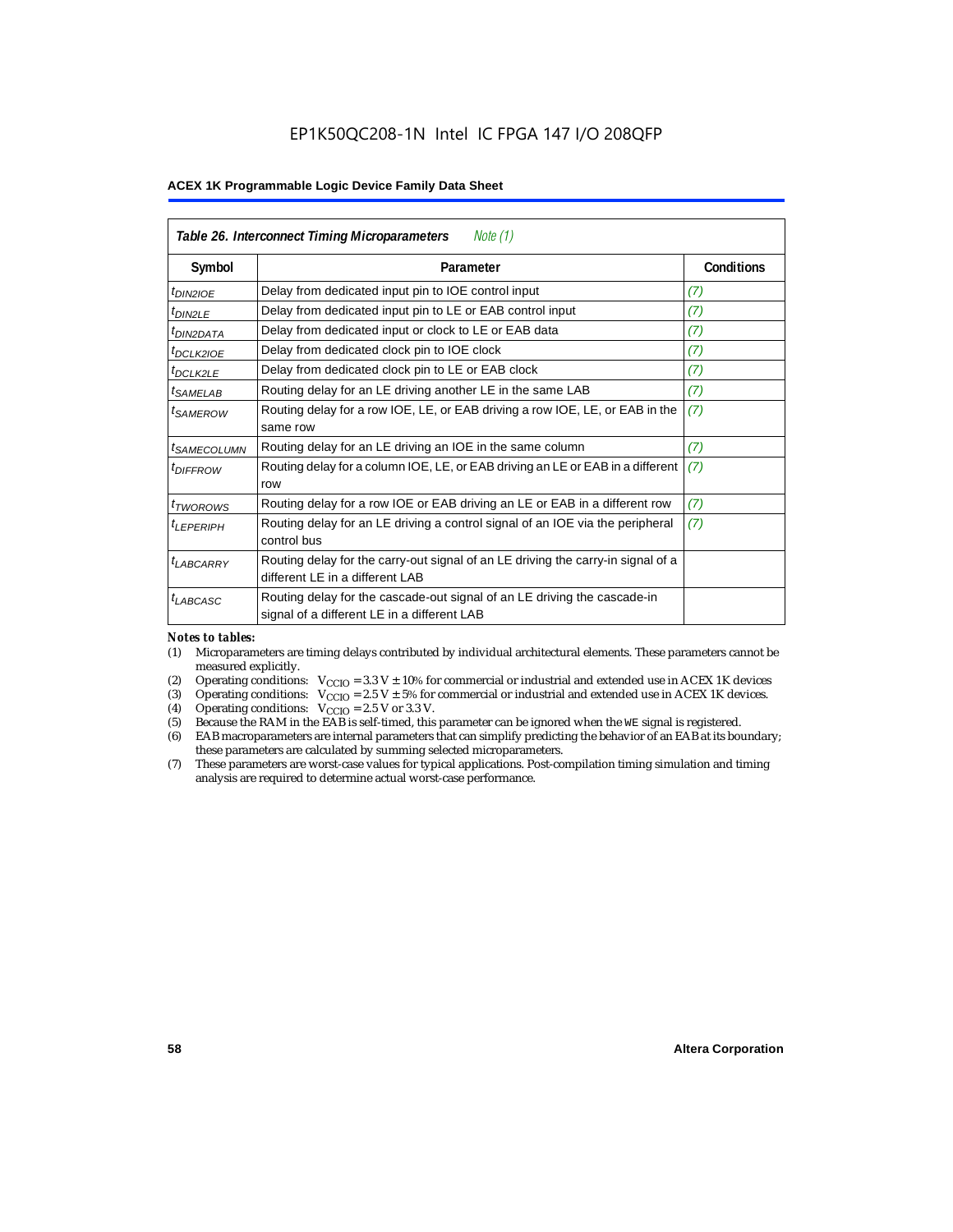Tables 27 through 29 describe the ACEX 1K external timing parameters and their symbols.

| Note (1)<br>Table 27. External Reference Timing Parameters |                                                                                                                  |  |  |  |  |
|------------------------------------------------------------|------------------------------------------------------------------------------------------------------------------|--|--|--|--|
| Symbol                                                     | Parameter                                                                                                        |  |  |  |  |
| <sup>t</sup> DRR                                           | Register-to-register delay via four LEs, three row interconnects, and four local $(2)$<br><b>l</b> interconnects |  |  |  |  |

| Table 28. External Timing Parameters |                                                                           |                   |  |  |  |  |
|--------------------------------------|---------------------------------------------------------------------------|-------------------|--|--|--|--|
| Symbol                               | Parameter                                                                 | <b>Conditions</b> |  |  |  |  |
| t <sub>insu</sub>                    | Setup time with global clock at IOE register                              | (3)               |  |  |  |  |
| t <sub>INH</sub>                     | Hold time with global clock at IOE register                               | (3)               |  |  |  |  |
| toutco                               | Clock-to-output delay with global clock at IOE register                   | (3)               |  |  |  |  |
| t <sub>PCISU</sub>                   | Setup time with global clock for registers used in PCI designs            | (3), (4)          |  |  |  |  |
| t <sub>PCIH</sub>                    | Hold time with global clock for registers used in PCI designs             | (3), (4)          |  |  |  |  |
| t <sub>PCICO</sub>                   | Clock-to-output delay with global clock for registers used in PCI designs | (3), (4)          |  |  |  |  |

| Note (3)<br>Table 29. External Bidirectional Timing Parameters |                                                                                                |                   |  |  |  |  |
|----------------------------------------------------------------|------------------------------------------------------------------------------------------------|-------------------|--|--|--|--|
| Symbol                                                         | Parameter                                                                                      | <b>Conditions</b> |  |  |  |  |
| <sup>t</sup> insubidir                                         | Setup time for bidirectional pins with global clock at same-row or same-<br>column LE register |                   |  |  |  |  |
| <sup>t</sup> INHBIDIR                                          | Hold time for bidirectional pins with global clock at same-row or same-column<br>LE register   |                   |  |  |  |  |
| <b><i>LOUTCOBIDIR</i></b>                                      | Clock-to-output delay for bidirectional pins with global clock at IOE register                 | $Cl = 35 pF$      |  |  |  |  |
| <sup>t</sup> xzbidir                                           | Synchronous IOE output buffer disable delay                                                    | $CI = 35 pF$      |  |  |  |  |
| <sup>t</sup> zxbidir                                           | Synchronous IOE output buffer enable delay, slow slew rate = off                               | $Cl = 35$ pF      |  |  |  |  |

*Notes to tables:*

(1) External reference timing parameters are factory-tested, worst-case values specified by Altera. A representative subset of signal paths is tested to approximate typical device applications.

(2) Contact Altera Applications for test circuit specifications and test conditions.

(3) These timing parameters are sample-tested only.

(4) This parameter is measured with the measurement and test conditions, including load, specified in the *PCI Local Bus Specification, Revision 2.2.*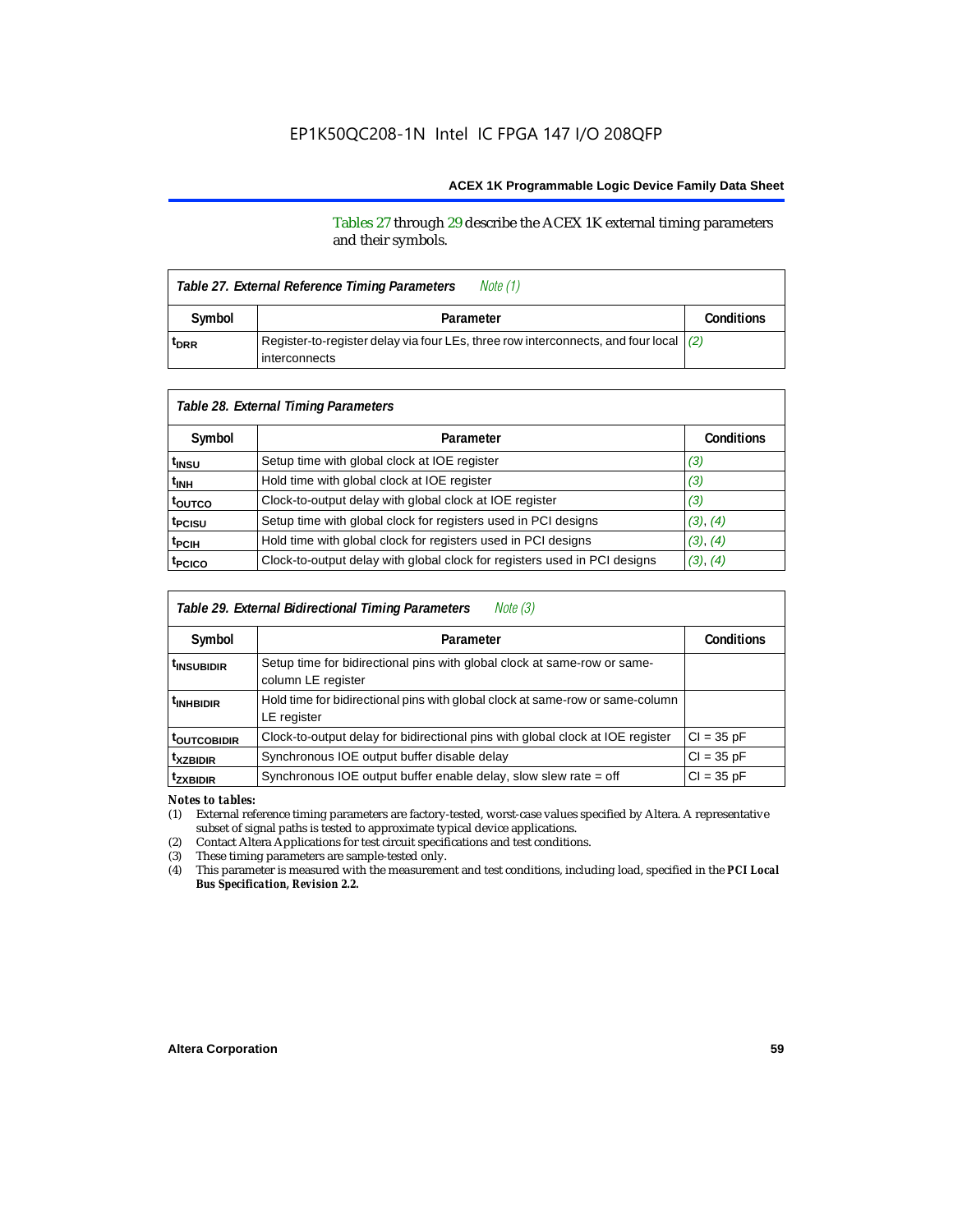Tables 30 through 36 show EP1K10 device internal and external timing parameters.

| Table 30. EP1K10 Device LE Timing Microparameters<br>Note (1) |                    |      |         |     |      |     |      |
|---------------------------------------------------------------|--------------------|------|---------|-----|------|-----|------|
| Symbol                                                        | <b>Speed Grade</b> |      |         |     |      |     | Unit |
|                                                               |                    | $-1$ | $-2$    |     | $-3$ |     |      |
|                                                               | Min                | Max  | Min     | Max | Min  | Max |      |
| $t_{LUT}$                                                     |                    | 0.7  |         | 0.8 |      | 1.1 | ns   |
| $t_{CLUT}$                                                    |                    | 0.5  |         | 0.6 |      | 0.8 | ns   |
| $t_{RLUT}$                                                    |                    | 0.6  |         | 0.7 |      | 1.0 | ns   |
| <b>t</b> <sub>PACKED</sub>                                    |                    | 0.4  |         | 0.4 |      | 0.5 | ns   |
| $t_{EN}$                                                      |                    | 0.9  |         | 1.0 |      | 1.3 | ns   |
| $t_{CICO}$                                                    |                    | 0.1  |         | 0.1 |      | 0.2 | ns   |
| $t_{\text{CGEN}}$                                             |                    | 0.4  |         | 0.5 |      | 0.7 | ns   |
| $t_{GENR}$                                                    |                    | 0.1  |         | 0.1 |      | 0.2 | ns   |
| $t_{CASC}$                                                    |                    | 0.7  |         | 0.9 |      | 1.1 | ns   |
| $t_{\rm C}$                                                   |                    | 1.1  |         | 1.3 |      | 1.7 | ns   |
| $t_{CO}$                                                      |                    | 0.5  |         | 0.7 |      | 0.9 | ns   |
| $t$ <sub>COMB</sub>                                           |                    | 0.4  |         | 0.5 |      | 0.7 | ns   |
| $t_{\rm SU}$                                                  | 0.7                |      | 0.8     |     | 1.0  |     | ns   |
| $t_H\,$                                                       | 0.9                |      | 1.0     |     | 1.1  |     | ns   |
| $t_{PRE}$                                                     |                    | 0.8  |         | 1.0 |      | 1.4 | ns   |
| $t_{CLR}$                                                     |                    | 0.9  |         | 1.0 |      | 1.4 | ns   |
| $t_{\mathit{CH}}$                                             | 2.0                |      | 2.5     |     | 2.5  |     | ns   |
| $t_{CL}$                                                      | 2.0                |      | $2.5\,$ |     | 2.5  |     | ns   |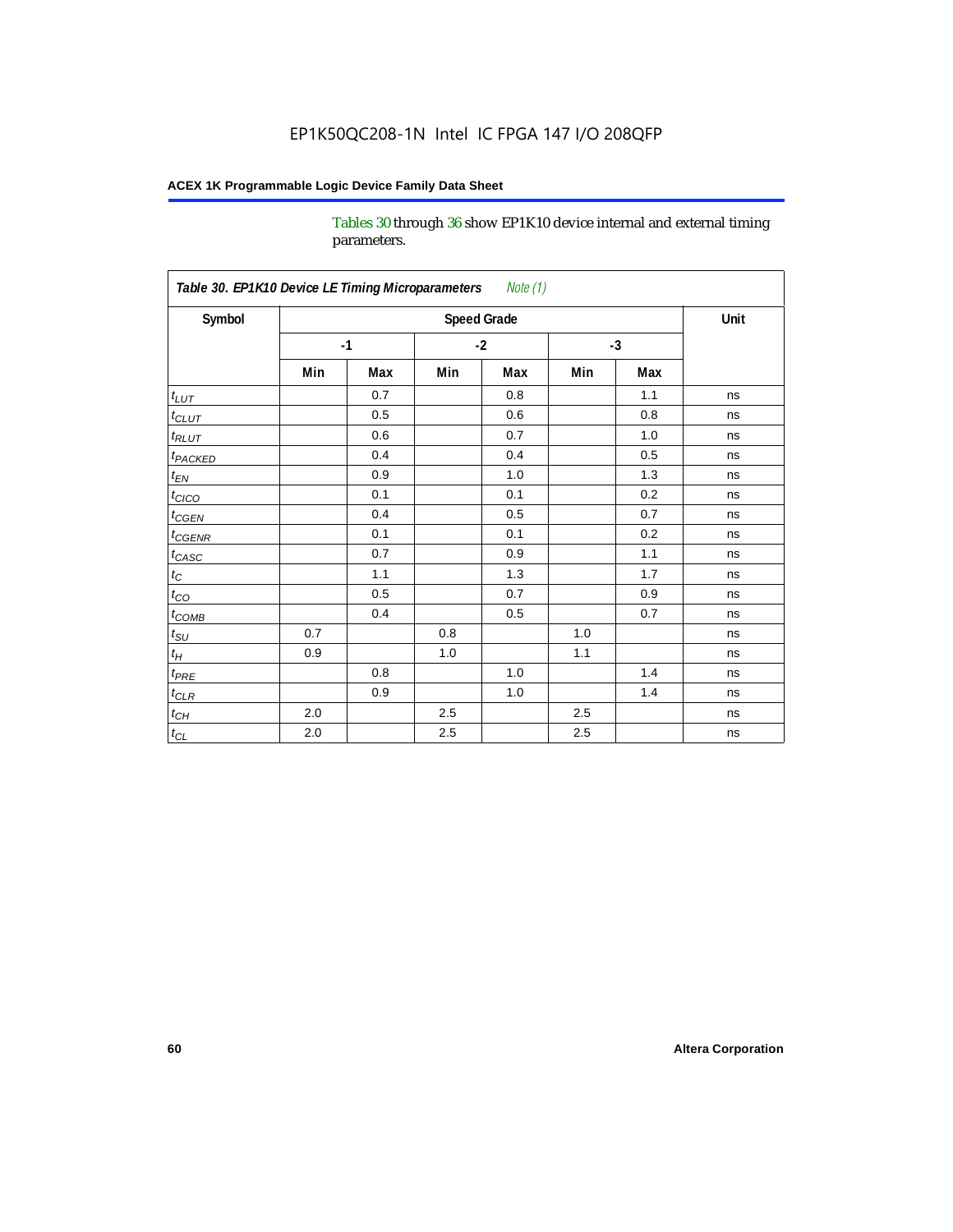| Table 31. EP1K10 Device IOE Timing Microparameters Note (1) |     |      |      |                    |      |      |      |
|-------------------------------------------------------------|-----|------|------|--------------------|------|------|------|
| Symbol                                                      |     |      |      | <b>Speed Grade</b> |      |      | Unit |
|                                                             |     | $-1$ | $-2$ |                    | $-3$ |      |      |
|                                                             | Min | Max  | Min  | Max                | Min  | Max  |      |
| t <sub>IOD</sub>                                            |     | 2.6  |      | 3.1                |      | 4.0  | ns   |
| $t_{\text{IOC}}$                                            |     | 0.3  |      | 0.4                |      | 0.5  | ns   |
| $t_{IOCO}$                                                  |     | 0.9  |      | 1.0                |      | 1.4  | ns   |
| $t_{IOCOMB}$                                                |     | 0.0  |      | 0.0                |      | 0.0  | ns   |
| $t_{IOSU}$                                                  | 1.3 |      | 1.5  |                    | 2.0  |      | ns   |
| $t_{IOH}$                                                   | 0.9 |      | 1.0  |                    | 1.4  |      | ns   |
| $t_{IOCLR}$                                                 |     | 1.1  |      | 1.3                |      | 1.7  | ns   |
| $t_{OD1}$                                                   |     | 3.1  |      | 3.7                |      | 4.1  | ns   |
| $t_{OD2}$                                                   |     | 2.6  |      | 3.3                |      | 3.9  | ns   |
| $t_{OD3}$                                                   |     | 5.8  |      | 6.9                |      | 8.3  | ns   |
| $t_{XZ}$                                                    |     | 3.8  |      | 4.5                |      | 5.9  | ns   |
| $t_{ZX1}$                                                   |     | 3.8  |      | 4.5                |      | 5.9  | ns   |
| $t_{ZX2}$                                                   |     | 3.3  |      | 4.1                |      | 5.7  | ns   |
| $t_{ZX3}$                                                   |     | 6.5  |      | 7.7                |      | 10.1 | ns   |
| $t_{INREG}$                                                 |     | 3.7  |      | 4.3                |      | 5.7  | ns   |
| $t_{IOFD}$                                                  |     | 0.9  |      | 1.0                |      | 1.4  | ns   |
| $t_{INCOMB}$                                                |     | 1.9  |      | 2.3                |      | 3.0  | ns   |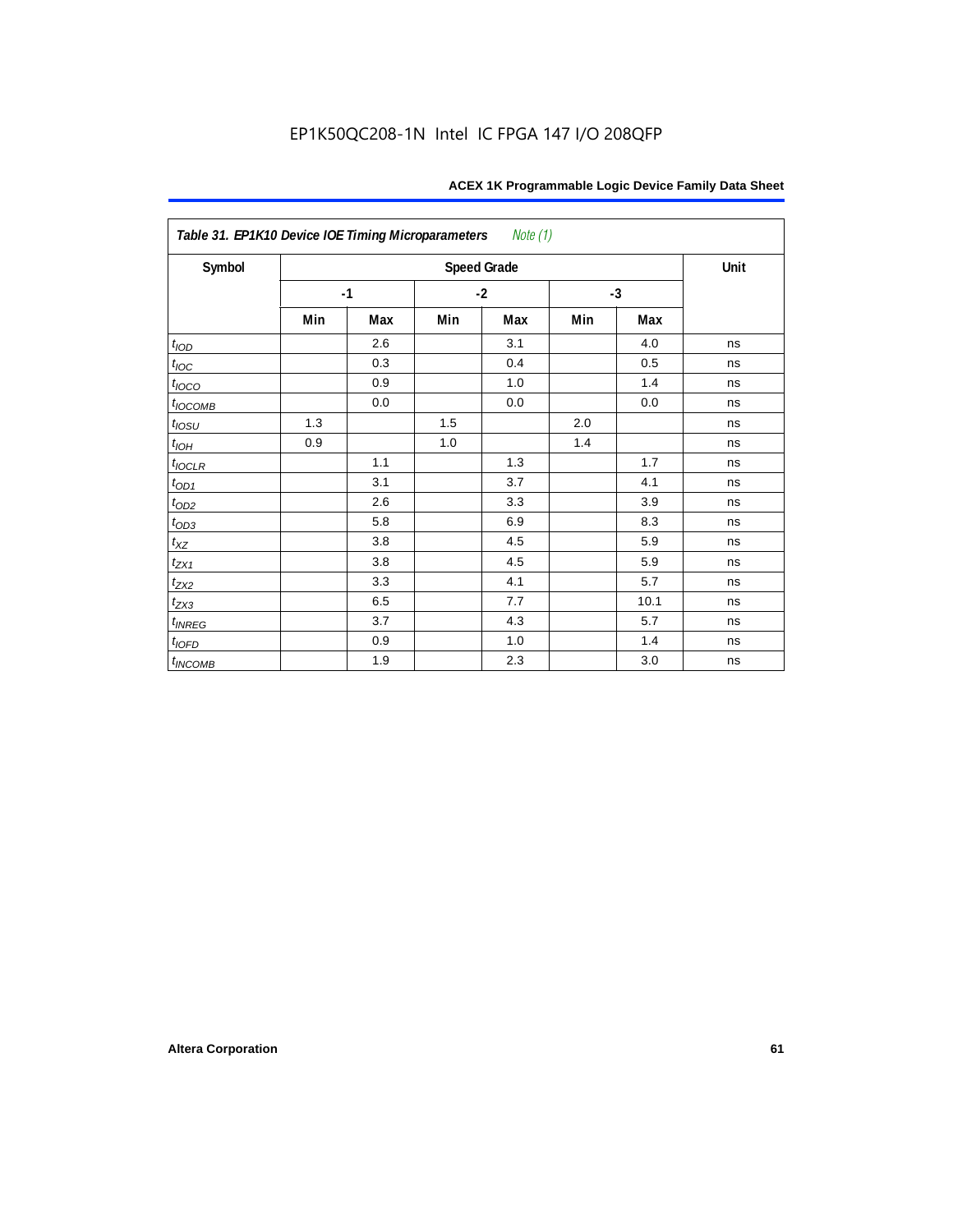| Symbol                  |     |      |     | <b>Speed Grade</b> |     |      | Unit |
|-------------------------|-----|------|-----|--------------------|-----|------|------|
|                         |     | $-1$ |     | $-2$               |     | $-3$ |      |
|                         | Min | Max  | Min | Max                | Min | Max  |      |
| t <sub>EABDATA1</sub>   |     | 1.8  |     | 1.9                |     | 1.9  | ns   |
| <sup>t</sup> EABDATA2   |     | 0.6  |     | 0.7                |     | 0.7  | ns   |
| $t_{EABWE1}$            |     | 1.2  |     | 1.2                |     | 1.2  | ns   |
| <sup>t</sup> EABWE2     |     | 0.4  |     | 0.4                |     | 0.4  | ns   |
| <sup>t</sup> EABRE1     |     | 0.9  |     | 0.9                |     | 0.9  | ns   |
| t <sub>EABRE2</sub>     |     | 0.4  |     | 0.4                |     | 0.4  | ns   |
| $t_{EABCLK}$            |     | 0.0  |     | 0.0                |     | 0.0  | ns   |
| t <sub>EABCO</sub>      |     | 0.3  |     | 0.3                |     | 0.3  | ns   |
| <i><b>EABBYPASS</b></i> |     | 0.5  |     | 0.6                |     | 0.6  | ns   |
| $t_{EABSU}$             | 1.0 |      | 1.0 |                    | 1.0 |      | ns   |
| t <sub>EABH</sub>       | 0.5 |      | 0.4 |                    | 0.4 |      | ns   |
| $t_{EABCLR}$            | 0.3 |      | 0.3 |                    | 0.3 |      | ns   |
| $t_{AA}$                |     | 3.4  |     | 3.6                |     | 3.6  | ns   |
| $t_{WP}$                | 2.7 |      | 2.8 |                    | 2.8 |      | ns   |
| $t_{RP}$                | 1.0 |      | 1.0 |                    | 1.0 |      | ns   |
| $t_{WDSU}$              | 1.0 |      | 1.0 |                    | 1.0 |      | ns   |
| $t_{WDH}$               | 0.1 |      | 0.1 |                    | 0.1 |      | ns   |
| $t_{WASU}$              | 1.8 |      | 1.9 |                    | 1.9 |      | ns   |
| $t_{WAH}$               | 1.9 |      | 2.0 |                    | 2.0 |      | ns   |
| t <sub>RASU</sub>       | 3.1 |      | 3.5 |                    | 3.5 |      | ns   |
| $t_{RAH}$               | 0.2 |      | 0.2 |                    | 0.2 |      | ns   |
| $t_{WO}$                |     | 2.7  |     | 2.8                |     | 2.8  | ns   |
| $t_{DD}$                |     | 2.7  |     | 2.8                |     | 2.8  | ns   |
| t <sub>EABOUT</sub>     |     | 0.5  |     | 0.6                |     | 0.6  | ns   |
| $t_{EABCH}$             | 1.5 |      | 2.0 |                    | 2.0 |      | ns   |
| <sup>t</sup> EABCL      | 2.7 |      | 2.8 |                    | 2.8 |      | ns   |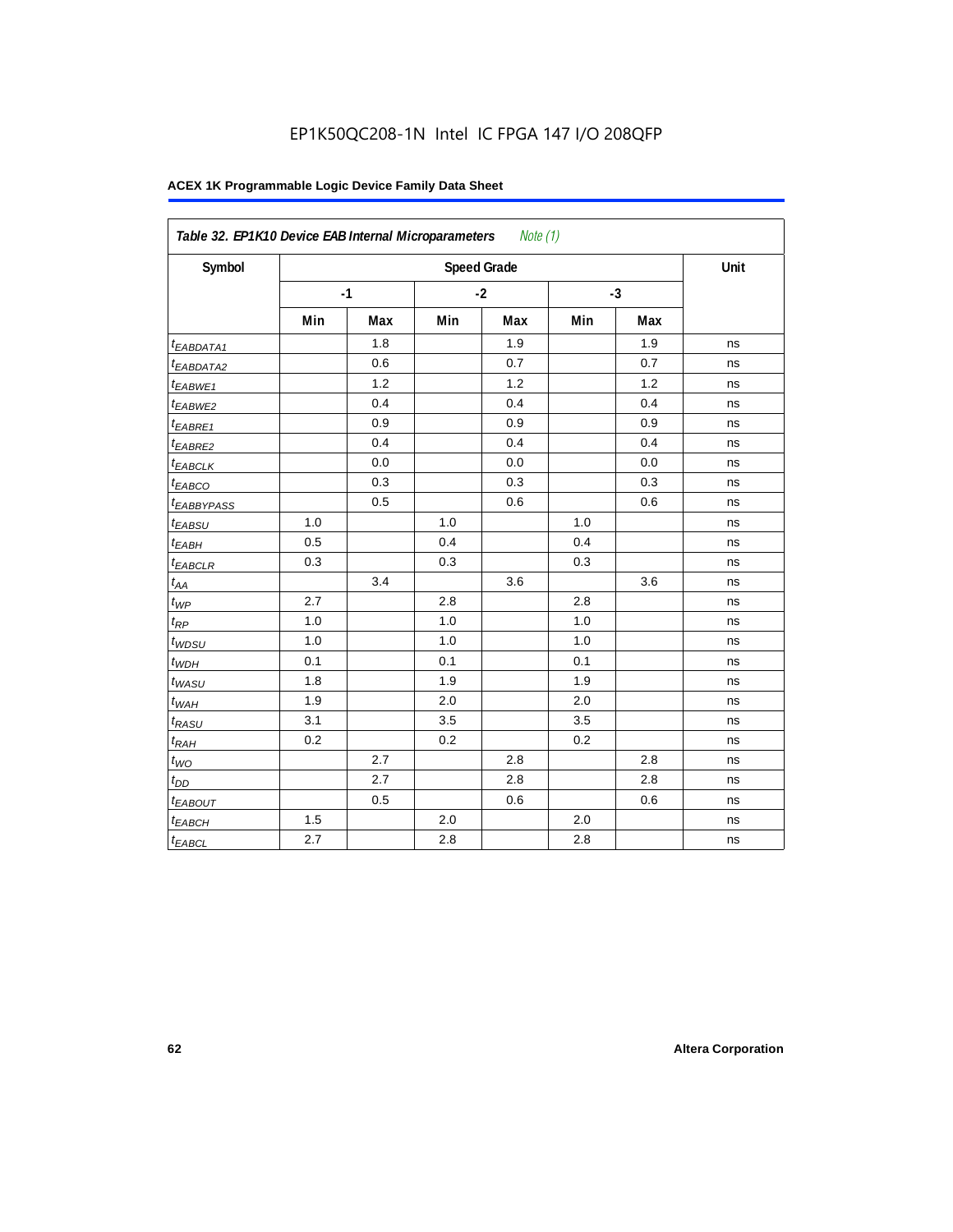| Table 33. EP1K10 Device EAB Internal Timing Macroparameters<br>Note (1) |      |     |     |                    |     |      |      |  |  |  |
|-------------------------------------------------------------------------|------|-----|-----|--------------------|-----|------|------|--|--|--|
| Symbol                                                                  |      |     |     | <b>Speed Grade</b> |     |      | Unit |  |  |  |
|                                                                         | $-1$ |     |     | $-2$               |     | $-3$ |      |  |  |  |
|                                                                         | Min  | Max | Min | Max                | Min | Max  |      |  |  |  |
| $t_{EABA}$                                                              |      | 6.7 |     | 7.3                |     | 7.3  | ns   |  |  |  |
| t <sub>EABRCCOMB</sub>                                                  | 6.7  |     | 7.3 |                    | 7.3 |      | ns   |  |  |  |
| t <sub>EABRCREG</sub>                                                   | 4.7  |     | 4.9 |                    | 4.9 |      | ns   |  |  |  |
| $t_{EABWP}$                                                             | 2.7  |     | 2.8 |                    | 2.8 |      | ns   |  |  |  |
| <sup>t</sup> EABWCCOMB                                                  | 6.4  |     | 6.7 |                    | 6.7 |      | ns   |  |  |  |
| t <sub>EABWCREG</sub>                                                   | 7.4  |     | 7.6 |                    | 7.6 |      | ns   |  |  |  |
| t <sub>EABDD</sub>                                                      |      | 6.0 |     | 6.5                |     | 6.5  | ns   |  |  |  |
| t <sub>eabdataco</sub>                                                  |      | 0.8 |     | 0.9                |     | 0.9  | ns   |  |  |  |
| <i>EABDATASU</i>                                                        | 1.6  |     | 1.7 |                    | 1.7 |      | ns   |  |  |  |
| <sup>t</sup> EABDATAH                                                   | 0.0  |     | 0.0 |                    | 0.0 |      | ns   |  |  |  |
| t <sub>EABWESU</sub>                                                    | 1.4  |     | 1.4 |                    | 1.4 |      | ns   |  |  |  |
| <b>t</b> EABWEH                                                         | 0.1  |     | 0.0 |                    | 0.0 |      | ns   |  |  |  |
| t <sub>EABWDSU</sub>                                                    | 1.6  |     | 1.7 |                    | 1.7 |      | ns   |  |  |  |
| t <sub>EABWDH</sub>                                                     | 0.0  |     | 0.0 |                    | 0.0 |      | ns   |  |  |  |
| t <sub>EABWASU</sub>                                                    | 3.1  |     | 3.4 |                    | 3.4 |      | ns   |  |  |  |
| t <sub>EABWAH</sub>                                                     | 0.6  |     | 0.5 |                    | 0.5 |      | ns   |  |  |  |
| $t_{EABWO}$                                                             |      | 5.4 |     | 5.8                |     | 5.8  | ns   |  |  |  |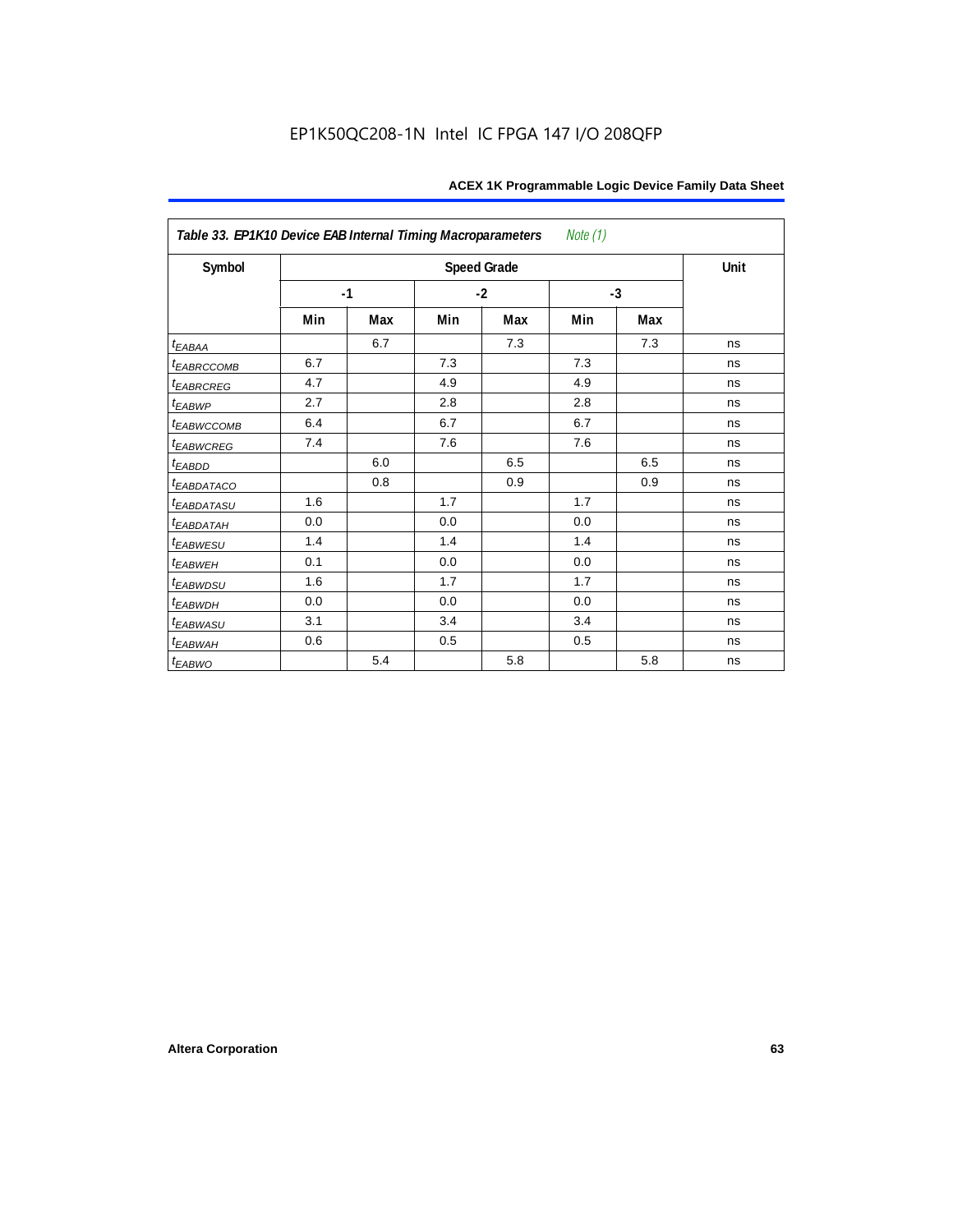# EP1K50QC208-1N Intel IC FPGA 147 I/O 208QFP

| Note (1)<br>Table 34. EP1K10 Device Interconnect Timing Microparameters |     |                    |      |     |      |     |    |  |  |  |
|-------------------------------------------------------------------------|-----|--------------------|------|-----|------|-----|----|--|--|--|
| Symbol                                                                  |     | <b>Speed Grade</b> |      |     |      |     |    |  |  |  |
|                                                                         |     | $-1$               | $-2$ |     | $-3$ |     |    |  |  |  |
|                                                                         | Min | Max                | Min  | Max | Min  | Max |    |  |  |  |
| $t_{DIN2IOE}$                                                           |     | 2.3                |      | 2.7 |      | 3.6 | ns |  |  |  |
| <sup>t</sup> DIN2LE                                                     |     | 0.8                |      | 1.1 |      | 1.4 | ns |  |  |  |
| <sup>t</sup> DIN2DATA                                                   |     | 1.1                |      | 1.4 |      | 1.8 | ns |  |  |  |
| <sup>t</sup> DCLK2IOE                                                   |     | 2.3                |      | 2.7 |      | 3.6 | ns |  |  |  |
| <sup>t</sup> DCLK2LE                                                    |     | 0.8                |      | 1.1 |      | 1.4 | ns |  |  |  |
| <sup>t</sup> SAMELAB                                                    |     | 0.1                |      | 0.1 |      | 0.2 | ns |  |  |  |
| <i>t</i> SAMEROW                                                        |     | 1.8                |      | 2.1 |      | 2.9 | ns |  |  |  |
| <sup>t</sup> SAMECOLUMN                                                 |     | 0.3                |      | 0.4 |      | 0.7 | ns |  |  |  |
| <i>t<sub>DIFFROW</sub></i>                                              |     | 2.1                |      | 2.5 |      | 3.6 | ns |  |  |  |
| t <sub>TWOROWS</sub>                                                    |     | 3.9                |      | 4.6 |      | 6.5 | ns |  |  |  |
| <sup>t</sup> LEPERIPH                                                   |     | 3.3                |      | 3.7 |      | 4.8 | ns |  |  |  |
| <sup>t</sup> LABCARRY                                                   |     | 0.3                |      | 0.4 |      | 0.5 | ns |  |  |  |
| t <sub>LABCASC</sub>                                                    |     | 0.9                |      | 1.0 |      | 1.4 | ns |  |  |  |

| Note $(1)$<br>Table 35. EP1K10 External Timing Parameters |      |     |     |                    |     |      |      |  |  |  |  |
|-----------------------------------------------------------|------|-----|-----|--------------------|-----|------|------|--|--|--|--|
| Symbol                                                    |      |     |     | <b>Speed Grade</b> |     |      | Unit |  |  |  |  |
|                                                           | $-1$ |     |     | $-2$               |     | $-3$ |      |  |  |  |  |
|                                                           | Min  | Max | Min | Max                | Min | Max  |      |  |  |  |  |
| t <sub>DRR</sub>                                          |      | 7.5 |     | 9.5                |     | 12.5 | ns   |  |  |  |  |
| $t_{INSU}$ (2), (3)                                       | 2.4  |     | 2.7 |                    | 3.6 |      | ns   |  |  |  |  |
| $t_{INH}$ (2), (3)                                        | 0.0  |     | 0.0 |                    | 0.0 |      | ns   |  |  |  |  |
| toutco $(2)$ , $(3)$                                      | 2.0  | 6.6 | 2.0 | 7.8                | 2.0 | 9.6  | ns   |  |  |  |  |
| $t_{INSU}$ (4), (3)                                       | 1.4  |     | 1.7 |                    |     |      | ns   |  |  |  |  |
| $t_{INH}$ (4), (3)                                        | 0.5  | 5.1 | 0.5 | 6.4                |     |      | ns   |  |  |  |  |
| toutco $(4)$ , $(3)$                                      | 0.0  |     | 0.0 |                    |     |      | ns   |  |  |  |  |
| t <sub>PCISU</sub> $(3)$                                  | 3.0  |     | 4.2 |                    | 6.4 |      | ns   |  |  |  |  |
| $t_{PCH}(3)$                                              | 0.0  |     | 0.0 |                    |     |      | ns   |  |  |  |  |
| t <sub>PCICO</sub> $(3)$                                  | 2.0  | 6.0 | 2.0 | 7.5                | 2.0 | 10.2 | ns   |  |  |  |  |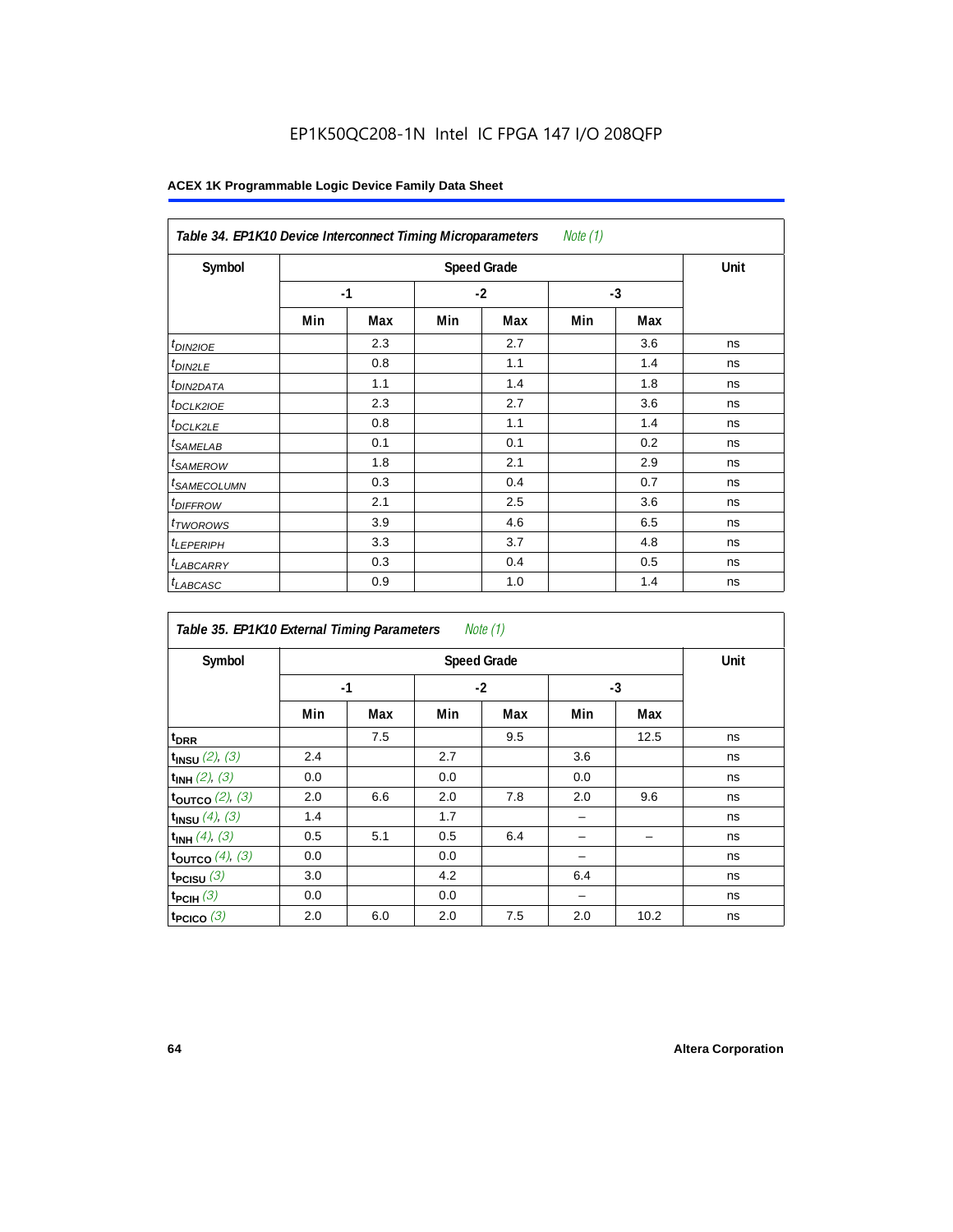| Notes $(1)$ , $(3)$<br>Table 36. EP1K10 External Bidirectional Timing Parameters |     |      |     |                    |      |      |             |  |  |  |
|----------------------------------------------------------------------------------|-----|------|-----|--------------------|------|------|-------------|--|--|--|
| Symbol                                                                           |     |      |     | <b>Speed Grade</b> |      |      | <b>Unit</b> |  |  |  |
|                                                                                  |     | $-1$ |     | $-2$               | $-3$ |      |             |  |  |  |
|                                                                                  | Min | Max  | Min | Max                | Min  | Max  |             |  |  |  |
| $t_{INSUBIDIR}$ (2)                                                              | 2.2 |      | 2.3 |                    | 3.2  |      | ns          |  |  |  |
| $t_{INHBIDIR}$ (2)                                                               | 0.0 |      | 0.0 |                    | 0.0  |      | ns          |  |  |  |
| $t_{\text{OUTC}OBIDIR}$ (2)                                                      | 2.0 | 6.6  | 2.0 | 7.8                | 2.0  | 9.6  | ns          |  |  |  |
| $t_{XZBIDIR}$ (2)                                                                |     | 8.8  |     | 11.2               |      | 14.0 | ns          |  |  |  |
| $t_{ZXBIDIR}$ (2)                                                                |     | 8.8  |     | 11.2               |      | 14.0 | ns          |  |  |  |
| $t_{INSUBIDIR}(4)$                                                               | 3.1 |      | 3.3 |                    |      |      |             |  |  |  |
| $t_{INHBIDIR}(4)$                                                                | 0.0 |      | 0.0 |                    |      |      |             |  |  |  |
| $t_{\text{OUTCOBIDIR}}$ (4)                                                      | 0.5 | 5.1  | 0.5 | 6.4                |      |      | ns          |  |  |  |
| $t_{XZBIDIR}(4)$                                                                 |     | 7.3  |     | 9.2                |      |      | ns          |  |  |  |
| $t_{ZXBIDIR}$ $(4)$                                                              |     | 7.3  |     | 9.2                |      |      | ns          |  |  |  |

#### *Notes to tables:*

(1) All timing parameters are described in Tables  $22$  through  $29$  in this data sheet.<br>(2) This parameter is measured without the use of the ClockLock or ClockBoost cir This parameter is measured without the use of the ClockLock or ClockBoost circuits.

(3) These parameters are specified by characterization. This parameter is measured with the use of the ClockLock or ClockBoost circuits.

### Tables 37 through 43 show EP1K30 device internal and external timing parameters.

| Table 37. EP1K30 Device LE Timing Microparameters (Part 1 of 2)<br>Note $(1)$ |     |      |     |      |     |      |    |  |  |  |
|-------------------------------------------------------------------------------|-----|------|-----|------|-----|------|----|--|--|--|
| Symbol                                                                        |     | Unit |     |      |     |      |    |  |  |  |
|                                                                               |     | $-1$ |     | $-2$ |     | $-3$ |    |  |  |  |
|                                                                               | Min | Max  | Min | Max  | Min | Max  |    |  |  |  |
| $t_{LUT}$                                                                     |     | 0.7  |     | 0.8  |     | 1.1  | ns |  |  |  |
| $t_{CLUT}$                                                                    |     | 0.5  |     | 0.6  |     | 0.8  | ns |  |  |  |
| $t_{RLUT}$                                                                    |     | 0.6  |     | 0.7  |     | 1.0  | ns |  |  |  |
| <sup>t</sup> PACKED                                                           |     | 0.3  |     | 0.4  |     | 0.5  | ns |  |  |  |
| $t_{EN}$                                                                      |     | 0.6  |     | 0.8  |     | 1.0  | ns |  |  |  |
| $t_{CICO}$                                                                    |     | 0.1  |     | 0.1  |     | 0.2  | ns |  |  |  |
| t <sub>CGEN</sub>                                                             |     | 0.4  |     | 0.5  |     | 0.7  | ns |  |  |  |
| t <sub>CGENR</sub>                                                            |     | 0.1  |     | 0.1  |     | 0.2  | ns |  |  |  |
| $t_{CASC}$                                                                    |     | 0.6  |     | 0.8  |     | 1.0  | ns |  |  |  |
| $t_{\rm C}$                                                                   |     | 0.0  |     | 0.0  |     | 0.0  | ns |  |  |  |
| $t_{CO}$                                                                      |     | 0.3  |     | 0.4  |     | 0.5  | ns |  |  |  |

#### **Altera Corporation 65**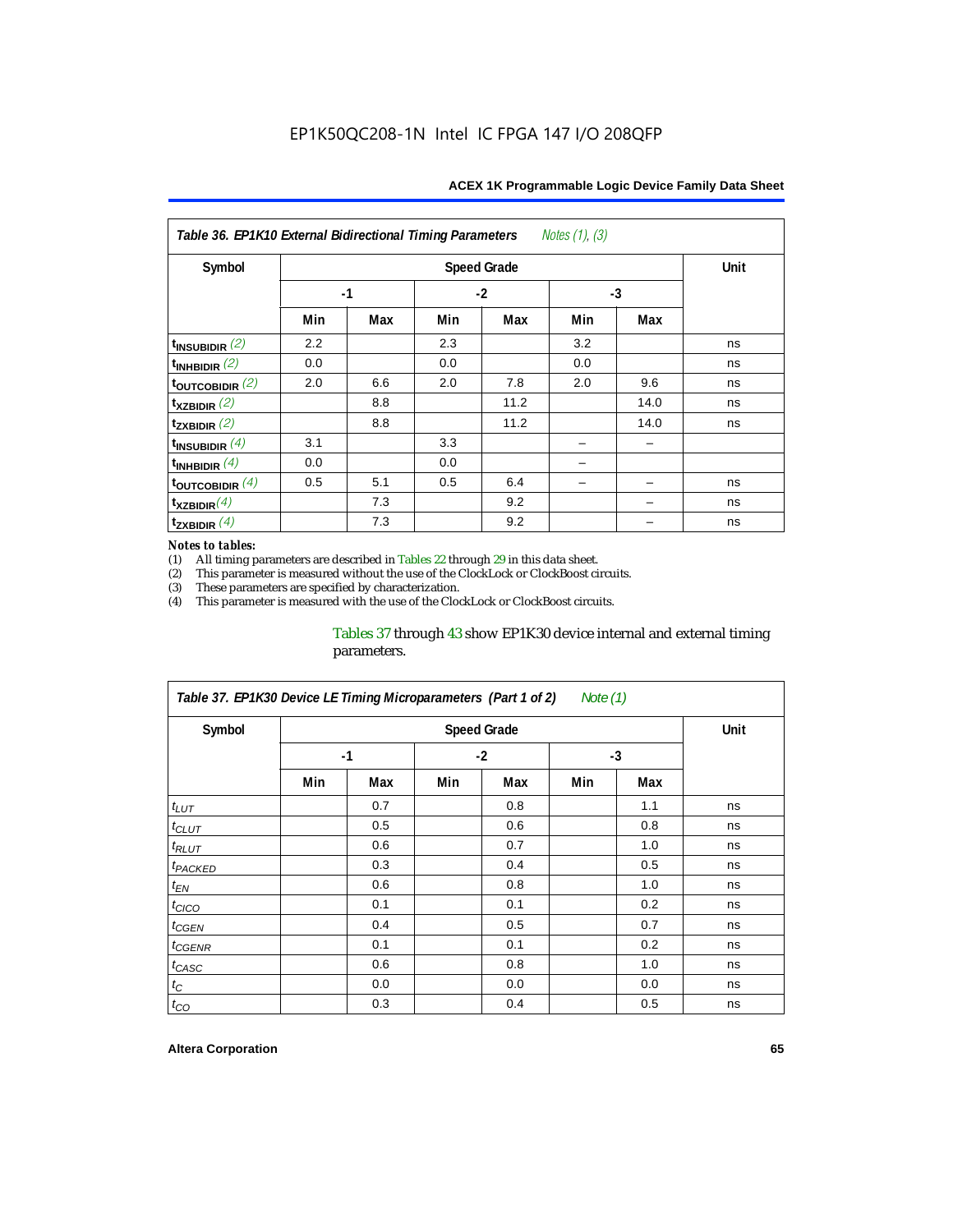| Note $(1)$<br>Table 37. EP1K30 Device LE Timing Microparameters (Part 2 of 2) |      |      |      |     |     |     |    |  |  |
|-------------------------------------------------------------------------------|------|------|------|-----|-----|-----|----|--|--|
| Symbol                                                                        |      | Unit |      |     |     |     |    |  |  |
|                                                                               | $-1$ |      | $-2$ |     | -3  |     |    |  |  |
|                                                                               | Min  | Max  | Min  | Max | Min | Max |    |  |  |
| $t_{COMB}$                                                                    |      | 0.4  |      | 0.4 |     | 0.6 | ns |  |  |
| $t_{\text{SU}}$                                                               | 0.4  |      | 0.6  |     | 0.6 |     | ns |  |  |
| $t_H$                                                                         | 0.7  |      | 1.0  |     | 1.3 |     | ns |  |  |
| $t_{PRE}$                                                                     |      | 0.8  |      | 0.9 |     | 1.2 | ns |  |  |
| $t_{\text{CLR}}$                                                              |      | 0.8  |      | 0.9 |     | 1.2 | ns |  |  |
| $t_{CH}$                                                                      | 2.0  |      | 2.5  |     | 2.5 |     | ns |  |  |
| $t_{CL}$                                                                      | 2.0  |      | 2.5  |     | 2.5 |     | ns |  |  |

| Symbol             |     |      |     | <b>Speed Grade</b> |     |      | Unit |
|--------------------|-----|------|-----|--------------------|-----|------|------|
|                    |     | $-1$ |     | $-2$               |     | $-3$ |      |
|                    | Min | Max  | Min | Max                | Min | Max  |      |
| $t$ <sub>IOD</sub> |     | 2.4  |     | 2.8                |     | 3.8  | ns   |
| $t_{\text{IOC}}$   |     | 0.3  |     | 0.4                |     | 0.5  | ns   |
| $t_{IOCO}$         |     | 1.0  |     | 1.1                |     | 1.6  | ns   |
| $t_{IOCOMB}$       |     | 0.0  |     | $0.0\,$            |     | 0.0  | ns   |
| $t_{IOSU}$         | 1.2 |      | 1.4 |                    | 1.9 |      | ns   |
| $t_{IOM}$          | 0.3 |      | 0.4 |                    | 0.5 |      | ns   |
| $t_{IOCLR}$        |     | 1.0  |     | 1.1                |     | 1.6  | ns   |
| $t_{OD1}$          |     | 1.9  |     | 2.3                |     | 3.0  | ns   |
| $t_{OD2}$          |     | 1.4  |     | 1.8                |     | 2.5  | ns   |
| $t_{OD3}$          |     | 4.4  |     | 5.2                |     | 7.0  | ns   |
| $t_{XZ}$           |     | 2.7  |     | 3.1                |     | 4.3  | ns   |
| $t_{ZX1}$          |     | 2.7  |     | 3.1                |     | 4.3  | ns   |
| $t_{ZX2}$          |     | 2.2  |     | 2.6                |     | 3.8  | ns   |
| $t_{ZX3}$          |     | 5.2  |     | 6.0                |     | 8.3  | ns   |
| $t_{INREG}$        |     | 3.4  |     | 4.1                |     | 5.5  | ns   |
| $t_{IOFD}$         |     | 0.8  |     | 1.3                |     | 2.4  | ns   |
| $t_{INCOMB}$       |     | 0.8  |     | 1.3                |     | 2.4  | ns   |

r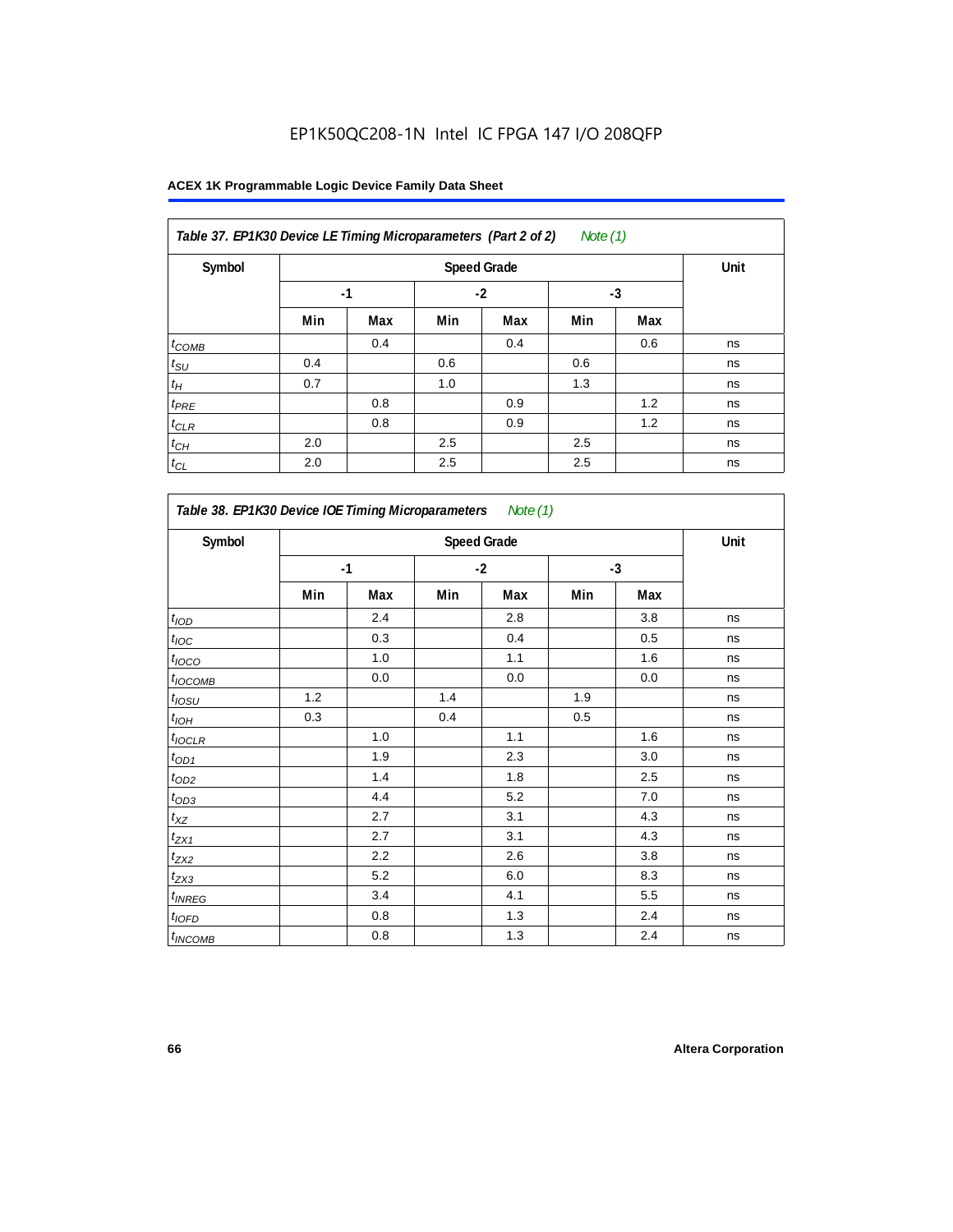| Symbol                  |     |      |     | <b>Speed Grade</b> |      |     | Unit |
|-------------------------|-----|------|-----|--------------------|------|-----|------|
|                         |     | $-1$ |     | $-2$               | $-3$ |     |      |
|                         | Min | Max  | Min | Max                | Min  | Max |      |
| t <sub>EABDATA1</sub>   |     | 1.7  |     | 2.0                |      | 2.3 | ns   |
| t <sub>EABDATA1</sub>   |     | 0.6  |     | 0.7                |      | 0.8 | ns   |
| $t_{EABWE1}$            |     | 1.1  |     | 1.3                |      | 1.4 | ns   |
| $t_{EABWE2}$            |     | 0.4  |     | 0.4                |      | 0.5 | ns   |
| $t_{EABRE1}$            |     | 0.8  |     | 0.9                |      | 1.0 | ns   |
| $t_{EABRE2}$            |     | 0.4  |     | 0.4                |      | 0.5 | ns   |
| <b><i>EABCLK</i></b>    |     | 0.0  |     | 0.0                |      | 0.0 | ns   |
| $t_{EABCO}$             |     | 0.3  |     | 0.3                |      | 0.4 | ns   |
| <b><i>EABBYPASS</i></b> |     | 0.5  |     | 0.6                |      | 0.7 | ns   |
| $t_{EABSU}$             | 0.9 |      | 1.0 |                    | 1.2  |     | ns   |
| $t_{EABH}$              | 0.4 |      | 0.4 |                    | 0.5  |     | ns   |
| <b><i>EABCLR</i></b>    | 0.3 |      | 0.3 |                    | 0.3  |     | ns   |
| $t_{AA}$                |     | 3.2  |     | 3.8                |      | 4.4 | ns   |
| $t_{\mathit{WP}}$       | 2.5 |      | 2.9 |                    | 3.3  |     | ns   |
| $t_{RP}$                | 0.9 |      | 1.1 |                    | 1.2  |     | ns   |
| $t_{WDSU}$              | 0.9 |      | 1.0 |                    | 1.1  |     | ns   |
| $t_{WDH}$               | 0.1 |      | 0.1 |                    | 0.1  |     | ns   |
| $t_{WASU}$              | 1.7 |      | 2.0 |                    | 2.3  |     | ns   |
| $t_{WAH}$               | 1.8 |      | 2.1 |                    | 2.4  |     | ns   |
| t <sub>RASU</sub>       | 3.1 |      | 3.7 |                    | 4.2  |     | ns   |
| $t_{RAH}$               | 0.2 |      | 0.2 |                    | 0.2  |     | ns   |
| $t_{WO}$                |     | 2.5  |     | 2.9                |      | 3.3 | ns   |
| $t_{DD}$                |     | 2.5  |     | 2.9                |      | 3.3 | ns   |
| <b><i>EABOUT</i></b>    |     | 0.5  |     | 0.6                |      | 0.7 | ns   |
| $t_{EABCH}$             | 1.5 |      | 2.0 |                    | 2.3  |     | ns   |
| $t_{EABCL}$             | 2.5 |      | 2.9 |                    | 3.3  |     | ns   |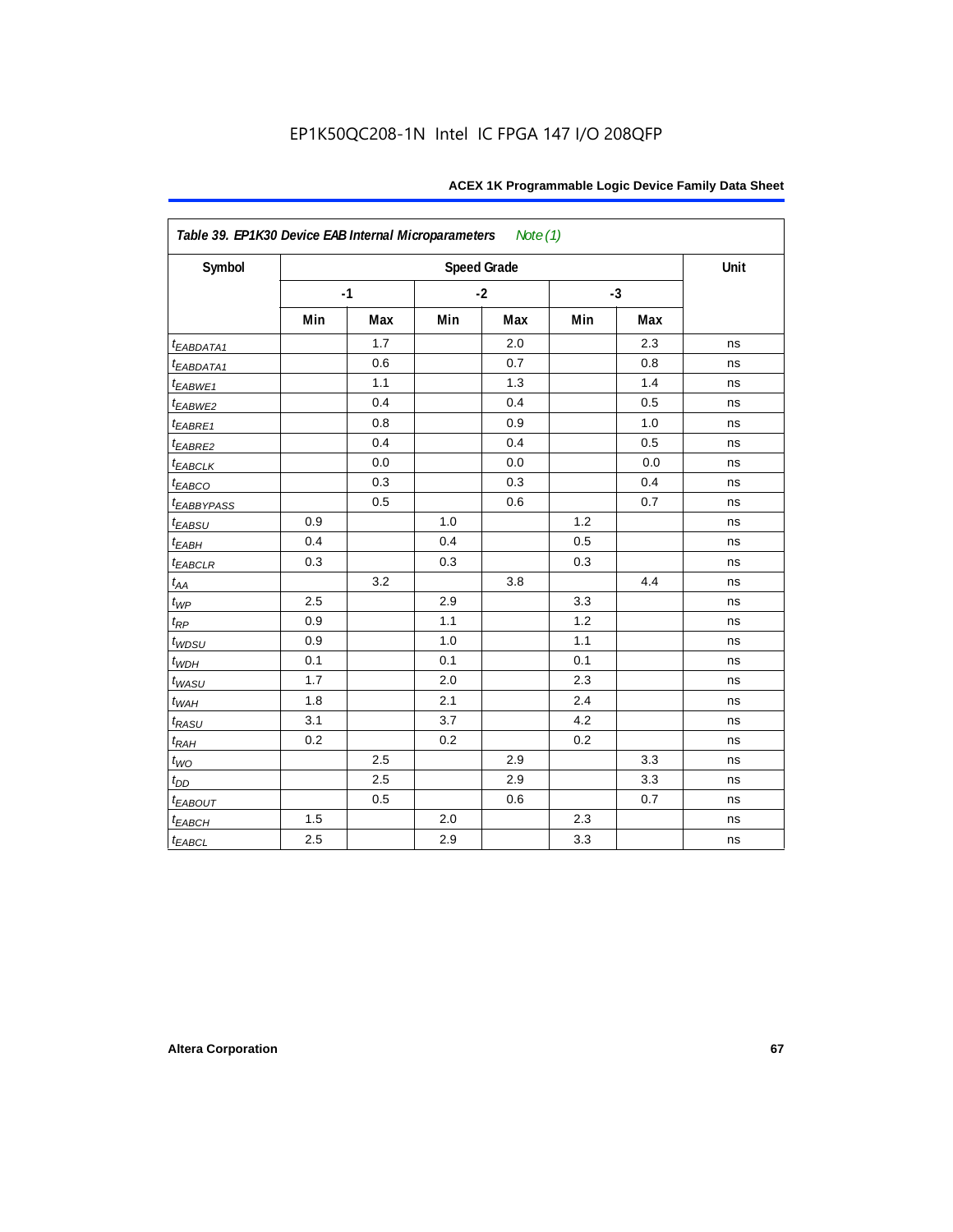# EP1K50QC208-1N Intel IC FPGA 147 I/O 208QFP

| Table 40. EP1K30 Device EAB Internal Timing Macroparameters<br>Note $(1)$ |      |     |      |                    |      |     |      |  |  |
|---------------------------------------------------------------------------|------|-----|------|--------------------|------|-----|------|--|--|
| Symbol                                                                    |      |     |      | <b>Speed Grade</b> |      |     | Unit |  |  |
|                                                                           | $-1$ |     | $-2$ |                    | $-3$ |     |      |  |  |
|                                                                           | Min  | Max | Min  | Max                | Min  | Max |      |  |  |
| t <sub>EABAA</sub>                                                        |      | 6.4 |      | 7.6                |      | 8.8 | ns   |  |  |
| <sup>t</sup> EABRCOMB                                                     | 6.4  |     | 7.6  |                    | 8.8  |     | ns   |  |  |
| <sup>t</sup> EABRCREG                                                     | 4.4  |     | 5.1  |                    | 6.0  |     | ns   |  |  |
| <sup>t</sup> EABWP                                                        | 2.5  |     | 2.9  |                    | 3.3  |     | ns   |  |  |
| <sup>t</sup> EABWCOMB                                                     | 6.0  |     | 7.0  |                    | 8.0  |     | ns   |  |  |
| <sup>t</sup> EABWCREG                                                     | 6.8  |     | 7.8  |                    | 9.0  |     | ns   |  |  |
| <sup>t</sup> EABDD                                                        |      | 5.7 |      | 6.7                |      | 7.7 | ns   |  |  |
| <sup>t</sup> EABDATACO                                                    |      | 0.8 |      | 0.9                |      | 1.1 | ns   |  |  |
| <sup>t</sup> EABDATASU                                                    | 1.5  |     | 1.7  |                    | 2.0  |     | ns   |  |  |
| <sup>t</sup> EABDATAH                                                     | 0.0  |     | 0.0  |                    | 0.0  |     | ns   |  |  |
| <sup>t</sup> EABWESU                                                      | 1.3  |     | 1.4  |                    | 1.7  |     | ns   |  |  |
| <sup>t</sup> EABWEH                                                       | 0.0  |     | 0.0  |                    | 0.0  |     | ns   |  |  |
| <sup>t</sup> EABWDSU                                                      | 1.5  |     | 1.7  |                    | 2.0  |     | ns   |  |  |
| <sup>t</sup> EABWDH                                                       | 0.0  |     | 0.0  |                    | 0.0  |     | ns   |  |  |
| <sup>t</sup> EABWASU                                                      | 3.0  |     | 3.6  |                    | 4.3  |     | ns   |  |  |
| t <sub>EABWAH</sub>                                                       | 0.5  |     | 0.5  |                    | 0.4  |     | ns   |  |  |
| t <sub>EABWO</sub>                                                        |      | 5.1 |      | 6.0                |      | 6.8 | ns   |  |  |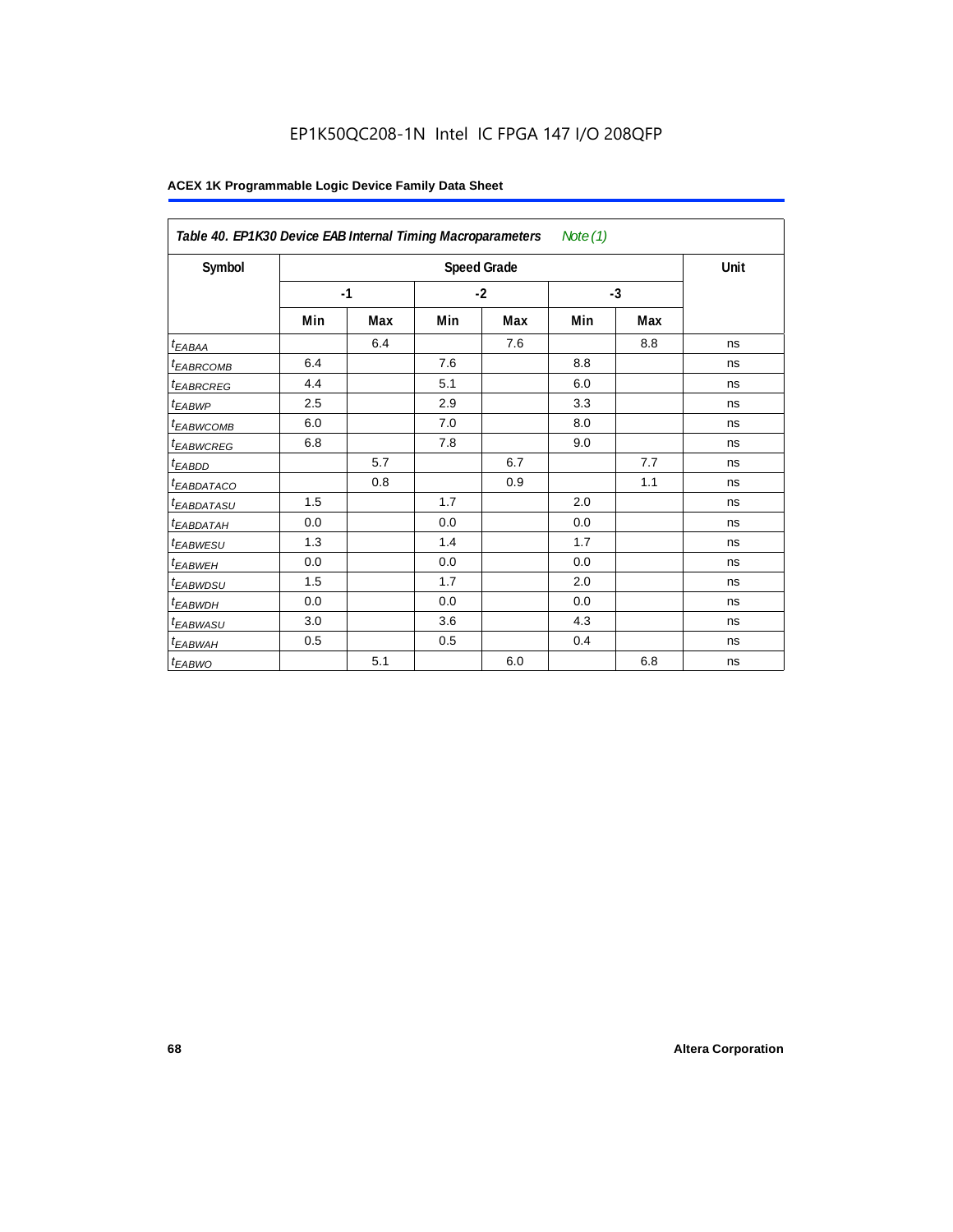| Note (1)<br>Table 41. EP1K30 Device Interconnect Timing Microparameters |      |     |     |                    |      |     |      |  |  |  |  |
|-------------------------------------------------------------------------|------|-----|-----|--------------------|------|-----|------|--|--|--|--|
| Symbol                                                                  |      |     |     | <b>Speed Grade</b> |      |     | Unit |  |  |  |  |
|                                                                         | $-1$ |     |     | $-2$               | $-3$ |     |      |  |  |  |  |
|                                                                         | Min  | Max | Min | Max                | Min  | Max |      |  |  |  |  |
| $t_{DIN2IOE}$                                                           |      | 1.8 |     | 2.4                |      | 2.9 | ns   |  |  |  |  |
| $t_{DIN2LE}$                                                            |      | 1.5 |     | 1.8                |      | 2.4 | ns   |  |  |  |  |
| t <sub>DIN2DATA</sub>                                                   |      | 1.5 |     | 1.8                |      | 2.2 | ns   |  |  |  |  |
| $t$ <sub>DCLK2IOE</sub>                                                 |      | 2.2 |     | 2.6                |      | 3.0 | ns   |  |  |  |  |
| $t_{DCLK2LE}$                                                           |      | 1.5 |     | 1.8                |      | 2.4 | ns   |  |  |  |  |
| $t_{SAMELAB}$                                                           |      | 0.1 |     | 0.2                |      | 0.3 | ns   |  |  |  |  |
| <i>t<sub>SAMEROW</sub></i>                                              |      | 2.0 |     | 2.4                |      | 2.7 | ns   |  |  |  |  |
| <i>t<sub>SAMECOLUMN</sub></i>                                           |      | 0.7 |     | 1.0                |      | 0.8 | ns   |  |  |  |  |
| <i>t<sub>DIFFROW</sub></i>                                              |      | 2.7 |     | 3.4                |      | 3.5 | ns   |  |  |  |  |
| t <sub>TWOROWS</sub>                                                    |      | 4.7 |     | 5.8                |      | 6.2 | ns   |  |  |  |  |
| $t_{LEPERIPH}$                                                          |      | 2.7 |     | 3.4                |      | 3.8 | ns   |  |  |  |  |
| <b><i>LABCARRY</i></b>                                                  |      | 0.3 |     | 0.4                |      | 0.5 | ns   |  |  |  |  |
| $t_{LABCASC}$                                                           |      | 0.8 |     | 0.8                |      | 1.1 | ns   |  |  |  |  |

| Table 42. EP1K30 External Timing Parameters |     |      |     | Notes (1), (2) |     |      |    |
|---------------------------------------------|-----|------|-----|----------------|-----|------|----|
| Symbol                                      |     | Unit |     |                |     |      |    |
|                                             |     | $-1$ |     | $-2$           |     | $-3$ |    |
|                                             | Min | Max  | Min | Max            | Min | Max  |    |
| t <sub>DRR</sub>                            |     | 8.0  |     | 9.5            |     | 12.5 | ns |
| $t_{INSU}$ (3)                              | 2.1 |      | 2.5 |                | 3.9 |      | ns |
| $t_{INH}$ (3)                               | 0.0 |      | 0.0 |                | 0.0 |      | ns |
| $t_{OUTCO}$ (3)                             | 2.0 | 4.9  | 2.0 | 5.9            | 2.0 | 7.6  | ns |
| $t_{INSU}$ $(4)$                            | 1.1 |      | 1.5 |                |     |      | ns |
| $t_{INH}$ (4)                               | 0.0 |      | 0.0 |                |     |      | ns |
| $t_{\text{OUTCO}}(4)$                       | 0.5 | 3.9  | 0.5 | 4.9            |     |      | ns |
| t <sub>PCISU</sub>                          | 3.0 |      | 4.2 |                |     |      | ns |
| <sup>t</sup> PCIH                           | 0.0 |      | 0.0 |                |     |      | ns |
| t <sub>PCICO</sub>                          | 2.0 | 6.0  | 2.0 | 7.5            |     |      | ns |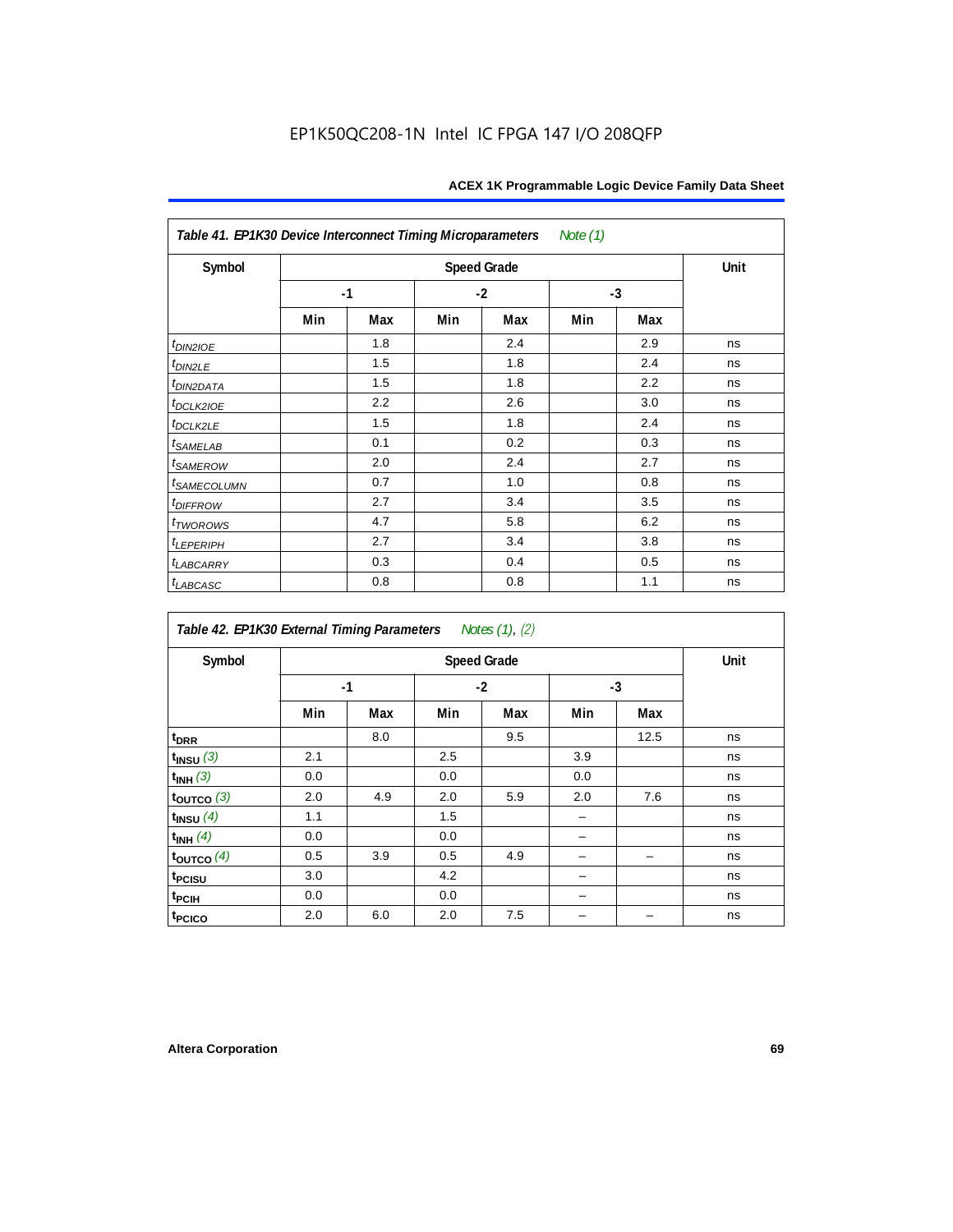| Symbol                      |      | Unit |      |     |      |     |    |
|-----------------------------|------|------|------|-----|------|-----|----|
|                             | $-1$ |      | $-2$ |     | $-3$ |     |    |
|                             | Min  | Max  | Min  | Max | Min  | Max |    |
| $t_{\text{INSUBIDIR}}$ (3)  | 2.8  |      | 3.9  |     | 5.2  |     | ns |
| $t_{INHBIDIR}$ (3)          | 0.0  |      | 0.0  |     | 0.0  |     | ns |
| $t_{\text{INSUBIDIR}}$ (4)  | 3.8  |      | 4.9  |     |      |     | ns |
| $t_{INHBIDIR}$ (4)          | 0.0  |      | 0.0  |     |      |     | ns |
| $t_{\text{OUTCOBIDIR}}$ (3) | 2.0  | 4.9  | 2.0  | 5.9 | 2.0  | 7.6 | ns |
| $t_{XZBIDIR}$ (3)           |      | 6.1  |      | 7.5 |      | 9.7 | ns |
| $t_{ZXBIDIR}$ (3)           |      | 6.1  |      | 7.5 |      | 9.7 | ns |
| toutcobidir $(4)$           | 0.5  | 3.9  | 0.5  | 4.9 |      |     | ns |
| $t_{XZBIDIR}$ (4)           |      | 5.1  |      | 6.5 |      |     | ns |
| $t_{ZXBIDIR}$ (4)           |      | 5.1  |      | 6.5 |      |     | ns |

#### *Notes to tables:*

(1) All timing parameters are described in Tables 22 through  $29$  in this data sheet.<br>(2) These parameters are specified by characterization.

(2) These parameters are specified by characterization.<br>
(3) This parameter is measured without the use of the C

This parameter is measured without the use of the ClockLock or ClockBoost circuits.

(4) This parameter is measured with the use of the ClockLock or ClockBoost circuits.

#### Tables 44 through 50 show EP1K50 device external timing parameters.

| Symbol               |      | <b>Speed Grade</b> |      |     |     |     |    |  |  |
|----------------------|------|--------------------|------|-----|-----|-----|----|--|--|
|                      | $-1$ |                    | $-2$ |     | -3  |     |    |  |  |
|                      | Min  | Max                | Min  | Max | Min | Max |    |  |  |
| $t_{LUT}$            |      | 0.6                |      | 0.8 |     | 1.1 | ns |  |  |
| $t_{CLUT}$           |      | 0.5                |      | 0.6 |     | 0.8 | ns |  |  |
| $t_{RLUT}$           |      | 0.6                |      | 0.7 |     | 0.9 | ns |  |  |
| <sup>t</sup> PACKED  |      | 0.2                |      | 0.3 |     | 0.4 | ns |  |  |
| $t_{EN}$             |      | 0.6                |      | 0.7 |     | 0.9 | ns |  |  |
| $t_{CICO}$           |      | 0.1                |      | 0.1 |     | 0.1 | ns |  |  |
| $t_{\overline{GED}}$ |      | 0.4                |      | 0.5 |     | 0.6 | ns |  |  |
| $t_{GENR}$           |      | 0.1                |      | 0.1 |     | 0.1 | ns |  |  |
| $t_{CASC}$           |      | 0.5                |      | 0.8 |     | 1.0 | ns |  |  |
| $t_C$                |      | 0.5                |      | 0.6 |     | 0.8 | ns |  |  |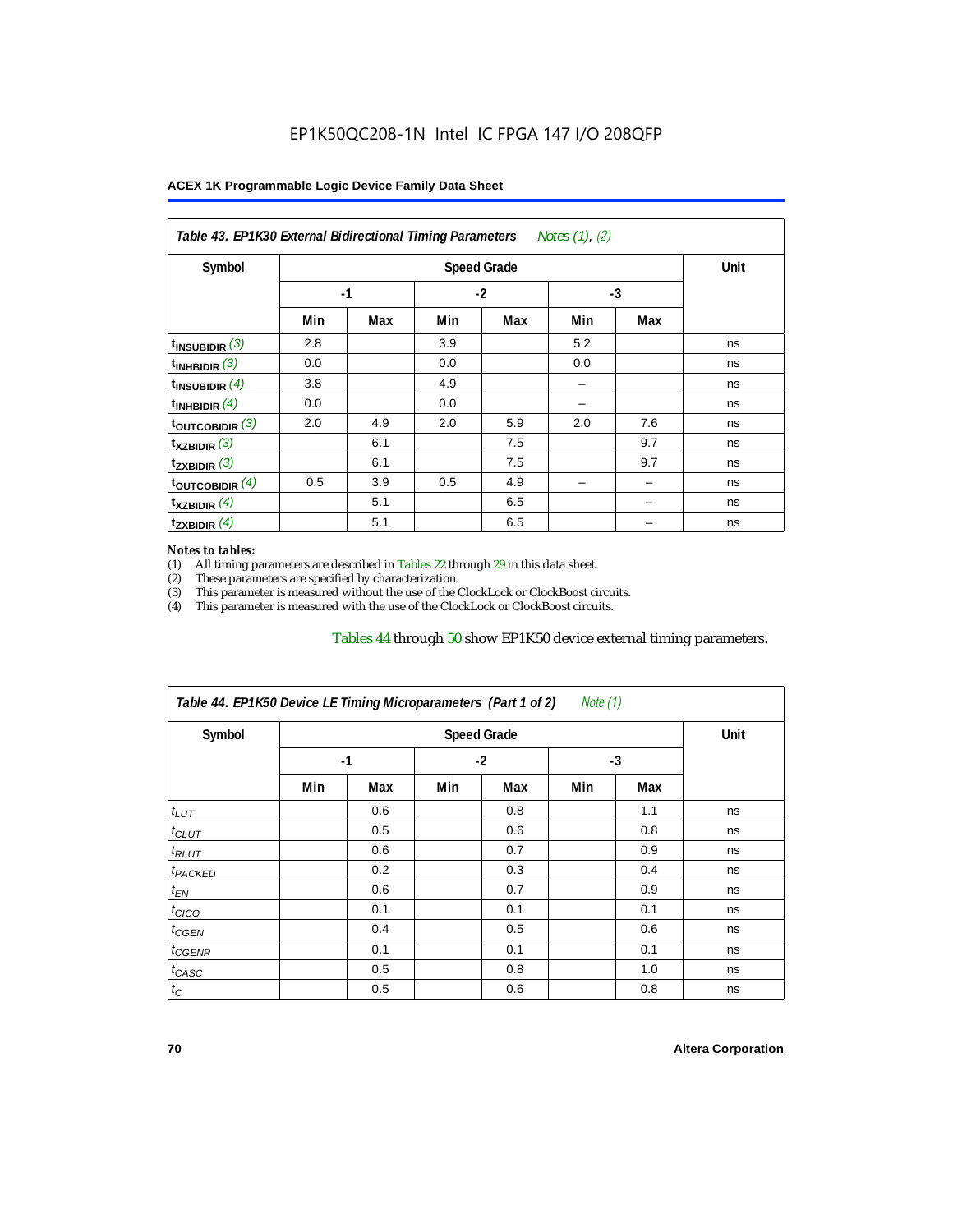| Table 44. EP1K50 Device LE Timing Microparameters (Part 2 of 2) |      |      |      |     | <i>Note</i> $(1)$ |     |    |
|-----------------------------------------------------------------|------|------|------|-----|-------------------|-----|----|
| Symbol                                                          |      | Unit |      |     |                   |     |    |
|                                                                 | $-1$ |      | $-2$ |     | $-3$              |     |    |
|                                                                 | Min  | Max  | Min  | Max | Min               | Max |    |
| $t_{CO}$                                                        |      | 0.6  |      | 0.6 |                   | 0.7 | ns |
| $t_{COMB}$                                                      |      | 0.3  |      | 0.4 |                   | 0.5 | ns |
| $t_{\rm SU}$                                                    | 0.5  |      | 0.6  |     | 0.7               |     | ns |
| $t_{\!H}$                                                       | 0.5  |      | 0.6  |     | 0.8               |     | ns |
| $t_{PRE}$                                                       |      | 0.4  |      | 0.5 |                   | 0.7 | ns |
| $t_{CLR}$                                                       |      | 0.8  |      | 1.0 |                   | 1.2 | ns |
| $t_{\mathbb{C} H}$                                              | 2.0  |      | 2.5  |     | 3.0               |     | ns |
| $t_{CL}$                                                        | 2.0  |      | 2.5  |     | 3.0               |     | ns |

| Symbol            |      | <b>Speed Grade</b> |      |     |      |     |    |  |  |
|-------------------|------|--------------------|------|-----|------|-----|----|--|--|
|                   | $-1$ |                    | $-2$ |     | $-3$ |     |    |  |  |
|                   | Min  | Max                | Min  | Max | Min  | Max |    |  |  |
| t <sub>IOD</sub>  |      | 1.3                |      | 1.3 |      | 1.9 | ns |  |  |
| $t_{\text{loc}}$  |      | 0.3                |      | 0.4 |      | 0.4 | ns |  |  |
| t <sub>IOCO</sub> |      | 1.7                |      | 2.1 |      | 2.6 | ns |  |  |
| $t_{IOCOMB}$      |      | 0.5                |      | 0.6 |      | 0.8 | ns |  |  |
| $t_{IOSU}$        | 0.8  |                    | 1.0  |     | 1.3  |     | ns |  |  |
| $t_{IOH}$         | 0.4  |                    | 0.5  |     | 0.6  |     | ns |  |  |
| $t_{IOCLR}$       |      | 0.2                |      | 0.2 |      | 0.4 | ns |  |  |
| $t_{OD1}$         |      | 1.2                |      | 1.2 |      | 1.9 | ns |  |  |
| $t_{OD2}$         |      | 0.7                |      | 0.8 |      | 1.7 | ns |  |  |
| $t_{OD3}$         |      | 2.7                |      | 3.0 |      | 4.3 | ns |  |  |
| $t_{XZ}$          |      | 4.7                |      | 5.7 |      | 7.5 | ns |  |  |
| $t_{ZX1}$         |      | 4.7                |      | 5.7 |      | 7.5 | ns |  |  |
| $t_{ZX2}$         |      | 4.2                |      | 5.3 |      | 7.3 | ns |  |  |
| $t_{ZX3}$         |      | 6.2                |      | 7.5 |      | 9.9 | ns |  |  |
| $t_{INREG}$       |      | 3.5                |      | 4.2 |      | 5.6 | ns |  |  |
| $t_{IOFD}$        |      | 1.1                |      | 1.3 |      | 1.8 | ns |  |  |
| $t_{INCOMB}$      |      | 1.1                |      | 1.3 |      | 1.8 | ns |  |  |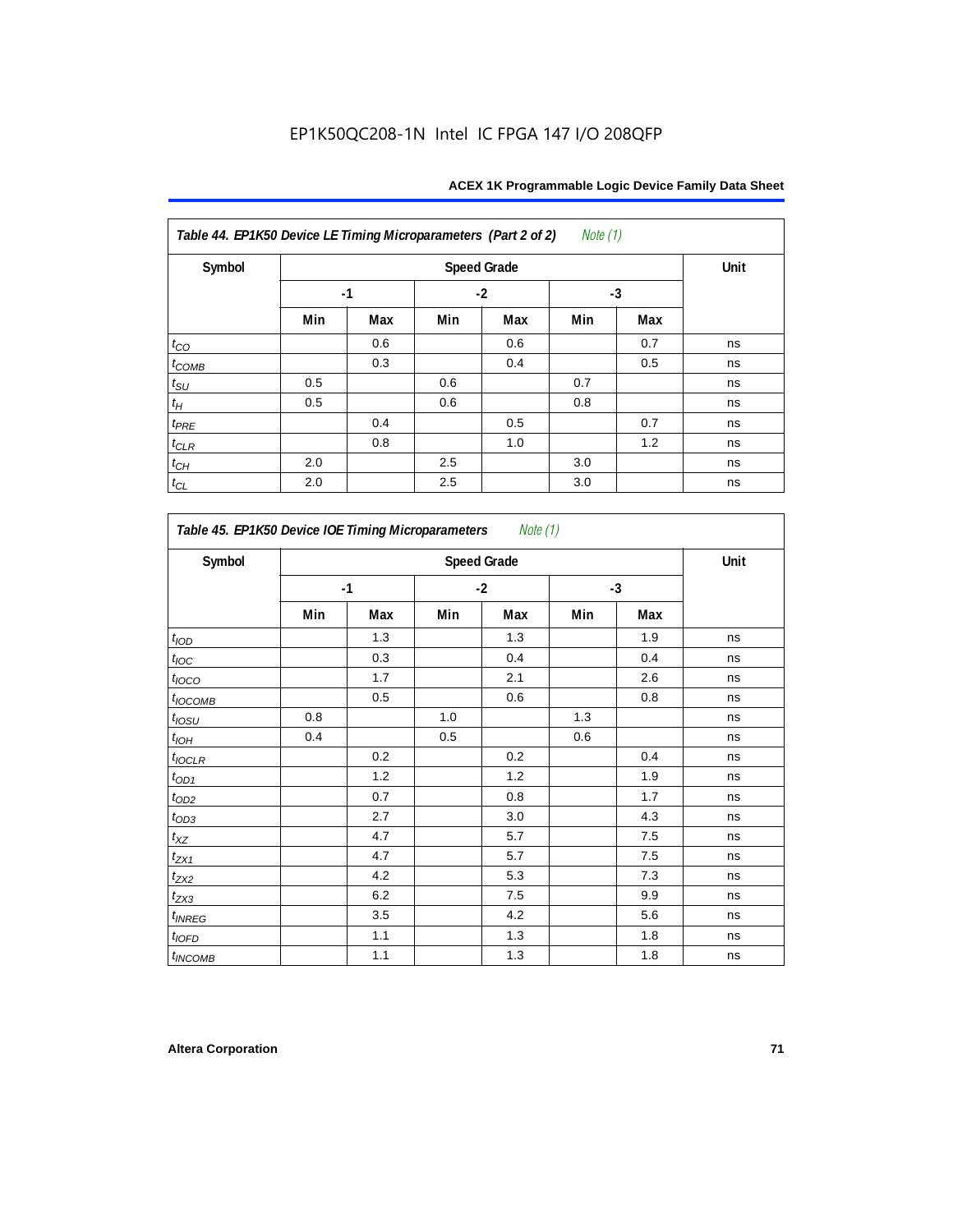| Symbol                 |     |      |     | <b>Speed Grade</b> |     |      | Unit |
|------------------------|-----|------|-----|--------------------|-----|------|------|
|                        |     | $-1$ |     | $-2$               |     | $-3$ |      |
|                        | Min | Max  | Min | Max                | Min | Max  |      |
| t <sub>EABDATA1</sub>  |     | 1.7  |     | 2.4                |     | 3.2  | ns   |
| <sup>t</sup> EABDATA2  |     | 0.4  |     | 0.6                |     | 0.8  | ns   |
| t <sub>EABWE1</sub>    |     | 1.0  |     | 1.4                |     | 1.9  | ns   |
| <sup>t</sup> EABWE2    |     | 0.0  |     | 0.0                |     | 0.0  | ns   |
| <sup>t</sup> EABRE1    |     | 0.0  |     | 0.0                |     | 0.0  |      |
| $t_{EABRE2}$           |     | 0.4  |     | 0.6                |     | 0.8  |      |
| <sup>t</sup> EABCLK    |     | 0.0  |     | 0.0                |     | 0.0  | ns   |
| t <sub>EABCO</sub>     |     | 0.8  |     | 1.1                |     | 1.5  | ns   |
| <sup>t</sup> EABBYPASS |     | 0.0  |     | 0.0                |     | 0.0  | ns   |
| $t_{EABSU}$            | 0.7 |      | 1.0 |                    | 1.3 |      | ns   |
| t <sub>EABH</sub>      | 0.4 |      | 0.6 |                    | 0.8 |      | ns   |
| $t_{EABCLR}$           | 0.8 |      | 1.1 |                    | 1.5 |      |      |
| $t_{AA}$               |     | 2.0  |     | 2.8                |     | 3.8  | ns   |
| $t_{\mathcal{WP}}$     | 2.0 |      | 2.8 |                    | 3.8 |      | ns   |
| $t_{RP}$               | 1.0 |      | 1.4 |                    | 1.9 |      |      |
| $t_{WDSU}$             | 0.5 |      | 0.7 |                    | 0.9 |      | ns   |
| $t_{WDH}$              | 0.1 |      | 0.1 |                    | 0.2 |      | ns   |
| $t_{WASU}$             | 1.0 |      | 1.4 |                    | 1.9 |      | ns   |
| $t_{WAH}$              | 1.5 |      | 2.1 |                    | 2.9 |      | ns   |
| t <sub>RASU</sub>      | 1.5 |      | 2.1 |                    | 2.8 |      |      |
| $t_{RAH}$              | 0.1 |      | 0.1 |                    | 0.2 |      |      |
| $t_{WO}$               |     | 2.1  |     | 2.9                |     | 4.0  | ns   |
| $t_{DD}$               |     | 2.1  |     | 2.9                |     | 4.0  | ns   |
| $t_{EABOUT}$           |     | 0.0  |     | 0.0                |     | 0.0  | ns   |
| t <sub>EABCH</sub>     | 1.5 |      | 2.0 |                    | 2.5 |      | ns   |
| $t_{EABCL}$            | 1.5 |      | 2.0 |                    | 2.5 |      | ns   |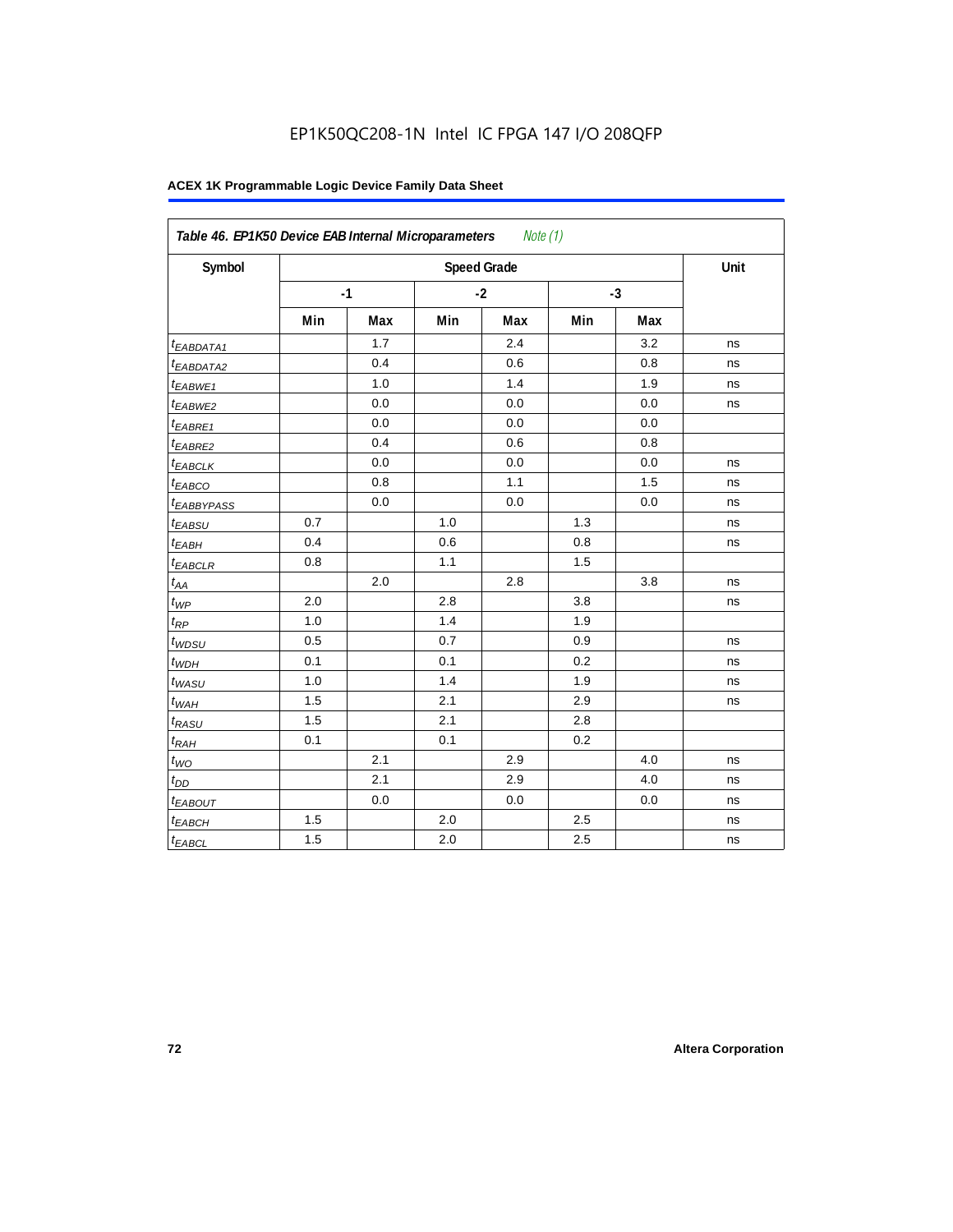| Table 47. EP1K50 Device EAB Internal Timing Macroparameters<br>Note (1) |      |     |      |                    |      |     |      |  |  |  |  |
|-------------------------------------------------------------------------|------|-----|------|--------------------|------|-----|------|--|--|--|--|
| Symbol                                                                  |      |     |      | <b>Speed Grade</b> |      |     | Unit |  |  |  |  |
|                                                                         | $-1$ |     | $-2$ |                    | $-3$ |     |      |  |  |  |  |
|                                                                         | Min  | Max | Min  | Max                | Min  | Max |      |  |  |  |  |
| $t_{EABA}$                                                              |      | 3.7 |      | 5.2                |      | 7.0 | ns   |  |  |  |  |
| <b><i>EABRCCOMB</i></b>                                                 | 3.7  |     | 5.2  |                    | 7.0  |     | ns   |  |  |  |  |
| t <sub>EABRCREG</sub>                                                   | 3.5  |     | 4.9  |                    | 6.6  |     | ns   |  |  |  |  |
| $t_{EABWP}$                                                             | 2.0  |     | 2.8  |                    | 3.8  |     | ns   |  |  |  |  |
| t <sub>EABWCCOMB</sub>                                                  | 4.5  |     | 6.3  |                    | 8.6  |     | ns   |  |  |  |  |
| t <sub>EABWCREG</sub>                                                   | 5.6  |     | 7.8  |                    | 10.6 |     | ns   |  |  |  |  |
| t <sub>EABDD</sub>                                                      |      | 3.8 |      | 5.3                |      | 7.2 | ns   |  |  |  |  |
| <i>EABDATACO</i>                                                        |      | 0.8 |      | 1.1                |      | 1.5 | ns   |  |  |  |  |
| <i>EABDATASU</i>                                                        | 1.1  |     | 1.6  |                    | 2.1  |     | ns   |  |  |  |  |
| t <sub>EABDATAH</sub>                                                   | 0.0  |     | 0.0  |                    | 0.0  |     | ns   |  |  |  |  |
| t <sub>EABWESU</sub>                                                    | 0.7  |     | 1.0  |                    | 1.3  |     | ns   |  |  |  |  |
| <sup>t</sup> EABWEH                                                     | 0.4  |     | 0.6  |                    | 0.8  |     | ns   |  |  |  |  |
| <i>EABWDSU</i>                                                          | 1.2  |     | 1.7  |                    | 2.2  |     | ns   |  |  |  |  |
| t <sub>EABWDH</sub>                                                     | 0.0  |     | 0.0  |                    | 0.0  |     | ns   |  |  |  |  |
| t <sub>EABWASU</sub>                                                    | 1.6  |     | 2.3  |                    | 3.0  |     | ns   |  |  |  |  |
| $t_{EABWAH}$                                                            | 0.9  |     | 1.2  |                    | 1.8  |     | ns   |  |  |  |  |
| $t_{EABWO}$                                                             |      | 3.1 |      | 4.3                |      | 5.9 | ns   |  |  |  |  |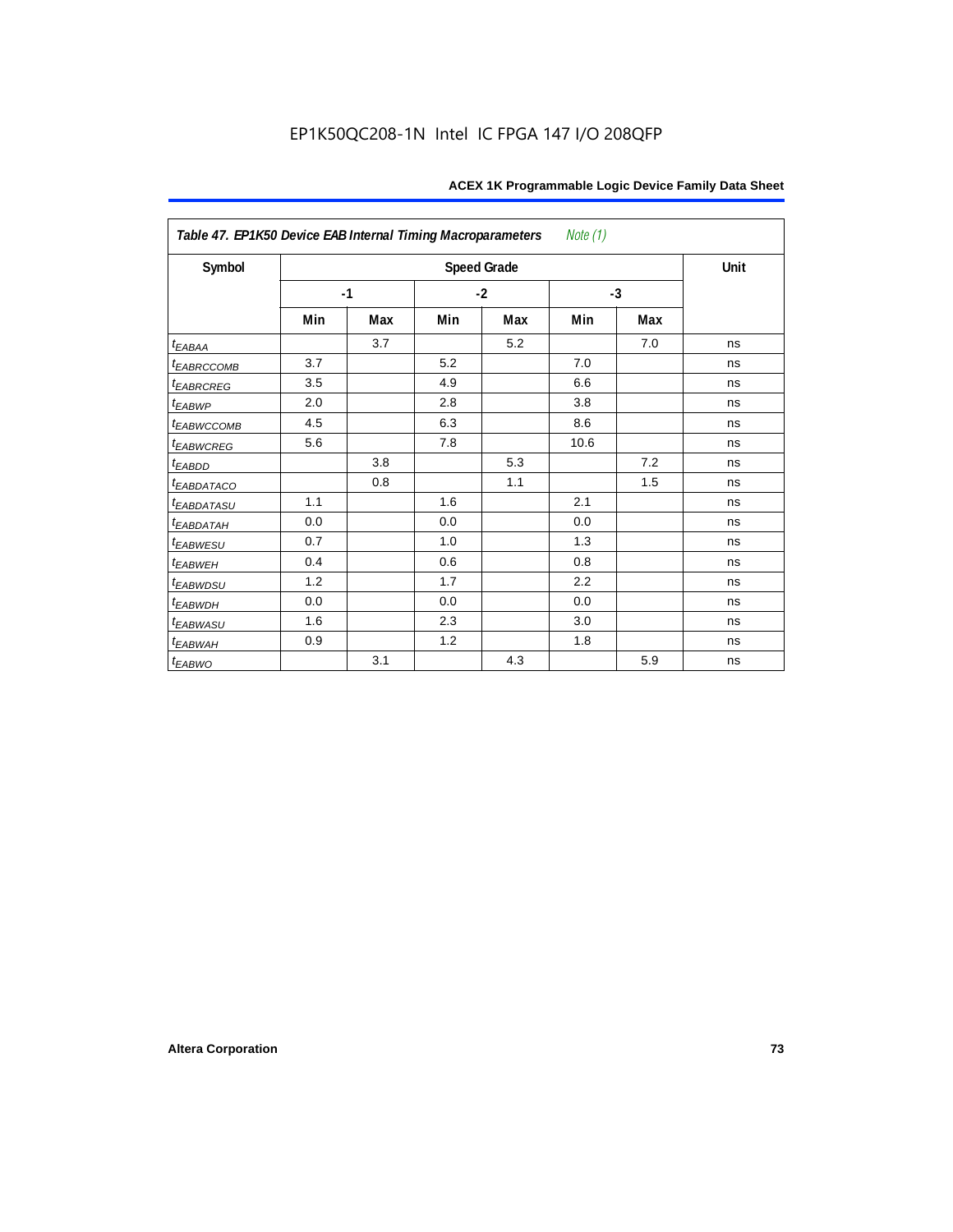# EP1K50QC208-1N Intel IC FPGA 147 I/O 208QFP

| Table 48. EP1K50 Device Interconnect Timing Microparameters<br>Note (1) |     |      |      |     |      |     |    |  |  |  |
|-------------------------------------------------------------------------|-----|------|------|-----|------|-----|----|--|--|--|
| Symbol                                                                  |     | Unit |      |     |      |     |    |  |  |  |
|                                                                         |     | $-1$ | $-2$ |     | $-3$ |     |    |  |  |  |
|                                                                         | Min | Max  | Min  | Max | Min  | Max |    |  |  |  |
| $t_{DINZIOE}$                                                           |     | 3.1  |      | 3.7 |      | 4.6 | ns |  |  |  |
| <sup>t</sup> DIN2LE                                                     |     | 1.7  |      | 2.1 |      | 2.7 | ns |  |  |  |
| <sup>t</sup> DIN2DATA                                                   |     | 2.7  |      | 3.1 |      | 5.1 | ns |  |  |  |
| <sup>t</sup> DCLK2IOE                                                   |     | 1.6  |      | 1.9 |      | 2.6 | ns |  |  |  |
| <sup>t</sup> DCLK2LE                                                    |     | 1.7  |      | 2.1 |      | 2.7 | ns |  |  |  |
| <sup>t</sup> SAMELAB                                                    |     | 0.1  |      | 0.1 |      | 0.2 | ns |  |  |  |
| <sup>t</sup> SAMEROW                                                    |     | 1.5  |      | 1.7 |      | 2.4 | ns |  |  |  |
| <sup>t</sup> SAMECOLUMN                                                 |     | 1.0  |      | 1.3 |      | 2.1 | ns |  |  |  |
| <i><b>UIFFROW</b></i>                                                   |     | 2.5  |      | 3.0 |      | 4.5 | ns |  |  |  |
| <sup>t</sup> TWOROWS                                                    |     | 4.0  |      | 4.7 |      | 6.9 | ns |  |  |  |
| <sup>t</sup> LEPERIPH                                                   |     | 2.6  |      | 2.9 |      | 3.4 | ns |  |  |  |
| <sup>t</sup> LABCARRY                                                   |     | 0.1  |      | 0.2 |      | 0.2 | ns |  |  |  |
| <sup>t</sup> LABCASC                                                    |     | 0.8  |      | 1.0 |      | 1.3 | ns |  |  |  |

| Note $(1)$<br>Table 49. EP1K50 External Timing Parameters |     |                    |     |      |      |      |    |  |  |  |  |
|-----------------------------------------------------------|-----|--------------------|-----|------|------|------|----|--|--|--|--|
| Symbol                                                    |     | <b>Speed Grade</b> |     |      |      |      |    |  |  |  |  |
|                                                           |     | $-1$               |     | $-2$ | $-3$ |      |    |  |  |  |  |
|                                                           | Min | Max                | Min | Max  | Min  | Max  |    |  |  |  |  |
| t <sub>DRR</sub>                                          |     | 8.0                |     | 9.5  |      | 12.5 | ns |  |  |  |  |
| $t_{INSU}$ $(2)$                                          | 2.4 |                    | 2.9 |      | 3.9  |      | ns |  |  |  |  |
| $t_{INH}$ (2)                                             | 0.0 |                    | 0.0 |      | 0.0  |      | ns |  |  |  |  |
| $t_{OUTCO}$ (2)                                           | 2.0 | 4.3                | 2.0 | 5.2  | 2.0  | 7.3  | ns |  |  |  |  |
| $t_{INSU}$ (3)                                            | 2.4 |                    | 2.9 |      | -    |      | ns |  |  |  |  |
| $t_{INH}$ (3)                                             | 0.0 |                    | 0.0 |      |      |      | ns |  |  |  |  |
| $t_{OUTCO}$ (3)                                           | 0.5 | 3.3                | 0.5 | 4.1  |      |      | ns |  |  |  |  |
| t <sub>PCISU</sub>                                        | 2.4 |                    | 2.9 |      |      |      | ns |  |  |  |  |
| t <sub>PCIH</sub>                                         | 0.0 |                    | 0.0 |      |      |      | ns |  |  |  |  |
| t <sub>PCICO</sub>                                        | 2.0 | 6.0                | 2.0 | 7.7  |      |      | ns |  |  |  |  |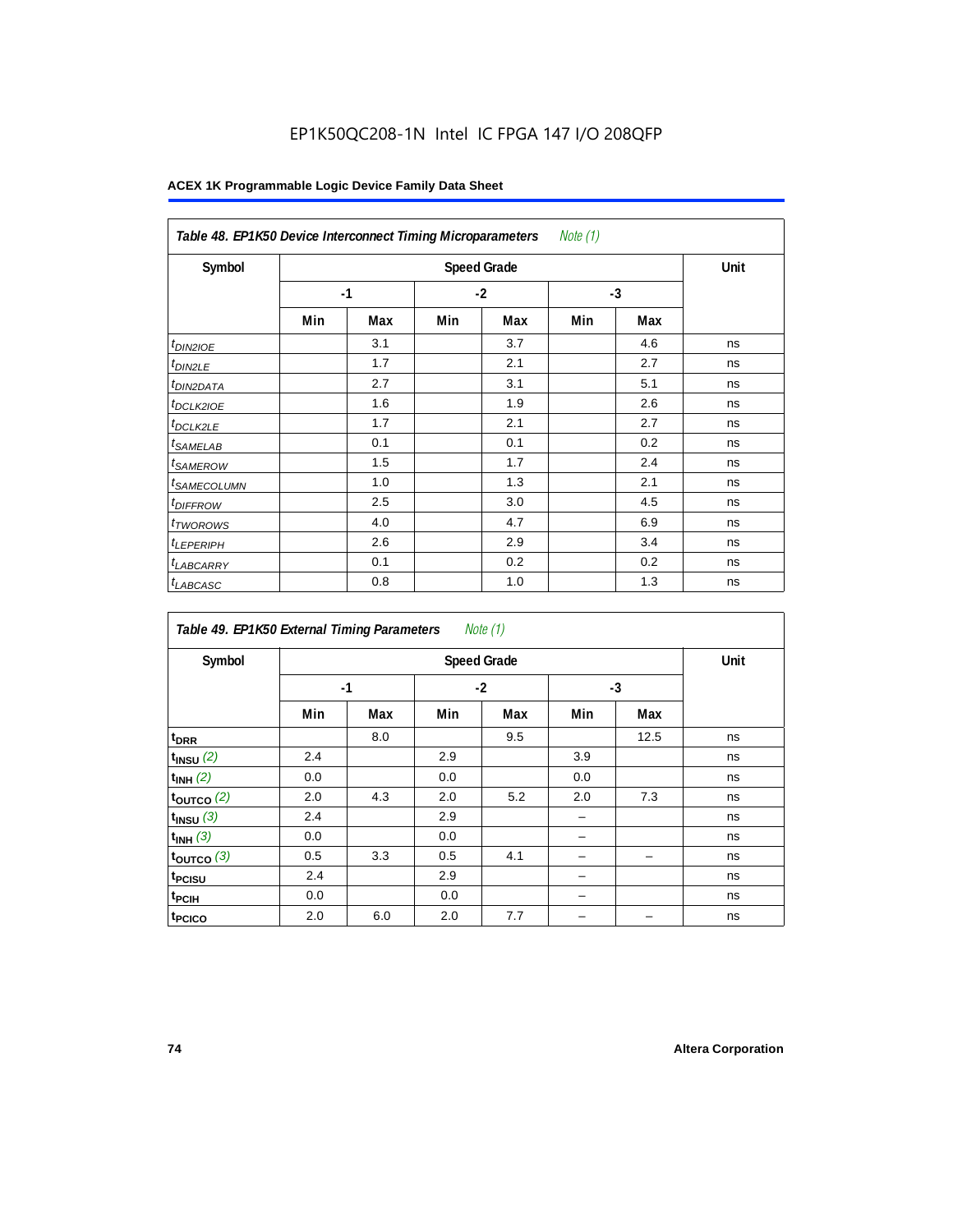| Note (1)<br>Table 50. EP1K50 External Bidirectional Timing Parameters |      |      |     |     |     |      |    |  |  |  |
|-----------------------------------------------------------------------|------|------|-----|-----|-----|------|----|--|--|--|
| Symbol                                                                |      | Unit |     |     |     |      |    |  |  |  |
|                                                                       | $-1$ |      |     |     |     |      |    |  |  |  |
|                                                                       | Min  | Max  | Min | Max | Min | Max  |    |  |  |  |
| $t_{INSUBIDIR}$ $(2)$                                                 | 2.7  |      | 3.2 |     | 4.3 |      | ns |  |  |  |
| $\vert$ t <sub>inhbidir</sub> $\vert$ <sup>2)</sup>                   | 0.0  |      | 0.0 |     | 0.0 |      | ns |  |  |  |
| $t_{\text{INSUBIDIR}}$ (3)                                            | 3.7  |      | 4.2 |     |     |      | ns |  |  |  |
| $\vert$ t <sub>inhbidir</sub> (3)                                     | 0.0  |      | 0.0 |     |     |      | ns |  |  |  |
| $\frac{1}{2}$ toutcobidir $\frac{2}{2}$                               | 2.0  | 4.5  | 2.0 | 5.2 | 2.0 | 7.3  | ns |  |  |  |
| $\mathbf{t}_{\text{XZBIDIR}}$ (2)                                     |      | 6.8  |     | 7.8 |     | 10.1 | ns |  |  |  |
| $t_{ZXBIDIR}$ (2)                                                     |      | 6.8  |     | 7.8 |     | 10.1 | ns |  |  |  |
| $_{\rm t}$ t <sub>outcobidir</sub> $(3)$                              | 0.5  | 3.5  | 0.5 | 4.2 |     |      |    |  |  |  |
| $\mathbf{t}_{\text{XZBIDIR}}$ (3)                                     |      | 6.8  |     | 8.4 |     |      | ns |  |  |  |
| $t_{ZXBIDIR}$ (3)                                                     |      | 6.8  |     | 8.4 |     |      | ns |  |  |  |

*Notes to tables:* (1) All timing parameters are described in Tables 22 through 29.<br>
(2) This parameter is measured without use of the ClockLock or

(2) This parameter is measured without use of the ClockLock or ClockBoost circuits.<br>
(3) This parameter is measured with use of the ClockLock or ClockBoost circuits

This parameter is measured with use of the ClockLock or ClockBoost circuits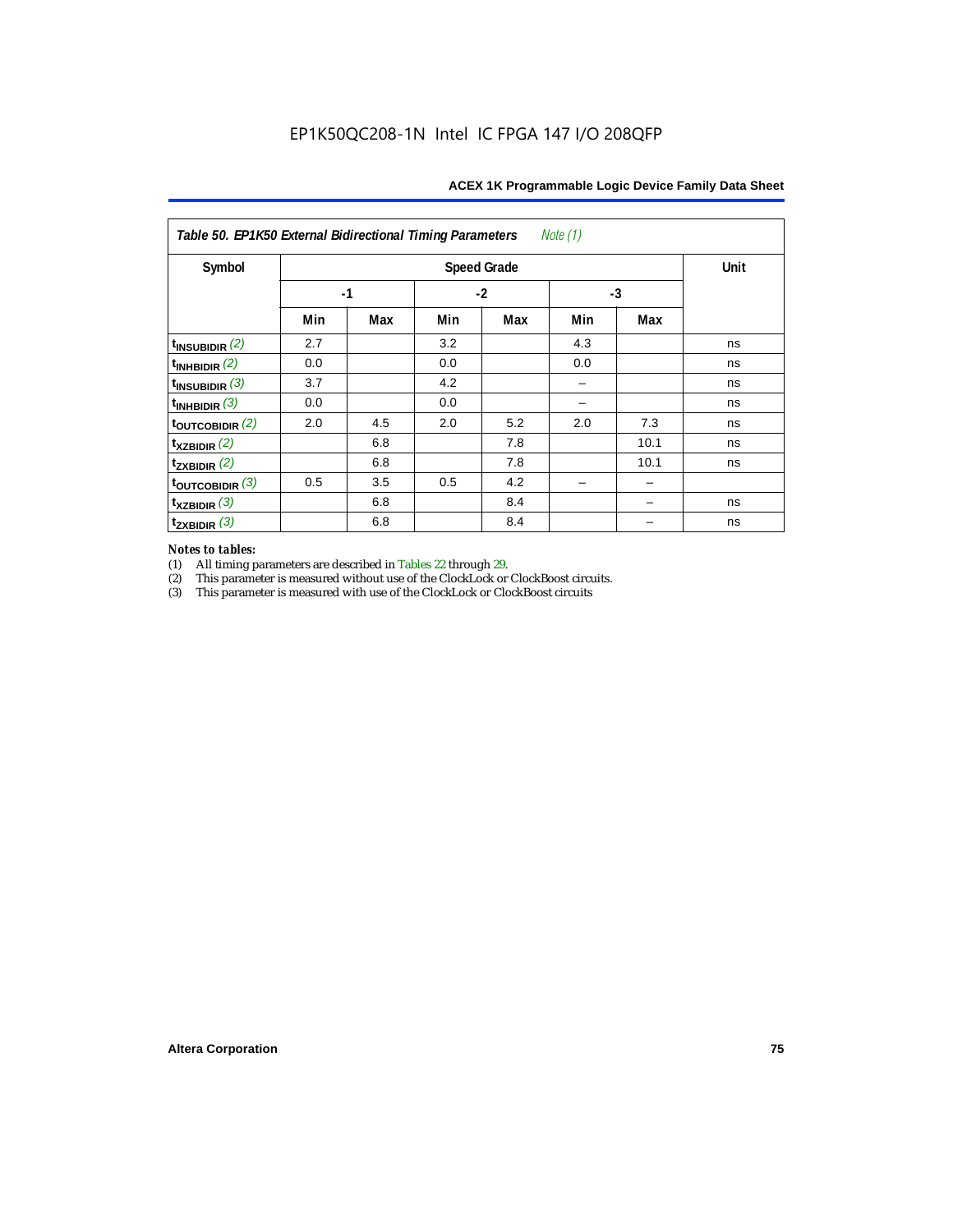Tables 51 through 57 show EP1K100 device internal and external timing parameters.

| Symbol                     |      | <b>Speed Grade</b> |         |     |      |     |    |  |  |  |
|----------------------------|------|--------------------|---------|-----|------|-----|----|--|--|--|
|                            | $-1$ |                    | $-2$    |     | $-3$ |     |    |  |  |  |
|                            | Min  | Max                | Min     | Max | Min  | Max |    |  |  |  |
| $t_{LUT}$                  |      | 0.7                |         | 1.0 |      | 1.5 | ns |  |  |  |
| $t_{CLUT}$                 |      | 0.5                |         | 0.7 |      | 0.9 | ns |  |  |  |
| $t_{RLUT}$                 |      | 0.6                |         | 0.8 |      | 1.1 | ns |  |  |  |
| <b>t</b> <sub>PACKED</sub> |      | 0.3                |         | 0.4 |      | 0.5 | ns |  |  |  |
| $t_{EN}$                   |      | 0.2                |         | 0.3 |      | 0.3 | ns |  |  |  |
| $t_{CICO}$                 |      | 0.1                |         | 0.1 |      | 0.2 | ns |  |  |  |
| $t_{\text{CGEN}}$          |      | 0.4                |         | 0.5 |      | 0.7 | ns |  |  |  |
| $t_{GENR}$                 |      | 0.1                |         | 0.1 |      | 0.2 | ns |  |  |  |
| $t_{CASC}$                 |      | 0.6                |         | 0.9 |      | 1.2 | ns |  |  |  |
| $t_C$                      |      | 0.8                |         | 1.0 |      | 1.4 | ns |  |  |  |
| $t_{\rm CO}$               |      | 0.6                |         | 0.8 |      | 1.1 | ns |  |  |  |
| $t$ <sub>COMB</sub>        |      | 0.4                |         | 0.5 |      | 0.7 | ns |  |  |  |
| $t_{\rm SU}$               | 0.4  |                    | 0.6     |     | 0.7  |     | ns |  |  |  |
| $t_H\,$                    | 0.5  |                    | 0.7     |     | 0.9  |     | ns |  |  |  |
| $t_{PRE}$                  |      | 0.8                |         | 1.0 |      | 1.4 | ns |  |  |  |
| $t_{CLR}$                  |      | 0.8                |         | 1.0 |      | 1.4 | ns |  |  |  |
| $t_{CH}$                   | 1.5  |                    | 2.0     |     | 2.5  |     | ns |  |  |  |
| $t_{CL}$                   | 1.5  |                    | $2.0\,$ |     | 2.5  |     | ns |  |  |  |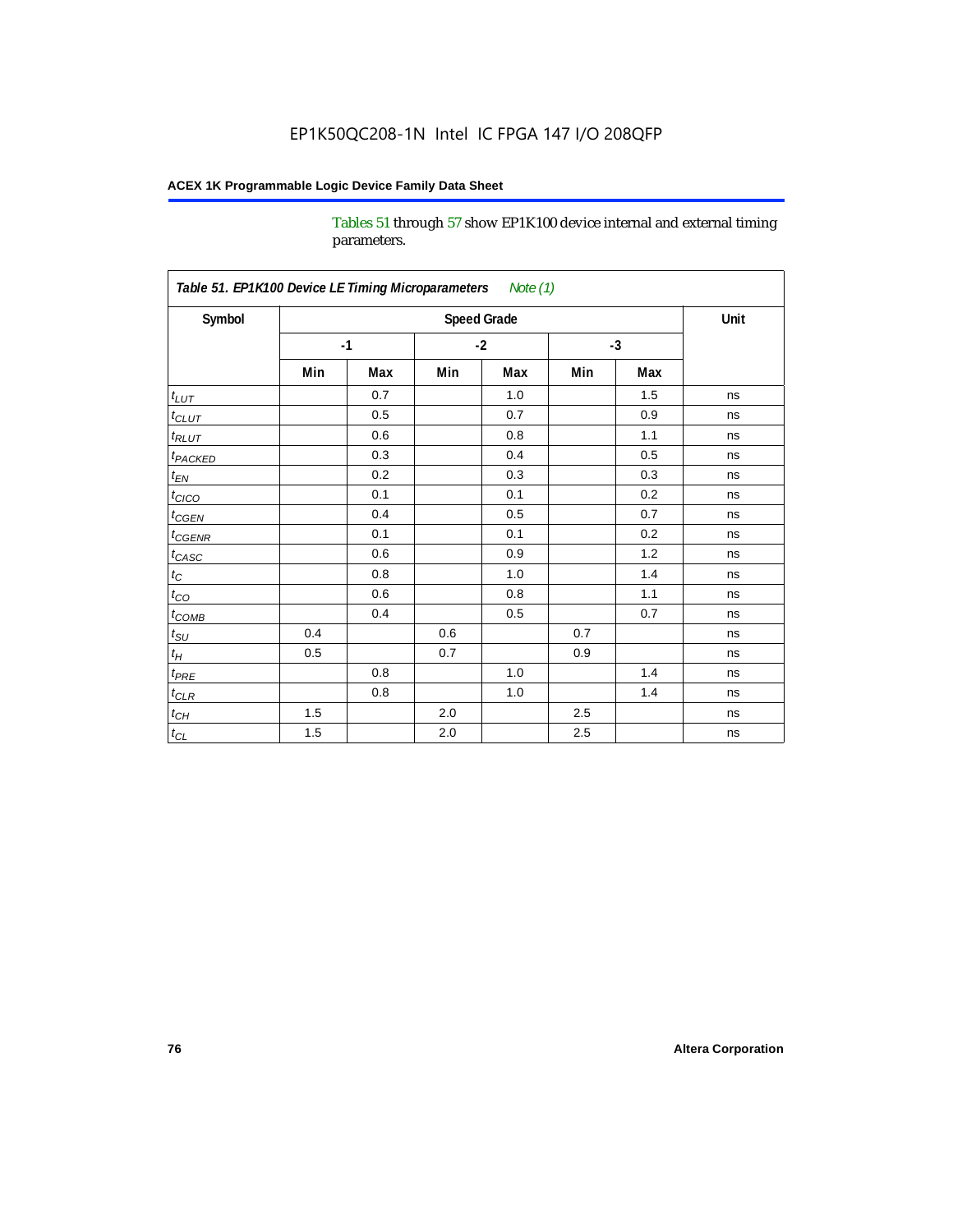| Table 52. EP1K100 Device IOE Timing Microparameters<br>Note (1) |      |         |      |                    |      |     |      |  |  |  |
|-----------------------------------------------------------------|------|---------|------|--------------------|------|-----|------|--|--|--|
| Symbol                                                          |      |         |      | <b>Speed Grade</b> |      |     | Unit |  |  |  |
|                                                                 | $-1$ |         | $-2$ |                    | $-3$ |     |      |  |  |  |
|                                                                 | Min  | Max     | Min  | Max                | Min  | Max |      |  |  |  |
| t <sub>IOD</sub>                                                |      | 1.7     |      | 2.0                |      | 2.6 | ns   |  |  |  |
| $t_{\text{loc}}$                                                |      | $0.0\,$ |      | 0.0                |      | 0.0 | ns   |  |  |  |
| $t_{IOCO}$                                                      |      | 1.4     |      | 1.6                |      | 2.1 | ns   |  |  |  |
| $t_{IOCOMB}$                                                    |      | 0.5     |      | 0.7                |      | 0.9 | ns   |  |  |  |
| $t_{IOSU}$                                                      | 0.8  |         | 1.0  |                    | 1.3  |     | ns   |  |  |  |
| $t_{IOH}$                                                       | 0.7  |         | 0.9  |                    | 1.2  |     | ns   |  |  |  |
| $t_{IOCLR}$                                                     |      | 0.5     |      | 0.7                |      | 0.9 | ns   |  |  |  |
| $t_{OD1}$                                                       |      | 3.0     |      | 4.2                |      | 5.6 | ns   |  |  |  |
| $t_{OD2}$                                                       |      | 3.0     |      | 4.2                |      | 5.6 | ns   |  |  |  |
| $t_{OD3}$                                                       |      | 4.0     |      | 5.5                |      | 7.3 | ns   |  |  |  |
| $t_{\text{XZ}}$                                                 |      | 3.5     |      | 4.6                |      | 6.1 | ns   |  |  |  |
| $t_{ZX1}$                                                       |      | 3.5     |      | 4.6                |      | 6.1 | ns   |  |  |  |
| $t_{ZX2}$                                                       |      | 3.5     |      | 4.6                |      | 6.1 | ns   |  |  |  |
| $t_{ZX3}$                                                       |      | 4.5     |      | 5.9                |      | 7.8 | ns   |  |  |  |
| $t_{INREG}$                                                     |      | 2.0     |      | 2.6                |      | 3.5 | ns   |  |  |  |
| $t_{IOFD}$                                                      |      | 0.5     |      | 0.8                |      | 1.2 | ns   |  |  |  |
| $t_{INCOMB}$                                                    |      | 0.5     |      | 0.8                |      | 1.2 | ns   |  |  |  |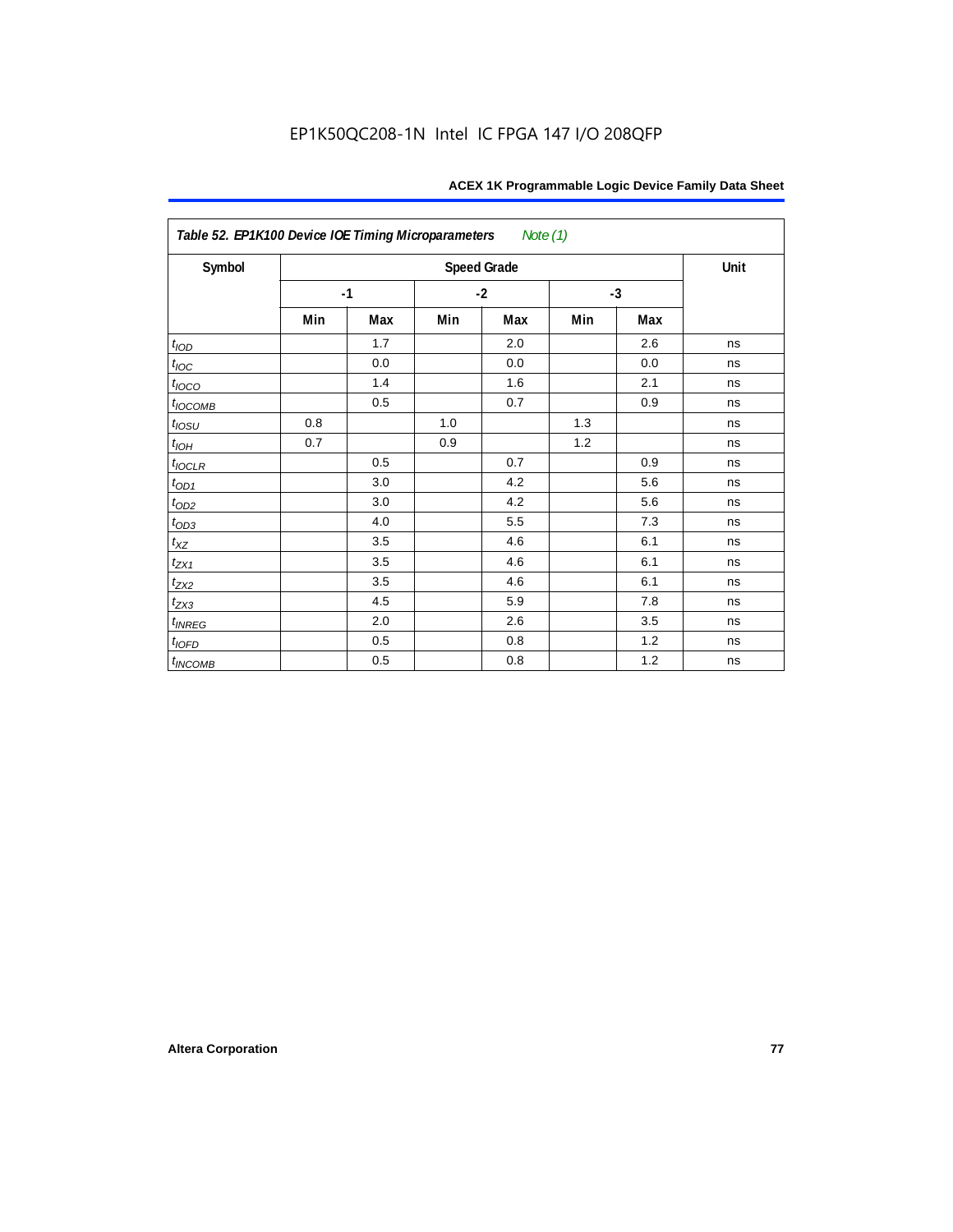| Symbol                       |     | <b>Speed Grade</b> |     |      |     |      |    |  |  |  |
|------------------------------|-----|--------------------|-----|------|-----|------|----|--|--|--|
|                              |     | $-1$               |     | $-2$ |     | $-3$ |    |  |  |  |
|                              | Min | Max                | Min | Max  | Min | Max  |    |  |  |  |
| t <sub>EABDATA1</sub>        |     | 1.5                |     | 2.0  |     | 2.6  | ns |  |  |  |
| <sup>t</sup> EABDATA1        |     | 0.0                |     | 0.0  |     | 0.0  | ns |  |  |  |
| t <sub>EABWE1</sub>          |     | 1.5                |     | 2.0  |     | 2.6  | ns |  |  |  |
| t <sub>EABWE2</sub>          |     | 0.3                |     | 0.4  |     | 0.5  | ns |  |  |  |
| <sup>t</sup> EABRE1          |     | 0.3                |     | 0.4  |     | 0.5  | ns |  |  |  |
| <sup>t</sup> EABRE2          |     | 0.0                |     | 0.0  |     | 0.0  | ns |  |  |  |
| <sup>t</sup> EABCLK          |     | 0.0                |     | 0.0  |     | 0.0  | ns |  |  |  |
| t <sub>EABCO</sub>           |     | 0.3                |     | 0.4  |     | 0.5  | ns |  |  |  |
| <sup>t</sup> EABBYPASS       |     | 0.1                |     | 0.1  |     | 0.2  | ns |  |  |  |
| t <sub>EABSU</sub>           | 0.8 |                    | 1.0 |      | 1.4 |      | ns |  |  |  |
| $t_{EABH}$                   | 0.1 |                    | 0.1 |      | 0.2 |      | ns |  |  |  |
| $t_{EABCLR}$                 | 0.3 |                    | 0.4 |      | 0.5 |      | ns |  |  |  |
| $t_{\mathcal{A}\mathcal{A}}$ |     | 4.0                |     | 5.1  |     | 6.6  | ns |  |  |  |
| $t_{WP}$                     | 2.7 |                    | 3.5 |      | 4.7 |      | ns |  |  |  |
| $t_{RP}$                     | 1.0 |                    | 1.3 |      | 1.7 |      | ns |  |  |  |
| $t_{WDSU}$                   | 1.0 |                    | 1.3 |      | 1.7 |      | ns |  |  |  |
| $t_{WDH}$                    | 0.2 |                    | 0.2 |      | 0.3 |      | ns |  |  |  |
| $t_{WASU}$                   | 1.6 |                    | 2.1 |      | 2.8 |      | ns |  |  |  |
| $t_{WAH}$                    | 1.6 |                    | 2.1 |      | 2.8 |      | ns |  |  |  |
| $t_{RASU}$                   | 3.0 |                    | 3.9 |      | 5.2 |      | ns |  |  |  |
| $t_{RAH}$                    | 0.1 |                    | 0.1 |      | 0.2 |      | ns |  |  |  |
| $t_{WO}$                     |     | 1.5                |     | 2.0  |     | 2.6  | ns |  |  |  |
| $t_{DD}$                     |     | 1.5                |     | 2.0  |     | 2.6  | ns |  |  |  |
| t <sub>EABOUT</sub>          |     | 0.2                |     | 0.3  |     | 0.3  | ns |  |  |  |
| $t_{EABCH}$                  | 1.5 |                    | 2.0 |      | 2.5 |      | ns |  |  |  |
| $t_{EABCL}$                  | 2.7 |                    | 3.5 |      | 4.7 |      | ns |  |  |  |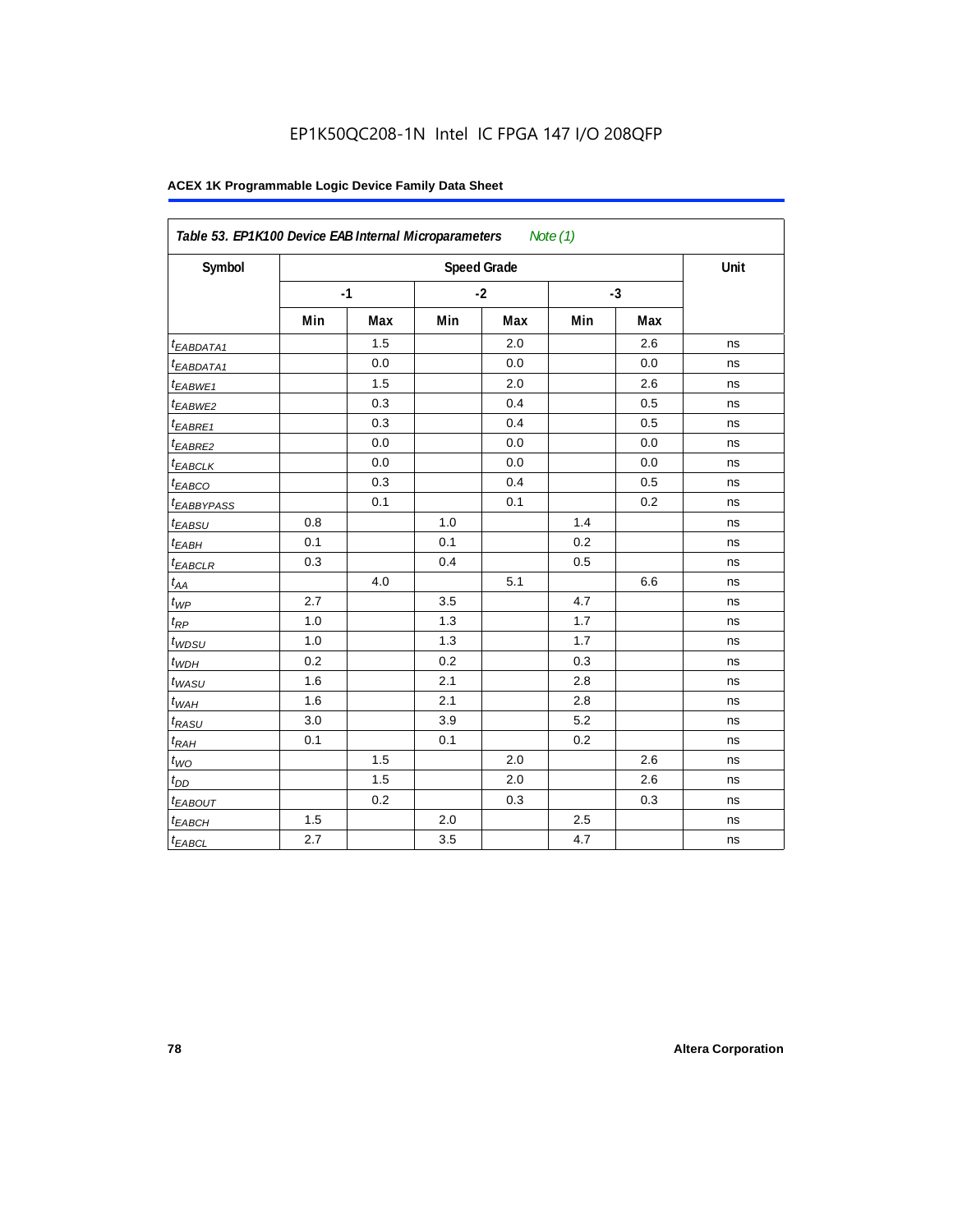| Table 54. EP1K100 Device EAB Internal Timing Macroparameters<br>Note $(1)$ |     |      |      |                    |      |     |      |  |  |  |  |
|----------------------------------------------------------------------------|-----|------|------|--------------------|------|-----|------|--|--|--|--|
| Symbol                                                                     |     |      |      | <b>Speed Grade</b> |      |     | Unit |  |  |  |  |
|                                                                            |     | $-1$ | $-2$ |                    | $-3$ |     |      |  |  |  |  |
|                                                                            | Min | Max  | Min  | Max                | Min  | Max |      |  |  |  |  |
| $t_{EABA}$                                                                 |     | 5.9  |      | 7.6                |      | 9.9 | ns   |  |  |  |  |
| <sup>t</sup> EABRCOMB                                                      | 5.9 |      | 7.6  |                    | 9.9  |     | ns   |  |  |  |  |
| <b><i>EABRCREG</i></b>                                                     | 5.1 |      | 6.5  |                    | 8.5  |     | ns   |  |  |  |  |
| $t_{EABWP}$                                                                | 2.7 |      | 3.5  |                    | 4.7  |     | ns   |  |  |  |  |
| t <sub>EABWCOMB</sub>                                                      | 5.9 |      | 7.7  |                    | 10.3 |     | ns   |  |  |  |  |
| <i>EABWCREG</i>                                                            | 5.4 |      | 7.0  |                    | 9.4  |     | ns   |  |  |  |  |
| $t_{EABDD}$                                                                |     | 3.4  |      | 4.5                |      | 5.9 | ns   |  |  |  |  |
| t <sub>eabdataco</sub>                                                     |     | 0.5  |      | 0.7                |      | 0.8 | ns   |  |  |  |  |
| <i>t<sub>EABDATASU</sub></i>                                               | 0.8 |      | 1.0  |                    | 1.4  |     | ns   |  |  |  |  |
| t <sub>EABDATAH</sub>                                                      | 0.1 |      | 0.1  |                    | 0.2  |     | ns   |  |  |  |  |
| t <sub>EABWESU</sub>                                                       | 1.1 |      | 1.4  |                    | 1.9  |     | ns   |  |  |  |  |
| t <sub>EABWEH</sub>                                                        | 0.0 |      | 0.0  |                    | 0.0  |     | ns   |  |  |  |  |
| <sup>t</sup> EABWDSU                                                       | 1.0 |      | 1.3  |                    | 1.7  |     | ns   |  |  |  |  |
| <sup>t</sup> EABWDH                                                        | 0.2 |      | 0.2  |                    | 0.3  |     | ns   |  |  |  |  |
| <sup>t</sup> EABWASU                                                       | 4.1 |      | 5.2  |                    | 6.8  |     | ns   |  |  |  |  |
| t <sub>ЕАВWАН</sub>                                                        | 0.0 |      | 0.0  |                    | 0.0  |     | ns   |  |  |  |  |
| t <sub>EABWO</sub>                                                         |     | 3.4  |      | 4.5                |      | 5.9 | ns   |  |  |  |  |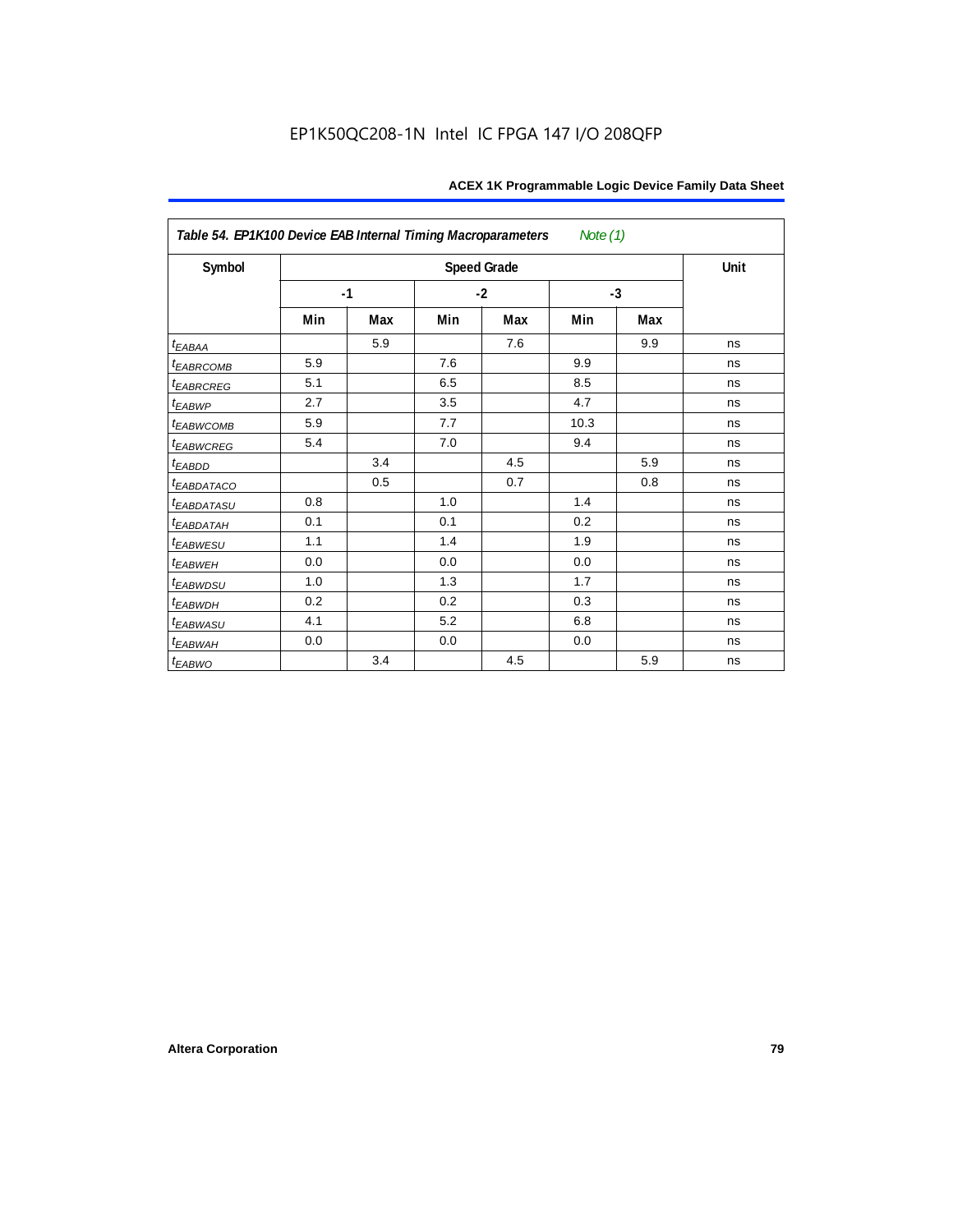# EP1K50QC208-1N Intel IC FPGA 147 I/O 208QFP

| Table 55. EP1K100 Device Interconnect Timing Microparameters<br>Note (1) |     |      |     |      |     |      |    |  |  |  |
|--------------------------------------------------------------------------|-----|------|-----|------|-----|------|----|--|--|--|
| Symbol                                                                   |     | Unit |     |      |     |      |    |  |  |  |
|                                                                          |     | $-1$ |     | $-2$ |     | $-3$ |    |  |  |  |
|                                                                          | Min | Max  | Min | Max  | Min | Max  |    |  |  |  |
| <i>t<sub>DIN2IOE</sub></i>                                               |     | 3.1  |     | 3.6  |     | 4.4  | ns |  |  |  |
| <sup>t</sup> DIN2LE                                                      |     | 0.3  |     | 0.4  |     | 0.5  | ns |  |  |  |
| <sup>t</sup> DIN2DATA                                                    |     | 1.6  |     | 1.8  |     | 2.0  | ns |  |  |  |
| <sup>t</sup> DCLK2IOE                                                    |     | 0.8  |     | 1.1  |     | 1.4  | ns |  |  |  |
| <sup>t</sup> DCLK2LE                                                     |     | 0.3  |     | 0.4  |     | 0.5  | ns |  |  |  |
| <sup>t</sup> SAMELAB                                                     |     | 0.1  |     | 0.1  |     | 0.2  | ns |  |  |  |
| <sup>t</sup> SAMEROW                                                     |     | 1.5  |     | 2.5  |     | 3.4  | ns |  |  |  |
| <sup>t</sup> SAMECOLUMN                                                  |     | 0.4  |     | 1.0  |     | 1.6  | ns |  |  |  |
| <i>t<sub>DIFFROW</sub></i>                                               |     | 1.9  |     | 3.5  |     | 5.0  | ns |  |  |  |
| <sup>t</sup> TWOROWS                                                     |     | 3.4  |     | 6.0  |     | 8.4  | ns |  |  |  |
| <sup>t</sup> LEPERIPH                                                    |     | 4.3  |     | 5.4  |     | 6.5  | ns |  |  |  |
| <sup>t</sup> LABCARRY                                                    |     | 0.5  |     | 0.7  |     | 0.9  | ns |  |  |  |
| <sup>t</sup> LABCASC                                                     |     | 0.8  |     | 1.0  |     | 1.4  | ns |  |  |  |

| Symbol             |     | <b>Speed Grade</b> |     |      |      |      |    |  |  |  |  |
|--------------------|-----|--------------------|-----|------|------|------|----|--|--|--|--|
|                    |     | $-1$               |     | $-2$ | $-3$ |      |    |  |  |  |  |
|                    | Min | Max                | Min | Max  | Min  | Max  |    |  |  |  |  |
| t <sub>DRR</sub>   |     | 9.0                |     | 12.0 |      | 16.0 | ns |  |  |  |  |
| $t_{INSU}$ (3)     | 2.0 |                    | 2.5 |      | 3.3  |      | ns |  |  |  |  |
| $t_{INH}$ (3)      | 0.0 |                    | 0.0 |      | 0.0  |      | ns |  |  |  |  |
| $t_{OUTCO}$ (3)    | 2.0 | 5.2                | 2.0 | 6.9  | 2.0  | 9.1  | ns |  |  |  |  |
| $t_{INSU}$ (4)     | 2.0 |                    | 2.2 |      |      |      | ns |  |  |  |  |
| $t_{INH}$ (4)      | 0.0 |                    | 0.0 |      |      |      | ns |  |  |  |  |
| toutco $(4)$       | 0.5 | 3.0                | 0.5 | 4.6  |      |      | ns |  |  |  |  |
| t <sub>PCISU</sub> | 3.0 |                    | 6.2 |      |      |      | ns |  |  |  |  |
| t <sub>PCIH</sub>  | 0.0 |                    | 0.0 |      |      |      | ns |  |  |  |  |
| t <sub>PCICO</sub> | 2.0 | 6.0                | 2.0 | 6.9  |      |      | ns |  |  |  |  |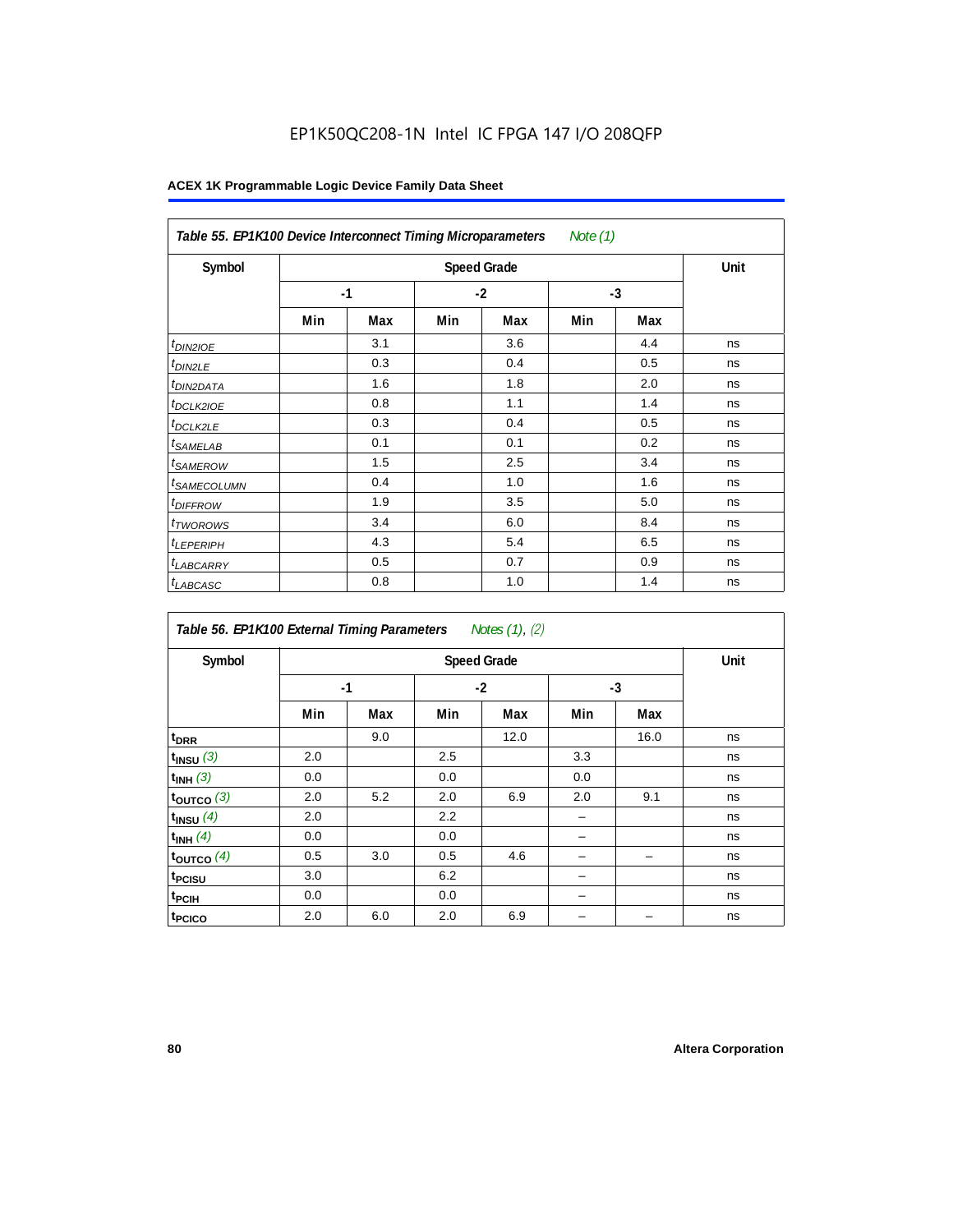| Notes (1), (2)<br>Table 57. EP1K100 External Bidirectional Timing Parameters |                      |      |     |     |     |      |    |  |  |  |  |
|------------------------------------------------------------------------------|----------------------|------|-----|-----|-----|------|----|--|--|--|--|
| Symbol                                                                       |                      | Unit |     |     |     |      |    |  |  |  |  |
|                                                                              | $-1$<br>$-2$<br>$-3$ |      |     |     |     |      |    |  |  |  |  |
|                                                                              | Min                  | Max  | Min | Max | Min | Max  |    |  |  |  |  |
| $t_{INSUBIDIR}$ (3)                                                          | 1.7                  |      | 2.5 |     | 3.3 |      | ns |  |  |  |  |
| $t_{INHBIDIR}$ (3)                                                           | 0.0                  |      | 0.0 |     | 0.0 |      | ns |  |  |  |  |
| $t_{INSUBIDIR}$ (4)                                                          | 2.0                  |      | 2.8 |     |     |      | ns |  |  |  |  |
| $t_{INHBIDIR}$ (4)                                                           | 0.0                  |      | 0.0 |     |     |      | ns |  |  |  |  |
| $t_{\text{OUTCOBIDIR}}(3)$                                                   | 2.0                  | 5.2  | 2.0 | 6.9 | 2.0 | 9.1  | ns |  |  |  |  |
| $t_{XZBIDIR}$ (3)                                                            |                      | 5.6  |     | 7.5 |     | 10.1 | ns |  |  |  |  |
| $t_{ZXBIDIR}$ (3)                                                            |                      | 5.6  |     | 7.5 |     | 10.1 | ns |  |  |  |  |
| $t_{\text{OUTCOBIDIR}}$ (4)                                                  | 0.5                  | 3.0  | 0.5 | 4.6 |     |      | ns |  |  |  |  |
| $t_{XZBIDIR}$ (4)                                                            |                      | 4.6  |     | 6.5 |     |      | ns |  |  |  |  |
| $t_{ZXBIDIR}$ (4)                                                            |                      | 4.6  |     | 6.5 |     |      | ns |  |  |  |  |

# *Notes to tables:*<br>(1) All timing p

(1) All timing parameters are described in Tables 22 through  $29$  in this data sheet.<br>(2) These parameters are specified by characterization.

(2) These parameters are specified by characterization.<br>(3) This parameter is measured without the use of the C

(3) This parameter is measured without the use of the ClockLock or ClockBoost circuits.<br>(4) This parameter is measured with the use of the ClockLock or ClockBoost circuits.

This parameter is measured with the use of the ClockLock or ClockBoost circuits.

# **Power Consumption**

The supply power (P) for ACEX 1K devices can be calculated with the following equation:

 $P = P_{INT} + P_{IO} = (I_{CCSTANDBY} + I_{CCACTIVE}) \times V_{CC} + P_{IO}$ 

The  $I_{\text{CCACTIVE}}$  value depends on the switching frequency and the application logic. This value is calculated based on the amount of current that each LE typically consumes. The  $P_{IO}$  value, which depends on the device output load characteristics and switching frequency, can be calculated using the guidelines given in *Application Note 74 (Evaluating Power for Altera Devices)*.

**1 Compared to the rest of the device, the embedded array** consumes a negligible amount of power. Therefore, the embedded array can be ignored when calculating supply current.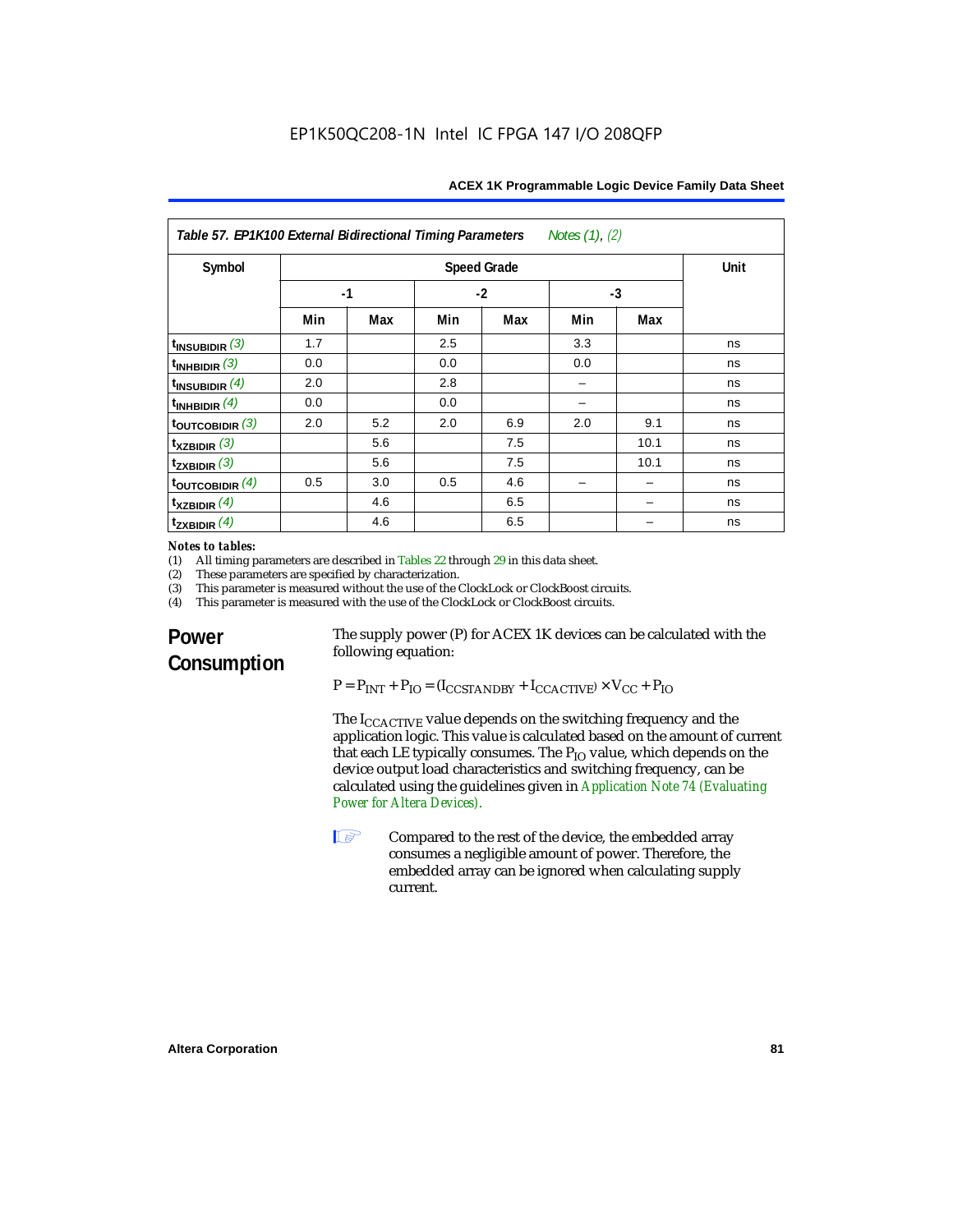The  $I_{CCACTIVE}$  value can be calculated with the following equation:

 $I_{\text{CCACTIVE}} = K \times f_{\text{MAX}} \times N \times \text{tog}_{\text{LC}} (\mu A)$ 

Where:

| $f_{MAX}$  | $=$     | Maximum operating frequency in MHz            |
|------------|---------|-----------------------------------------------|
| N          | $=$ $-$ | Total number of LEs used in the device        |
| $log_{LC}$ | $=$     | Average percent of LEs toggling at each clock |
|            |         | (typically $12.5\%$ )                         |
| K          |         | $=$ Constant                                  |

Table 58 provides the constant (K) values for ACEX 1K devices.

| Table 58. ACEX 1K Constant Values |         |  |  |  |
|-----------------------------------|---------|--|--|--|
| <b>Device</b>                     | K Value |  |  |  |
| EP1K10                            | 4.5     |  |  |  |
| EP1K30                            | 4.5     |  |  |  |
| EP1K50                            | 4.5     |  |  |  |
| EP1K100                           | 4.5     |  |  |  |

This supply power calculation provides an  $I_{CC}$  estimate based on typical conditions with no output load. The actual  $I_{CC}$  should be verified during operation because this measurement is sensitive to the actual pattern in the device and the environmental operating conditions.

To better reflect actual designs, the power model (and the constant K in the power calculation equations) for continuous interconnect ACEX 1K devices assumes that LEs drive FastTrack Interconnect channels. In contrast, the power model of segmented FPGAs assumes that all LEs drive only one short interconnect segment. This assumption may lead to inaccurate results when compared to measured power consumption for actual designs in segmented FPGAs.

Figure 31 shows the relationship between the current and operating frequency of ACEX 1K devices. For information on other ACEX 1K devices, contact Altera Applications at (800) 800-EPLD.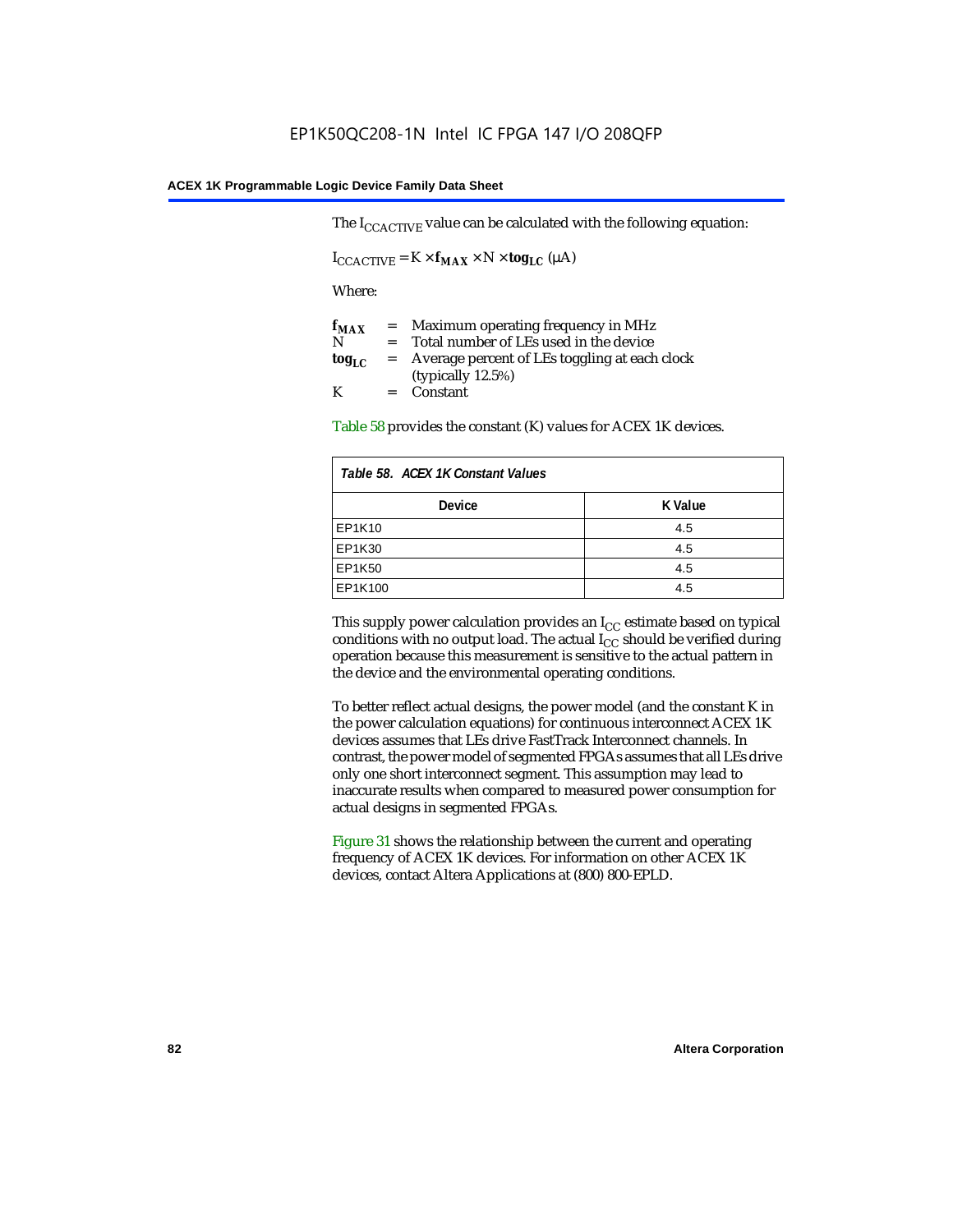

# **Configuration & Operation**

The ACEX 1K architecture supports several configuration schemes. This section summarizes the device operating modes and available device configuration schemes.

### **Operating Modes**

The ACEX 1K architecture uses SRAM configuration elements that require configuration data to be loaded every time the circuit powers up. The process of physically loading the SRAM data into the device is called *configuration*. Before configuration, as  $V_{CC}$  rises, the device initiates a Power-On Reset (POR). This POR event clears the device and prepares it for configuration. The ACEX 1K POR time does not exceed 50 µs.

**1** When configuring with a configuration device, refer to the relevant configuration device data sheet for POR timing information.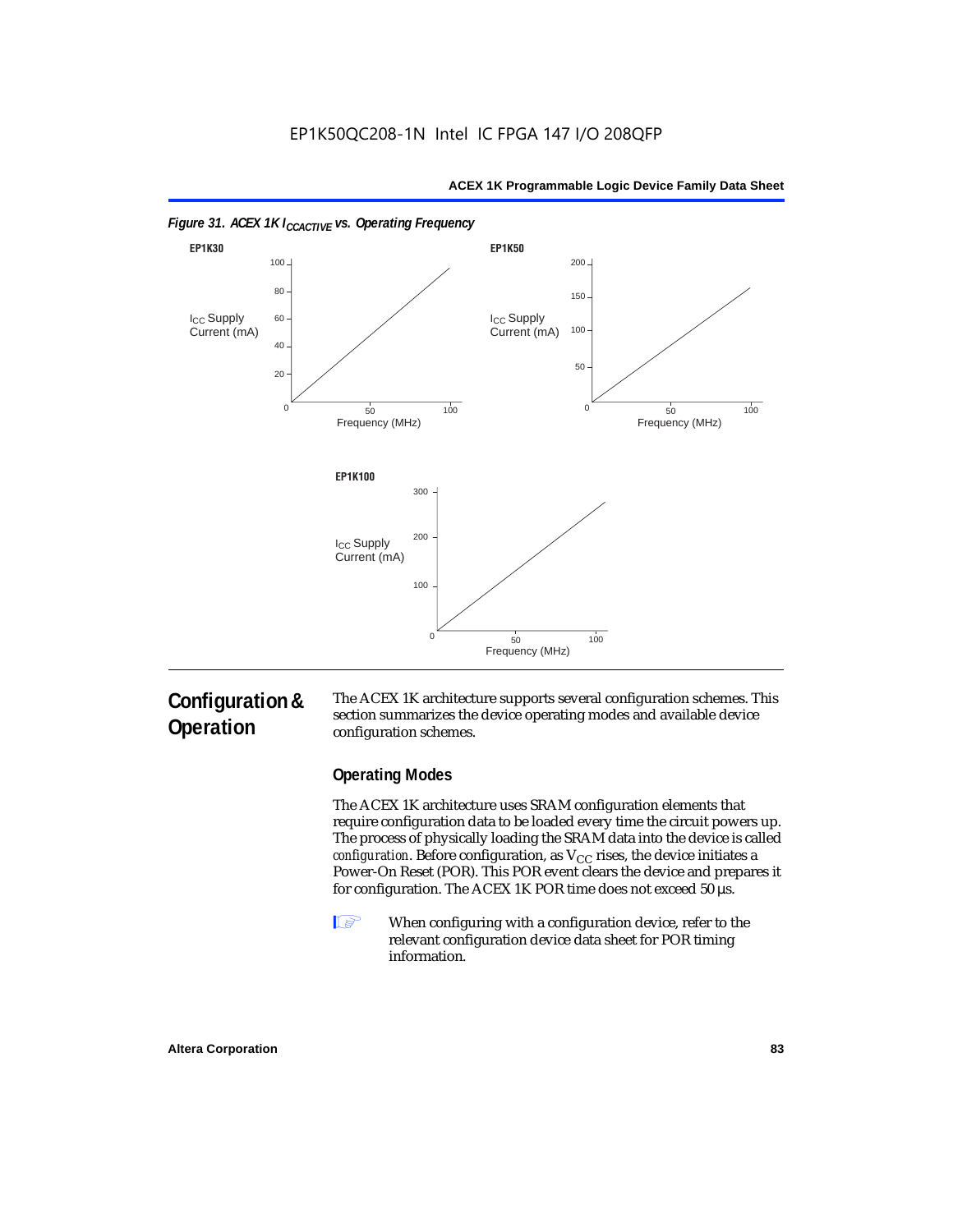During initialization, which occurs immediately after configuration, the device resets registers, enables I/O pins, and begins to operate as a logic device. Before and during configuration, all I/O pins (except dedicated inputs, clock, or configuration pins) are pulled high by a weak pull-up resistor. Together, the configuration and initialization processes are called *command mode*; normal device operation is called *user mode*.

SRAM configuration elements allow ACEX 1K devices to be reconfigured in-circuit by loading new configuration data into the device. Real-time reconfiguration is performed by forcing the device into command mode with a device pin, loading different configuration data, re-initializing the device, and resuming user-mode operation. The entire reconfiguration process requires less than 40 ms and can be used to reconfigure an entire system dynamically. In-field upgrades can be performed by distributing new configuration files.

# **Configuration Schemes**

The configuration data for an ACEX 1K device can be loaded with one of five configuration schemes (see Table 59), chosen on the basis of the target application. An EPC16, EPC2, EPC1, or EPC1441 configuration device, intelligent controller, or the JTAG port can be used to control the configuration of a ACEX 1K device, allowing automatic configuration on system power-up.

Multiple ACEX 1K devices can be configured in any of the five configuration schemes by connecting the configuration enable (nCE) and configuration enable output (nCEO) pins on each device. Additional APEX 20K, APEX 20KE, FLEX 10K, FLEX 10KA, FLEX 10KE, ACEX 1K, and FLEX 6000 devices can be configured in the same serial chain.

| Table 59. Data Sources for ACEX 1K Configuration |                                                                                                     |  |  |  |
|--------------------------------------------------|-----------------------------------------------------------------------------------------------------|--|--|--|
| <b>Configuration Scheme</b>                      | Data Source                                                                                         |  |  |  |
| Configuration device                             | EPC16, EPC2, EPC1, or EPC1441 configuration device                                                  |  |  |  |
| Passive serial (PS)                              | BitBlaster or ByteBlasterMV download cables, or serial data<br>source                               |  |  |  |
| Passive parallel asynchronous (PPA)              | Parallel data source                                                                                |  |  |  |
| Passive parallel synchronous (PPS)               | Parallel data source                                                                                |  |  |  |
| <b>JTAG</b>                                      | BitBlaster or ByteBlasterMV download cables, or<br>microprocessor with a Jam STAPL File or JBC File |  |  |  |

# **Device Pin-Outs**

See the Altera web site (**http://www.altera.com**) or the *Altera Documentation Library* for pin-out information.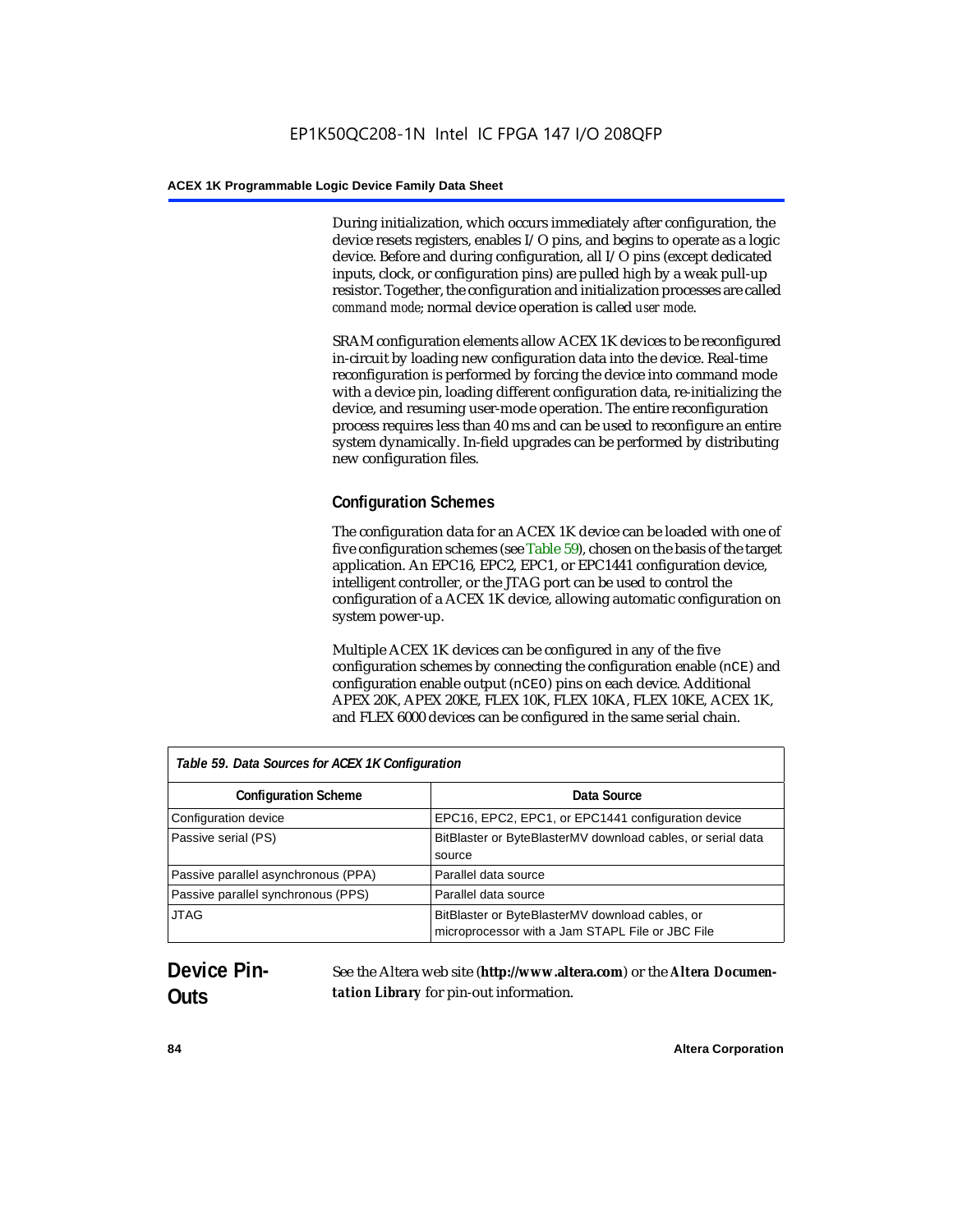| <b>Revision</b><br><b>History</b> | The information contained in the ACEX 1K Programmable Logic Device<br>Family Data Sheet version 3.4 supersedes information published in<br>previous versions. |
|-----------------------------------|---------------------------------------------------------------------------------------------------------------------------------------------------------------|
|                                   | The following changes were made to the ACEX 1K Programmable Logic<br>Device Family Data Sheet version 3.4: added extended temperature<br>support.             |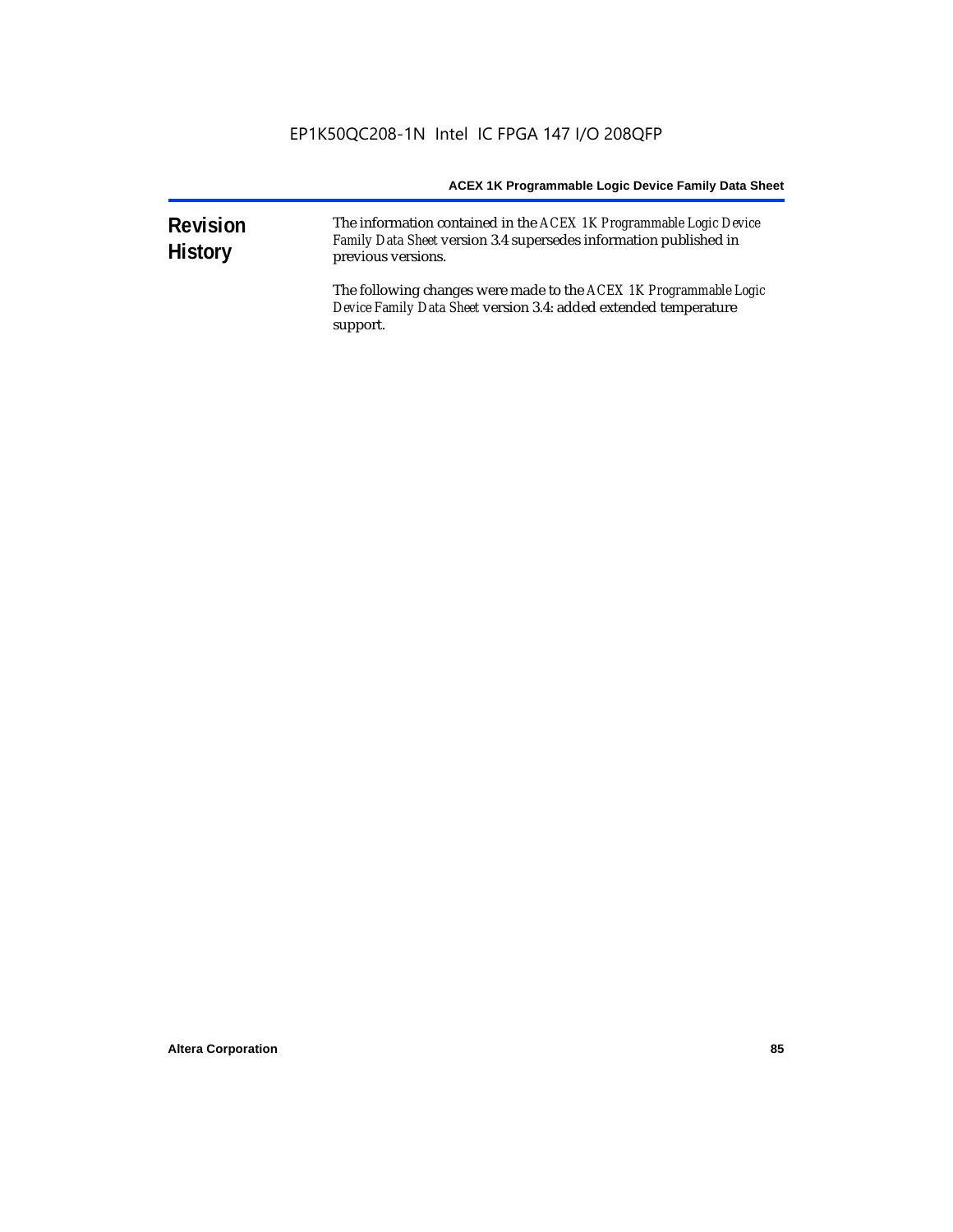

101 Innovation Drive San Jose, CA 95134 (408) 544-7000 www.altera.com Applications Hotline: (800) 800-EPLD Literature Services: lit\_req@altera.com

Copyright © 2003 Altera Corporation. All rights reserved. Altera, The Programmable Solutions Company, the stylized Altera logo, specific device designations, and all other words and logos that are identified as trademarks and/or service marks are, unless noted otherwise, the trademarks and service marks of Altera Corporation in the U.S. and other countries. All other product or service names are the property of their respective holders. Altera products are protected under numerous U.S. and foreign patents and pending applications, maskwork rights, and copyrights. Altera warrants performance of its semiconductor products to current specifications in accordance with Altera's standard warranty, but reserves the right to make changes to any products and services at any time without notice. Altera assumes no responsibility or liability

arising out of the application or use of any information, product, or service described herein except as expressly agreed to in writing by Altera Corporation. Altera customers are advised to obtain the latest version of device specifications before relying on any published information and before placing orders for products or services.



**86 Altera Corporation**